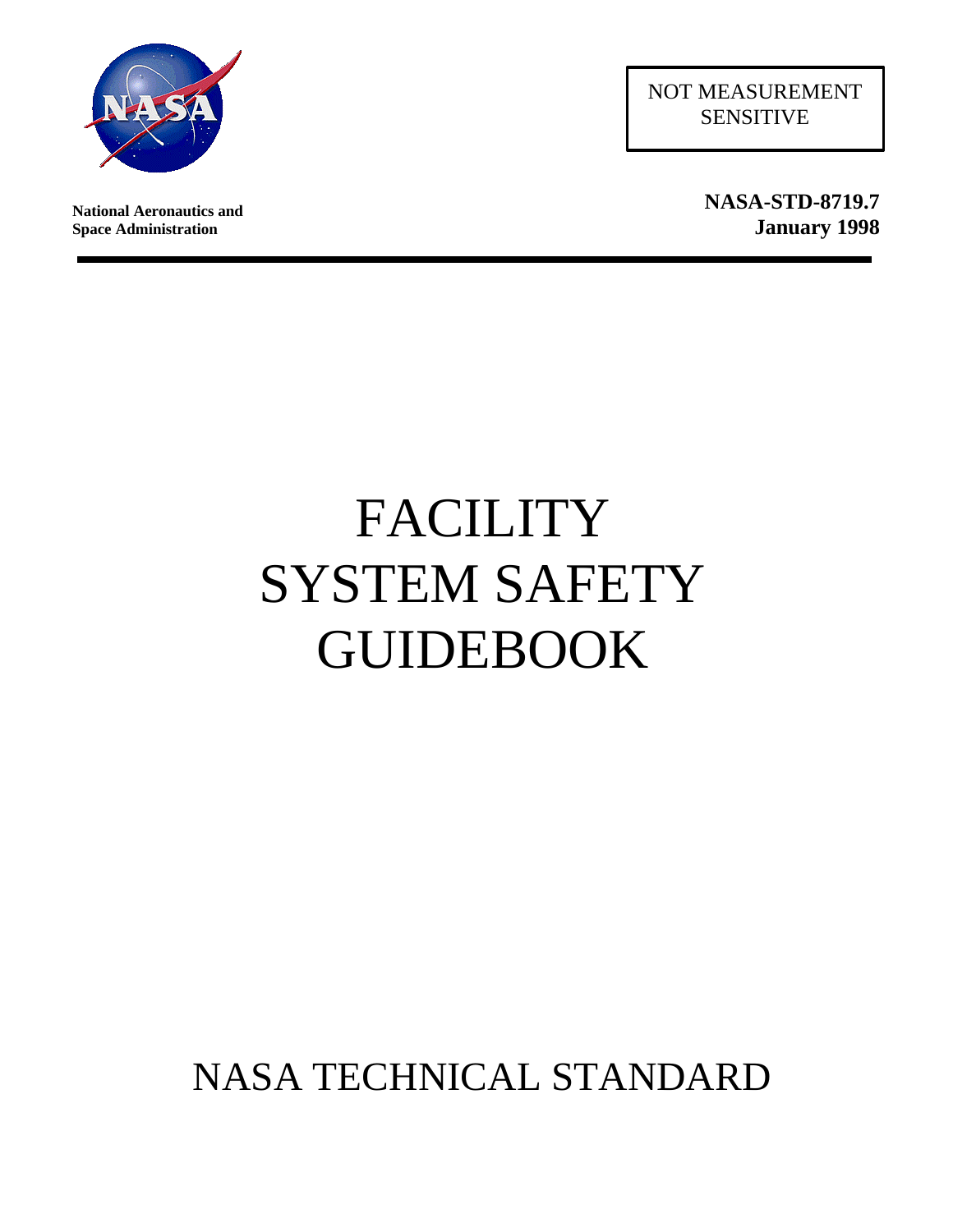### **FOREWORD**

Effective Date: January 30, 1998

This NASA Technical Standard (NTS) provides a guideline for NASA facility and safety professionals who are involved with the facility acquisition or modification/construction process and life cycle phases at NASA installations. This document provides fundamental information for the development of a facility safety program during the acquisition process and the framework for implementing facility system safety goals and requirements into NASA facilities. Safety is an integral aspect of the facility acquisition process and must be considered at all phases throughout the life cycle of the facility system. This document has also been developed to support the NASA Safety Training Center (NSTC), "Facility System Safety Course."

Comments regarding this document should be addressed to the Director, Safety and Risk Management Division, NASA Headquarters, Washington, DC 20546.

ederick **D.** Gregor

Associate Administrator for Safety and Mission Assurance

DISTRIBUTION:

SDL1 (SIQ)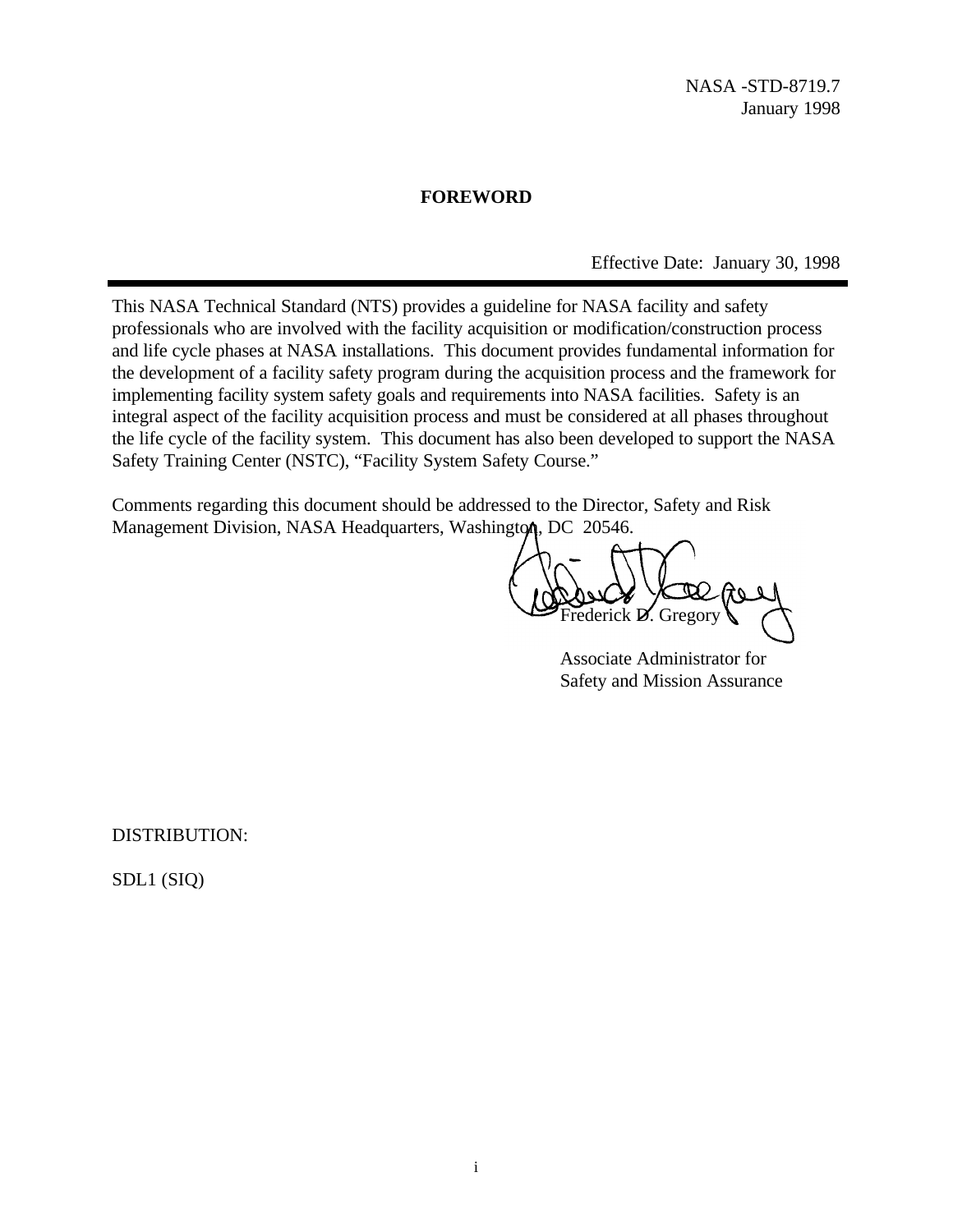### **TABLE OF CONTENTS**

| <b>PARAGRAPH</b>                                    | <b>PAGE</b>                    |
|-----------------------------------------------------|--------------------------------|
|                                                     |                                |
|                                                     |                                |
|                                                     |                                |
|                                                     |                                |
|                                                     |                                |
| 1.<br>1.1<br>1.2<br>1.3                             | <b>SCOPE</b>                   |
| 2.<br>2.1<br>2.2<br>2.3                             | REFERENCED DOCUMENTS           |
| 3.<br>3.1<br>3.2                                    | DEFINITIONS AND ACRONYMS       |
| $\overline{4}$ .<br>4.1<br>4.2.<br>4.3              | <b>GENERAL</b>                 |
| 5.<br>5.1<br>5.2<br>5.3<br>5.4<br>5.5<br>5.6<br>5.7 | FACILITY SYSTEM SAFETY PROCESS |
| 5.8                                                 |                                |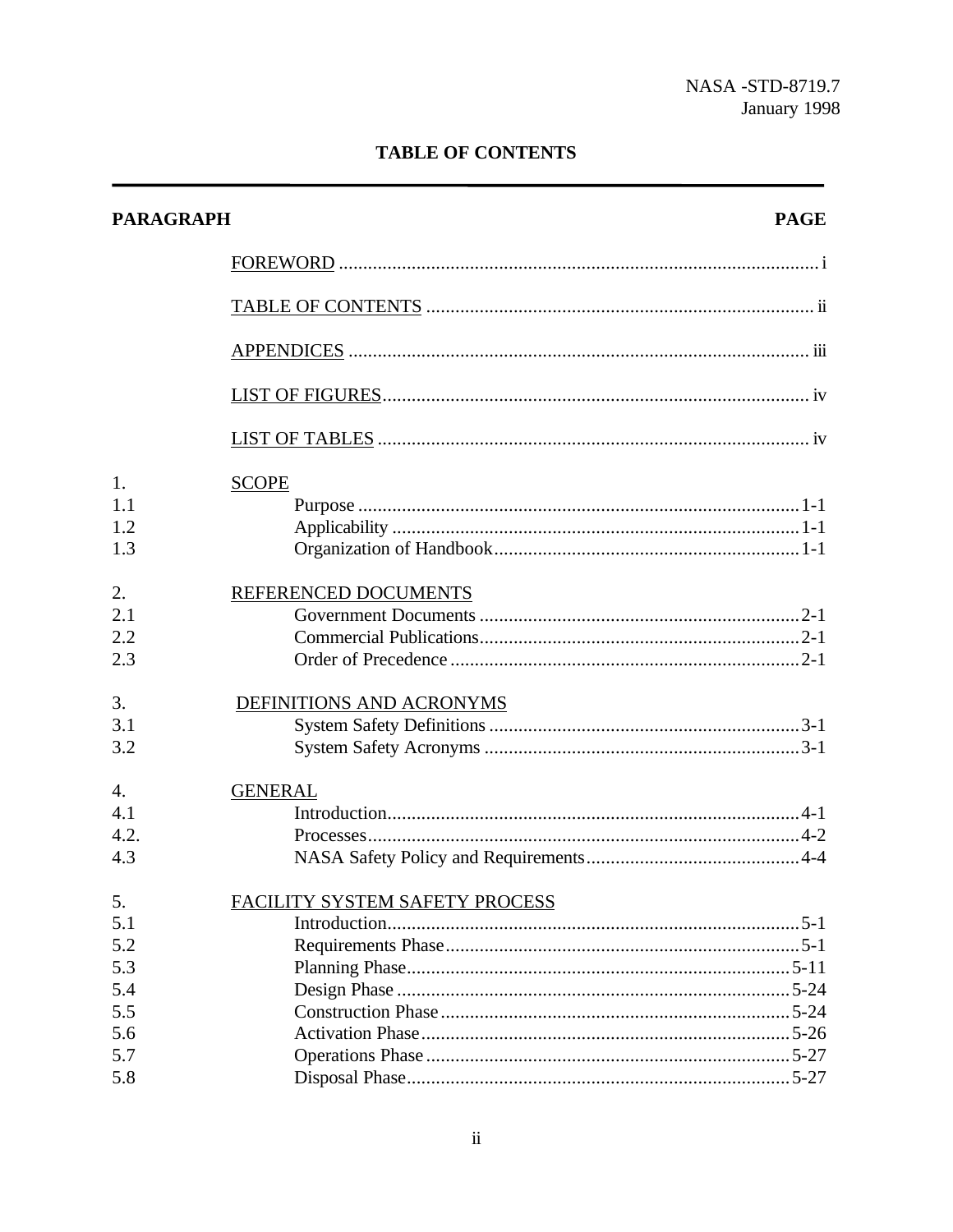## **TABLE OF CONTENTS**

### (Continued)

### **PARAGRAPH PAGE**

| OTHER FACILITY ACTIVITIES REQUIRING A SYSTEM SAFETY INPUT |  |
|-----------------------------------------------------------|--|
|                                                           |  |
|                                                           |  |
|                                                           |  |
|                                                           |  |
|                                                           |  |
|                                                           |  |
|                                                           |  |
|                                                           |  |
|                                                           |  |
| OTHER HAZARD ANALYSIS METHODOLOGIES                       |  |
|                                                           |  |
|                                                           |  |
|                                                           |  |
|                                                           |  |
|                                                           |  |
|                                                           |  |
|                                                           |  |
|                                                           |  |
|                                                           |  |
|                                                           |  |
|                                                           |  |

### **APPENDICES**

### **APPENDIX PAGE**

| $\mathsf{A}$ |  |
|--------------|--|
| B.           |  |
| $\mathsf{C}$ |  |
| D            |  |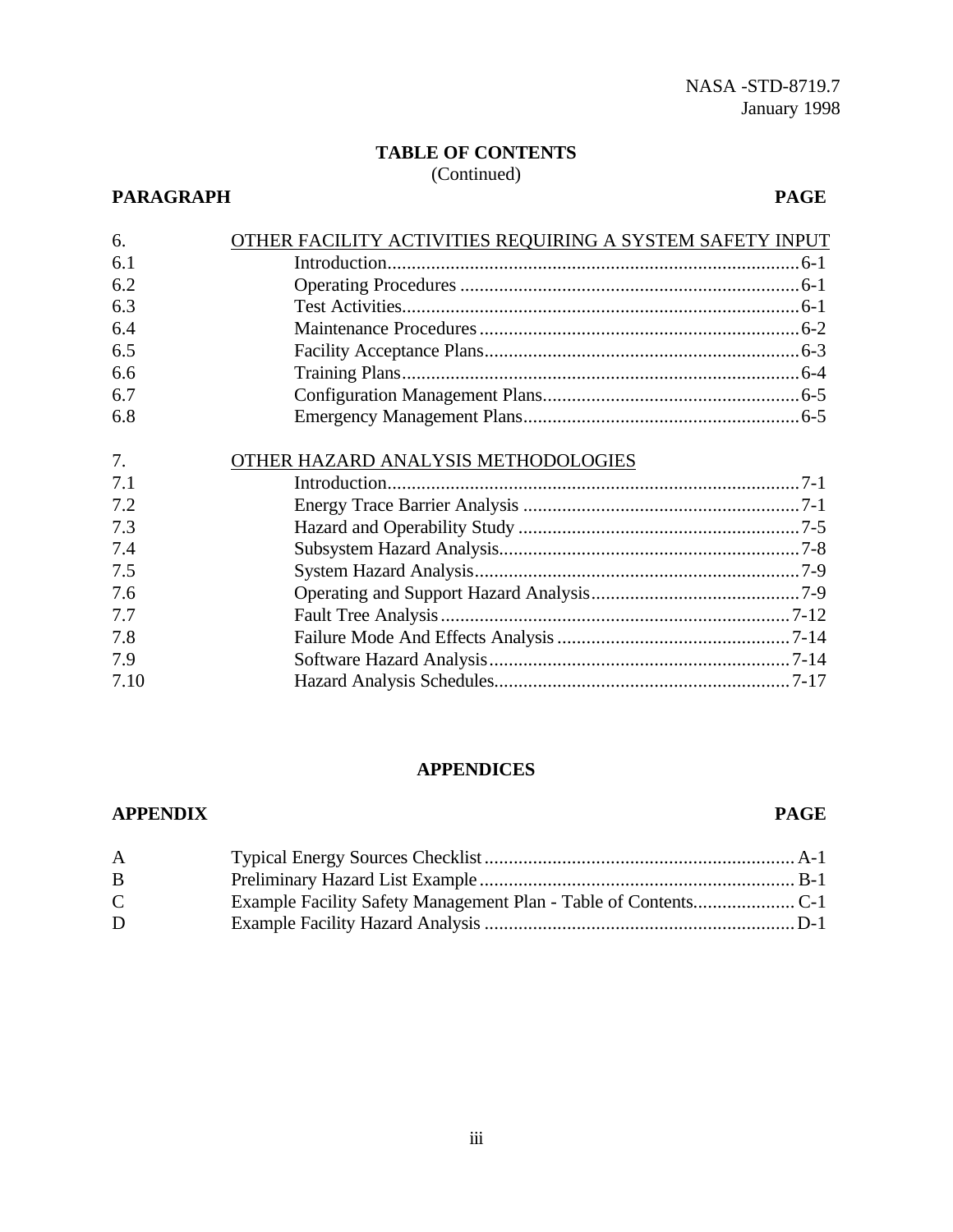### **LIST OF FIGURES**

### **FIGURE PAGE**

| $4 - 1$  |  |
|----------|--|
| $4 - 2$  |  |
| $5 - 1$  |  |
| $5 - 2$  |  |
| $5 - 3$  |  |
| $5 - 4$  |  |
| $5 - 5$  |  |
| $5 - 6$  |  |
| $5 - 7$  |  |
| $5 - 8$  |  |
| $5-9$    |  |
| $5 - 10$ |  |
| $5 - 11$ |  |
| $7-1$    |  |
| $7 - 2$  |  |
| $7-3$    |  |
| $7 - 4$  |  |
| $7 - 5$  |  |
| $7 - 6$  |  |
| $7 - 7$  |  |
| $7 - 8$  |  |
| $7-9$    |  |

### **LIST OF TABLES**

**TABLE PAGE**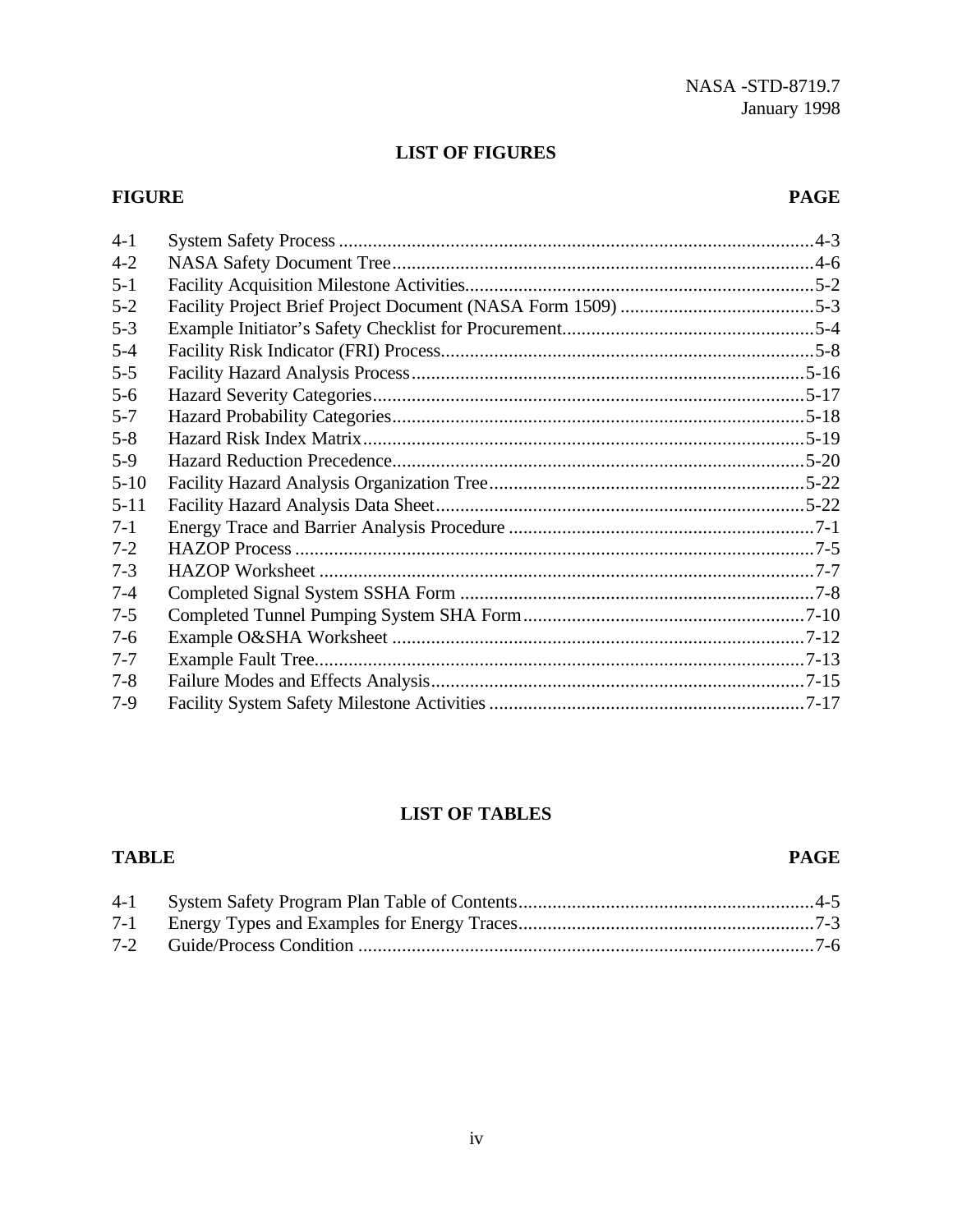### **CHAPTER 1: SCOPE**

**1.1 PURPOSE.** This document is a guideline for implementing a Facility System Safety Program to meet the requirements of "NASA Safety Policy and Requirements Document," NHB 1700.1 (V1B). The facility acquisition process information was taken from the "NASA Facility Project Implementation Handbook," NPG 8820.2. The purpose of this Facility System Safety Guidebook is to provide a guideline for facility and safety professionals who are involved with the facility acquisition or modification/construction process and life cycle phases at NASA installations and to provide fundamental information for the development of a facility safety program during the acquisition process. This guidebook provides the framework for implementing facility system safety goals and requirements into NASA facilities. Safety is an integral aspect of the facility acquisition process and must be considered at all phases throughout the life cycle of the facility system. This document has also been developed to support the NASA Safety Training Center (NSTC), "Facility System Safety Course."

**1.2 APPLICABILITY.** This document provides a guideline for implementing a facility system safety program at all NASA Centers, Field Installations, and Component Facilities. In this document, the words "Center" and "Centers" refer to all NASA Centers, Field Installations, and Component Facilities. System safety methodologies and facility acquisition activities are integrated to assure safety of the completed facility. The document is based on NASA facility system safety requirements and many government and industry guidelines for facility safety. Techniques for completing Facility Hazard Analysis are addressed in sufficient detail to provide a working knowledge and a basis for continued refinement of skills.

**1.3 ORGANIZATION OF HANDBOOK.** This handbook is organized in a standard fashion. Section 1 addresses Scope, Section 2, Referenced Documents, Section 3, Definitions and Acronyms, and Section 4, General. Sections 5 through 7 provide technical information and guidance material.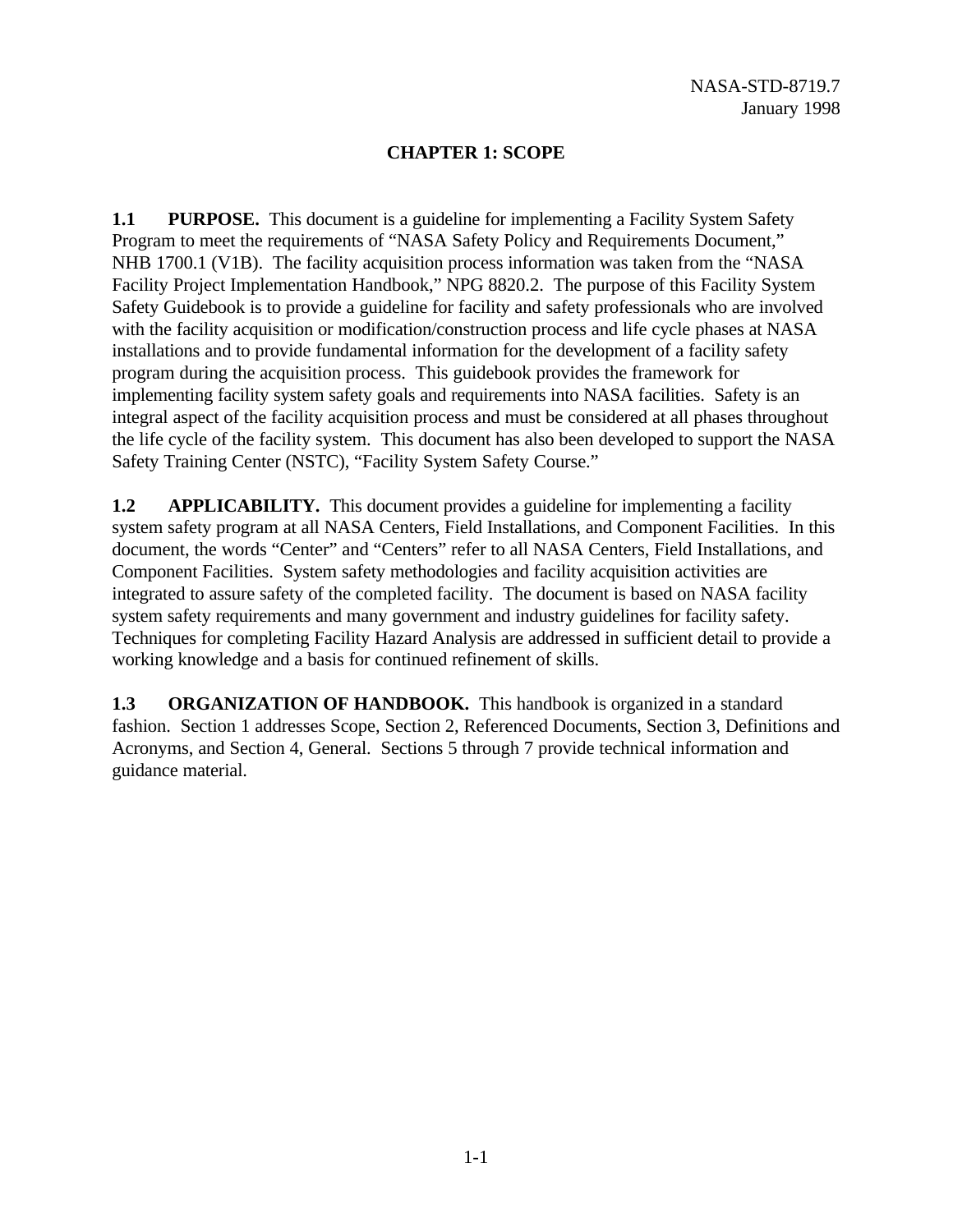### **CHAPTER 2: REFERENCED DOCUMENTS**

### **2.1 GOVERNMENT DOCUMENTS.**

### NASA DOCUMENTS.

National Aeronautics and Space Administration. (1982). "Safety and Health Handbook," NHB 2710.1. Washington, DC: U.S. Government Printing Office.

National Aeronautics and Space Administration. (1997). "Facility Project Implementation Handbook," NPG 8820.2. Washington, DC: U.S. Government Printing Office.

National Aeronautics and Space Administration. (1993). "NASA Safety Policy and Requirements Document," NHB 1700.1 (V1-B). Washington, DC: U.S. Government Printing Office.

### OTHER GOVERNMENT AGENCIES.

U.S. Department of Defense. (1993). "Military Standard System Safety Program Requirements," MIL-STD 882C. Washington, DC: U.S. Government Printing Office.

U.S. Department of the Army. (1988). " Facility System Safety," EM 385-1-1. Washington DC: U.S. Government Printing Office.

U.S. Department of the Navy. (1986). "Navy System Safety Program ," OPNAVINST 5100.24. Washington DC: Department of the Navy.

U.S. Department of the Navy. (1987). "Command Safety and Health Program," NAVFACINST 5100.1G. Alexandria, VA: Naval Facilities Engineering Command.

### **2.2 COMMERCIAL PUBLICATIONS.**

Hammer, W. (1980). "Product Safety Management and Engineering." Englewood Cliffs, NJ: Prentice-Hall.

Olson, R.E. (1982). "System Safety Handbook for the Acquisition Manager." Los Angeles: Space Division, U.S. Air Force Systems Command Printing Office.

Roland, H.E., & Moriarty, B. (1990). "System Safety Engineering and Management." New York: John Wiley and Sons, Inc.

**2.3 ORDER OF PRECEDENCE.** Nothing in this document supersedes applicable laws or regulations unless a specific exemption has been obtained.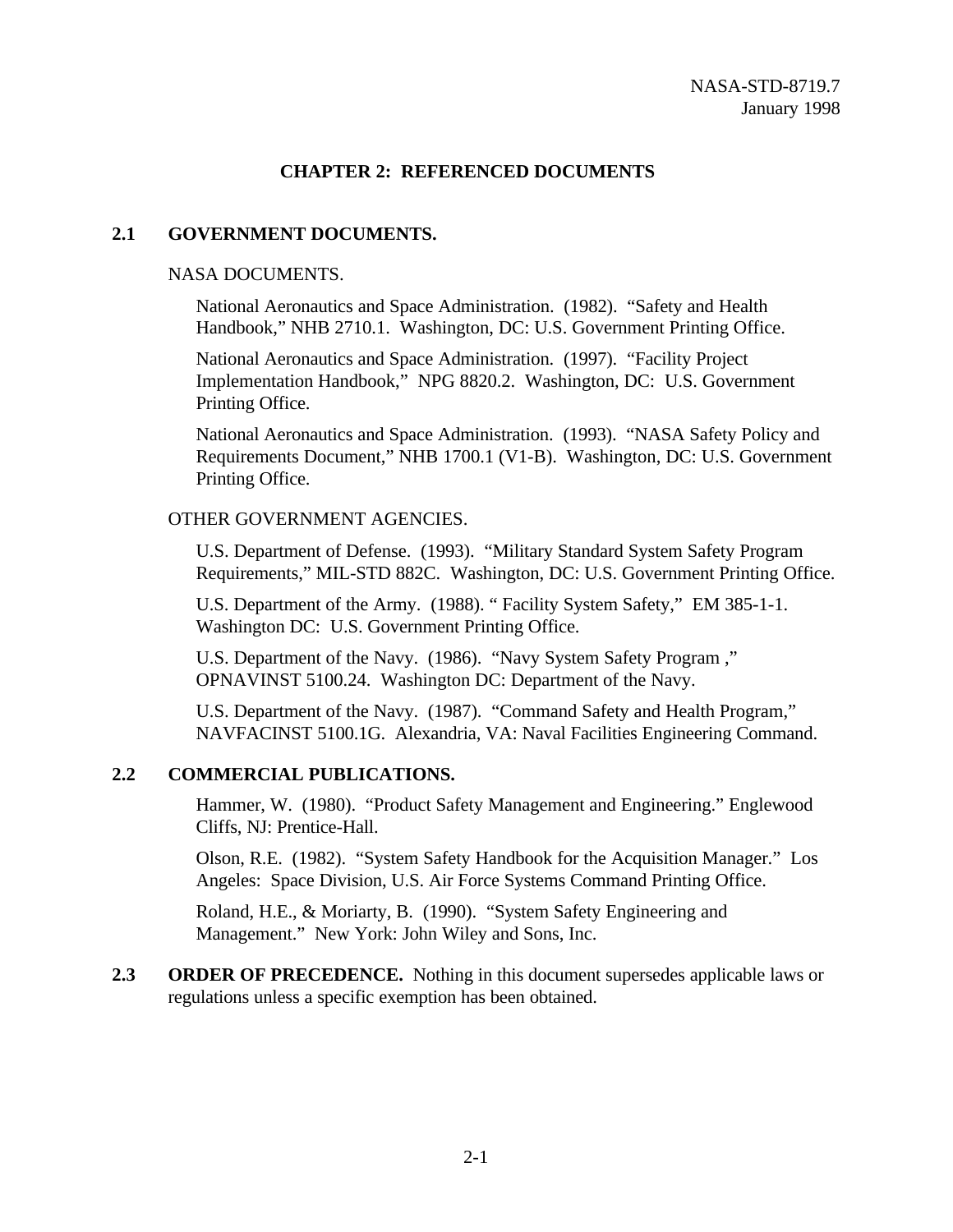### **CHAPTER 3: DEFINITIONS AND ACRONYMS**

### **3.1** SYSTEM SAFETY DEFINITIONS. The following definitions are used in this publication:

- Hazard: Any real or potential condition that can cause injury or death, or damage to or loss of equipment or property.
- Hazard Cause: Any item that creates or significantly contributes to the existence of a hazard.
- Hazard Effects: The potential detrimental consequences of the hazard.
- Risk: The combination of the hazard severity with the likelihood of its occurrence.

**3.2** SYSTEM SAFETY ACRONYMS. The following is a comprehensive list of the acronyms used in this publication:

| A&E           | <b>Architect Engineering</b>                                               |
|---------------|----------------------------------------------------------------------------|
| <b>ACGIH</b>  | American Councils of Governmental Industrial Hygienists                    |
| <b>ADA</b>    | Americans with Disabilities Act                                            |
| <b>ASHRAE</b> | American Society of Heating, Refrigeration, and Air Conditioning Engineers |
| <b>ASTM</b>   | American Society for Testing and Materials                                 |
| <b>CFR</b>    | Code of Federal Regulations                                                |
| CoF           | <b>Construction of Facilities</b>                                          |
| <b>ETBA</b>   | <b>Energy Trace Barrier Analysis</b>                                       |
| <b>FHA</b>    | <b>Facility Hazard Analysis</b>                                            |
| <b>FMEA</b>   | Failure Modes and Effects Analysis                                         |
| <b>FRI</b>    | <b>Facility Risk Indicator</b>                                             |
| <b>FSMP</b>   | <b>Facility Safety Management Plan</b>                                     |
| <b>HASC</b>   | Hazard Analysis Sub Committee                                              |
| <b>HATI</b>   | Hazard Analysis Tracking Index                                             |
| <b>HAZOP</b>  | Hazard and Operability Study                                               |
| <b>HLTR</b>   | Hazard List Tracking Record                                                |
| <b>HRV</b>    | <b>Hazard Resolution Verification</b>                                      |
| <b>IST</b>    | <b>Initial System Test</b>                                                 |
| <b>NFPA</b>   | <b>National Fire Protection Act</b>                                        |
| <b>NHB</b>    | <b>NASA Handbook</b>                                                       |
| <b>NIOSH</b>  | National Institute of Occupational Safety and Health                       |
| <b>NMI</b>    | <b>NASA</b> Management Instruction                                         |
| NPD           | <b>NASA Policy Directive</b>                                               |
| <b>NPG</b>    | <b>NASA Procedures and Guidelines</b>                                      |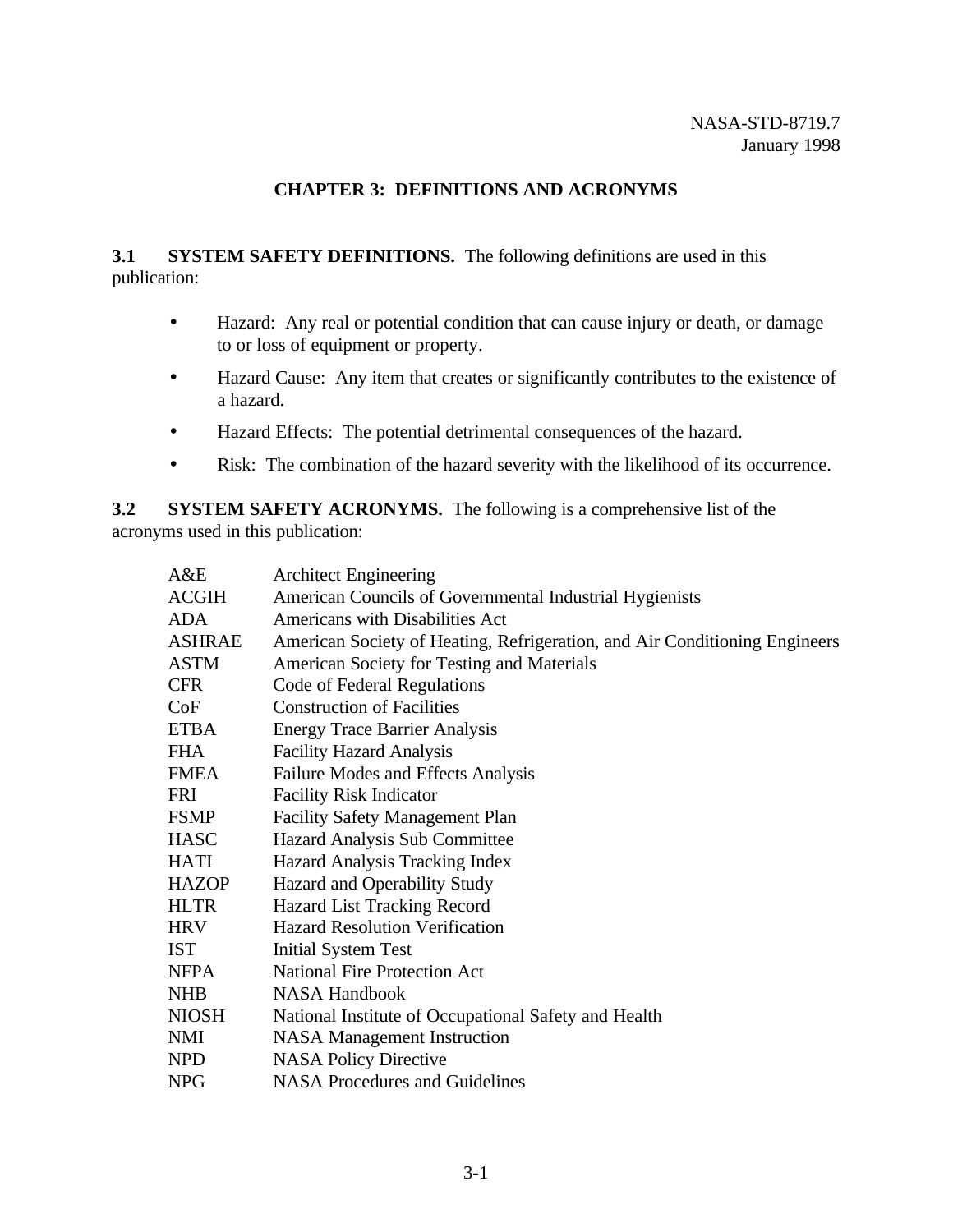| <b>National Safety Council</b>                              |
|-------------------------------------------------------------|
| <b>NASA Safety Training Center</b>                          |
| <b>NASA Technical Standard</b>                              |
| <b>Operational and Support Hazard Analysis</b>              |
| <b>Operational Readiness Review</b>                         |
| Occupational Safety and Health                              |
| Occupational Safety and Health Agency                       |
| <b>Preliminary Engineering Report</b>                       |
| Preliminary Hazard List                                     |
| Personal Protective Equipment                               |
| <b>Risk Assessment Classification</b>                       |
| Severity-Probability                                        |
| <b>System Hazard Analysis</b>                               |
| <b>Safety and Mission Assurance</b>                         |
| Safety, Reliability, Maintainability, and Quality Assurance |
| <b>Sub System Hazard Analysis</b>                           |
| <b>System Safety Program Plan</b>                           |
| Uniform Building Code                                       |
| <b>Uniform Federal Accessibility Standard</b>               |
| <b>Uniform Fire Code</b>                                    |
| Uniform Mechanical Code                                     |
|                                                             |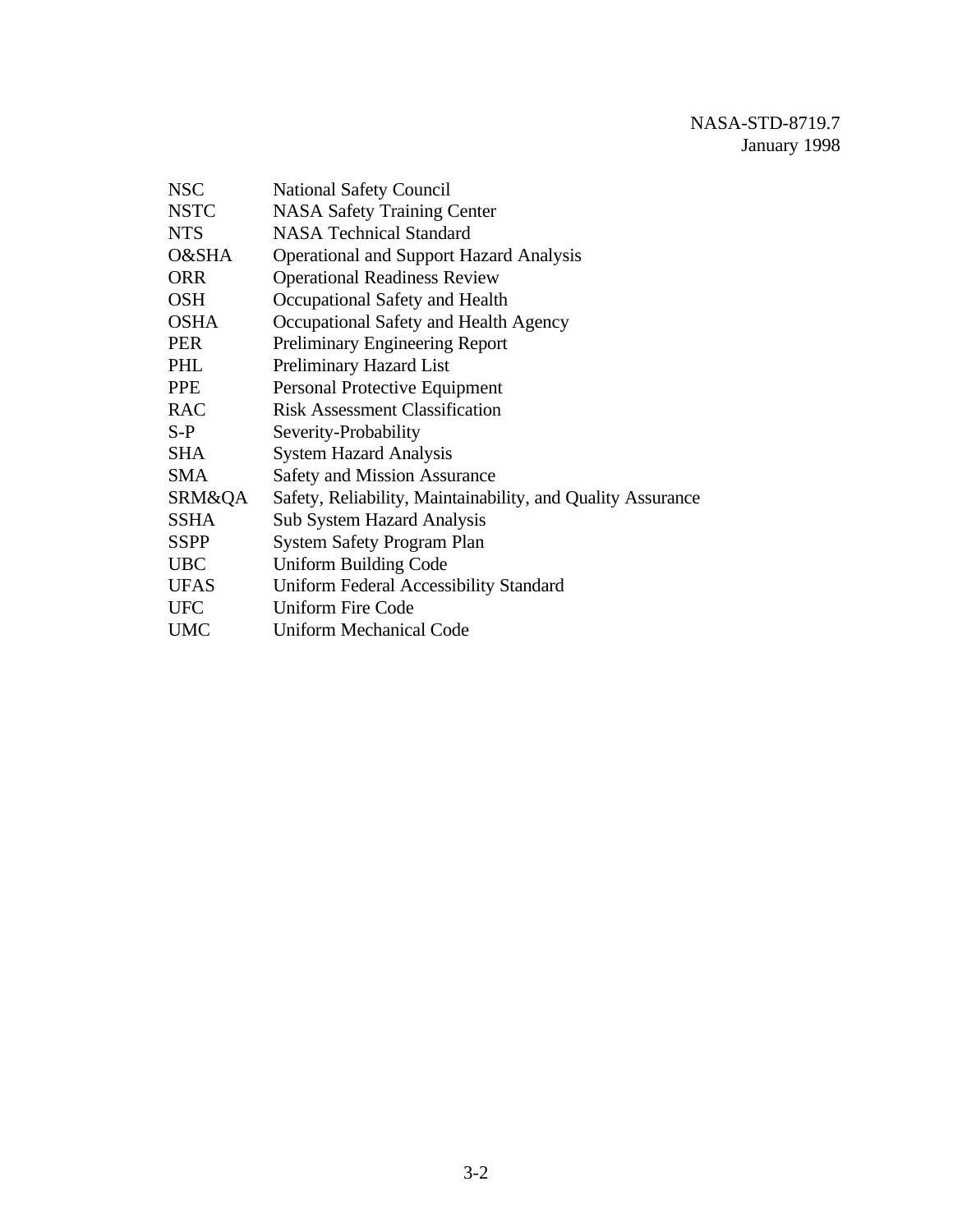### **CHAPTER 4: GENERAL**

### **4.1 INTRODUCTION**

According to NASA accident/incident reports, over 50 million dollars worth of damage resulted from facility mishaps during the decade 1985 to 1995. At one Center, lightning struck and damaged the Main Electrical Power Substation; poor equipment design and operational procedure failure caused over three million dollars worth of damage. At another center, a short circuit in lighting equipment created a fire, resulting in smoke and fire damage. Single point failure in a NASA wind tunnel resulted in a catastrophic loss costing over 3 million dollars. At another Center, a cooling tower collapsed and resulted in over three million dollars worth of damage. To improve the hazard identification and elimination/control process, NASA Headquarters has developed this handbook and a facility safety course.

4.1.1. System safety is a discipline that examines the total life cycle of a system or process. System safety draws professional knowledge and specialized skills in engineering, mathematical, physical, and related scientific disciplines to specify, predict, and evaluate the safety of systems and facilities. The safety achieved in a system is dependent on the importance safety is given during the requirements, planning, design, construction, activation, operation, and disposal phases of each system and facility. Designing-in safety is a prerequisite and precursor for effective operational safety. The goal is to produce an inherently safe facility that will have the appropriate level of safety controls.

4.1.2. The System Safety Concept. "Military Standard System Safety Program Requirements," MIL-STD-882, defines system safety as *"*the application of engineering and management principles, criteria, and techniques to optimize all aspects of safety within the constraints of operational effectiveness, time, and cost throughout all phases of the system life cycle."

4.1.3. The goal of system safety is to optimize safety and manage the residual risks. Because safety is *"*the freedom from personnel injury, damage to equipment, or loss of resources (especially mission critical resources)," there are numerous system components that the engineer must consider. The principal elements are people, equipment, facilities, environment, and the time frame. Risk management is the administration of all of these elements and optimal control of risks within the constraints of system operational effectiveness, schedule, and cost.

4.1.4. System safety is based on the approach of studying the entire system under all possible operating conditions. The total system is a composite, at any level of complexity, of personnel, procedures, materials, tools, equipment, facilities, and software. The elements of this composite entity are used together in the intended operational or support environment to perform a given task or achieve a specific production, support, or mission requirements. The system safety process is a systematic approach to safety program management, requirements identification, analysis of systems, and documentation of results throughout the entire program life cycle.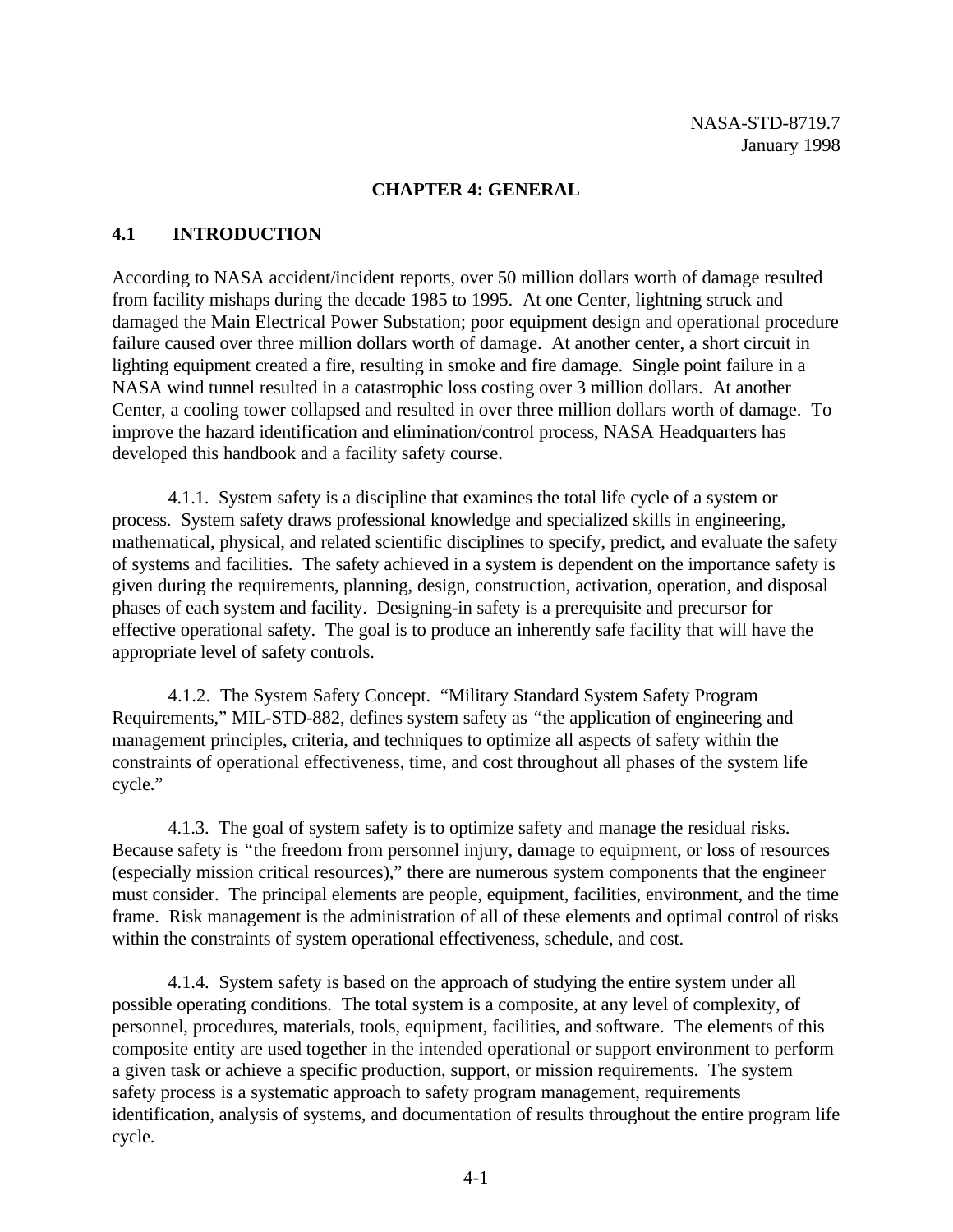### **4.2. PROCESSES**

4.2.1 Facility System Safety. The system safety process consists of a series of analytical steps that are defined in the following paragraphs and shown in Figure 4-1.

- DEFINE THE SYSTEM by describing the physical and functional characteristics of the system employing the information available, and relate the interaction between people, procedures, equipment, and the environment.
- IDENTIFY HAZARDS related to all aspects of the operation (including both nominal and emergency operations) and determine their causes.
- ASSESS HAZARDS to determine their consequence severity and probability of occurrence, and to recommend means for their elimination or control.
- RESOLVE HAZARDS by implementing corrective measures to eliminate or control the hazards or assuming the risk.
- FOLLOW-UP analyses to determine the effectiveness of preventive measures and address new or unexpected hazards; issue additional recommendations if necessary.

4.2.2. Center System Safety Program Plan. A Center System Safety Program Plan (SSPP) specifies how the Center will meet its program system safety goals and objectives. The SSPP identifies key items such as the organizational structure, functional responsibilities and tasking, program milestones, deliverable data items, and analysis methodologies and techniques that will be employed during the life cycle of the facilities/modifications at the center.

The SSPP is the most important element in implementing a system safety program. The SSPP becomes the formal document that describes the planned safety tasks required to meet NASA safety requirements. The SSPP outlines organizational responsibilities, methods of accomplishment, milestones, depth of effort, and integration with other engineering and management activities. The SSPP does the following:

- Sets forth the safety program objectives;
- Defines the organizations which will perform the safety tasks;
- Defines the functional interfaces with other organizations (internal and external);
- Defines the tasks necessary to achieve the objectives and describes an integrated effort within the organization;
- Specifies the management review process and the system safety management controls during all center activities including new facility acquisition, existing facility modification, and all center operations;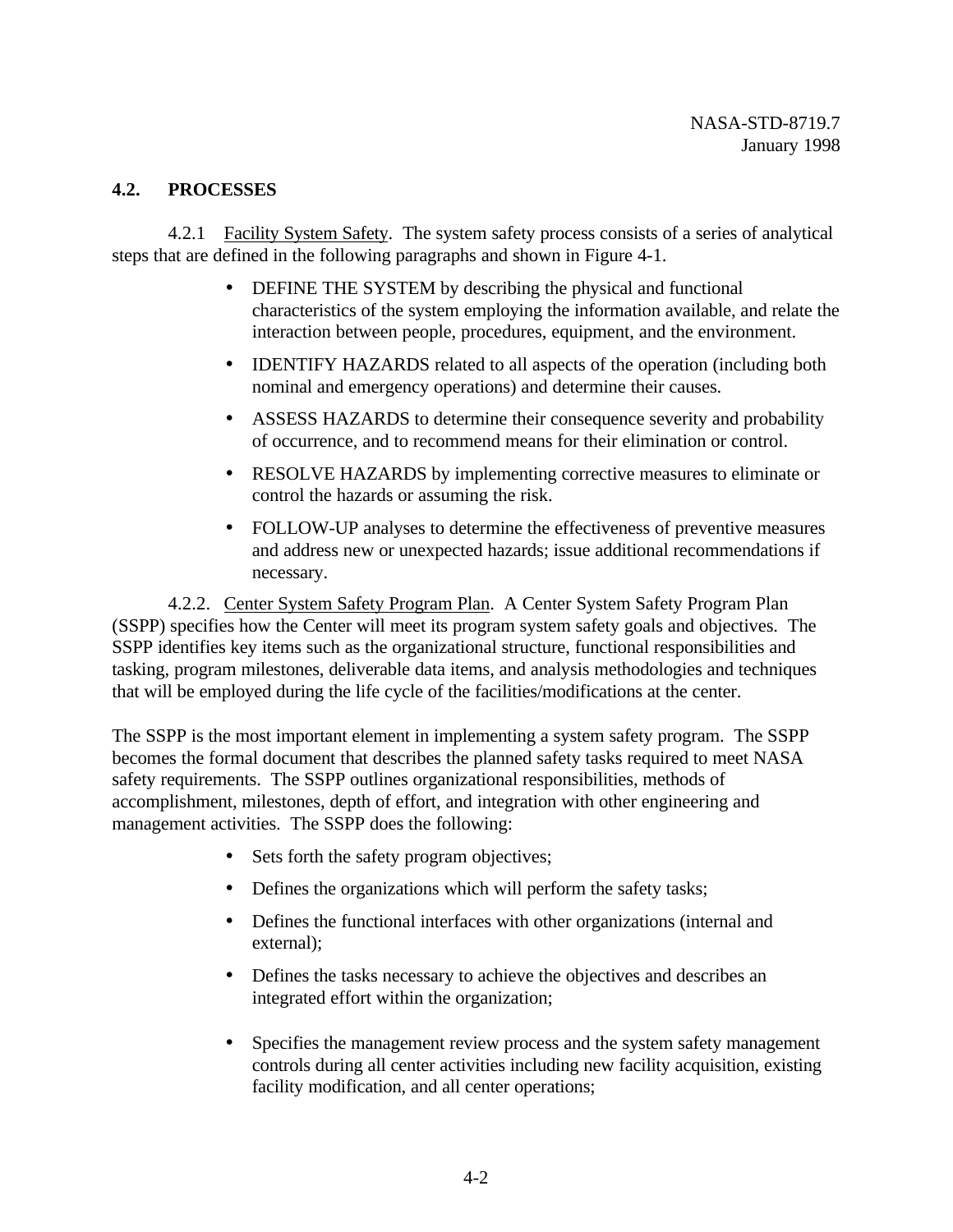### **DEFINE THE SYSTEM**

Define the physical and functional characteristics and understand and evaluate the people, procedures, facilities, equipment, and environment



### **IDENTIFY HAZARDS**

Identify hazards and undesired events Determine the causes of hazards



**ASSESS HAZARDS** Determine Severity Determine Probability Eliminate/control or accept the risk



**RESOLVE HAZARDS**

Implement corrective action - Eliminate - Control

or assume risk



### **FOLLOW-UP**

Monitor for effectiveness Monitor for unexpected hazards

> System Safety Process Figure 4-1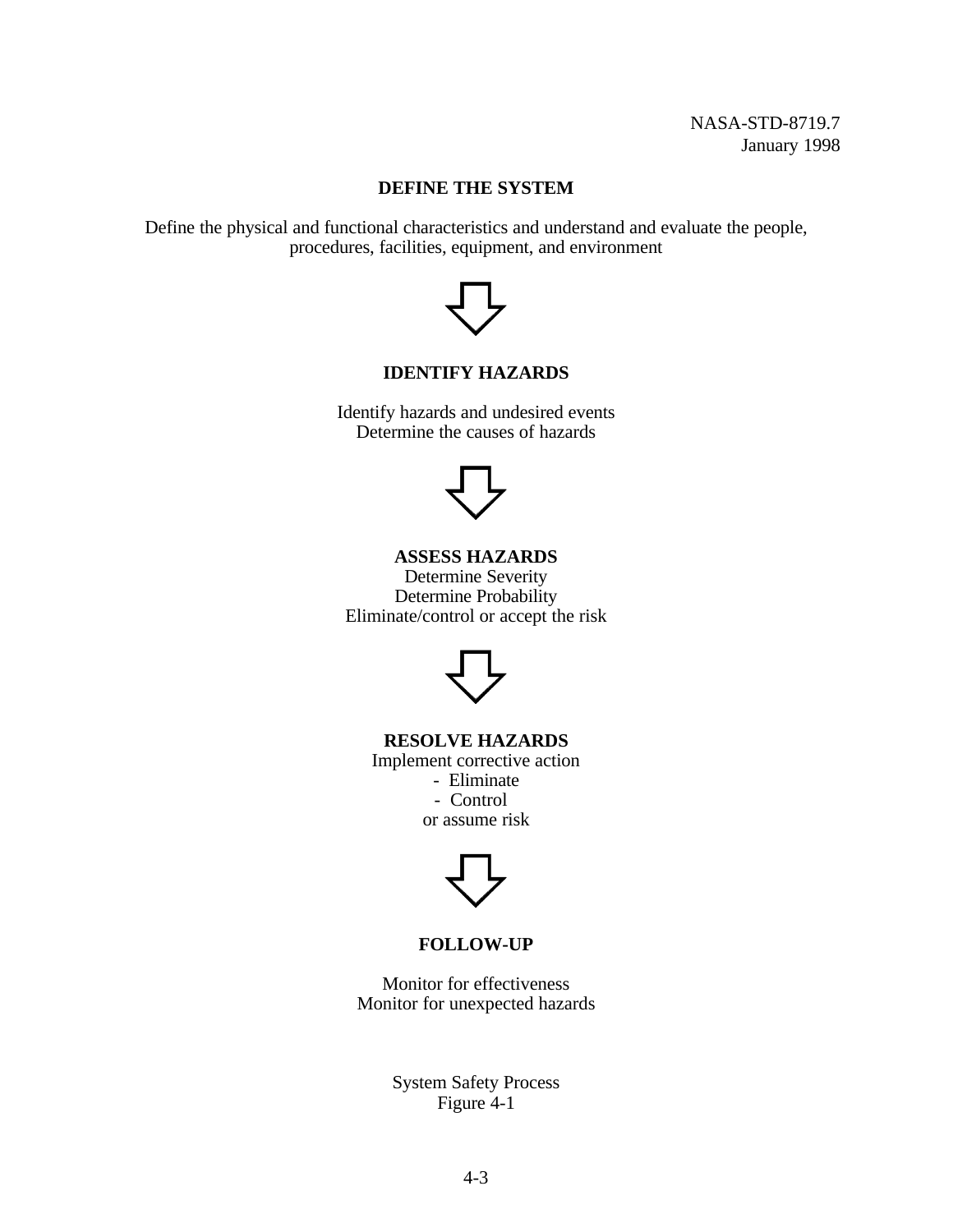- Describes the technical methods for conducting safety analyses during the facility life cycle;
- Identifies any unusual safety activities that must be performed as a result of state of the art development or application; and
- Defines the data requirements and describes the necessary outputs.

The SSPP describes in detail how to manage and accomplish the detailed system safety tasks. For all NASA Center Directorates and contractors, the Center SSPP provides a means to understand how facility system safety is to be accomplished, and how system safety activities will later be audited. See Table 4-1 for a sample SSPP table of contents.

### **4.3 NASA SAFETY POLICY AND REQUIREMENTS**

4.3.1. Roles and Responsibilities. NASA Policy Documents (NPDs) provide safety policy for the effective application of system safety throughout NASA. Emphasis is given to safety research, accident investigation, risk assessment, information exchange, safety motivation, training, and appraisal. Each Center implements the policy set forth in the NMIs by developing tailored management instructions that meet the desired goals and objectives of the Center.

NASA Centers direct policy and are held accountable for the specific functions of their System Safety program. The goals and objectives of each Center must include safety in orbital, facility, and research programs as well as other programs. NASA establishes system safety as an integral element of every program, starting in the requirements phase and continuing throughout the disposal phase.

4.3.2 Requirements Documents. NASA Headquarters requires that each Center follow the requirements of "NASA Safety Policy and Requirements Document;" NHB 1700.1 (V1-B); Occupational Safety and Health Administration; and requirements of other Federal, State, and local regulatory agencies. A documentation tree showing the hierarchy of NASA safety related requirements and guidelines is depicted in Figure 4-2.

The objective of the NASA Safety Program as outlined in the "NASA Safety Policy and Requirements Document" is "to positively effect the overall success rate for missions and operations and to prevent injury to personnel and loss of property and/or technical reputation." The NASA Headquarters Safety and Risk Management Division (Code QS) within the Office of Safety and Mission Assurance (SMA) has authority and responsibility for safety policy and oversight.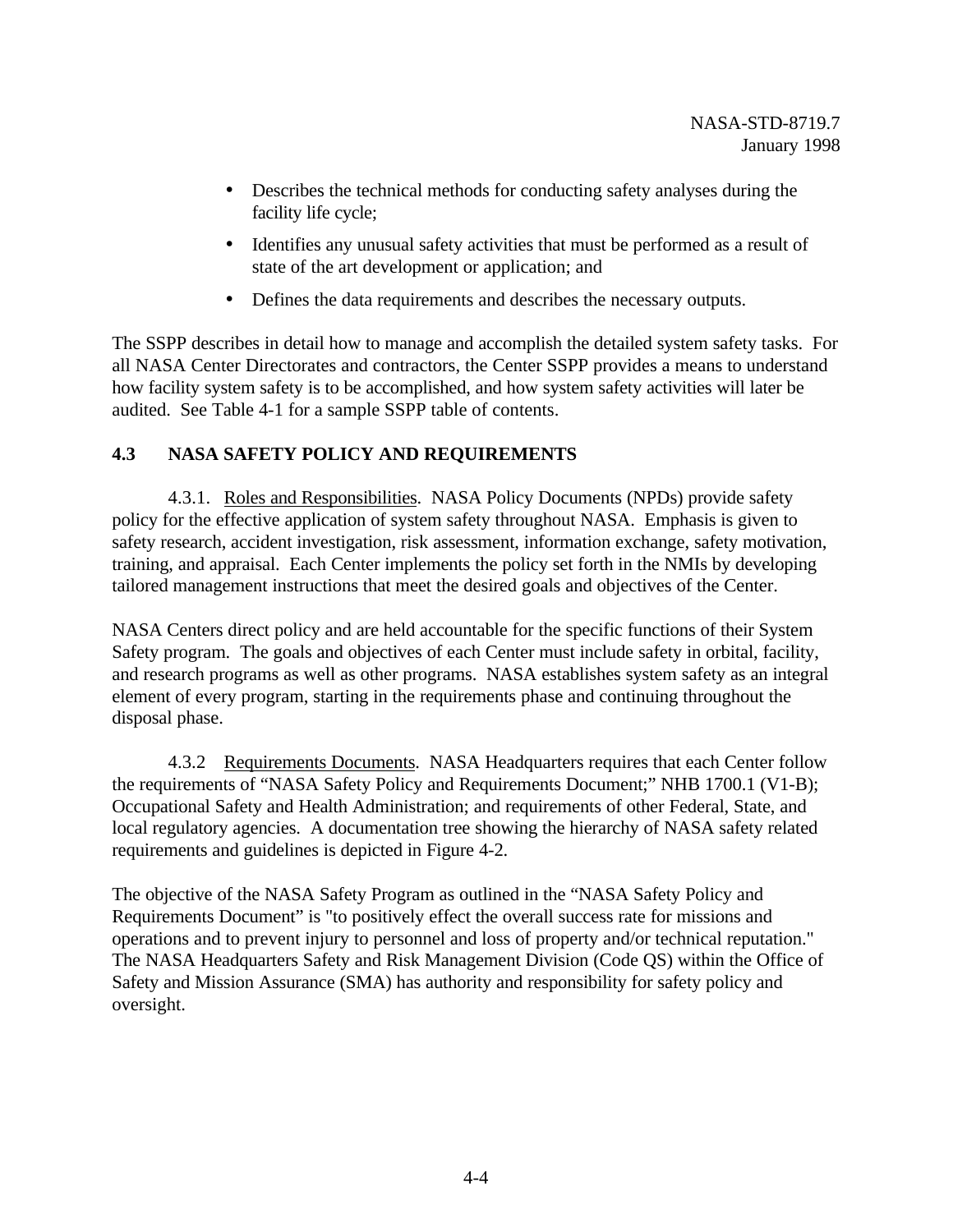Table 4-1 -- Sample System Safety Program Plan Table of Contents

### **TABLE OF CONTENTS NASA CENTER SYSTEM SAFETY PROGRAM PLAN**

#### **Preface**

#### **Scope**

- 1. General
- 2. Purpose
- 3. Organization of Plan

#### **References**

#### **Definitions**

- 1. Government Documents
- 2. Commercial Publications

#### **NASA Center Description**

- 1. History<br>2. Organiz
- 2. Organizational Structure<br>3. Operations
- **Operations**
- 4. Maintenance
- 5. System modifications

#### **NASA Center System Safety Activities**

- 1. Management
- 2. Methodology<br>3. Safety Tasks
- Safety Tasks
- 4. Task Matrix

#### **Safety -Related Activities of Other Organizations**

- 1. Safety-related tasks<br>2. Task Matrix
- Task Matrix

#### **System Safety Program Plan Implementation and Maintenance**

- 1. Program Schedule
- 2. SSPP Update
- 3. Safety Audits

#### **System Safety Program Plan Application**

- 1. New Systems
- 2. Existing Facilities and Systems<br>3. Operational Systems
- 3. Operational Systems<br>4. Occupational Health
- 4. Occupational Health & Safety<br>5. Construction Safety
- Construction Safety
- 6. Fire Protection
- 7. Safety Information and Reporting
- 8. Safety Training

#### **Appendices**

- 1. Acronyms/Abbreviations
- 2. Safety Checklists<br>3. Glossary
- Glossary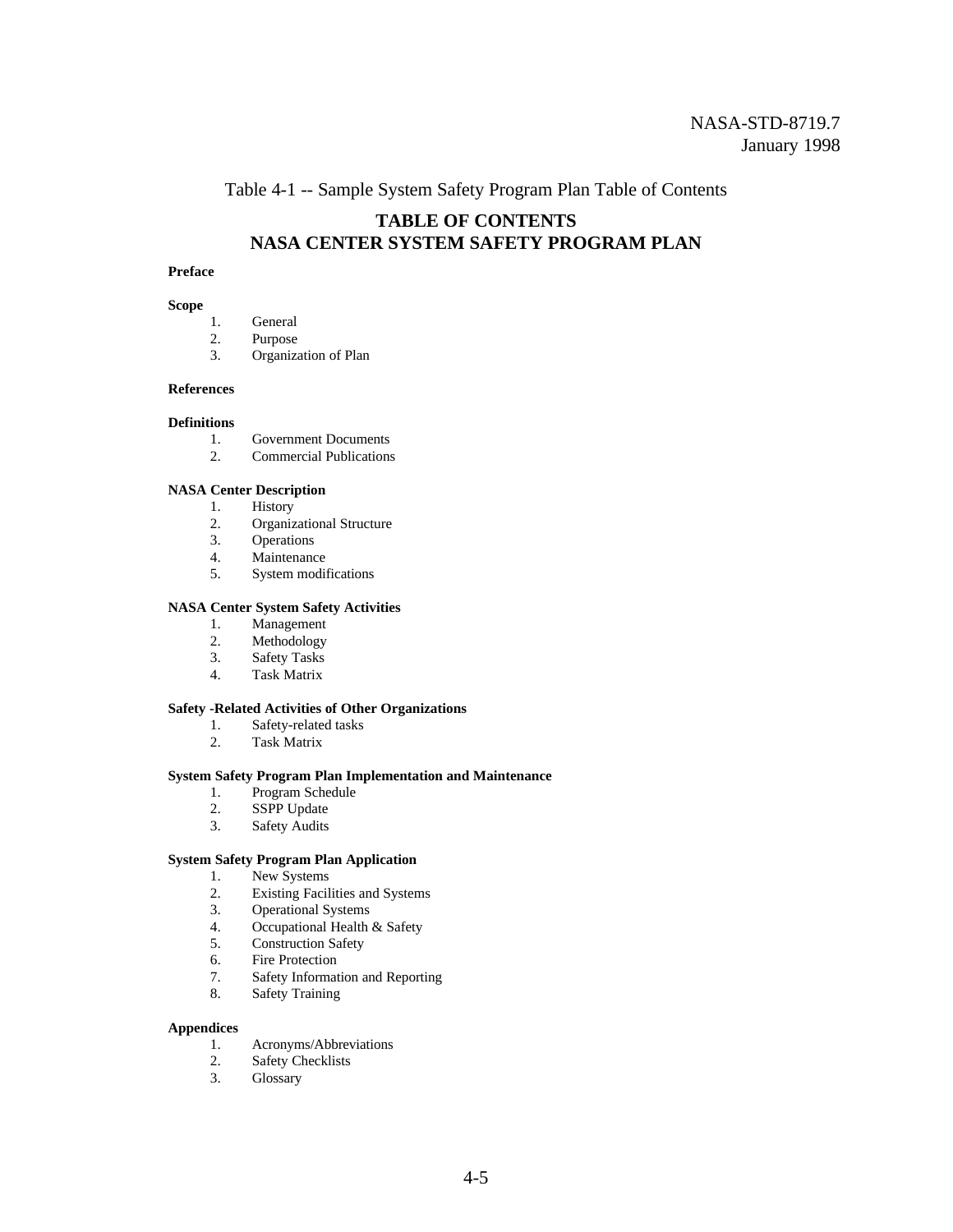# For the latest Safety and Mission Assurance Documentation Tree click below

<http://www.hq.nasa.gov/office/codeq/qdoc.pdf>

Figure 4-2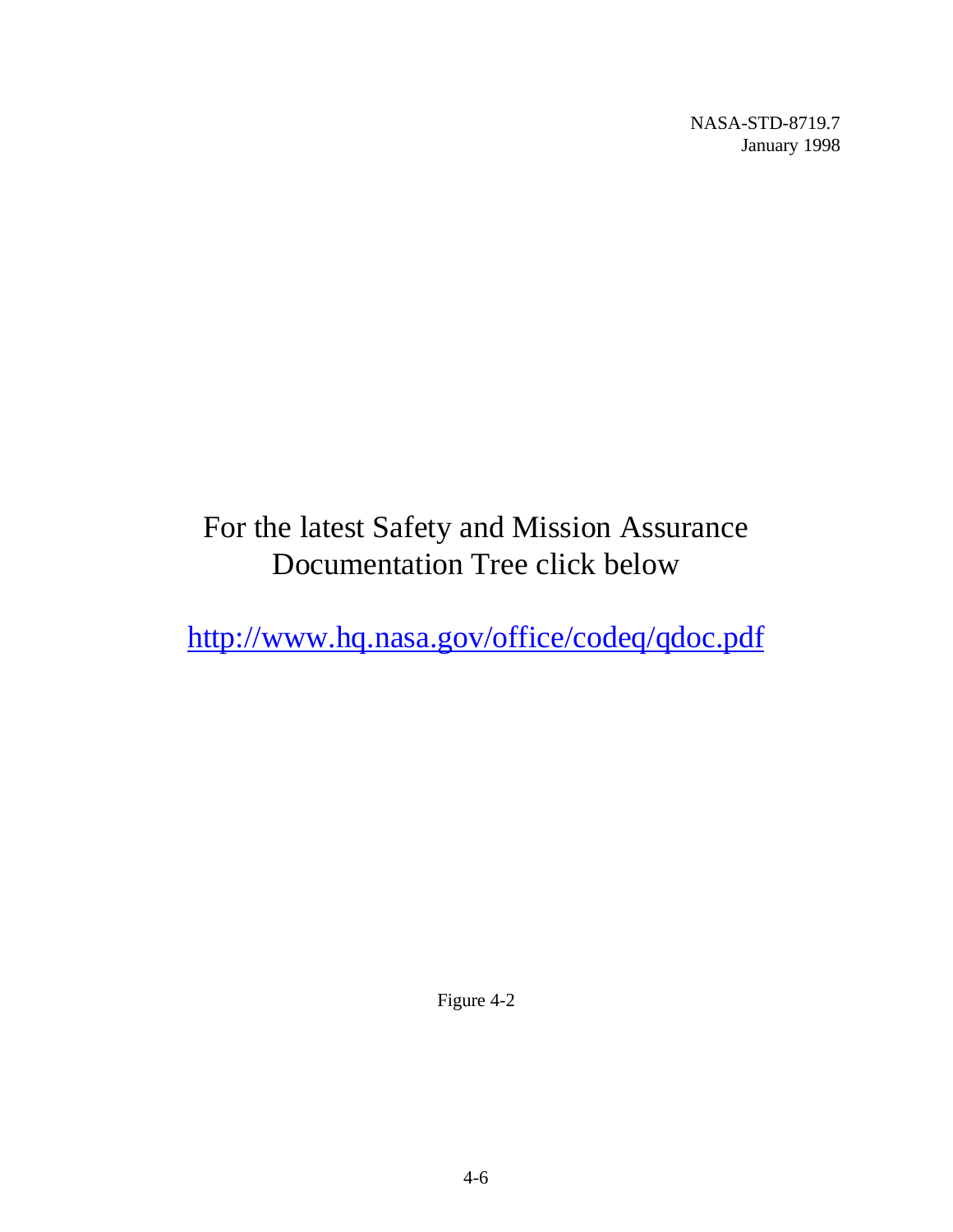The highest level of authority and responsibility for safety at the Center is the Center Director who delegates safety responsibilities at his installation. Delegated safety responsibilities include providing safety oversight for all activities, ensuring the safety of Center operations/programs, and implementing the provisions of "NASA Safety Policy and Requirements Document," NHB 1700.1 (VI-B). Management Instructions are developed by each Center to define the Center safety policy, responsibilities, and the implementation process to incorporate the requirements.

NASA Headquarters policy requires that the Safety and Mission Assurance (SMA) Directors at each Center functionally report to the NASA Code Q/Office of Safety and Mission Assurance (SMA). The Office of SMA plans, directs, and evaluates NASA-wide SMA activities. The Office of SMA has established a requirement to incorporate safety, reliability, and quality into programs at their earliest stage and to develop standards and guidelines tailored to meet unique program requirements.

4.3.3 References. A list of the documents, guidelines, and good industry practices used to implement NASA facility system safety programs are provided below. This list is not comprehensive; however, it does include the most commonly used references at NASA Centers.

### 4.3.3.1. Required Documents

### NASA Documents

- NHB 1700.1 (V1-B), "Safety Policy and Requirements Document"
- NSS 1740.11, "Safety Standards for Fire Protection"
- NHB 2710.1, "Safety and Health Handbook"
- NPG 8820.2, "Facility Project Implementation Handbook"
- Applicable Center Handbooks and Management Instructions

### Other Agency Documents

- Title 29 Code of Federal Regulations (CFR) for Occupational Safety and Health
- Uniform Federal Accessibility Standard (UFAS) under the Americans with Disabilities Act (ADA)
- National Fire Protection Association (NFPA) Codes and Standards
- Standard Building Code adopted by the Center, such as:
	- Uniform Building Code (UBC)
	- Uniform Fire Code (UFC)
	- Uniform Mechanical Code (UMC)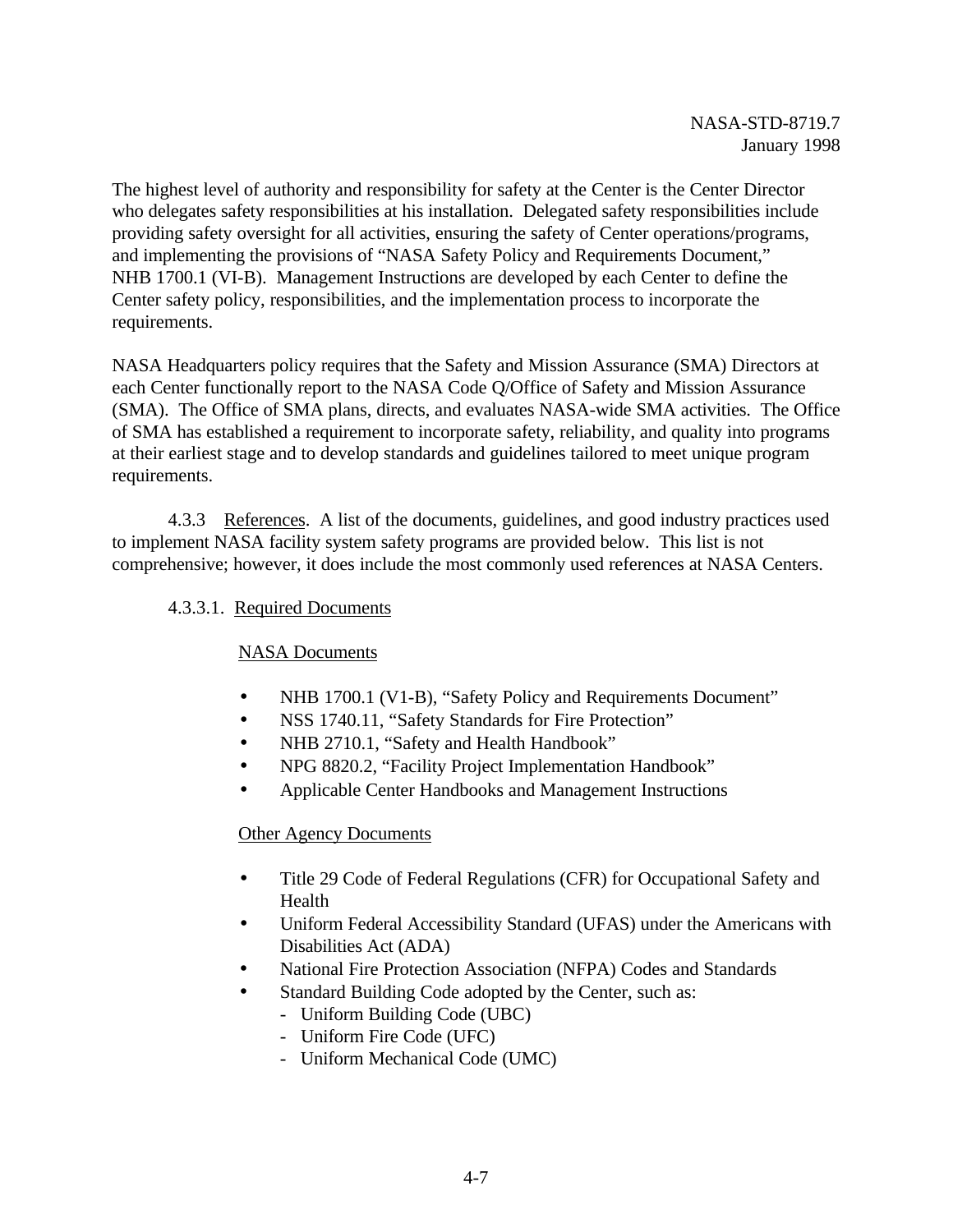### 4.3.3.2. Guidelines

- American National Standards Institute (ANSI) Standards
- American Society of Heating, Refrigeration and Air-Conditioning Engineers, Inc. (ASHRAE) Handbook and Standards

### 4.3.3.3.Industry Practices

- Department. of Labor/OSHA publications
- American Council of Governmental Industrial Hygienists (ACGIH) publications
- ACGIH Industrial Ventilation: A Manual of Recommended Practice
- NFPA Fire Protection Handbook
- National Safety Council (NSC) data sheets and publications
- NSC Fundamentals of Industrial Hygiene
- National Institute of Occupational Safety and Health (NIOSH) publications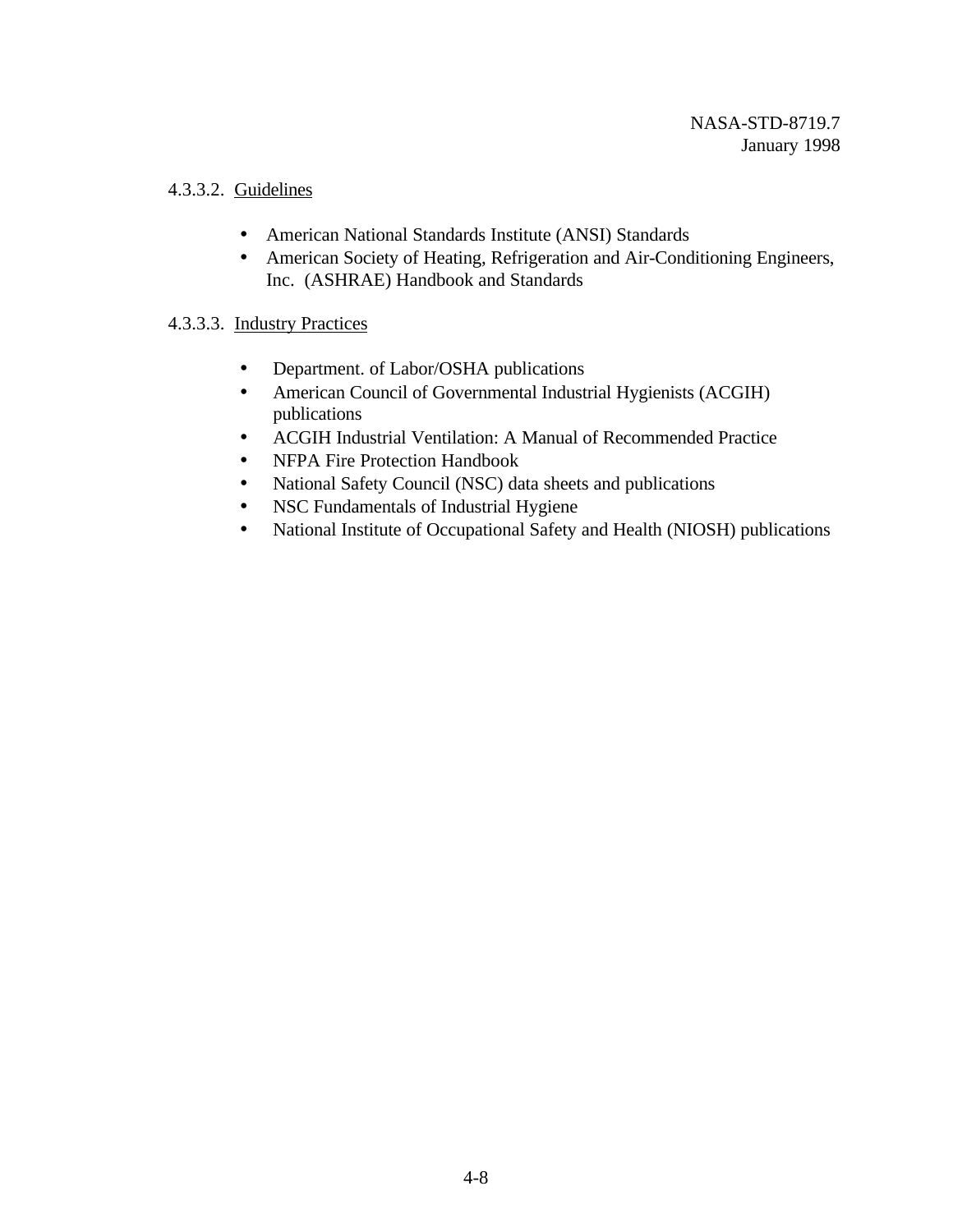### **CHAPTER 5 FACILITY SYSTEM SAFETY PROCESS**

### **5.1 INTRODUCTION**

System safety engineering, as presented earlier in this document, is an approach used to identify deficiencies in system or facility design/acquisition, facility modification, associated testing, and operational sequences, which can result in an element of risk. System safety is used to assess risk by examining all elements and their interaction in the operating environment. A system safety program ensures the integration of safety within the facility acquisition process. The objectives of a facility system safety program are:

- To ensure that hazards inherent to the design, equipment, and intended use of the facility are eliminated, or the resultant risk is controlled to an acceptable level;
- To maximize operational readiness and mission protection through mishap prevention measures by ensuring that appropriate hazard control measures are designed and constructed into the facility in a timely manner and at minimum cost;
- To reduce safety and occupational health retrofit and modification requirements after the design stage;
- To ensure that safety and occupational health lessons-learned from previously constructed similar facilities are incorporated in facility designs; and
- To ensure that modifications do not increase the risk level of a facility.

All facility acquisition schedules and descriptions of facility acquisition activities are taken from NPG 8820.2, "Facility Project Implementation Handbook." NASA has seven facility project modification or construction phases: requirements, planning, design, construction, activation, operation, and disposal. Facility system safety activities take place concurrent with the normal facility acquisition process. These activities are shown in Figure 5-1.

The importance of the review process cannot be overemphasized; safety retrofit costs incurred in the operations phase can be two to ten times the cost of changes incurred during the design phase.

### **5.2 REQUIREMENTS PHASE**

5.2.1. Initial Budget Submission. The Center Director provides the initial budget submission for the Construction of Facilities (CoF) project. This submission provides appropriate facility planning and budget documentation depending on the type of project. The required documentation is listed below.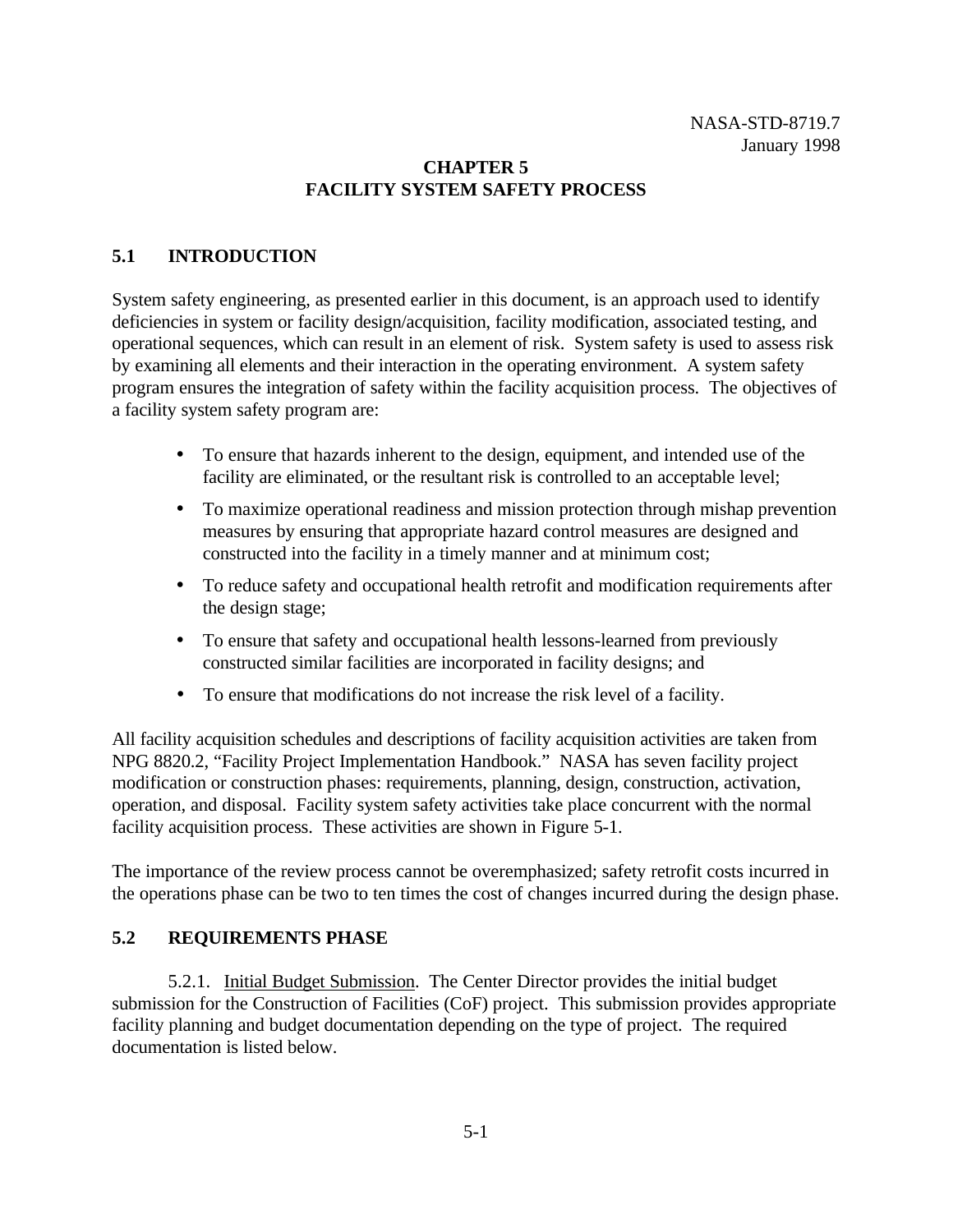



- A long form write-up is required for discrete projects at or over \$1,500,000 and for land acquisition at any cost.
- A NASA Form 1509 (see Figure 5-2) should be completed to the extent possible for projects over \$200,000 not to exceed \$1,500,000 (budget year minor projects).
- A facility project cost estimate (NASA Form 1510 in NPG 8820.2).
- A project list (NASA Form 1514 in NPG 8820.2).
- A project-by-project list of the resources required for the preparation of Preliminary Engineering Reports (PERs) or final designs.

Even though safety costs are not a line item on the NASA Form 1509, the initial budget submission should also account for expected safety management expenses. Figure 5-3, "Initiator's Safety Checklist For Procurement," is an example form to start early hazard identification.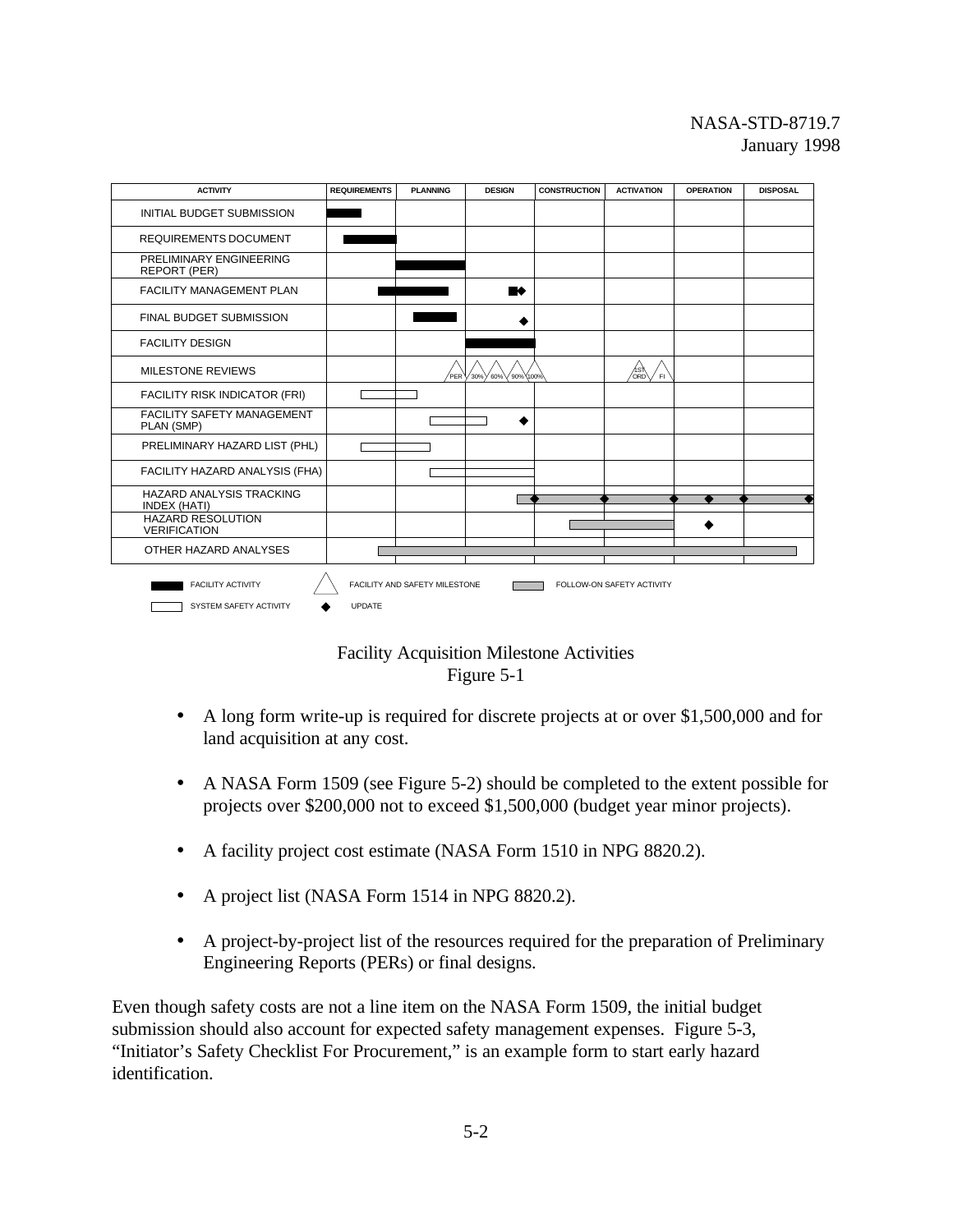|                            | <b>Facility Project</b><br>National<br>Aeronautics and<br><b>Brief Project Document</b><br>Space<br>Administration |                       |                                                                                                                                                                                           |  |                             | PROJECT CODE<br>DATE<br>SUB/REV. NUMBER               |                                                                                 |  |                 |
|----------------------------|--------------------------------------------------------------------------------------------------------------------|-----------------------|-------------------------------------------------------------------------------------------------------------------------------------------------------------------------------------------|--|-----------------------------|-------------------------------------------------------|---------------------------------------------------------------------------------|--|-----------------|
| PROJECT TITLE              |                                                                                                                    |                       |                                                                                                                                                                                           |  | INSTALLATION/PROGRAM OFFICE |                                                       |                                                                                 |  |                 |
|                            |                                                                                                                    |                       |                                                                                                                                                                                           |  |                             |                                                       | RELATED COST DATA (Not included in the Approved Facility Project Cost Estimate, |  |                 |
|                            |                                                                                                                    | ITEMS (LIST)          | AMOUNT                                                                                                                                                                                    |  | RELATED COSTS INVOLVED      | but required to make the facility initially operable) | PER (Amount)                                                                    |  | DESIGN (Amount) |
| <b>APPROVED</b>            |                                                                                                                    |                       |                                                                                                                                                                                           |  | YES (Identify)              | NONE                                                  |                                                                                 |  |                 |
| <b>FACILITY</b><br>PROJECT |                                                                                                                    |                       |                                                                                                                                                                                           |  | <b>ITEM</b>                 | AMOUNT                                                | <b>ITEM</b>                                                                     |  | AMOUNT          |
| COST                       |                                                                                                                    |                       |                                                                                                                                                                                           |  | TO BE                       |                                                       | <b>FUTURE FUNDING</b>                                                           |  |                 |
| <b>ESTIMATE</b>            |                                                                                                                    |                       |                                                                                                                                                                                           |  | PURCHASED                   |                                                       |                                                                                 |  |                 |
|                            |                                                                                                                    |                       | <b>TOTAL</b>                                                                                                                                                                              |  | <b>TRANSFER</b>             |                                                       | ACTIVATION                                                                      |  |                 |
| CATEGORY                   | <b>JUSTIFICATION</b>                                                                                               | WORK                  |                                                                                                                                                                                           |  | OF EXCESS                   |                                                       | OTHER REAL ESTATE                                                               |  |                 |
|                            |                                                                                                                    |                       |                                                                                                                                                                                           |  | EXISTING                    |                                                       | OTHER (Specify)                                                                 |  |                 |
| FUND SOURCE TYPE           |                                                                                                                    | <b>IDENTIFICATION</b> |                                                                                                                                                                                           |  |                             |                                                       |                                                                                 |  |                 |
| <b>BASIS OF NEED</b>       |                                                                                                                    |                       |                                                                                                                                                                                           |  |                             |                                                       |                                                                                 |  |                 |
|                            | <b>START</b>                                                                                                       | <b>SUBMITTED BY</b>   | SIGNATURE AND TITLE                                                                                                                                                                       |  |                             |                                                       |                                                                                 |  | DATE            |
|                            | PER<br>COMPL                                                                                                       |                       |                                                                                                                                                                                           |  |                             |                                                       |                                                                                 |  |                 |
|                            | START                                                                                                              | <b>CONCURRENCE BY</b> | SIGNATURE AND TITLE                                                                                                                                                                       |  |                             |                                                       |                                                                                 |  | DATE            |
|                            | FINAL<br>COMPL                                                                                                     |                       | SIGNATURE AND TITLE                                                                                                                                                                       |  |                             |                                                       |                                                                                 |  | DATE            |
|                            | AWARD                                                                                                              | <b>JX CONCURRENCE</b> |                                                                                                                                                                                           |  |                             |                                                       |                                                                                 |  |                 |
| <b>CONSTRUCTION</b>        | COMPL                                                                                                              | <b>APPROVED BY</b>    | SIGNATURE AND TITLE                                                                                                                                                                       |  |                             |                                                       |                                                                                 |  | DATE            |
|                            | <b>ACTIVATION START</b>                                                                                            |                       |                                                                                                                                                                                           |  |                             |                                                       |                                                                                 |  |                 |
|                            | REQUIRED OPERATIONAL                                                                                               |                       | PROJECT STIPULATIONS: (a) UNFORESEEN PROGRAMMATIC Project Analysis Sheet attached, dated _<br>(b) Notification of bid per NHB 8820.2, Par. 6.04-05 (c) Send copy to NASA HQ CODE JX (d) - |  |                             |                                                       |                                                                                 |  |                 |

**NASA FORM 1509** SEP 96 PREVIOUS EDITIONS ARE OBSOLETE.

NASA Form 1509 - Facility Project Brief Project Document Figure 5-2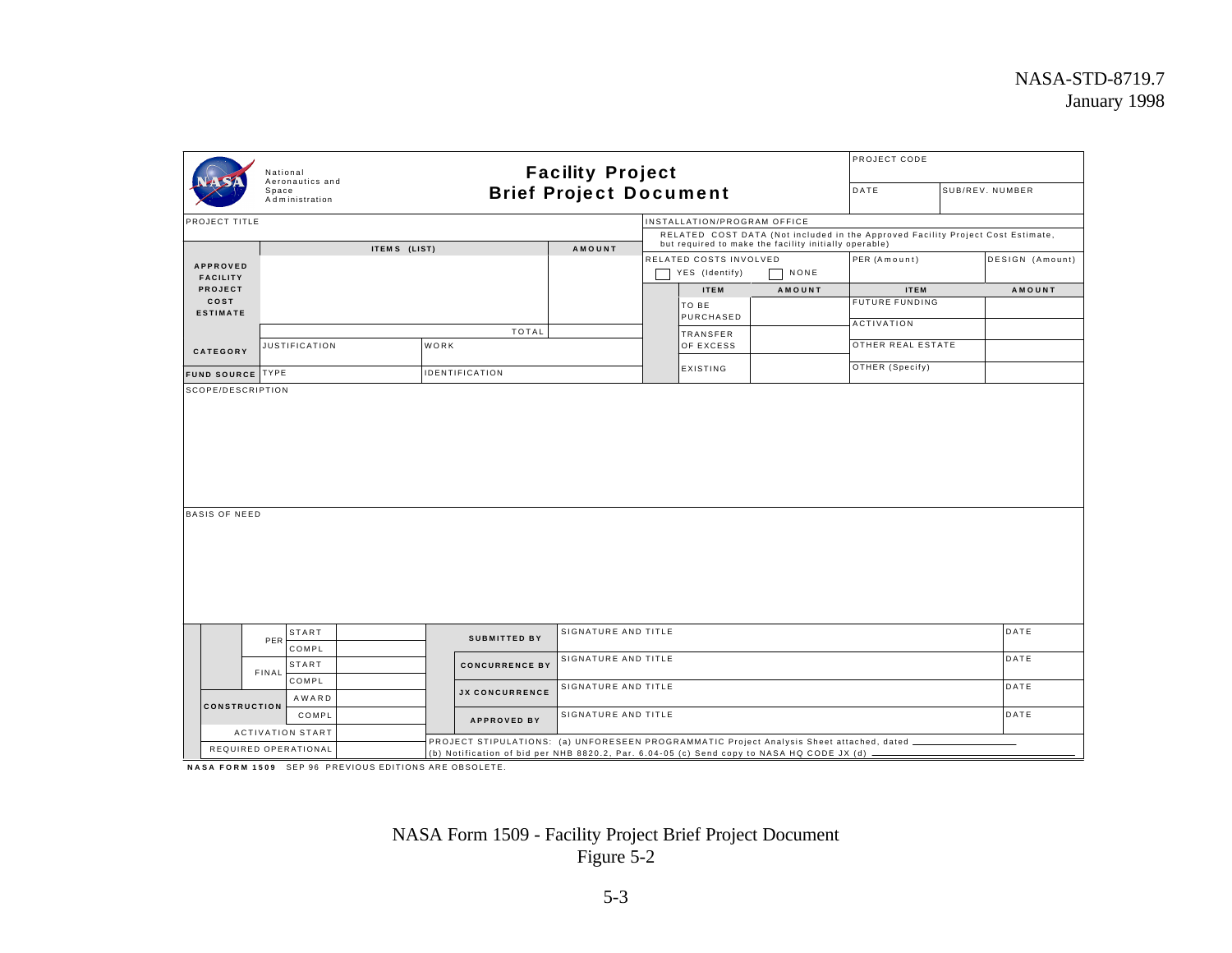| 1. THIS PROCUREMENT INVOLVED HAZARDS WITH:                                                                                                                                                                                                                                                                                                                                                                                                                                                                                                                                                                                                                                                                                                                                                                                                                                                                                                                                                                                                                                                                                                                                                              |                               | OTHER SAFETY HAZARDS             |  |  |  |
|---------------------------------------------------------------------------------------------------------------------------------------------------------------------------------------------------------------------------------------------------------------------------------------------------------------------------------------------------------------------------------------------------------------------------------------------------------------------------------------------------------------------------------------------------------------------------------------------------------------------------------------------------------------------------------------------------------------------------------------------------------------------------------------------------------------------------------------------------------------------------------------------------------------------------------------------------------------------------------------------------------------------------------------------------------------------------------------------------------------------------------------------------------------------------------------------------------|-------------------------------|----------------------------------|--|--|--|
| <b>YES</b><br>NO.<br><b>EXPLOSIVE MATERIALS</b><br><b>OXIDIZING MATERIALS</b><br><b>CORROSIVE MATERIALS</b><br><b>IONIZING RADIATION</b><br><b>FLAMMABLE MATERIALS</b><br>NON-IONIZING RADIATION<br><b>TOXIC MATERIALS</b><br>ELECTRO MAGNETIC RAD.<br>RADIOACTIVE MATERIALS<br>SEVERE NOISE OR VIBRATION<br>CONTROLLED DRUGS<br><b>CONFINED SPACES</b><br><b>ASBESTOS</b><br>HI VOLTAGE (ABOVE 500V)<br><b>LITHIUM BATTERIES</b><br>2. THE PERFORMANCE ON THIS CONTRACT WILL BE ON-SITE<br><b>YES</b><br>NOTE: IF YOU HAVE CHECKED ANY OF THE ABOVE BOXES WITH "YES" OR IDENTIFIED OTHER HAZARDS, THIS<br>PROCUREMENT REQUEST MUST BE COORDINATED WITH THE HEALTH AND SAFETY BRANCH, CODE 250.2.                                                                                                                                                                                                                                                                                                                                                                                                                                                                                                       | <b>YES</b><br>NO<br><b>NO</b> | (SEE DEFINITIONS)                |  |  |  |
| 3. I HAVE REVIEWED THE SCOPE OF THE WORK CONTEMPLATED WITH RESPECT TO POTENTIAL HEALTH AND SAFETY<br>HAZARDS INHERENT IN THE ACCOMPLISHMENT OF THE WORK AND ALSO ANY SUBSEQUENT HANDLING, SHIPMENT,<br>STORAGE AND UTILIZATION OF THE END PRODUCT. TO THE BEST OF MY KNOWLEDGE, THE ABOVE IS CORRECT.                                                                                                                                                                                                                                                                                                                                                                                                                                                                                                                                                                                                                                                                                                                                                                                                                                                                                                   |                               |                                  |  |  |  |
| <b>INITIATOR'S SIGNATURE</b>                                                                                                                                                                                                                                                                                                                                                                                                                                                                                                                                                                                                                                                                                                                                                                                                                                                                                                                                                                                                                                                                                                                                                                            | CODE                          | TEL. EXT.<br><b>DATE</b>         |  |  |  |
| (FOR HEALTH, SAFETY, AND SECURITY OFFICE ONLY)                                                                                                                                                                                                                                                                                                                                                                                                                                                                                                                                                                                                                                                                                                                                                                                                                                                                                                                                                                                                                                                                                                                                                          |                               |                                  |  |  |  |
| 4. SAFETY REQUIREMENTS ARE RECOMMENDED AS FOLLOWS:<br>SAFETY AND HEALTH CLAUSE (NFS 1852.223.70)<br>SAFETY AND HEALTH PLAN REQUIRED (NFS 1852.223.73)<br>POTENTIALLY HAZARDOUS ITEMS CLAUSE (NFS 1823.370)<br>HAZARDOUS MATERIAL AND IDENTIFICATION AND MATERIAL SAFETY DATA CLAUSE (FAR 52-223-3)<br>SAFETY PRECAUTIONS FOR DANGEROUS MATERIALS (ARTICLE NO. H-110)<br>RADIOACTIVE MATERIALS (ARTICLE NO. N-113)<br>SAFETY AND HEALTH (ARTICLE NO. H-108 (A.<br>В.<br>PROCUREMENT OF POTENTIALLY HAZARDOUS ITEMS (ARTICLE NO. H-111)<br>PROVIDING LITHIUM-SULFUR DIOXIDE AND LITHIUM-THIONYL CHLORIDE BATTERIES (ARTICLE NO. H-112)<br>DRUG CONTROL OFFICER APPROVAL (SEE GHB 5150.1, "SPECIAL APPROVALS"<br>IF THIS IS A COMPETITIVE PROCUREMENT, USE "SAFETY AND HEALTH PERFORMANCE HISTORY" AS AN<br>"OTHER FACTORS" FOR EVALUATION<br>OTHER (SEE ATTACHED)<br>5. HEALTH AND SAFETY BRANCH (SIGNATURE)                                                                                                                                                                                                                                                                                              | C. ) STANDARDS ATTACHED       | <b>YES</b><br>NO.<br><b>DATE</b> |  |  |  |
|                                                                                                                                                                                                                                                                                                                                                                                                                                                                                                                                                                                                                                                                                                                                                                                                                                                                                                                                                                                                                                                                                                                                                                                                         |                               |                                  |  |  |  |
| <b>DEFINITIONS</b><br>Hazardous material is a substance or material in a quantity/form which may pose an unreasonable risk to health and safety or property. A<br>list of materials that are hazardous may be found in 49CFR 172.101. Typical hazardous materials are those that may be highly reactive,<br>poisonous, explosive, flammable, corrosive, reactive, produce contamination or pollution of the environment, or cause adverse health<br>effects of unsafe conditions.<br>Hazardous operations are those that involve the use of handling of hazardous materials or involve the use of other materials, phenomena,<br>or elements at abnormal environmental or physical parameters that require special precautions. Some examples are high-pressure gas<br>operations (in excess of 150 psig), low pressure high volume gas operations, voltage above 550 volts, storage or handling of propellants,<br>chemicals or explosives, use of "heavy lift" material handling equipment, high or low temperature environments, environments with less<br>that 19.5% or more than 25% oxygen by volume at normal pressure, forced variations of gravity, and excess radiation, vibration, or noise. |                               |                                  |  |  |  |
| REVISED 10/96 THIS FORM MUST ALSO BE COMPLETED AND FORWARDED WITH THE PROCUREMENT REQUEST.                                                                                                                                                                                                                                                                                                                                                                                                                                                                                                                                                                                                                                                                                                                                                                                                                                                                                                                                                                                                                                                                                                              |                               |                                  |  |  |  |
|                                                                                                                                                                                                                                                                                                                                                                                                                                                                                                                                                                                                                                                                                                                                                                                                                                                                                                                                                                                                                                                                                                                                                                                                         |                               |                                  |  |  |  |

Example Initiator's Safety Checklist for Procurement Figure 5-3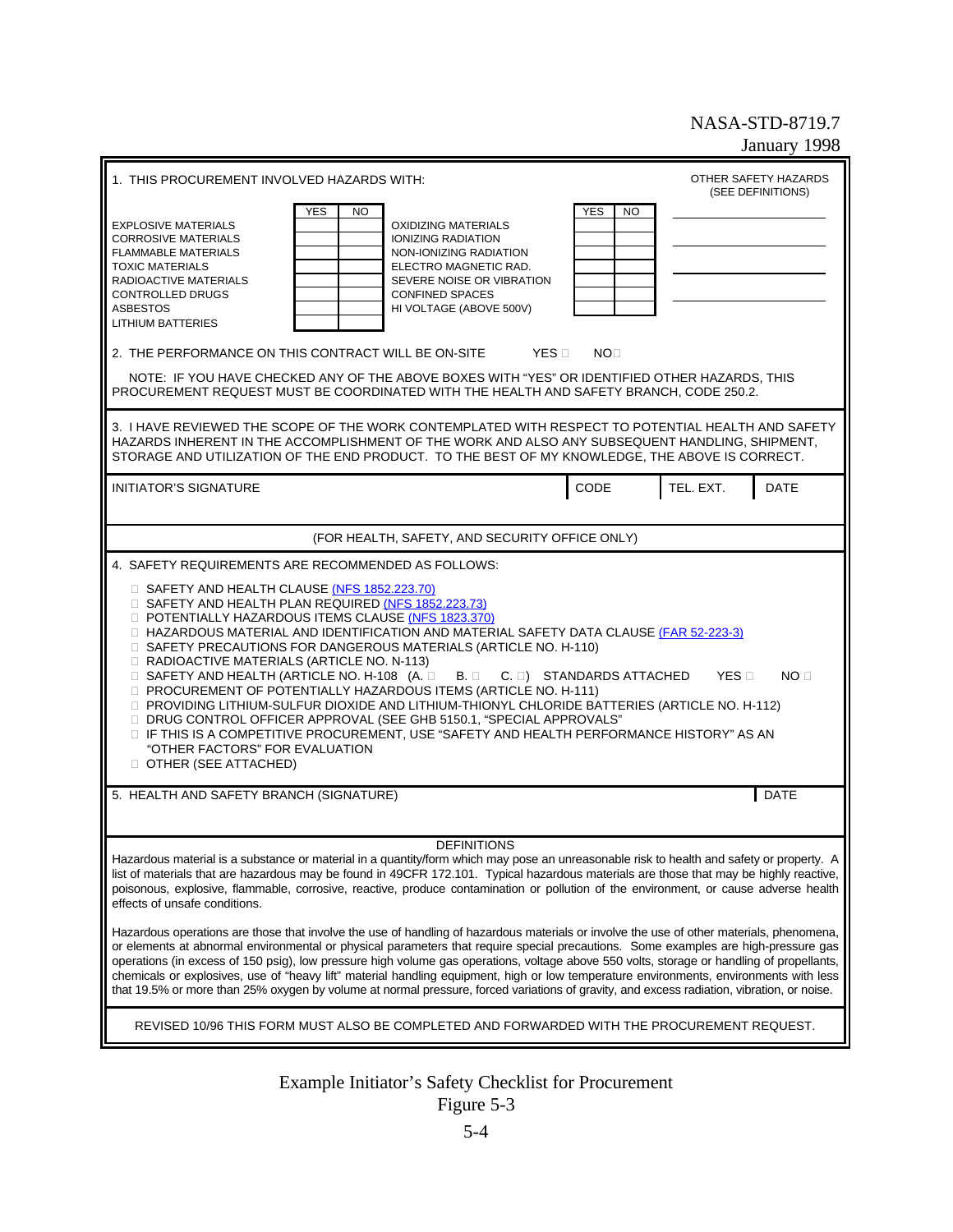5.2.2. Environmental Projects and Studies. Coordinate all environmental projects and studies with the NASA Safety and Environmental Offices at the Centers. The NASA Safety and Environmental Offices will provide guidance on the documents required for submitting environmental projects.

5.2.3. Requirements Document. The requirements document is essentially an update and expansion of a facility concept study (the initial preparatory work on a facility) with a major emphasis on the project description. The requirements document incorporates the results of any preliminary engineering reports or studies that have been completed and provides detailed criteria (e.g., size, location, environmental requirements, etc.) for each of the rooms, activities, or functions included in the facility. The requirements document will include elements such as:

- A narrative description of the purpose and/or function of the facility;
- The physical dimensions of the area including ceiling or hook height;
- The number and type of personnel assigned to the area;
- Environmental requirements;
- Process power, grounding, and lighting requirements;
- Fire protection requirements;
- Communication system requirements;
- Special structural requirements;
- Security requirements;
- Material handling requirements;
- A listing of major items of process equipment to be installed;
- Environmental pollution control requirements; and
- The identification of the present location of the activity.
- The requirements document is the primary input to the Preliminary Engineering Report.

5.2.4. Facility Management Plan. The facility project management plan establishes the schedule for implementation of a facility project and assigns responsibility and authority for various actions. The plan also provides a detailed outline of the steps in the facility implementation process, with provisions for well defined milestones to measure progress. It serves as the principal tool for determining work progress and establishes priorities for allocation of resources to ensure that the project is completed on time. During implementation of the facility project, the plan is updated, expanded, and used to maintain the overall project status during the budget process and the design, construction, and operation phases. NASA Headquarters must approve the project management plan for projects having a total cost of \$5,000,000 or greater. The plan includes: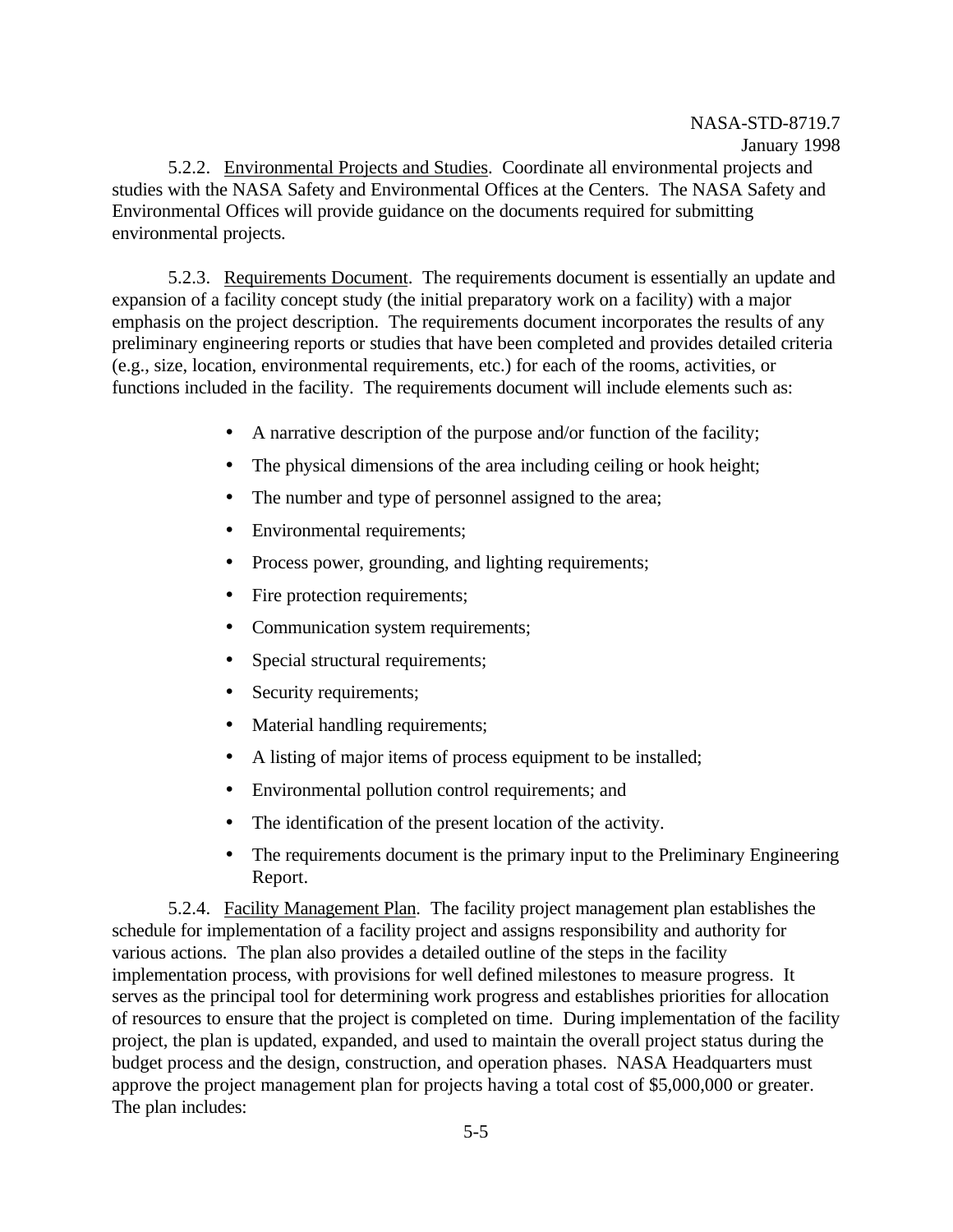- Identification of individuals or organizations responsible for project implementation;
- A description of the functional requirement including the operational need date, and, if required, the schedule for joint or beneficial occupancy dates (see NPG 8820.2);
- A description of the planned facility including capacity, scope, location, special features, and current cost estimates;
- An identification of all environmental requirements;
- The development of an acquisition plan ensuring that the funding method supports the operational need date(s); and
- Network or bar-type charts depicting a time-phased schedule with intermediate milestones.

The facility project management plan is not required for projects less than \$5,000,000, but is recommended and should contain adequate details based on project complexities.

### 5.2.5. Facility Risk Indicator (FRI)

5.2.5.1. Purpose of FRI . The FRI is a first step to estimating the combined level of risk associated with a facility. The FRI assessment classifies the severity of potential hazards inherent to the facility itself: its operations, processes, environment, equipment, potential interfaces, and personnel. Although the FRI can be performed at any time during the Facility Life Cycle, the FRI is generally performed early in the acquisition program during the conceptual phase to ensure potential hazards are identified. The FRI is the initial safety assessment used to help determine the level of system safety effort required to meet NASA safety requirements. This process begins by identifying hazards that may exist at any given point throughout the life of the facility. The FRI evaluation alerts the Facility Project Manager and other acquisition managers of the potential safety concerns within a facility.

The extent to which system safety analysis is applied to facility acquisition is initially based upon the FRI assessment. The FRI is categorized into four risk indicators ranging from a FRI of 1 (High Risk) to a FRI of 4 (Minimal Risk). A FRI of 1 signifies major risk associated with personnel safety, operational productivity, design effectiveness, environmental impact, and/or other user interfaces. A FRI of 4 indicates negligible or low risk. The potential hazards inherent to the facility are evaluated using the following criteria as evaluation factors:

- Life Safety hazards which could potentially cause death or serious injury to personnel;
- Mission Continuity failures which could have serious impact on mission capability and/or operability;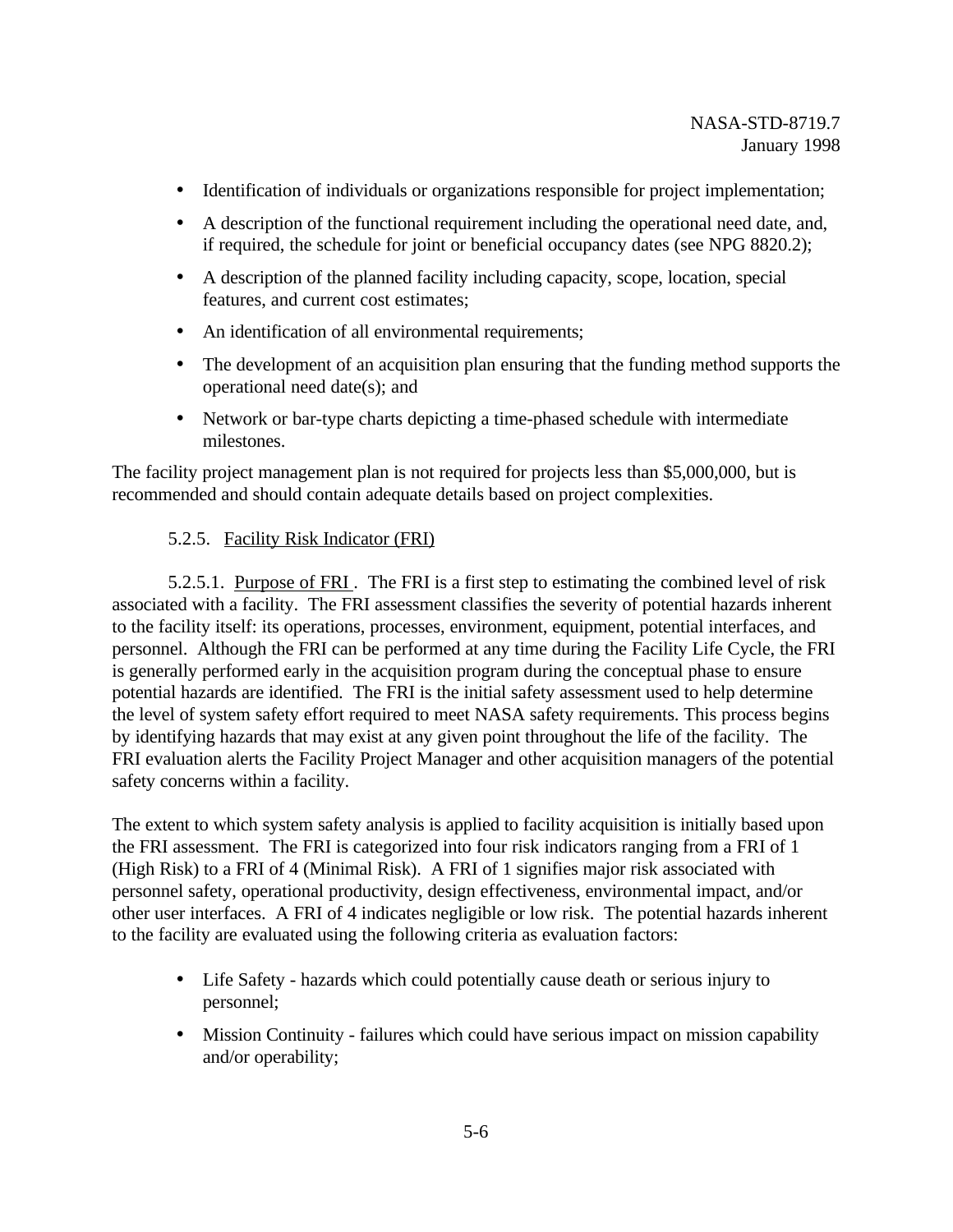- Facilities Protection failures which could cause serious damage to facilities or equipment resulting in significant financial loss; and
- Environmental Impact hazards which could have serious impact to the adjacent facilities or operations or to the surrounding community.

The primary objective of the FRI for a facility acquisition project is to identify the potential risk involved with the facility and to ensure that the Facility Project Manager appropriates adequate funding to address safety concerns. By considering the size and complexity of the project and the safety risks associated with the project, this assessment will help identify the system safety activities, which should be accomplished early in the acquisition process and how resources should be allocated.

5.2.5.2. FRI Assessment Classification. The FRI process shown in Figure 5-4 has been developed to allow a project initiator to easily and quickly determine a facility FRI. The facility/project will be assigned a FRI from 1 (highest possible risk) to 4 (lowest possible risk), based on inherent hazards present in the facility, and their impact on facility protection, operational purpose of the facility, and personnel safety. Suggested guidelines for defining FRI categories and the applicable safety activities are listed below.

### **FRI 1 (HIGH RISK)**

Definition. There is a high probability that hazards in this facility can cause loss of life. Hazards may result in loss of life, permanent disability, or serious occupational illnesses to one or more persons, three or more lost-time injuries, loss of facility operational capability for one month or greater, or damage to equipment or property in excess of \$500,000.

Safety Program Requirements. A Facility Safety Management Plan (FSMP) should be prepared. As a minimum, a Facility Hazard Analysis (FHA), Hazard Analysis Tracking Index (HATI), and Hazard Resolution Verification (HRV) should be done.

### **FRI 2 (MEDIUM RISK)**

Definition. There is a medium probability that hazards in this facility can cause loss of life. Hazards may result in permanent disability to one or more persons, hospitalization (associated with illness or injury) of three or more persons, up to two lost time injuries, loss of facility operational capability from 2 to 4 weeks, or damage to equipment or property from \$250,000 to \$500,000.

Safety Program Requirements. A FSMP should be prepared. As a minimum, a FHA and HATI are recommended.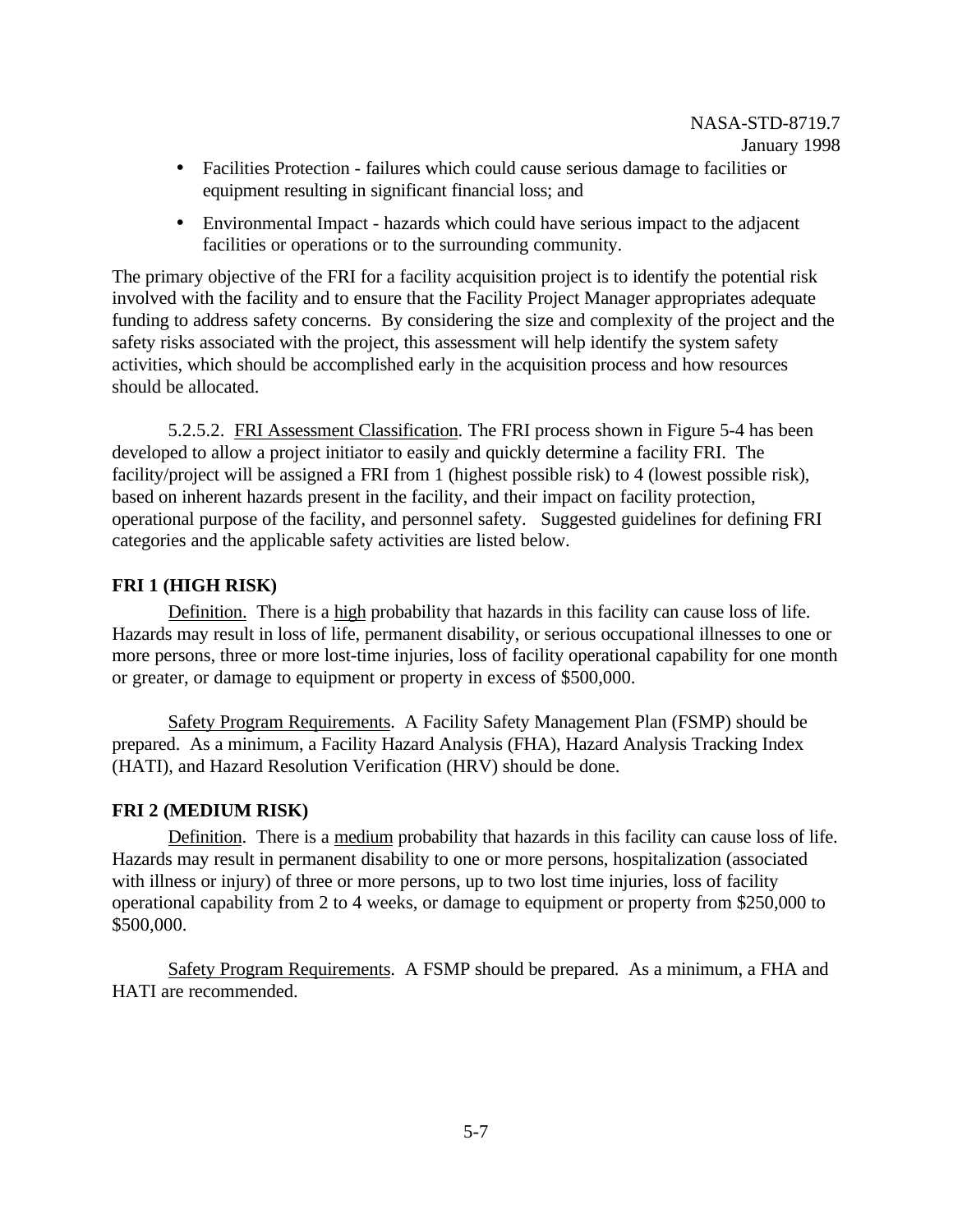

Figure 5-4

### **FRI 3 (LOW RISK)**

Definition**.** There is a low probability that hazards in this facility can cause loss of life. Hazards may result in hospitalization to one or two persons, occupational injury or illness resulting in a lost workday or restricted duty case, loss of facility operational capability from 1 day to 2 weeks, or damage to equipment or property from \$25,000 to \$250,000.

Safety Program Requirements. A FHA and HATI are recommended on hazardous facility operations. Other analysis methodologies may be appropriate depending on the facility or modification/repair.

### **FRI 4 (ACCEPTABLE RISK)**

Definition. Loss of life as a result of hazards in this facility is unlikely. Hazards may result in no lost workday injuries or no restricted duty cases, loss of facility operational capability of less than 1 day, or damage to equipment or property less than \$25,000.

Safety Program Requirements. Adherence to applicable codes, standards, and regulations is adequate.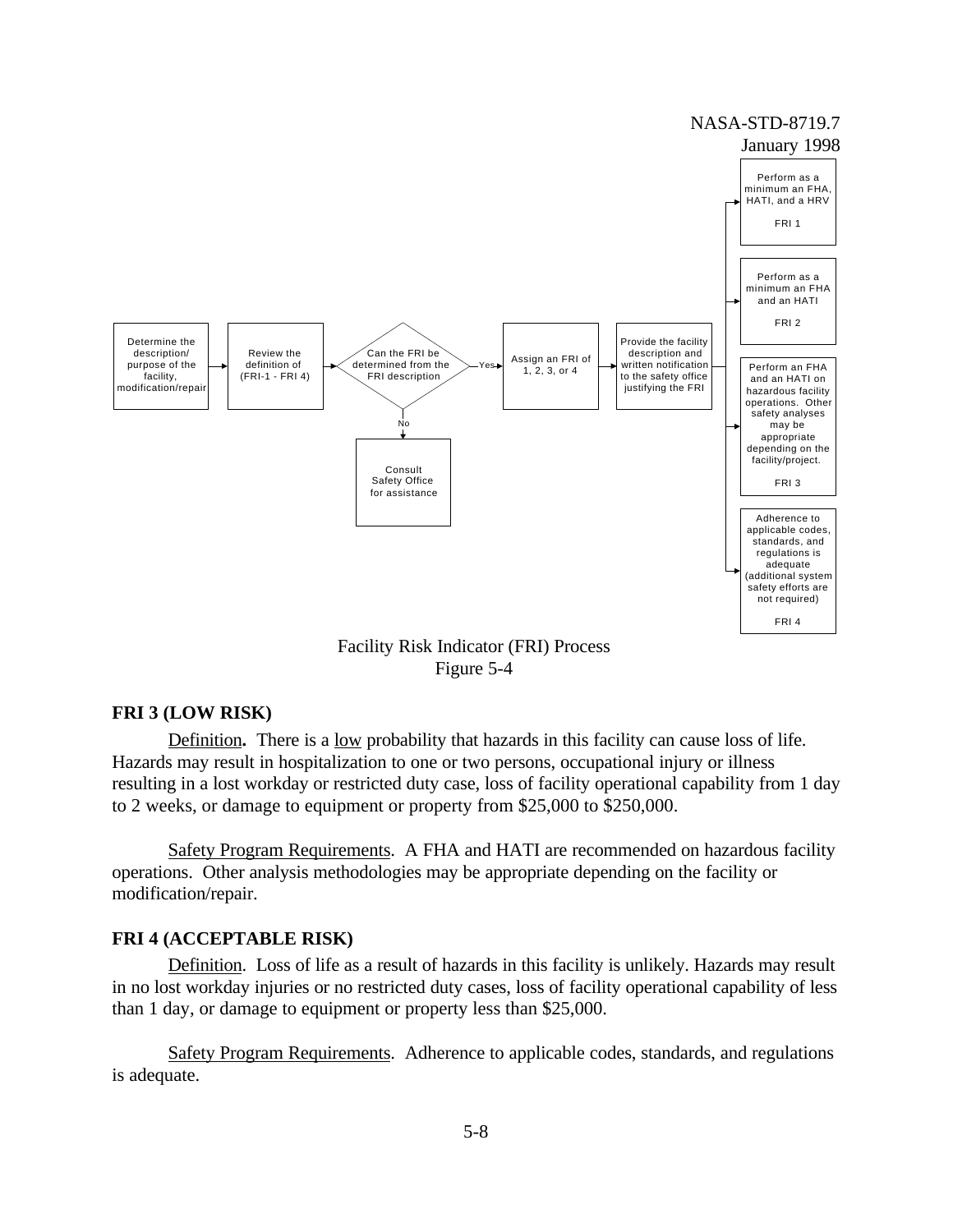The FRI process (Figure 5-4) begins with a review of the proposed facility or project description. Often the FRI can be determined based on comparing the information presented in the facility description to the FRI categories presented in the previous paragraphs. However, some facility descriptions are not adequate to determine the FRI and additional research is required to determine the classification of the facility or project. A review of a checklist, such as the "Typical Energy Sources Checklist" provided in Appendix A, can assist in determining the FRI for the facility or project, particularly if the Center Safety Department helps with the evaluation.

A Facility Risk Indicator summarizes potential hazards inherent to a facility and its operation. This technique is used to rank hazardous aspects of a specific facility and enables a determination of appropriate safety activities required to minimize potential hazards associated with the facility and its operation.

5.2.6. Preliminary Hazard List. The purpose of the Preliminary Hazard List (PHL) is to identify and list hazards or areas of concern likely to be present in the facility including the environment in which the facility will be located. The PHL is the baseline document for the facility system safety effort. The following identification methods are typically used to identify the hazards associated with energy sources, hazardous operations, or procedures, and potential accidents that may result in injury to personnel or damage to the facility.

- Surveying the site;
- Interviewing site personnel;
- Drawing on expertise in the subject area;
- Reviewing lessons learned;
- Analyzing similar facilities;
- Analyzing available technical data;
- Reviewing energy sources;
- Reviewing requirements documents; and
- Reviewing the Project Management Plan.

Alone, any of these methods will identify some hazards, but a logical completion of all or a combination of these steps will result in the development of a more thorough PHL. Once the PHL is completed it is used to help determine what hazards exist in a facility. The PHL also provides input for the Facility Hazard Analysis (FHA). The PHL can be prepared in any logical format that allows the free flow of ideas. An example of a completed PHL is provided in Appendix B. This list was derived from reviewing energy sources, equipment, operations, procedures, personnel interviews, and an experts panel. Each of the above listed hazard identification methodologies is described in the following paragraphs.

5.2.6.1. Research of Similar Facilities. New facilities often are built to house some existing operations, usually at or near the proposed site. If the entire operation is new, then similar or related operations and systems usually can be identified at other NASA Centers.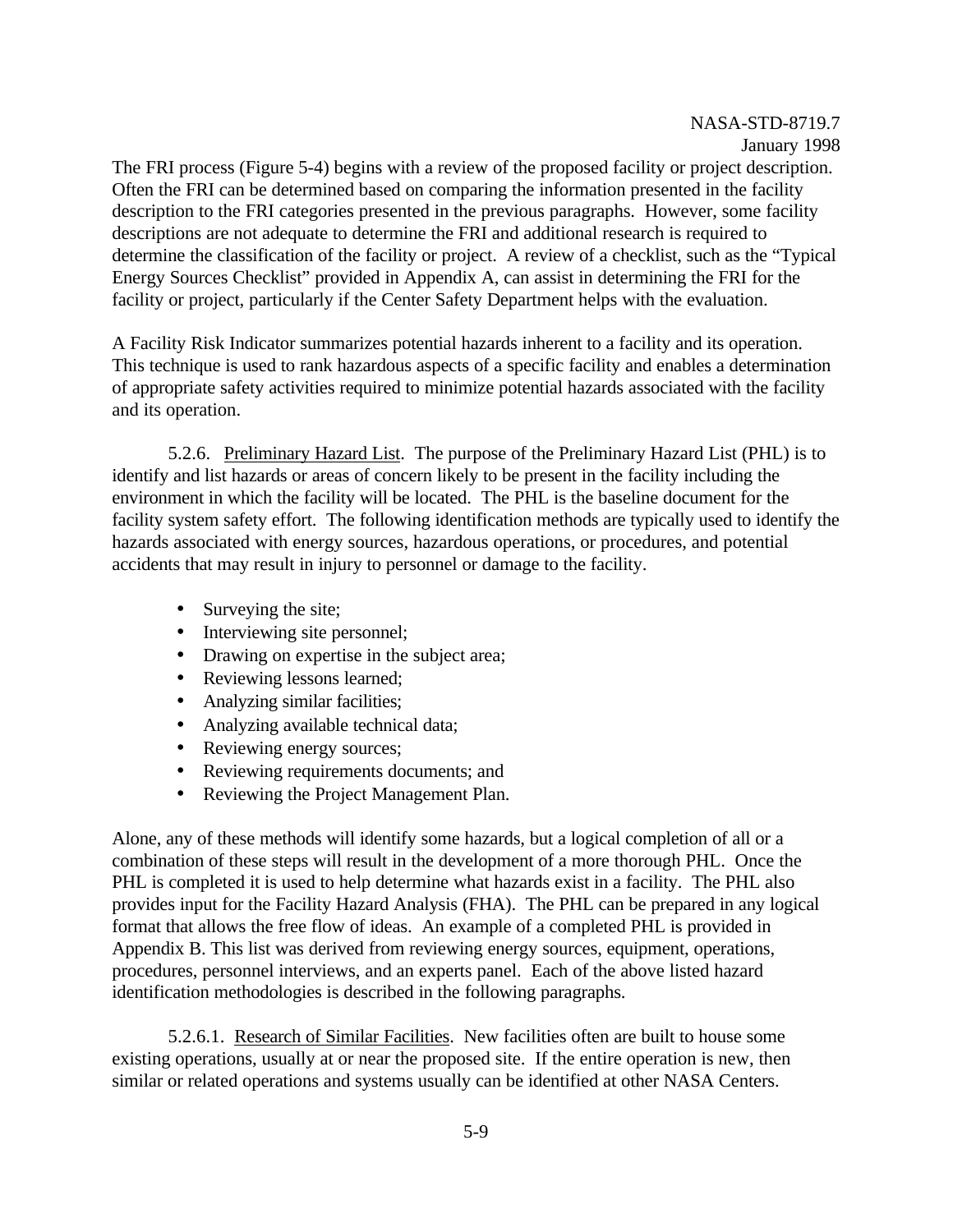Existing facilities, proposed operations, and the proposed site should be reviewed looking for indications of potential hazards that could exist in the proposed facility. This is the most important step, as it provides first-hand invaluable information to the actual facility and operations.

5.2.6.2. Interviews With User Personnel. Interviews with personnel actually involved with the day-to-day operations of the new system or facility can often provide information that does not appear in planning or technical documentation. Operations personnel are often eager to provide input into the overall design process for the new system or facility since they will eventually be using the facility. For instance, an interview may determine that inadequate lighting has been a problem for workers. Potential hazards resulting from poor lighting should then be documented in the PHL and subsequently addressed in the Facility Hazard Analysis.

5.2.6.3. Experts Panel Meeting**.** One of the most successful methods to identify hazards related to a project can be accomplished by conducting an "Experts Panel" meeting. This meeting brings together project engineers, representatives from cognizant safety organizations, and users who know the system or facility under design, and personnel with expertise in some aspect of the system or facility. During a brainstorming session, the experts analyze the system and, based on their area of expertise, identify potential hazards for the new system or facility.

To prepare for a typical Experts Panel meeting, a system description and initial draft of the PHL should be developed. The draft PHL will serve as the outline for discussion during the meeting. The experts are provided with the system description and draft PHL prior to the meeting to prepare. Choice of the "experts" attending the meeting vary greatly depending on the type of facility or system and the personnel available; the expertise many times comes from surprising areas. For example, a former design engineer for a chemical processing plant with experience in flammable liquid/gas transferring operations may provide considerable valuable input into a PHL being conducted on the design of a fueling facility for a spacecraft propulsion system. Another engineer with several years of experience as an OSHA inspector may provide insight during the Experts Panel meeting for the development of a PHL for a machine shop.

The Experts Panel meeting provides the opportunity for an organized review of all subsystems within the system or facility. As a result, the PHL develops into a refined and more comprehensive PHL. Although use of additional hazard identification methods discussed in this section ensure a more thorough hazard identification process, the PHL produced as a result of the Experts Panel Meeting typically provides a very realistic list of the most significant hazards to be included.

5.2.6.4. Lessons Learned. Mishap data from the Lessons Learned Information System (LLIS) can be used to evaluate facts associated with mishap events that could have impact or provide information on controlling or mitigating hazards in like facilities. The primary, contributing and potential cause; and recommend corrective actions to prevent recurrence of specific and similar mishaps may be available in the LLIS.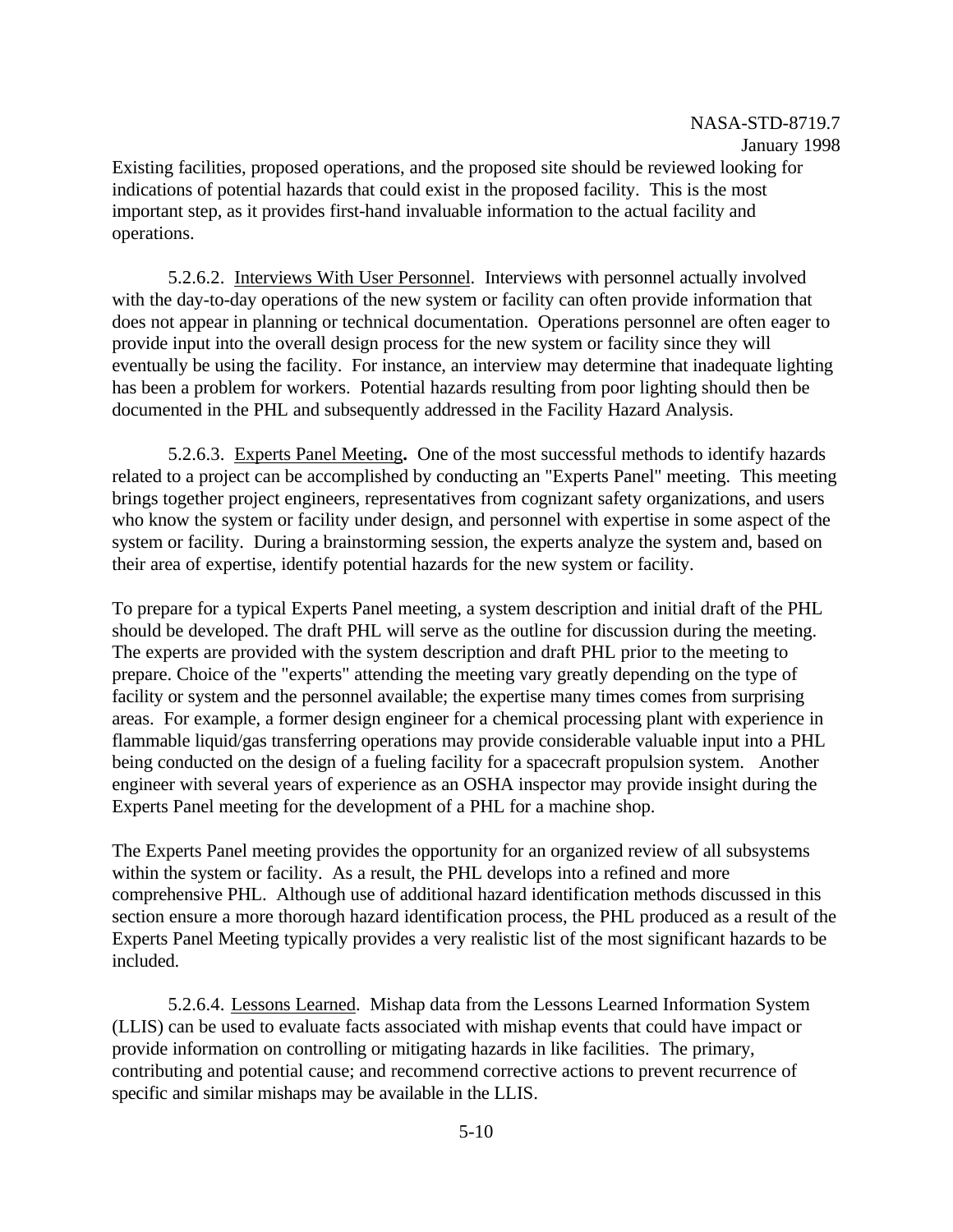5.2.6.5. Similar Facilities. Analyzing similar facilities is another method for gathering hazard information. For instance, a hazard analysis for a spacecraft integration facility may provide valuable data as a starting point for an aircraft integration facility PHL encompassing similar operations. It is important to note that hazards identified from previously developed hazard analyses require careful review to ensure applicability.

5.2.6.6. Technical Data. Codes, standards, and regulations provide useful information in identifying facility hazards. Documents may include: NASA Policy Directives (NPDs), NASA Procedures and Guidellines (NPGs), NASA Technical Standards (NTSs), American National Standards Institute (ANSI) standards, NFPA standards, American Society for Testing and Materials (ASTM) standards, OSHA regulations; and Environmental Protection Agency (EPA) regulations. There may also be recommended practices and guidelines from professional organizations that deal with specific items used in the facility.

5.2.6.7. Review of Energy Sources. A useful systematic approach to conducting an engineering review of a system or facility may include checklist-based analysis, such as the Energy Trace Barrier Analysis (ETBA) (see Paragraph 7.2 for more information). This methodology proposes that hazards in a system or facility will be caused by an inadvertent release of energy stored in the system, facility, or environment. Thus, if all sources of energy can be identified, then theoretically all potential hazards can be identified. After developing an understanding of the system or facility under study, checklists are reviewed for applicable potential hazard sources. This and other checklist methodologies provide further confidence that a thorough PHL is being developed (see Appendix A for a "Typical Energy Sources Checklist").

5.2.6.8. Summary. The Preliminary Hazard List is conducted early in the system safety analysis phase. Usually an ETBA is conducted on the system to develop the list. The PHL is an initial hazard identification effort. It is the basis for the follow-on, in-depth safety analysis. The information generated from the PHL helps evaluate the initial design requirements, provide data for concept and trade-off studies, and provide information on specific safety concerns. (see Appendix B for a "Preliminary Hazard List Example - General Laboratory Facility")

### **5.3 PLANNING PHASE**

5.3.1 Preliminary Engineering Report. The Preliminary Engineering Report (PER) is a link between the pre-planning phase and the final design phase of a facility. The PER establishes a project cost by providing an engineering cost basis. The PER includes preliminary engineering studies, the analysis of alternatives, essential design requirements and criteria, schematic singleline drawings, sitting information, outline specifications, and cost estimates. A preliminary engineering report provides:

• A basic source of necessary data and cost estimates regarding the facility work required to support budgetary or other proposals;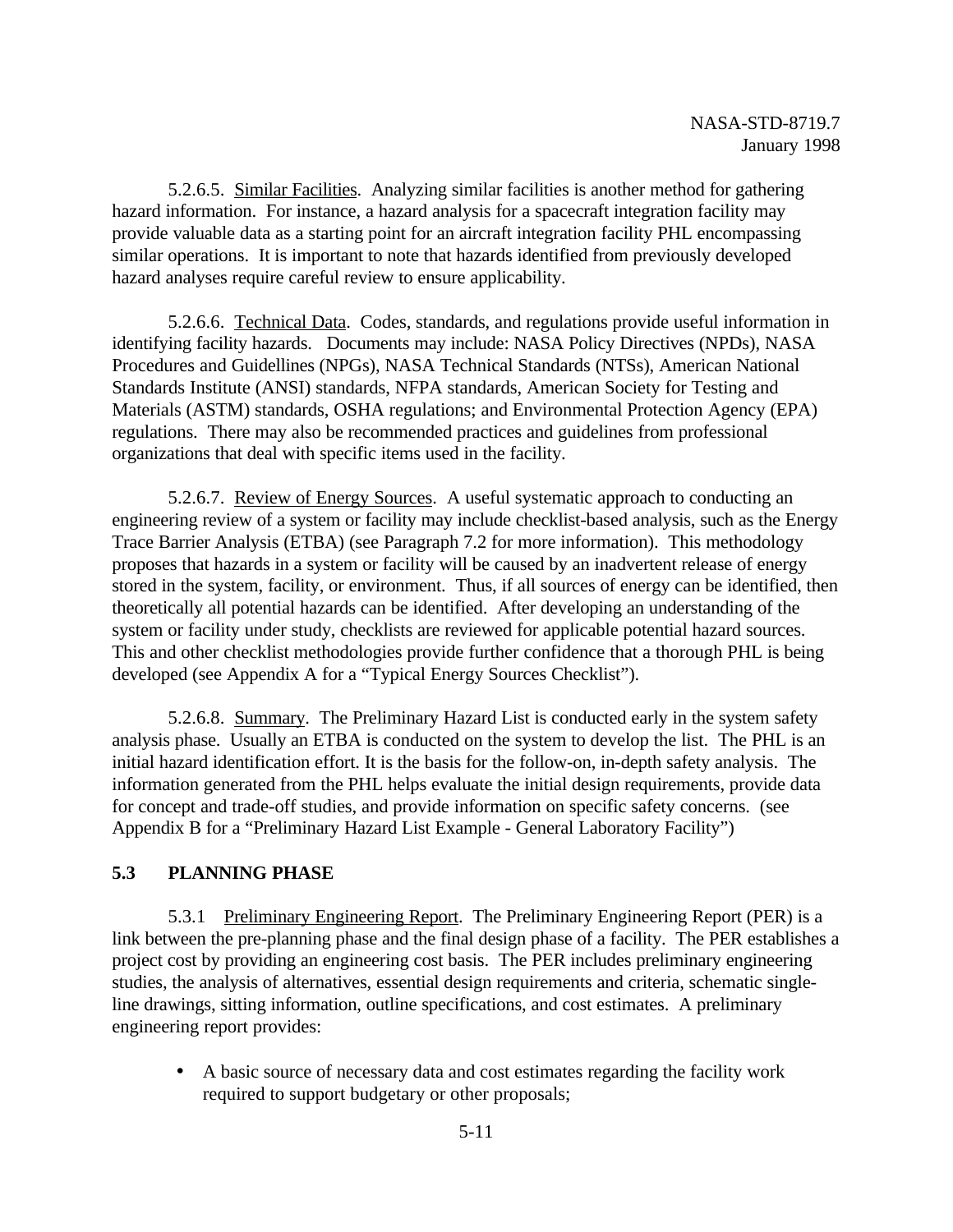- A functional need and serves as a mechanism for its subsequent consideration;
- A comprehensive justification for the proposed facility;
- Early and timely development of the facility project or work package(s) to meet functional needs including analysis of alternatives;
- Criteria for preparation of final architectural engineering design drawings and specifications for an individual facility project and defines the work for the construction phase(s); and
- The design and construction steps to be followed such as work packages, construction management, schedules, and interior milestones for the execution of the project.

5.3.2 Final Budget Submission. The field installations make final budget submissions that pro the following budget year facility project information:

- An updated long form write-up for Headquarters supported discrete projects, including updated material that responds to questions raised by the senior management review;
- An updated NASA Form 1509;
- An updated facility project cost estimate, NASA Form 1510;
- An updated priority list, NASA Form 1514, in the same format as the initial submission and signed by the Center Director or designated representative; and
- PERs for discrete projects if required.

5.3.3. Facility Safety Management Plan. The Facility Safety Management Plan (FSMP) should be written to meet the requirements of NHB 1700.1 (V1-B), Chapter 8. According to NHB 1700.1 (V1-B) Paragraph 807:

> *"Field Installations shall document and maintain a written Facility Safety Management Plan (FSMP) for each major facility acquisition. This plan shall be used to implement tailored safety requirements, including organizational responsibilities, resources, milestones, methods of accomplishment, depth of effort, and integration with other program engineering and management activities and related systems."*

The plan should clearly indicate how acquisition of the specific facility or facility modification meets the requirements of the overall System Safety Program Plan for the Center. The FSMP should be started after completion of the PHL and should be complete at the 30% Design Phase. The basic objective is to document recommended safety efforts for the remainder of the life cycle of the facility.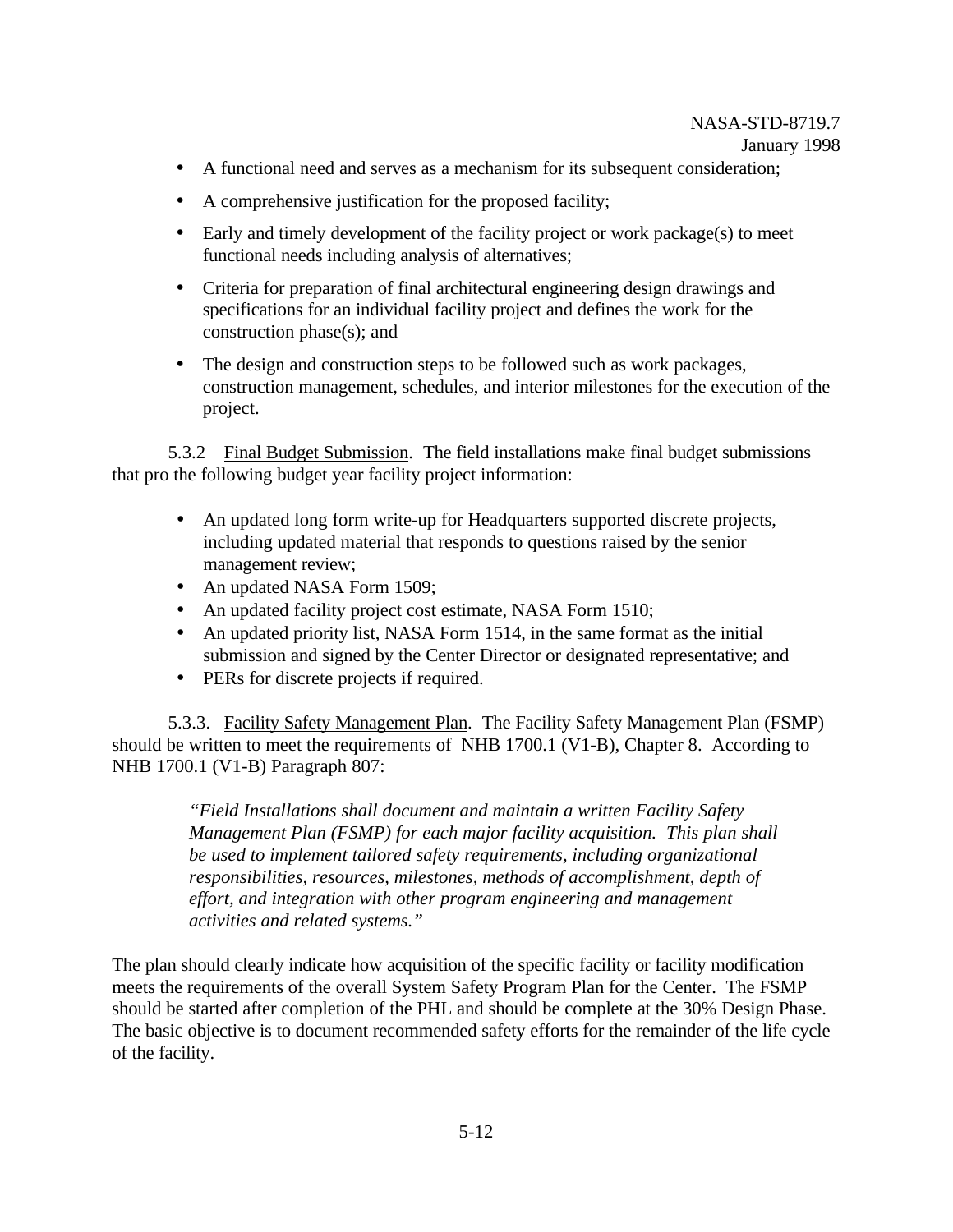The FSMP should document the facility hazard resolution process and define when hazards have either been closed, accepted, or eliminated. For example, the plan can state that if hazards appear closed on 90% design drawings, then the hazards are closed. Another plan might state that hazards will not be closed until they are actually inspected in the field (this method is advantageous for facilities with a FRI of 1). The plan will also define and establish the management authority for closing or accepting hazards.

A Hazard Analysis Sub-Committee (HASC) may be established by the plan to review all hazards and make recommendations to management. The HASC usually consists of representatives from the safety office, the user's group, the architecture and engineering firm, and the facility project manager.

For a FRI 1 or 2 facility acquisition project, the FSMP may include requirements for additional hazard analyses such as a Sub-System Hazard Analysis, or an Operating and Support Hazard Analysis; requirements for a Hazard Analysis Tracking Index; and requirements for incorporation of special testing requirements to assure that the proposed facility can operate safely. A sample Table of Contents for a FSMP for a FRI 1 Facility is provided as Appendix C.

The FSMP should provide a method to ensure that:

- A safe design is being implemented in a timely, cost-effective manner;
- Hazards associated with the facility, identified during the FHA, are tracked (using a Hazard Analysis Tracking Index) to ensure they are evaluated and eliminated or controlled to an acceptable level throughout the life cycle;
- Minimum risk is involved in the design, materials, testing, and operation of the facility;
- Changes to the design, made during construction or installation/testing, do not impact safety;
- Training is provided for personnel involved in hazardous operations and processes;
- Codes, standards, and regulations are met;
- Safety milestones meet facility program requirements;
- Safety in operation and maintenance is demonstrated and proved; and
- Safety in disposal of the facility is established with clear procedures and methods for facility disposal.

In summary, the FSMP should ensure that a tailored program is developed for the particular facility acquisition.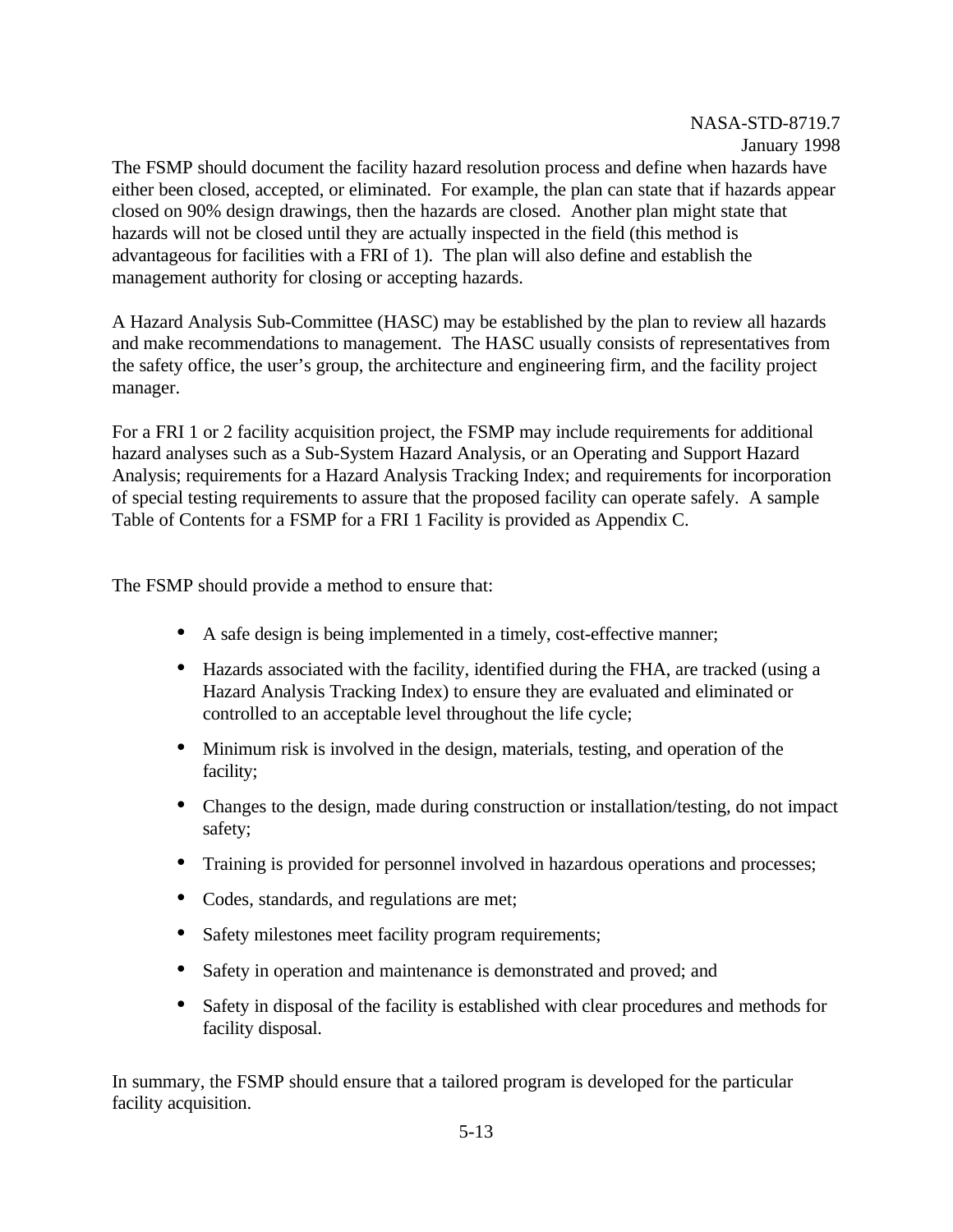### 5.3.4. Facility Hazard Analysis (FHA)

5.3.4.1. Purpose of a FHA**.** The FHA is a preliminary hazard analysis performed during the planning and decision phases of an acquisition program. For NASA facilities, the FHA is the initial, and often the only, risk evaluation of a facility or facility modification. The analysis includes a preliminary assessment of the facility's systems and subsystems, operations, processes, equipment, building structure, personnel, environment, and materials. The FHA is built upon previous studies or assessments performed, i.e., FRI and PHL; however, this analysis is more detailed. When complete, the FHA is used to establish a Hazard Analysis Tracking Index and to update the FSMP that will identify additional analyses required, if necessary, during subsequent phases. This documentation provides useful safety input for the decision making process used in trade studies, design criteria, and operational goals.

The FHA is prepared to identify, evaluate, and make recommendations for the elimination, control, or acceptance of hazards that could potentially cause:

- Loss of life and/or serious injury to personnel;
- Serious damage to facilities and/or equipment resulting in large dollar loss;
- Failures with serious adverse impact on mission capability, mission operability, or public opinion; or
- Detrimental harm to the environment and the surrounding community.

When the system safety effort is part of the overall design effort, the system safety engineers can participate in design review meetings and often consult with the designers throughout the FHA development. This arrangement provides the system safety engineer with a better understanding of all of the design considerations and how safety may play a part. Similarly, close contact with the system safety engineers provides the designers with a better idea of the major safety concerns being identified throughout the system safety analysis process. When the system safety effort is conducted independently from the design and the system safety engineer does not have access to the design engineers, then the analysis is usually less comprehensive and often results in unappreciated "surprises" for the facility designers.

5.3.4.2. Scope of an FHA.. The FHA places the greatest emphasis on elimination/control of hazards early in the life cycle. The FHA is reviewed and revised several times to reflect the status of safety-related hazards that exist throughout the design cycle, i.e., during the 30%, 60%, 90%, and 100% design reviews; the completion of building construction; the end of system/subsystem installation; and prior to facility operations. Obviously, only a limited amount of information is available during the 30% design review. However, significantly more information is available during the 60% design review and should be reflected in the revised FHA.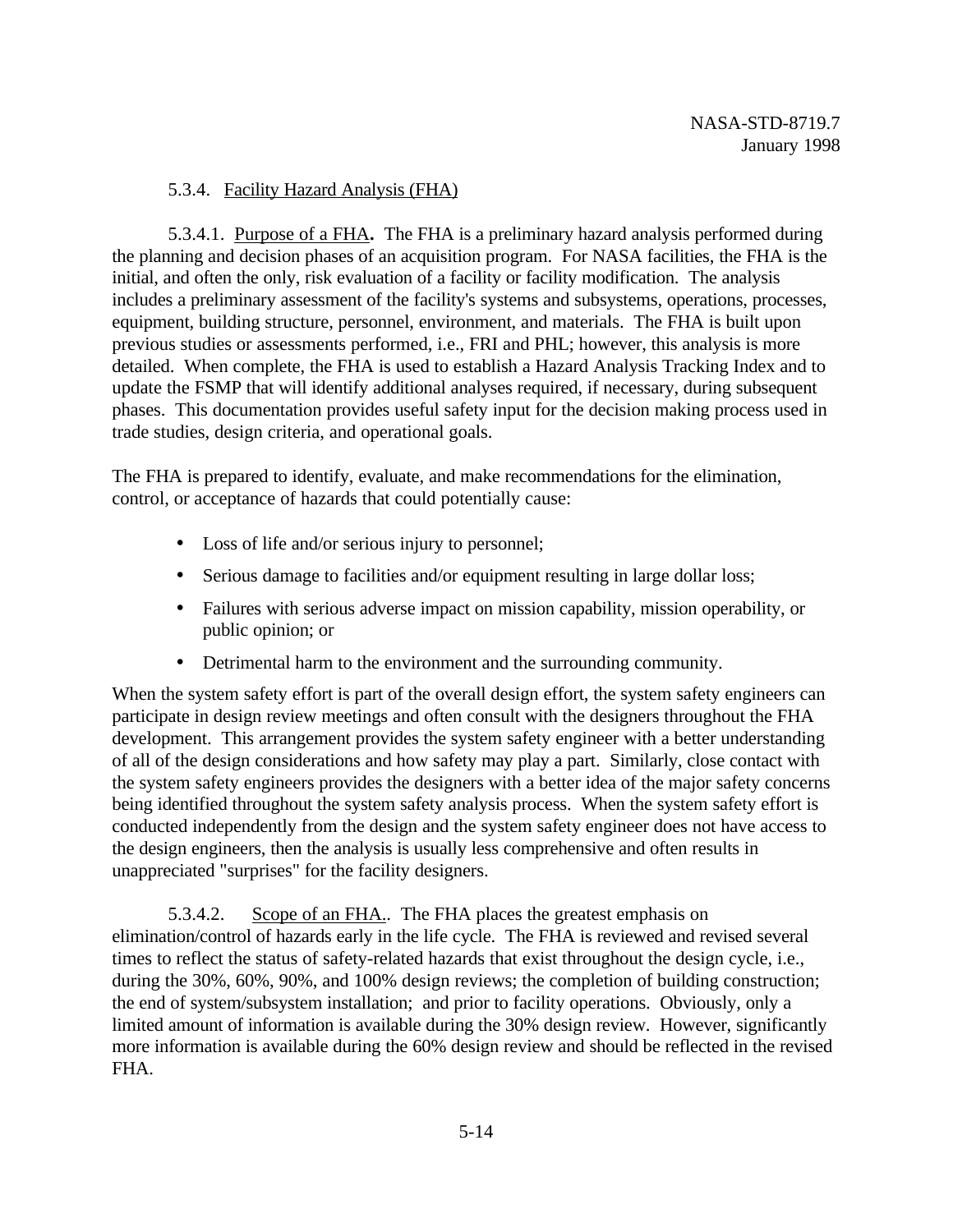Each revision consists of reviewing the identified hazards and modifying the status of those hazards that are either eliminated, controlled, accepted, or remain open for future consideration. It is essential to address each hazard as the design matures and to quickly report the status to management so that additional hazard analyses or design modifications can be performed before procurement and construction begin on the facility. This alleviates redesign efforts, maintains milestone objectives, and avoids unnecessary costs that could delay the completion and activation of the facility. The boundary of the FHA includes identification of hazards within the proposed facility, hazards external to the facility with respect to its physical location, and hazards related to the interface of the facility with the surrounding facilities and systems (i.e., fire protection water supply, electrical utility systems, transportation, and safe separation including explosives, hazardous materials, security, etc.). The FHA may also address environmental issues outside of the facility. Coordination between the Safety and the Environmental Offices at each NASA Installation establishes good practical judgment in examining environmental issues related to the facility.

5.3.4.3. Development of a FHA. The Facility Hazard Analysis process is shown in Figure 5-5. The initial step in the Facility Hazard Analysis uses various information to determine the hazards and level of risk associated with the facility and its operational use. The FHA is based on the best available data, including mishap and lessons-learned information. It is developed by:

- Reviewing design drawings, PER, requirements document, plans, etc...
- Reviewing applicable safety regulations, codes, and standards.
- Reviewing the Facility Risk Index and Preliminary Hazard List.
- Reviewing/conducting site surveys and interviews with proposed users.
- Reviewing historical data or lessons learned from existing or similar facilities.
- Identifying personnel, procedures, equipment, and facility interfaces.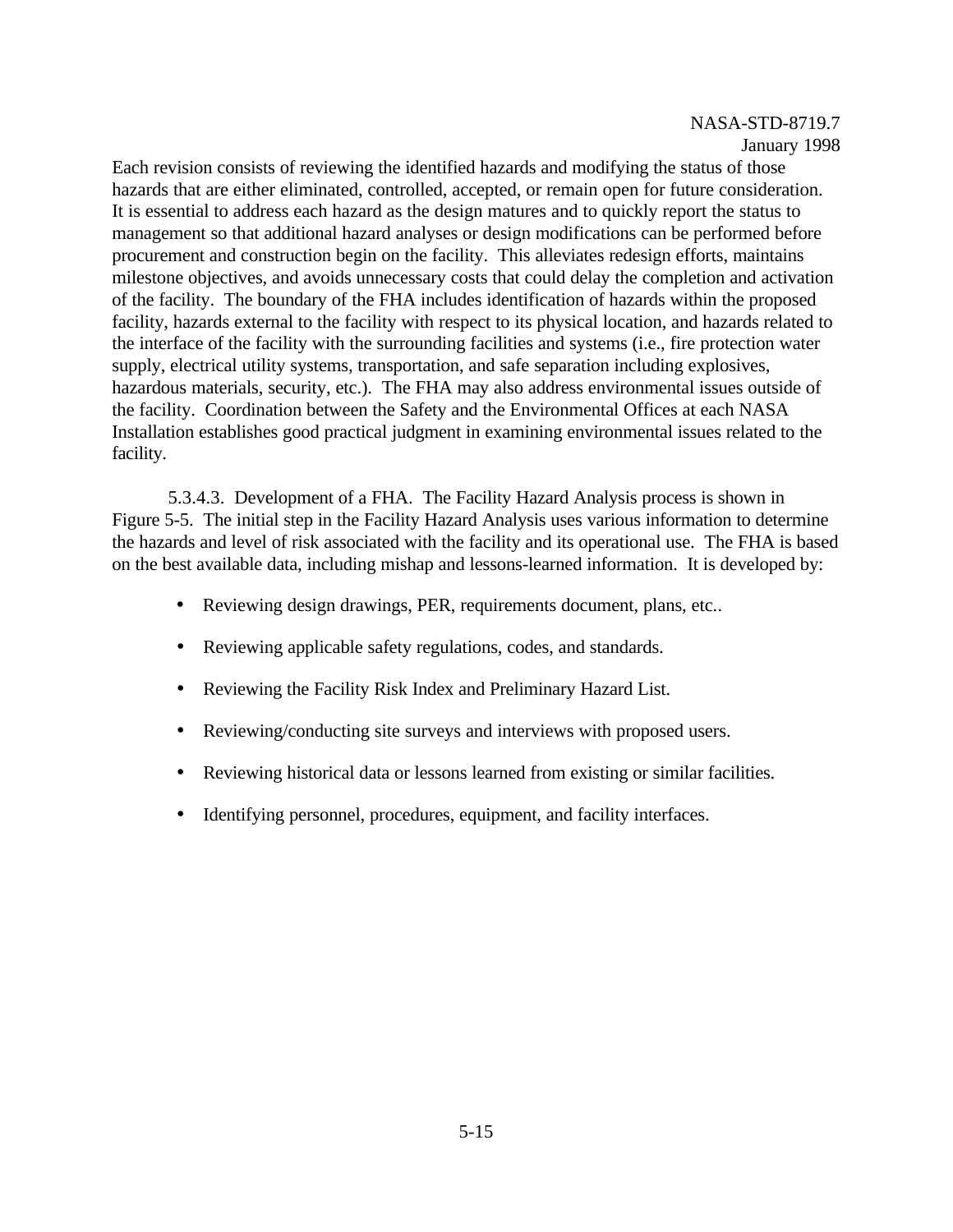

Facility Hazard Analysis Process Figure 5-5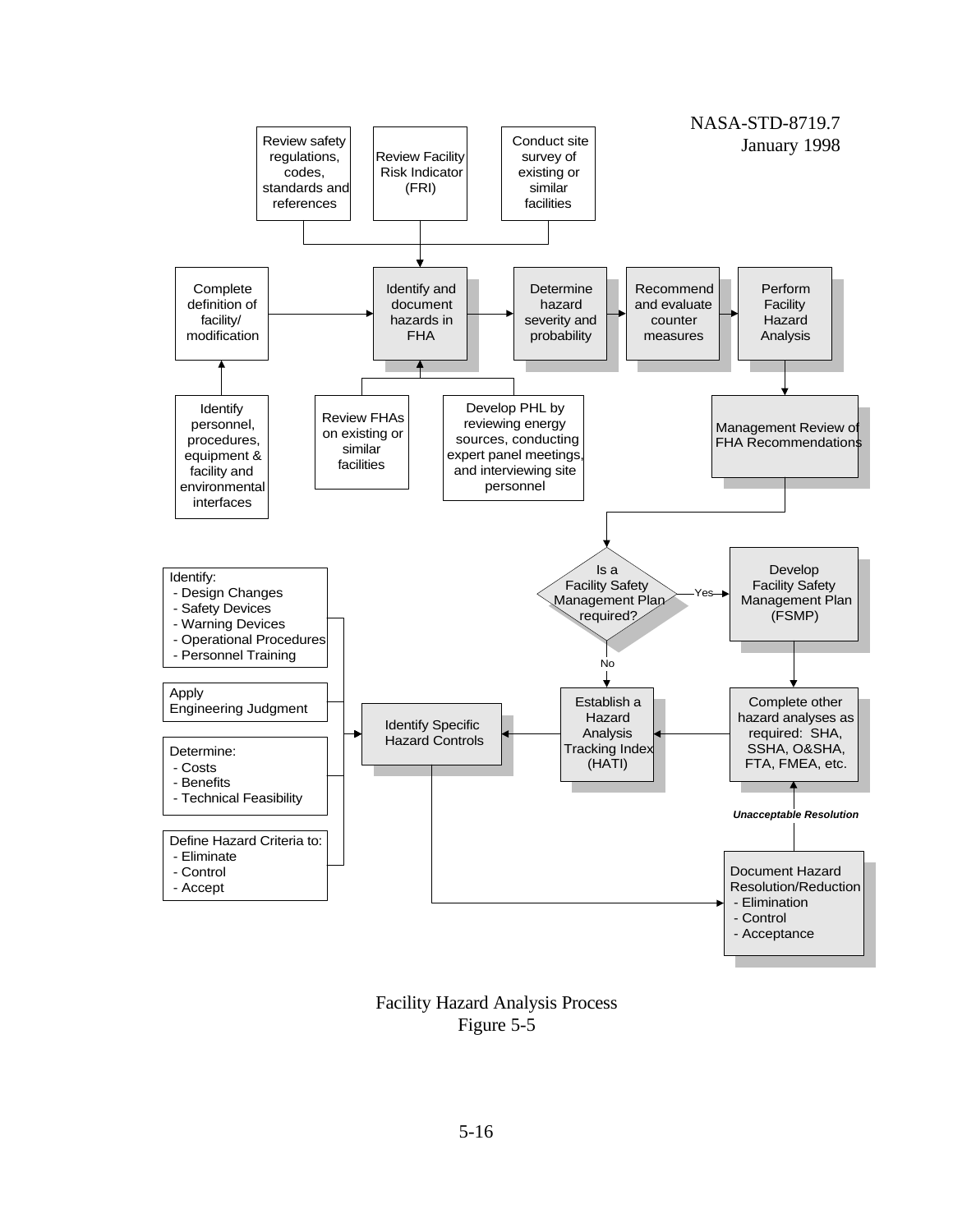Each hazard identified is documented in the FHA. The format should allow for the inclusion of the results of additional safety analyses (if needed), and the monitoring of the status of each hazard as the project proceeds from phase to phase.

5.3.4.4. Hazard Severity Categories. NHB 1700.1 (V1-B) defines four categories of hazard severity: Class I, Catastrophic; Class II, Critical; Class III, Marginal; and Class IV, Negligible. Figure 5-6 depicts these severity categories and provides a general description of the characteristics that define the worst-case potential injury or system damage if the identified hazard were to result in an accident.

| <b>Class</b> | <b>Hazard Category</b> | <b>Definition</b>                                                                                                                     |
|--------------|------------------------|---------------------------------------------------------------------------------------------------------------------------------------|
| I            | Catastrophic           | May cause a permanent disabling or fatal injury to<br>personnel, and/or loss of facilities, major systems, or<br>associated hardware. |
| $\mathbf{I}$ | Critical               | May cause severe injury or occupational illness, and/or<br>major damage to facilities, systems, or hardware.                          |
| Ш            | Marginal               | May cause minor injury or occupational illness, and/or<br>minor damage to facilities, systems, or equipment.                          |
| IV           | Negligible             | May cause first aid injuries or occupational illness,<br>and/or minimal damage to facilities, systems, or<br>equipment                |

5.3.4.5 Hazard Probability Categories. NHB 1700.1 (V1-B) includes guidelines showing **HAZARD SEVERITY**

Based upon: NHB 1700.1 (V1-B)

### Hazard Severity Categories

### Figure 5-6

how to determine a qualitative ranking of hazard probability. Failure rate data, if available, may be used to help make a decision regarding probability ranking; however, these data are most often not available for facilities. A probability ranking can be assigned for facility projects based on similar equipment and systems in similar facilities or historical safety data. Regardless of the method used, a probability ranking should be assigned because it is used in the risk definition to determine the potential hazards which must be addressed. Figure 5-7 shows the hazard probability classes typically used, and describes the characteristics of each level.

5.3.4.6. Hazard Risk Index. The Hazard Risk Index (HRI) is an application of the Risk Assessment Classification (RAC) system used to indicate the risk associated with each individual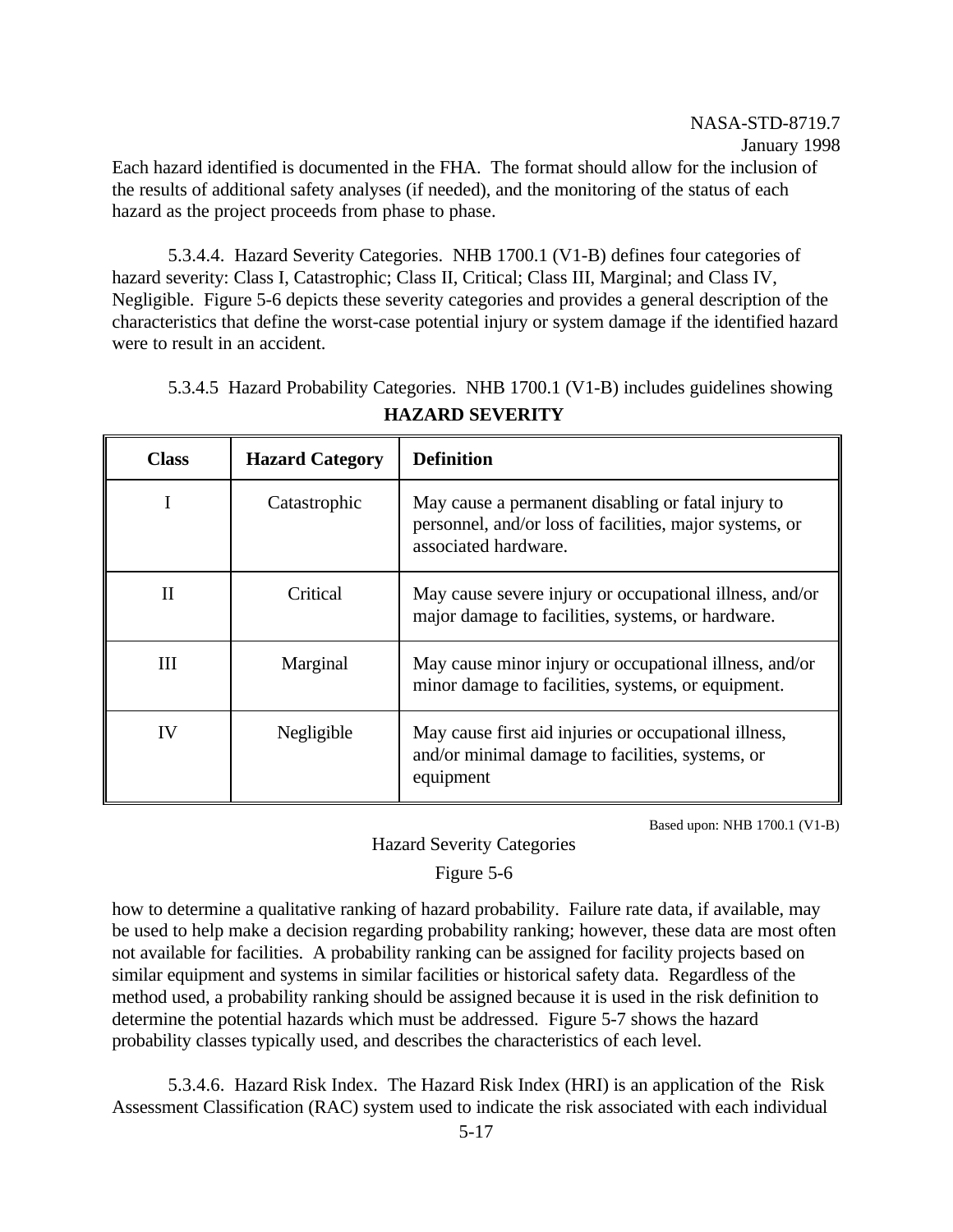| <b>Estimate</b><br><b>Level</b> | <b>Frequency of</b><br><b>Occurrence</b> | <b>Definition</b>              | <b>Fleet or Inventory</b>                                                               |
|---------------------------------|------------------------------------------|--------------------------------|-----------------------------------------------------------------------------------------|
| A                               | Frequent                                 | Likely to occur<br>immediately | Continuously experienced                                                                |
| B                               | Probable                                 | Probably will occur in<br>time | Will occur several times in the<br>life of an item                                      |
| C                               | Occasional                               | May occur in time.             | Likely to occur during the life<br>cycle of the system                                  |
| D                               | Remote                                   | Unlikely to occur              | Unlikely but possible in the life<br>cycle of the system                                |
| E                               | Improbable                               | Is extremely unlikely          | Extremely remote and is not<br>expected to occur during the<br>life cycle of the system |

### **HAZARD PROBABILITY**

Based upon: NHB 1700.1 (V1-B)

### Hazard Probability Categories

### Figure 5-7

hazard. It is a number derived by considering both the severity and probability of a hazard, as shown in Figure 5-8. The HRI presents hazard analysis data in a format which helps the managing activity make decisions regarding whether hazards should be eliminated, controlled, or accepted.

As an example, a hazard such as a slip or fall due to wet or slippery floors could be assigned a severity level of III (Marginal), with a probability of A (Frequent). An explosion could be ranked I (Catastrophic), with a probability of E (Improbable). Looking at Figure 5-7 the slip or fall would have a HRI of 1 (Unacceptable), while the explosion would have a HRI of 3 (Acceptable with review by management).

This process provides the basis for logical management decision making, considering both the severity and probability of a hazard. It should be noted that, for valid risk assessment, the potential severity of a hazard may not be decreased unless physical changes are made to completely eliminate the hazards. However, the probability (and therefore the Hazard Risk Index) can be greatly reduced by design modification or by incorporating safety devices, warning devices, or special procedures.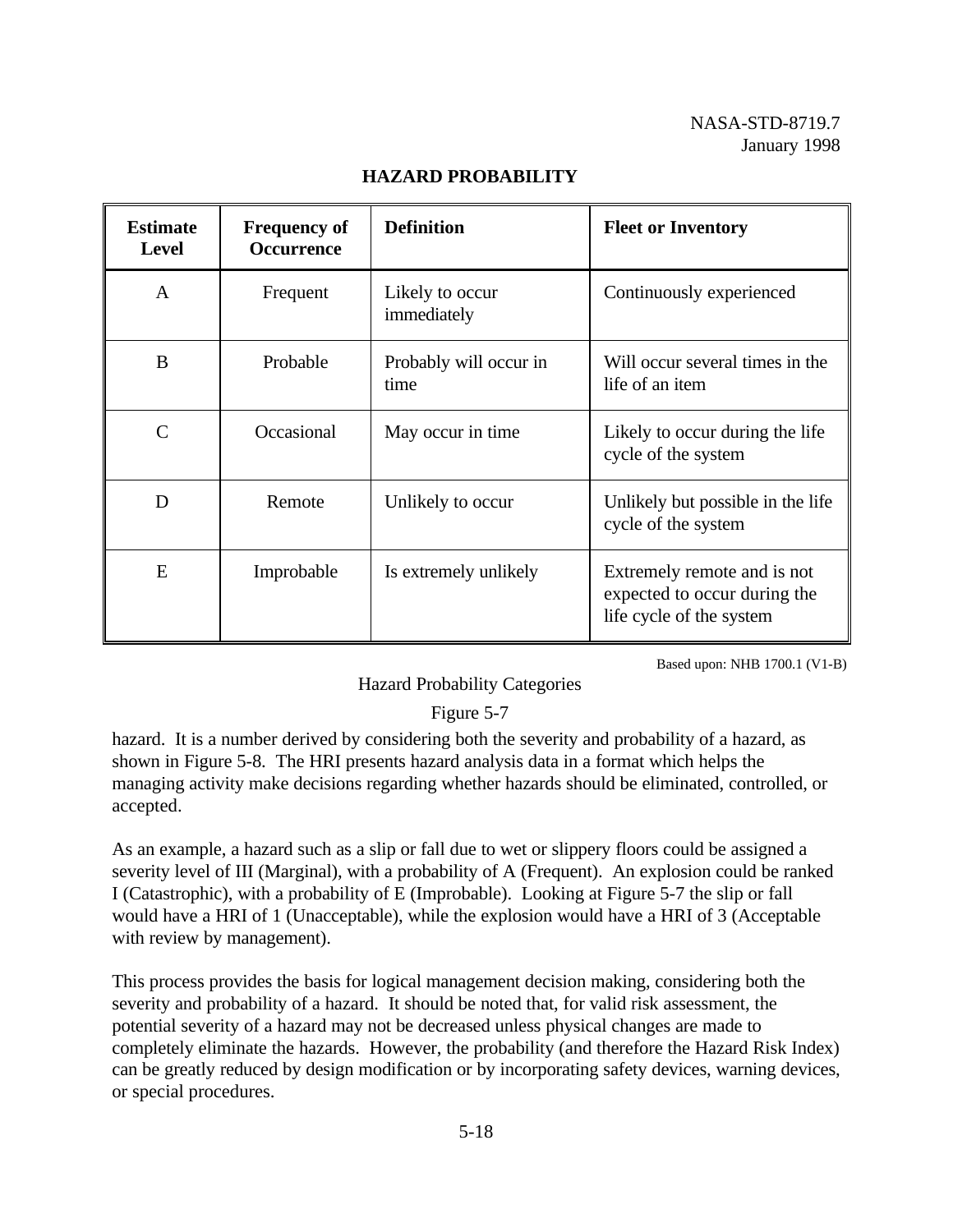|                              | <b>Hazard Categories</b>                                         |                                                                |                           |                             |  |
|------------------------------|------------------------------------------------------------------|----------------------------------------------------------------|---------------------------|-----------------------------|--|
| Probability of<br>Occurrence | I<br>Catastrophic                                                | $\mathbf{I}$<br>Critical                                       | III<br>Marginal           | IV<br>Negligible            |  |
| A - Frequent                 | 1A                                                               | 2A                                                             | 3A                        | 4A                          |  |
| B - Probable                 | 1B                                                               | 2B                                                             | 3B                        | 4B                          |  |
| C - Occasional               | 1 <sup>C</sup>                                                   | 2C                                                             | 3C                        | 4C                          |  |
| D - Remote                   | 1 <sub>D</sub>                                                   | 2D                                                             | 3D                        | 4D                          |  |
| E - Improbable               | 1E                                                               | 2E                                                             | 3E                        | 4E                          |  |
| <b>Hazard Risk Index</b>     | Severity - Probability                                           | <b>Suggested Criteria</b>                                      |                           |                             |  |
| $\mathbf{1}$                 |                                                                  | 1A, 1B, 1C, 2A, 2B, 3A<br>Unacceptable                         |                           |                             |  |
| $\overline{2}$               | 1D, 2C, 2D, 3B, 3C<br>Undesirable (Management Decision Required) |                                                                |                           |                             |  |
| 3                            |                                                                  | 1E, 2E, 3D, 3E, 4A, 4B<br>Acceptable with Review by Management |                           |                             |  |
| $\overline{4}$               | 4C, 4D, 4E                                                       |                                                                | Acceptable without Review | Based Upon: NHB 1700.1 V1B) |  |
|                              |                                                                  | <b>Hazard Risk Index Matrix</b>                                |                           |                             |  |

#### HAZARD RISK INDEX MATRIX

Hazard Risk Index Matrix Figure 5-8

5.3.4.7. Hazard Reduction Precedence. Risk management is a decision-making process consisting of evaluation and control of the severity and probability of a potentially hazardous event. By assigning a HRI, a determination can be made as to whether hazards should be eliminated, controlled, or accepted. The process shown in Figure 5-9 helps to determine the extent and nature of preventive controls that can be applied to decrease the risk to an acceptable level within the constraints of time, cost, and system effectiveness. Hazard reduction strategies in descending order of precedence are listed below.

(a) Design to Eliminate Hazards. This strategy generally applies to acquisition of new equipment or expansion of existing facilities; however, it can also be applied to any change to equipment or facilities. The hazard source or the hazardous operation shall be eliminated by design without degrading the performance of the system or facility.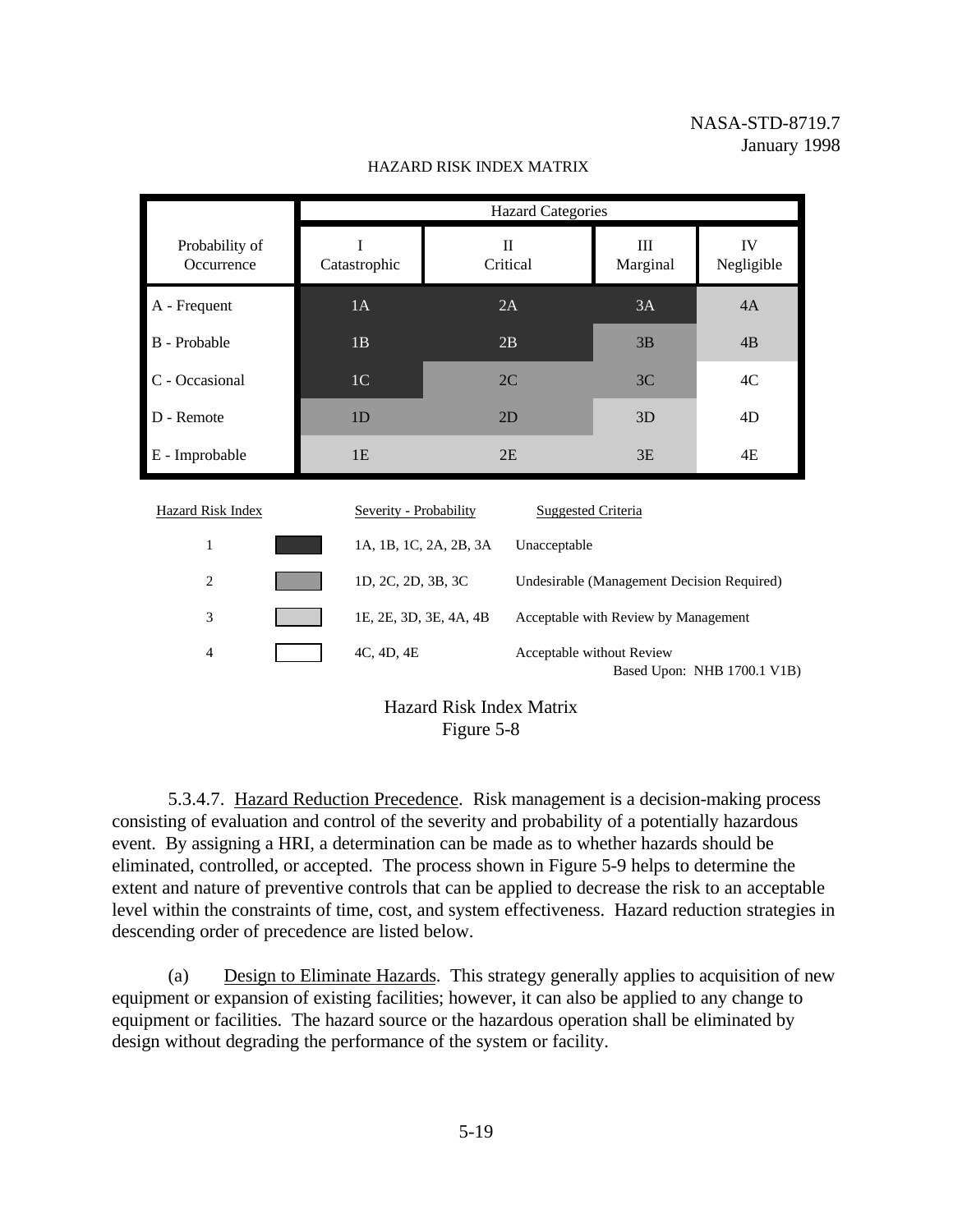## NASA-STD-8719.7 January 1998



## Hazard Reduction Precedence Figure 5-9

(b) Design to Control Hazards. In cases where hazards are inherent and cannot be eliminated completely, they should be controlled through design. The major safety goal during the facility design process is to include safety features that are fail-safe or have capabilities to handle contingencies through redundancies of critical elements. Complex features that could increase the likelihood of hazard occurrence should be avoided. System safety analysis should identify hazard control, damage control, containment, and isolation procedures.

(c) Provide Safety Devices. Hazards that cannot be eliminated or controlled through design should be controlled through the use of appropriate safety features or devices. This could result in the hazard being reduced to an acceptable risk level. Safety devices (e.g., a pressure relief valve) are part of the system, subsystem, or equipment, and are an integral part of malfunction and emergency procedures during operations.

(d) Provide Warning Devices Where it is not possible to preclude the existence or occurrence of an identified hazard, visual or audible warning devices (e.g., a fire alarm bell) should be employed for the timely detection of conditions that precede the actual occurrence of the hazard. Warning signals and their application should be designed to minimize false alarms that could lead to secondary hazardous conditions.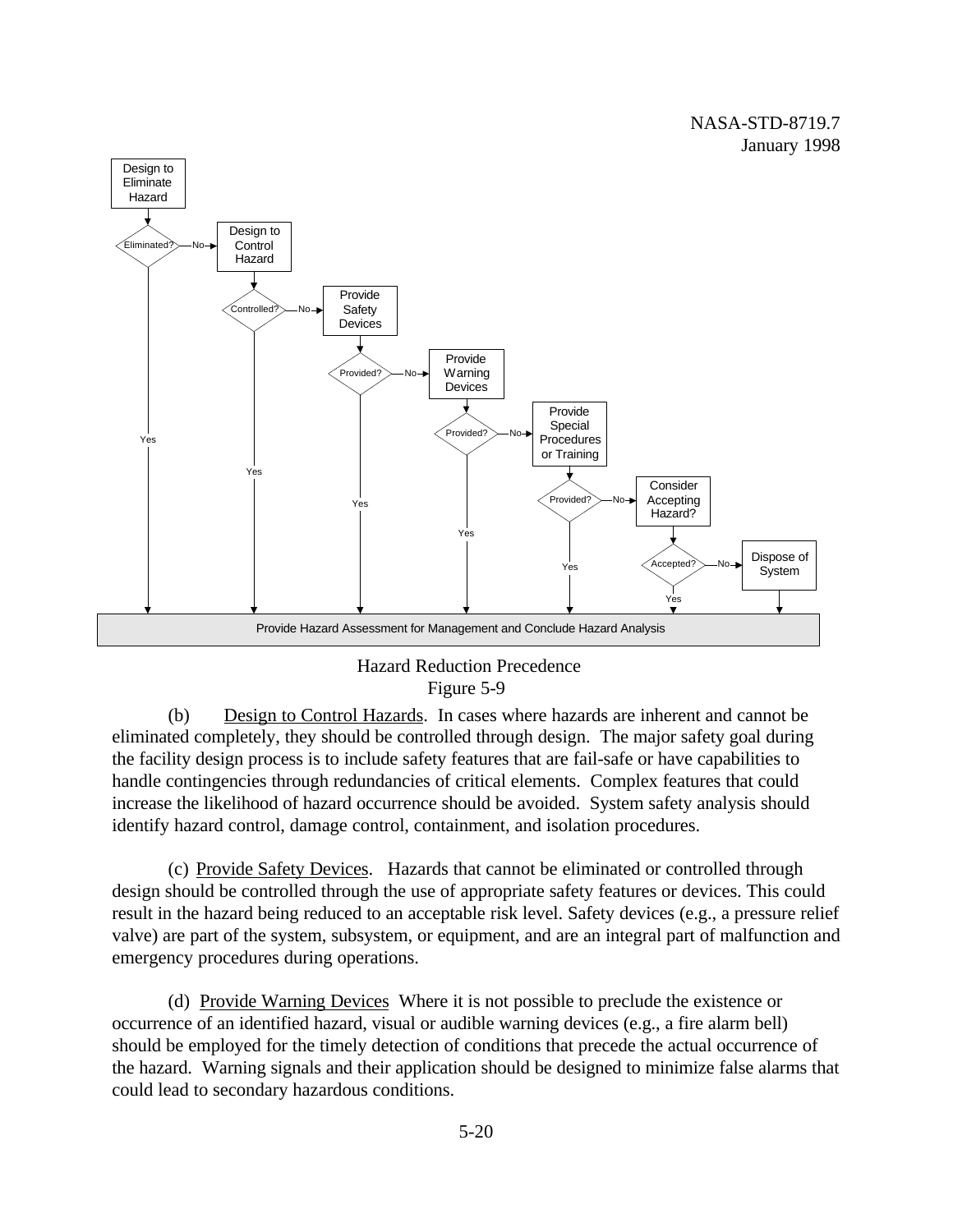(e) Provide Special Procedures or Training Where a hazard cannot be eliminated or controlled using one of the aforementioned methods, special malfunction or emergency procedures should be developed and formally implemented. These special operational procedures should be standardized and used in test, operational, and maintenance activities. For example, the user could be required to wear Personal Protective Equipment (PPE) (e.g., face shields, gauntlets, etc.).

 (f) Hazard Acceptance or System Disposal Where hazards cannot be reduced by any means, a decision process must be established to document the rationale for either accepting the hazard or for disposing of the system.

It should be noted that if the hazard cannot be designed out, a combination of hazard reduction controls including safety devices, warning devices, special procedures or training may be implemented.

5.3.4.8 Facility Hazard Analysis Data Sheets. The potential hazards identified in the FHA are organized by functional area. They are subdivided into different areas of concern, types of hazards, and/or design disciplines. This is illustrated in Figure 5-10, FHA Organization Tree. By organizing hazards into categories the Safety Engineer can cross reference the various hazard data entries shown in Figure 5-11, Facility Hazard Analysis Data Sheet. This ensures that each hazard category is identified and evaluated, preventing the possibility of over looking the hazard. The following is an explanation of the various entries in the data sheet:

(a) Heading. The heading on each FHA data sheet identifies the particular analysis. The "Project" for all data sheets should identify the name of the facility or project. The "Date" indicates the most recent version of each data sheet. The "System/Subsystem" will indicate the aspect of the facility covered by the FHA data sheet

(b) Control Number. The first column of the data sheet provides the "Control Number" for that particular hazard. The control number is related to the "System/Subsystem" provided in the heading, and to the corresponding number found in the FHA Data Sheet Organization on Figure 5-11.

(c) Hazard Description The second column, "Hazard Description," identifies the energy source that generates the hazard. This entry may also indicate the immediate cause for concern, such as a fire/explosion or toxic fumes buildup.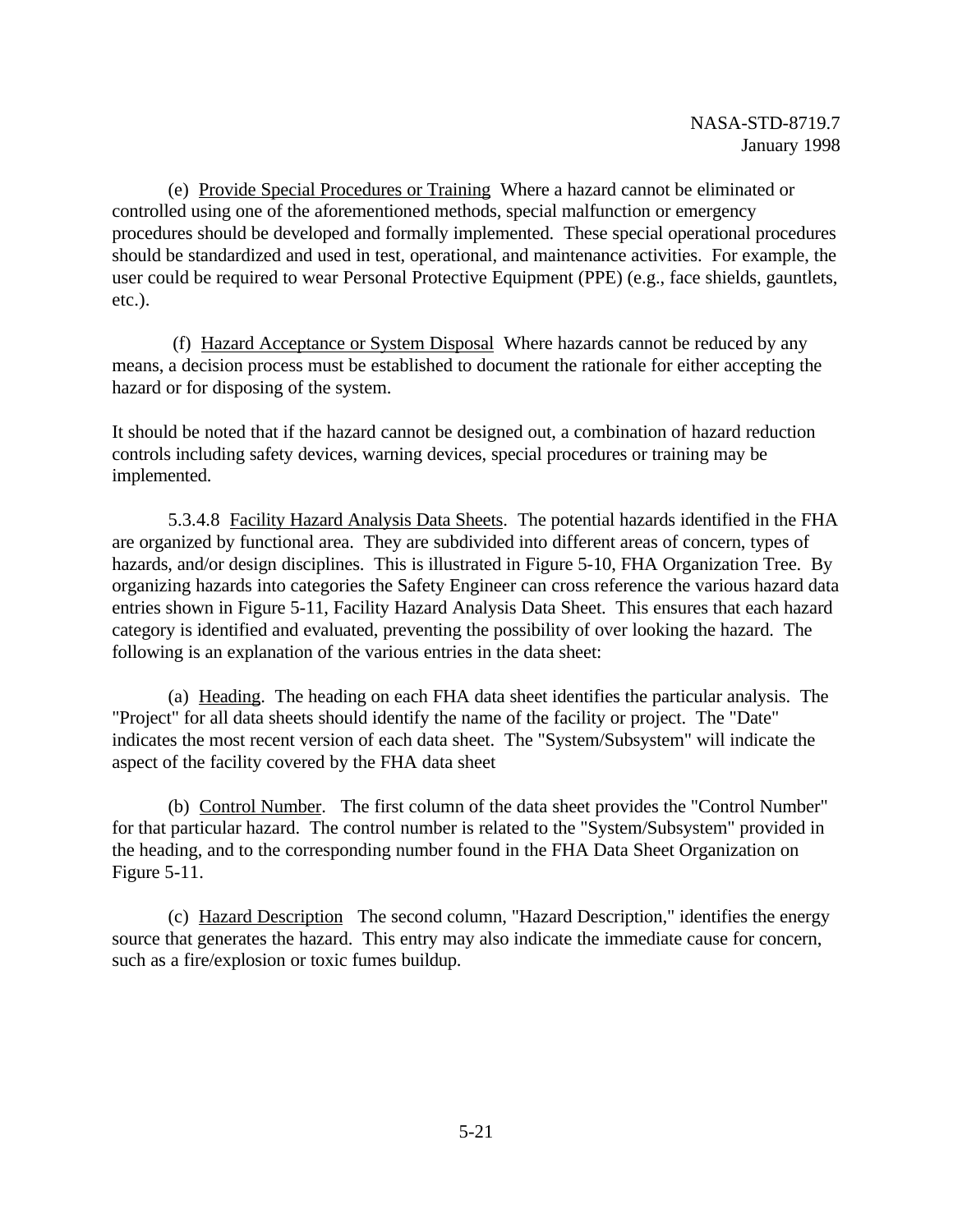### NASA-STD-8719.7 January 1998



# Facility Hazard Analysis Organization Tree Figure 5-10

| System/Subsystem: ____________  |                              |               |                | <b>Facility Hazard Analysis</b> |          |                        |                         |          |                   |               |
|---------------------------------|------------------------------|---------------|----------------|---------------------------------|----------|------------------------|-------------------------|----------|-------------------|---------------|
| <b>CONTROL</b><br><b>NUMBER</b> | HAZARD<br><b>DESCRIPTION</b> | <b>CAUSES</b> | <b>EFFECTS</b> | $S-P$                           | HRI<br>1 | <b>RECOMMENDATIONS</b> | $S-P$<br>$\overline{c}$ | HRI<br>2 | <b>REFERENCES</b> | <b>STATUS</b> |
|                                 |                              |               |                |                                 |          |                        |                         |          |                   |               |
|                                 |                              |               |                |                                 |          |                        |                         |          |                   |               |
|                                 |                              |               |                |                                 |          |                        |                         |          |                   |               |
|                                 |                              |               |                |                                 |          |                        |                         |          |                   |               |
|                                 |                              |               |                |                                 |          |                        |                         |          |                   |               |

Facility Hazard Analysis Data Sheet Figure 5-11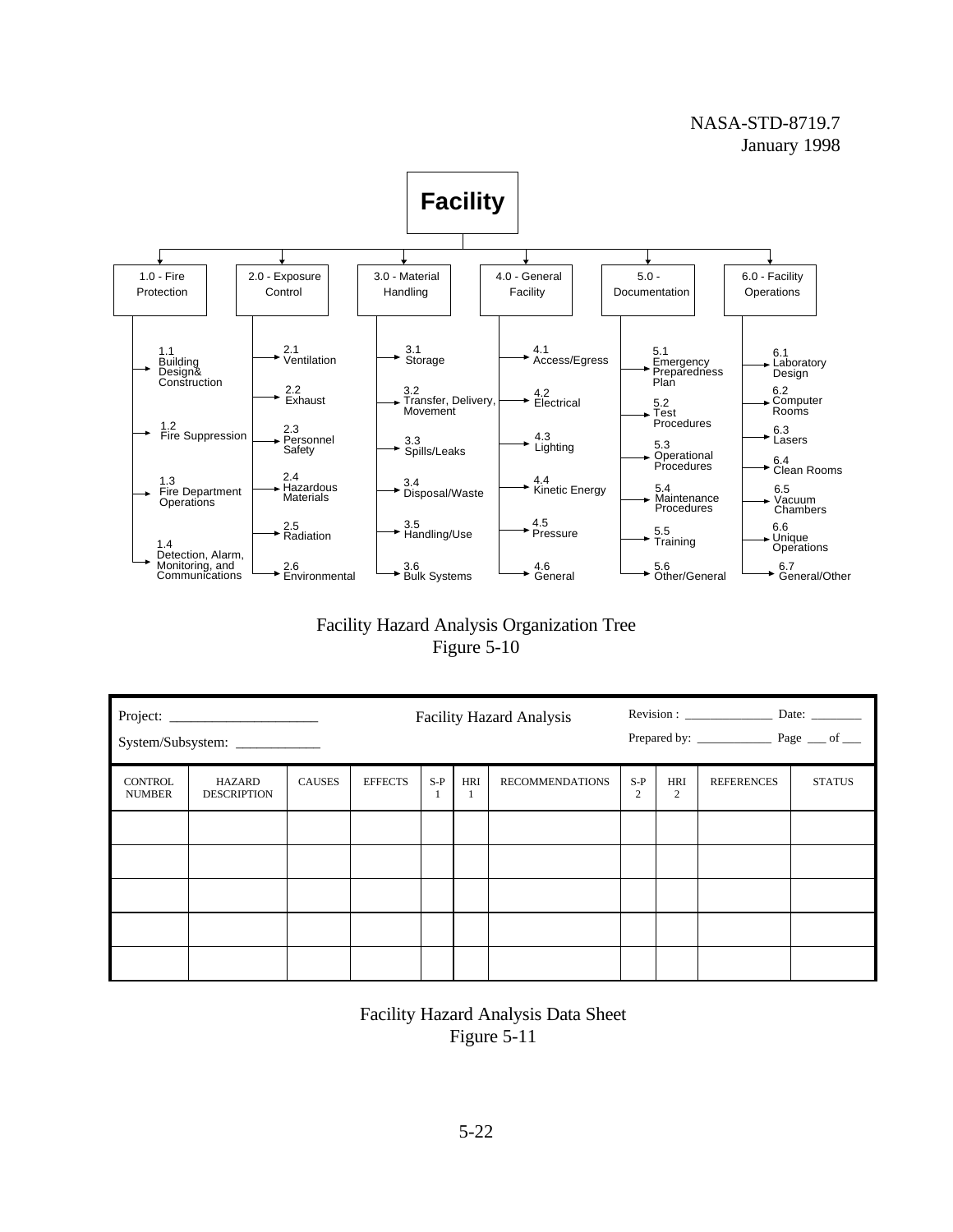(d) Causes. The third column, "Causes," describes those items that create or significantly contribute to the existence of the hazard. This entry will usually include the major causes of the hazard, including items or conditions that increase the severity of the hazard.

(e) Effects. The fourth column, "Effects," describes the potential detrimental effects of the hazard, and analyzes the flow of energy between the source and the object that is to be protected. The data provided in this entry are used in assigning a severity to the hazard.

(f)  $S-P$  1. The fifth column contains the Severity and Probability, "S-P 1," assigned to the hazard, based on Figures 5-6 and 5-7.

(g) HRI-1. The sixth column translates the "S-P 1" into a HRI of 1, 2, 3, or 4, as explained in Paragraph 5.3.4.6 and Figure 5-8. This first Hazard Risk Index (HRI-1) is assigned based on the assumption that no action has been taken to protect against the hazard. The HRI is used to assist management in deciding the best course of action for resolving the hazard.

(h) Recommendations. The seventh column, "Recommendations," provides recommendations, including design revisions or safety measures, to eliminate or control the hazard.

(i) S-P 2 and HRI-2. The eighth and ninth columns reflect the revised or residual Severity and Probability, "S-P 2," and Hazard Risk Index, "HRI-2," after the recommendation has been addressed and action has been taken to eliminate or control the hazard. It should be noted that for the S-P 2 the potential severity of the hazard cannot be decreased by design modifications or addition of safety measures; however, the probability of hazard occurrence can be greatly reduced, and thus, the Hazard Risk Index can be decreased.

(j) References. The tenth column, "References," cites the applicable required codes, standards, guidelines, and good industry practices upon which the recommendation was made (e.g., NFPA, OSHA 1910, UBC, UFC, etc.)

(k) Status. The eleventh column, "Status," lists whether the hazard is "OPEN," "CLOSED," or "ACCEPTED RISK" and to which phase of the acquisition process the hazard applies. The eleventh column includes an explanation of how and/or why the hazard is open or for a hazard to be closed, written documentation or verification is needed.

An example of a FHA is provided as Appendix D. (NOTE: Appendix D includes only representative hazards from the analysis, not the complete report).

5.3.4.9. Facility Hazard Analysis Scheduling. The FHA is a systematic safety analysis used to identify and document hazards, and to recommend countermeasures. The purpose of the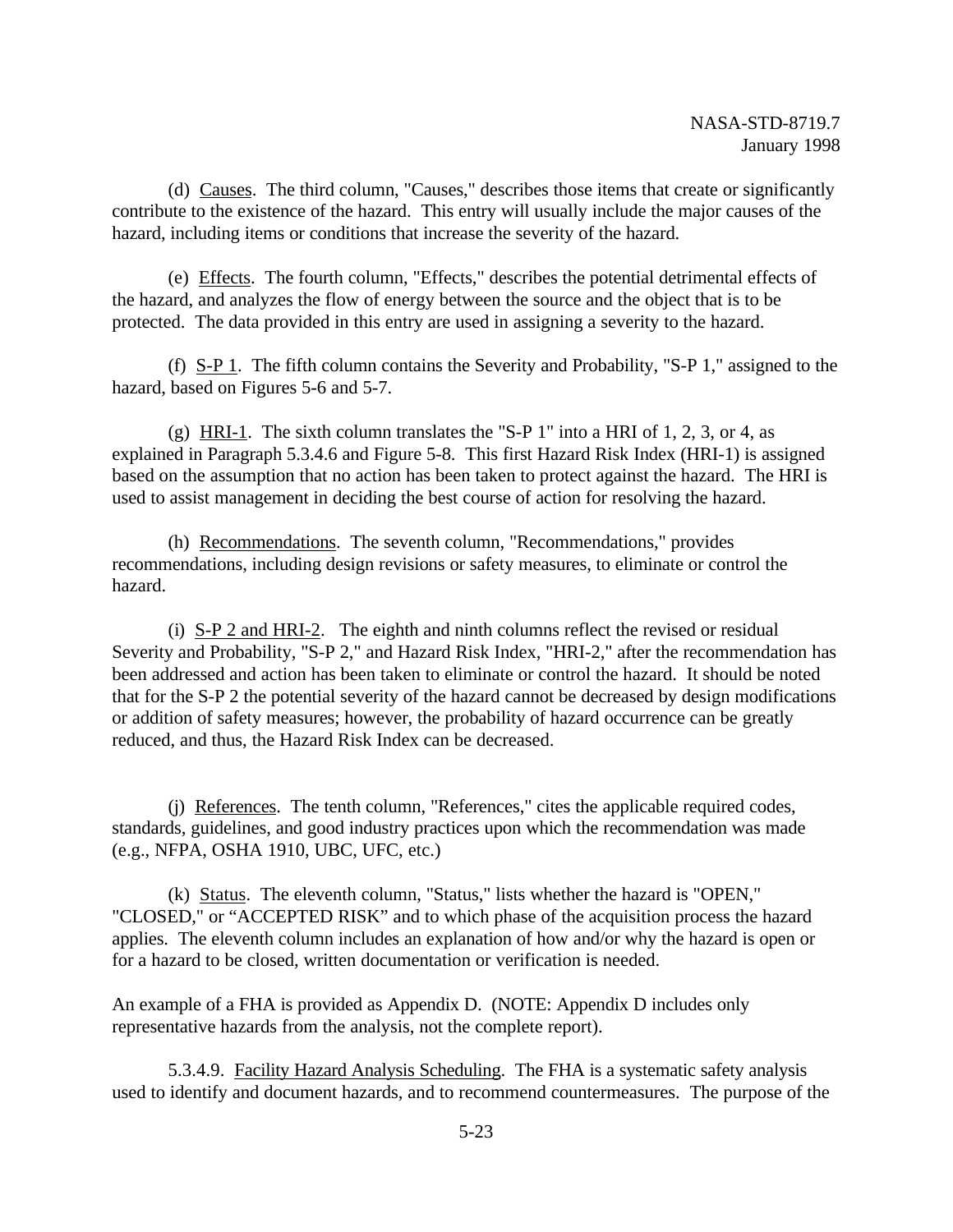FHA is to identify hazards and all accompanying implications, to determine the severity and probability of the hazards, and to make recommendations for their elimination or control. The FHA should start in the planning phase so that safety considerations can be included in program planning, trade-off studies, and selection of design safety requirements. This will help reduce the possibility of costly design changes later in the development of the facility. The FHA provides a baseline of safety data from which further safety analyses can be conducted.

# **5.4 DESIGN PHASE**

5.4.1. Facility Design. The facility design segment of facility acquisition is the stage in which the facility progresses from concept to actual design. For a much more detailed description, refer to Chapter 5 of NPG 8820.2, "Facility Project Implementation Handbook." Listed below are some of the activities performed and documentation prepared during the acquisition phase:

- Assignment of a Design Management Team;
- Determination of design parameters, standards, and considerations;
- Preparation of a design criteria package;
- Determination of design costs and funding sources;
- Procurement of Architect-Engineer (A&E) services;
- Value Engineering
- Field Installation Design Management
	- Design Reviews (30%, 60%, 90%, and 100%)
	- 100% Design (drawings and specifications); and
- Preparation of a Facility Acquisition Plan.

5.4.2. Hazard Analysis Tracking Index. A Hazard Analysis Tracking Index (HATI) (also referred to as a Hazard List Tracking Record (HLTR) in some NASA documentation) is a continuation of a Facility Hazard Analysis (FHA). The FHA data sheets provide the framework for the HATI. These data sheets are periodically updated to document actions taken to eliminate or control hazards. The HATI is part of the FHA, its purpose is to provide the user with a way to track the status of hazard resolution. Hazards identified by other hazard analysis techniques such as Subsystem Hazard Analysis (SSHA), System Hazard Analysis (SHA), or Operation and Support Hazard Analysis (O&SHA) are also added to the HATI for tracking.

# **5.5 CONSTRUCTION PHASE**

This phase of the acquisition process is concerned not only with construction, but also the checkout of the facility with respect to the design drawings and specifications. Execution of the construction phase includes: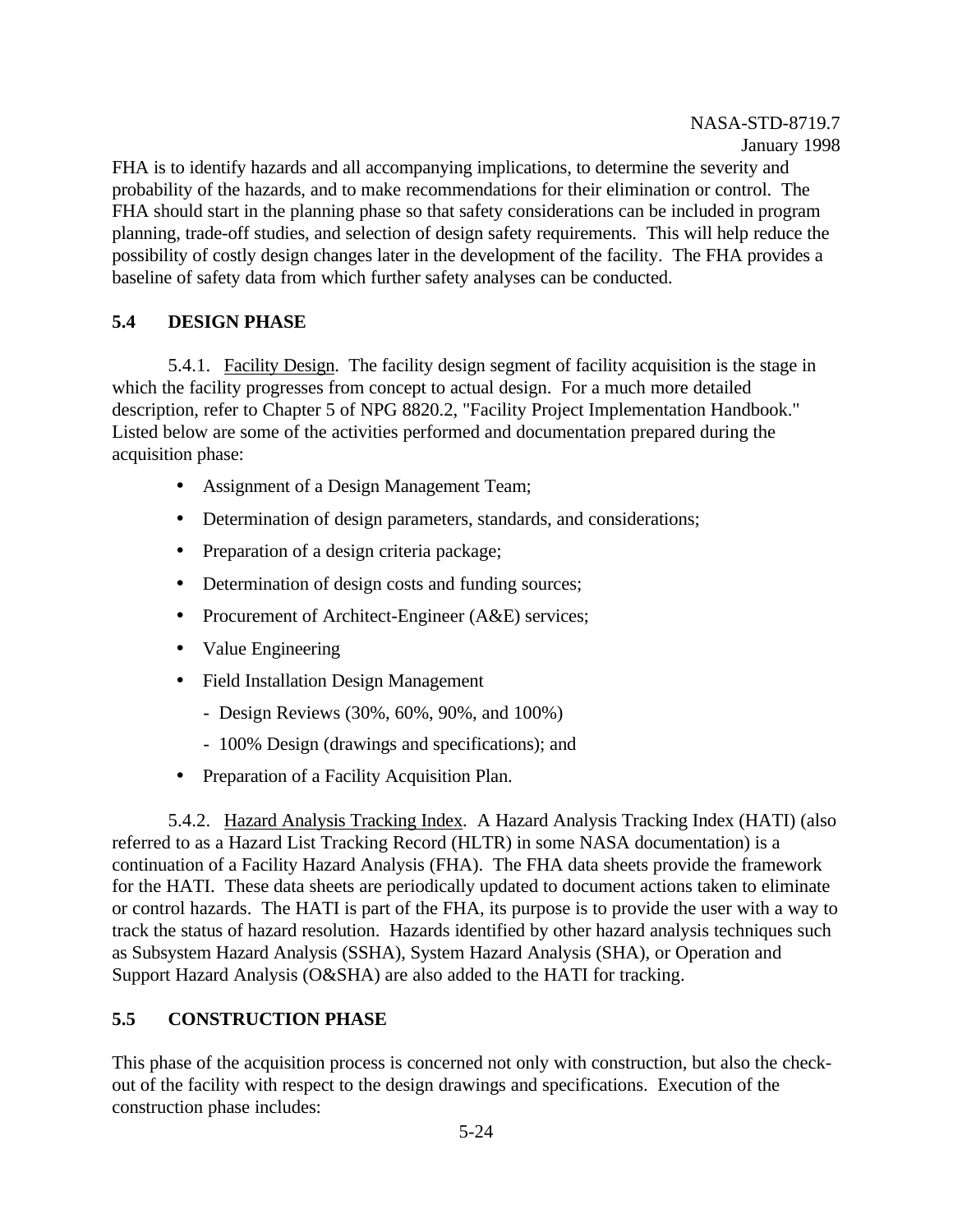- Obtaining project approval (Facility Project-Brief Project Document NASA Form 1509) and funding (Resources Authority Warrant NASA Form 506A) or authority to advertise prior to receipt of funds;
- Management of the construction work;
- Completion of the facility;
- Preparation of operations and maintenance instructions and as-built drawings;
- Final inspection and acceptance of the facility construction work; and
- Final cost close-out.

Safety tasks during the construction phase focus on construction worksite safety, ensuring hazard controls are properly installed (through the HATI), and identifying hazards at interfaces and those resulting from change orders. Safety tasks include:

- Participate in the Pre-Construction Conference to insure the contractor's construction safety plan is appropriately developed;
- Construction shall not proceed until the contractor's safety plan is approved by the contracting officer in coordination with the Field Installation Safety Office;
- Ensure the application of all applicable building safety codes including the center's adopted codes as well as OSHA and NFPA regulations;
- Review equipment installation, operation, and maintenance plans to ensure all design and procedural safety requirements have been met;
- Evaluate mishaps or other losses to determine that adequate corrective action is implemented;
- Conduct construction or fabrication surveillance to include overseeing of construction worksite safety, safety program compliance reviews, and scheduled contract deliverables review and approval; and
- Update the HATI to identify any new hazards or closure of hazards that may result from change orders.

5.5.1 Hazard Resolution Verification. The purpose of the Hazard Resolution Verification (HRV) is to verify that all the "recommendations" of the FHA data sheets have been implemented and all hazards have been eliminated, accepted, or closed. The HRV is an important step in facilities ranked with a FRI of 1 because the potential number of hazards, and the severity and probability of hazards are greater. The HRV starts in the Construction Phase because this is the first phase in which hazards can be field verified for closure. The field inspection/verification is important to ensure that the safety controls have actually been put into place. The HRV also continues into the Activation Phase to ensure that the facility outfitting meets safety requirements. An example is the performance testing of a laboratory fume hood to ensure proper hood capture.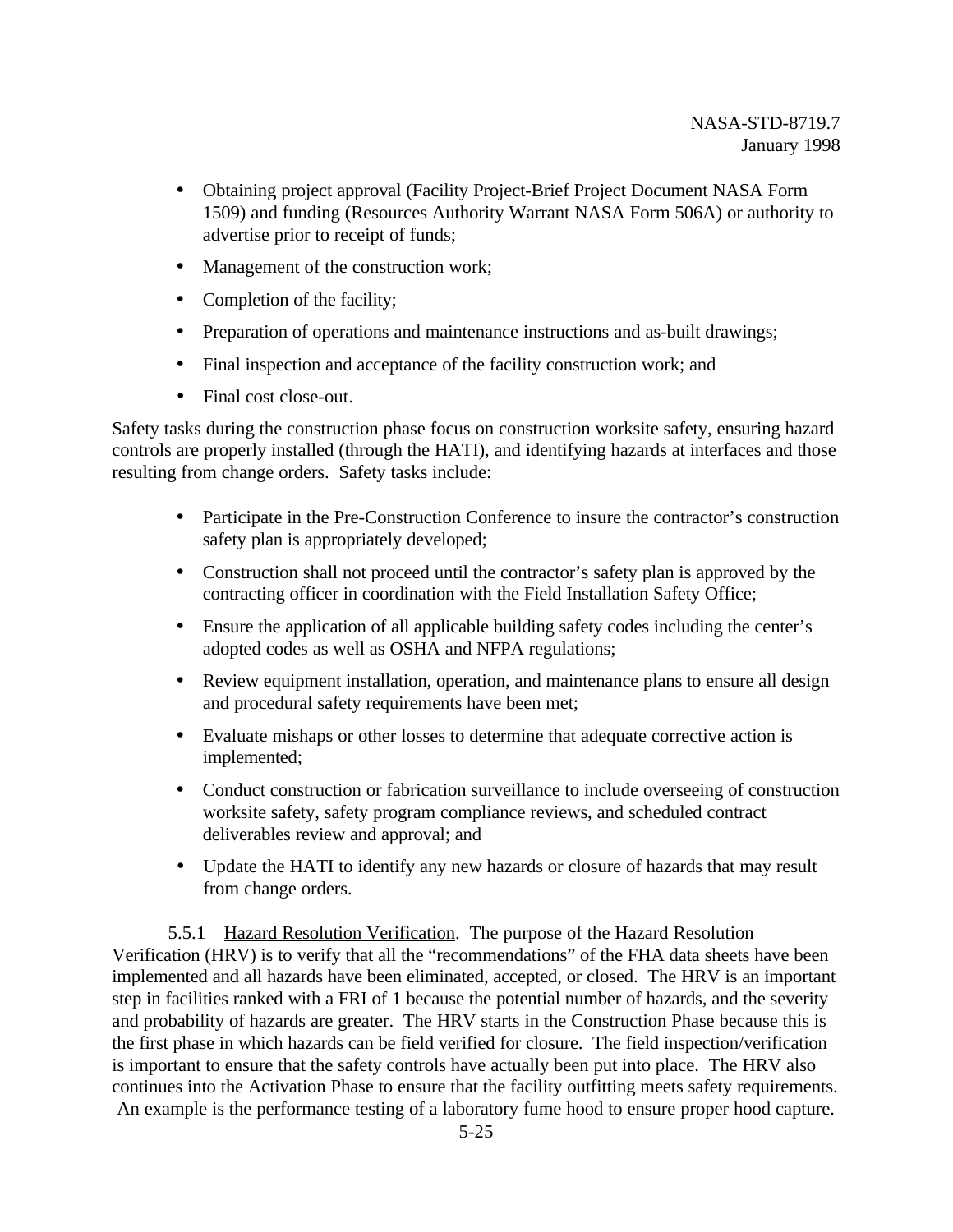# **5.6 ACTIVATION PHASE**

The final activity in the facility project process is the check-out and activation of the facility that was constructed as a result of the design drawings and specification. Some of these activities are:

- Development of the Facility Activation Plan;
- Facility safety review (Operational Readiness Review);
- Preparation of operation and maintenance instructions and as-built drawings;
- Subsystems and integrated systems tests;
- Final inspection and acceptance of the facility construction or installation work;
- Final cost close-out; and
- Facility outfitting. This includes laboratory installation of fume hoods, chemical Storage cabinets, equipment hookups, workbenches, etc.

5.6.1. Initial System Test / Operational Readiness Review. Facilities constructed for NASA Centers should be scheduled for inspection and acceptance after construction has been completed as described in the contract documents. This should occur before the facility is activated or used to accommodate the intended function. System safety is an integral part of the acceptance phase. Two important system safety steps in facility activation are: initial system test and operational readiness review.

Complex facilities with multiple interfaces, potential unidentified residual hazards, high energy sources, and a variety of controls and interlocks may require an Initial System Test (IST) prior to the Operational Readiness Review (ORR) to verify that all hazards have been identified and either removed or controlled, that the subsystems operate correctly, and that subsystem interfaces have been properly designed and constructed. Prior to commencing the IST, a hazard analysis shall be conducted to identify hazards created during testing and the controls devised to eliminate those hazards or reduce them to an acceptable level. FRI 1 facilities usually are candidates for an IST.

An ORR committee should be convened for facilities where there is a significant degree of risk of accident or improper operation that might cause personnel injury or death or serious damage to equipment, buildings, or adjoining areas. ORRs should also be convened if an IST has been performed.

The purpose of the ORR is to review the facility hazards documented in the HATI and controls, review the IST results if applicable, verify an initially safe operation, and make recommendations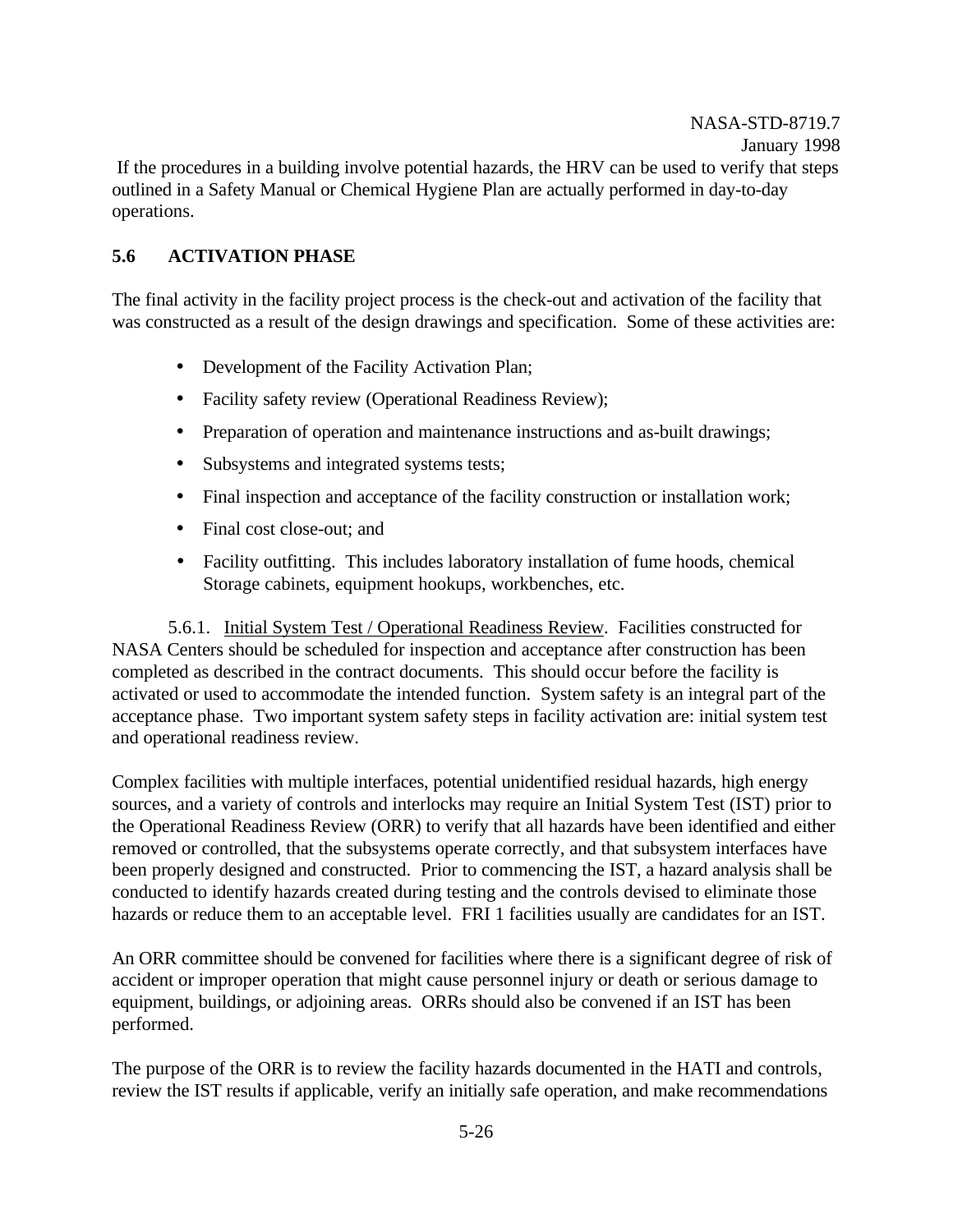#### NASA-STD-8719.7 January 1998

to the Center Director for final decision and approval concerning status of residual hazards and any restrictions or limitations on the operation of the facility. The ORR committee should be composed of the appropriate facility managers, users, and safety personnel. For less hazardous operations, the ORR is an informal review by a team composed of construction inspectors, safety personnel, and others as appropriate. This team reviews the hazards and controls, verifies an initially set operation, and makes recommendations to the Facility Project Manager for final decision and approval concerning status of residual hazards and any restrictions or limitation on the operation of the facility.

## **5.7 OPERATIONS PHASE**

The Operations Phase is the normal operations and use of the facility. The normal facility operations begin once the facility has been formally approved, and finishes at the time of facility disposal. Repair, maintenance, and rehabilitation are normal events during the life of a facility.

During the Operations Phase, the system safety work does not end. The HATI should be updated as facility changes are made. Any modifications made to the original design, or new activities performed in the facility, should be reviewed by the safety staff to assure that any new hazards or mitigated safety controls are accurately reflected in the HATI. Annual facility walkthroughs also help the safety engineer keep abreast of any changes in the facility. As required, a formal Operating and Support Hazard Analysis may need to be performed of the activities in the facility.

## **5.8 DISPOSAL PHASE**

The Disposal Phase of the facility is the actual decommissioning of the buildings and facilities. In the disposal phase of the life cycle the potential safety and environmental aspects should be evaluated. Some of the concerns may be: residual ionizing radiation sources, heavy metals, toxic chemicals, and asbestos. When required, a formal hazard or environmental analysis may be needed. The results of the analysis and courses of action to abate a hazardous situation should be an integral part of the facility disposal plan. Safety and environmental personnel should monitor hazardous conditions to ensure compliance with applicable laws and regulations.

Safety related concerns during the disposal phase include the procedures to be used for dismantling the facility, the equipment required such as cranes and heavy equipment, security during the disposal process, training for the team responsible for dismantling the facility, disposition of the equipment in the facility, disposal of hazardous materials, logistics, and making the facility safe and ready for the next tenant (assuming that the facility will not be destroyed). The Facility System Safety Program Plan for the facility will have to be modified to identify the analysis methodologies appropriate for the decommissioning of the facility. All identified hazards should be resolved.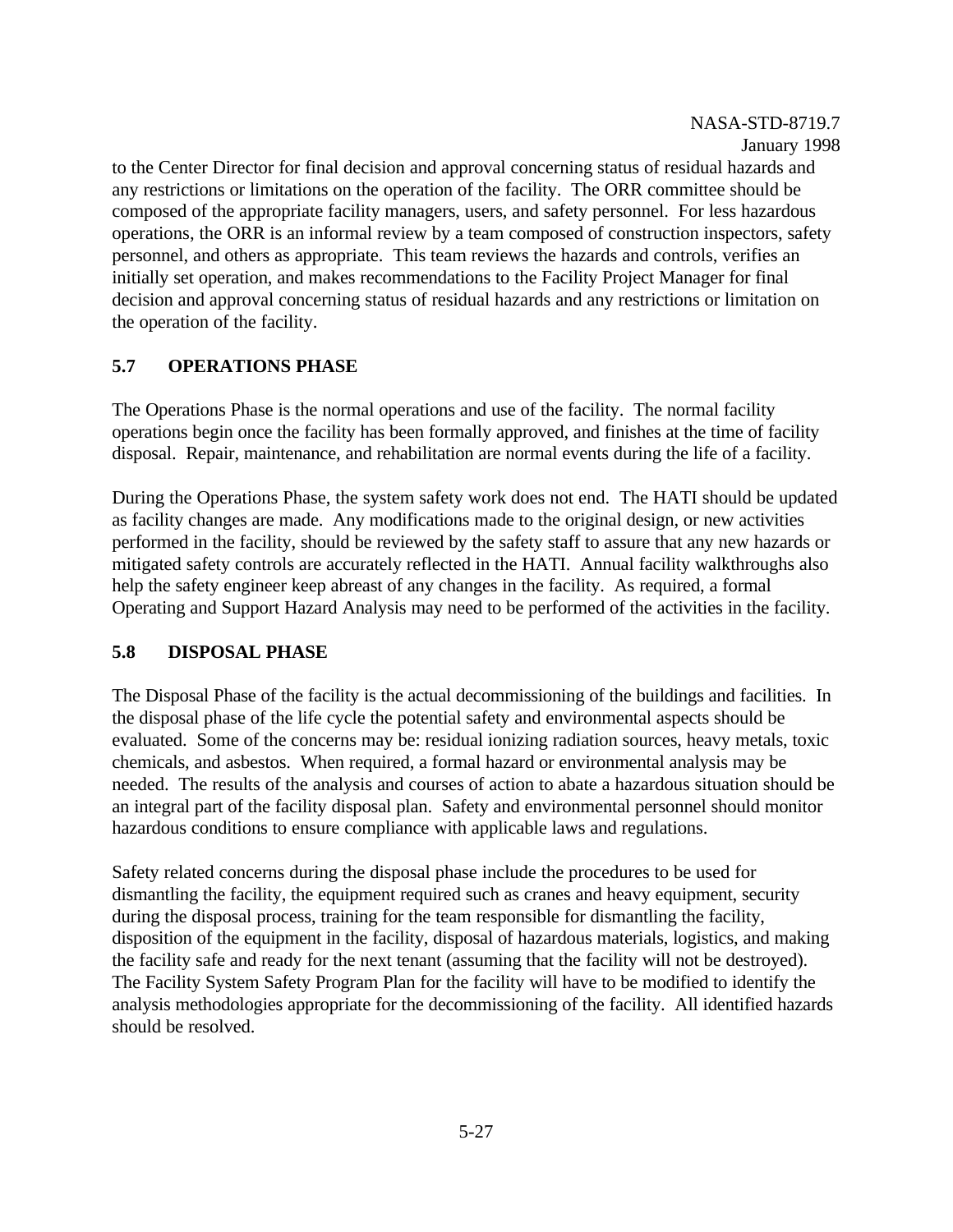# **CHAPTER 6 OTHER FACILITY ACTIVITIES REQUIRING A SYSTEM SAFETY INPUT**

# **6.1 INTRODUCTION**

Facility system safety programs that result in the highest practical level of safety within the constraints of time, cost, and system effectiveness are dependent on emphasis given to other facility acquisition plans, procedures, and activities. Operating procedures, maintenance procedures, facility acceptance plans, training plans, configuration management plans, emergency management plans, and facility decommissioning plans must be included in the facility acquisition program for the facility to function successfully throughout its life cycle. System safety inputs to each of these disciplines are described in the following paragraphs.

# **6.2 OPERATING PROCEDURES**

Operating procedures for facility equipment such as air handling equipment, fume hoods, fire/emergency management systems, and fire detection and suppression systems are usually provided by the manufacturer. These procedures, which generally have to be made facilityspecific, must be reviewed to assure that appropriate hazard warnings and cautions provided by the manufacturer are included. Additionally, procedures must be reviewed to ensure that hazards identified in either the Facility Hazard Analysis or other facility specific hazards analyses that are related to procedures are addressed. Typical hazards identified in Facility Hazard Analyses include requirements for PPE; requirements for special tools, certification, or licensing; requirements for operating certain equipment; and requirements for emergency instructions including egress.

# **6.3 TEST ACTIVITIES**

NASA is currently pursuing various advanced missions. To develop the appropriate technology for these missions, NASA conducts intensive ground testing. NASA performs both manned (frequently using astronauts as test subjects) and unmanned testing. Manned tests, many times, are conducted in oxygen-enriched and/or pressurized environments or neutral buoyancy tanks. Unmanned tests may use high pressure liquid hydrogen or oxygen, anhydrous ammonia, hydrazine, or other dangerous media. High temperatures, pressures, accelerations, and electrical potentials are typical in most NASA test operations. This requires a special test safety program. Because the NASA test environment can be hazardous and complex state-of-the-art hardware systems are used, the safety organization should develop an integrated, independent test safety program.

Test safety engineers operate at the "nuts and bolts" level and fully understand all systems and subsystems that will be tested. They also work with members of various divisions to help reach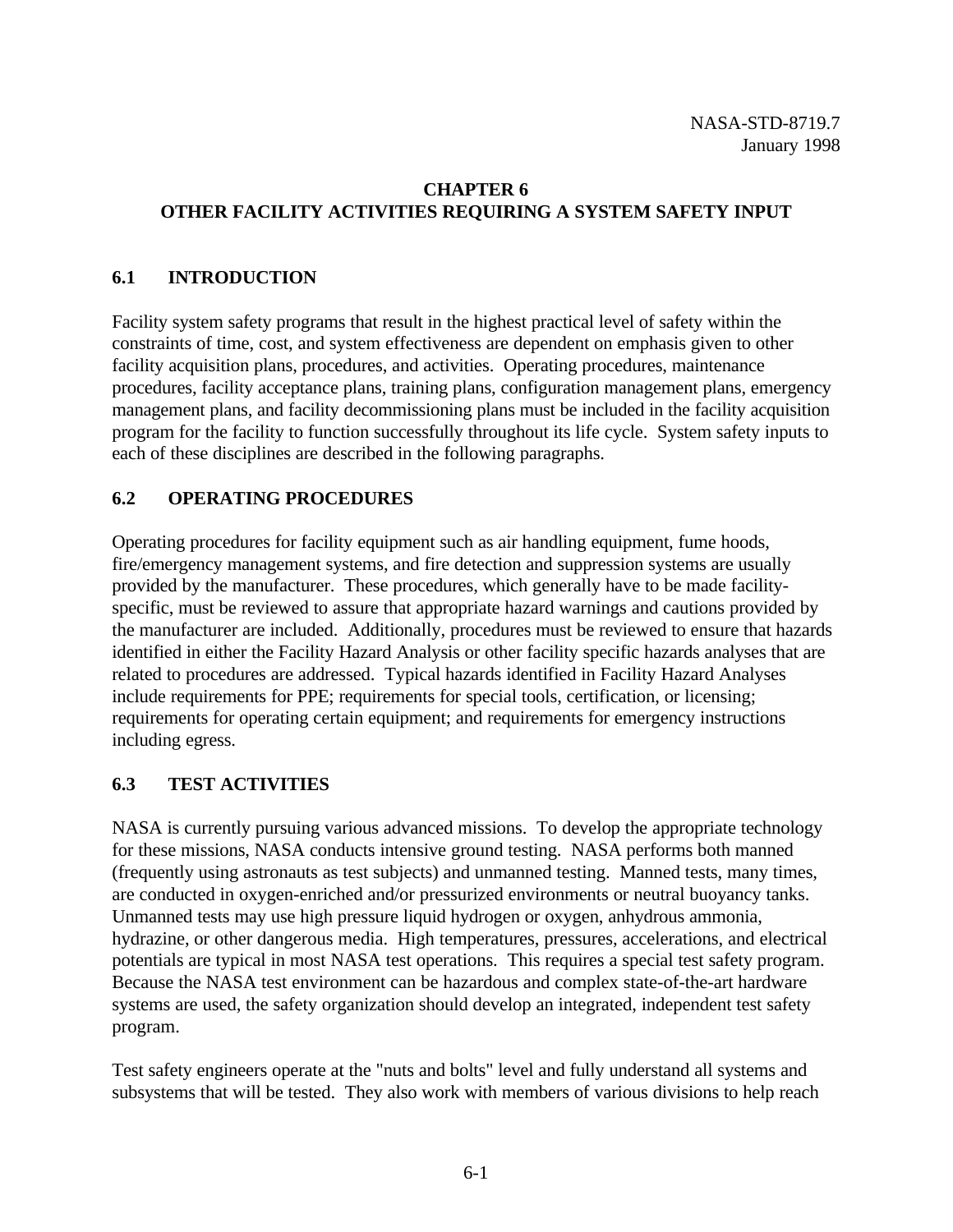the common goal of achieving a successful test. The safety organization should be completely autonomous of any test organization and reports to the Center Director. This maintains the necessary independence that is required for appropriate oversight. Reconciling these seemingly mutually exclusive relationships is key to providing a meaningful safety function.

Safety tasks are diverse over the hardware life cycle of pre-test, test, and post-test activities. Pretest activities require the use of system safety techniques. Failure modes and effects analyses (FMEAs) and hazard analyses are the primary system safety methods applied for timely identification and control of hazards. Safety engineers support test activities through periodic real-time monitoring of various phases of test conduct. Review of post-test reports close the circle, furnishing safety information for improved future analyses. (Bahr, 1988)

# **6.4 MAINTENANCE PROCEDURES**

Facility and equipment maintenance procedures must be developed for facilities and their operational systems to minimize risk to personnel and the facility. Maintenance activities play an important role among those normally expected events that occur during the life of a facility and so they too require procedures for hazardous tasks. Operational certification and calibration procedures for equipment such as cranes, fork lift trucks, functional test equipment, electrical cable repair, machinery repair, emergency systems maintenance, and other facility systems often require incorporation of appropriate warnings, hazards, and cautions. This can be accomplished by using a system safety approach to identify and control the operational hazards that occur before and during the use of such equipment. A system safety approach is essential since not all equipment is dedicated to a particular facility activity nor used by the same operator, and because it can be used for multiple facility operations.

A formal Operating & Support Hazard Analysis (O&SHA) should be performed to identify operational hazards with a high risk as required by NHB 1700.1 (V1-B), "NASA Safety Policy and Requirements Document." Equipment maintenance procedures should be provided for equipment that include controls identified in the O&SHA. These operating and maintenance procedures are often referred to as Hazardous Operating Procedures. They identify special cautions and warnings to personnel involved in performing the procedure; authorize standardized, acceptable work practices for maintenance; and verify systems/equipment, instructions for checkout, servicing, handling, and transportation. The information that is typically found in a Hazardous Operating Procedure is summarized below:

- Identification of specific hazards to which personnel will be exposed during the operation;
- Identification of the operating location for the hazardous task;
- Identification of hazard controls and a means for verifying that they are in place;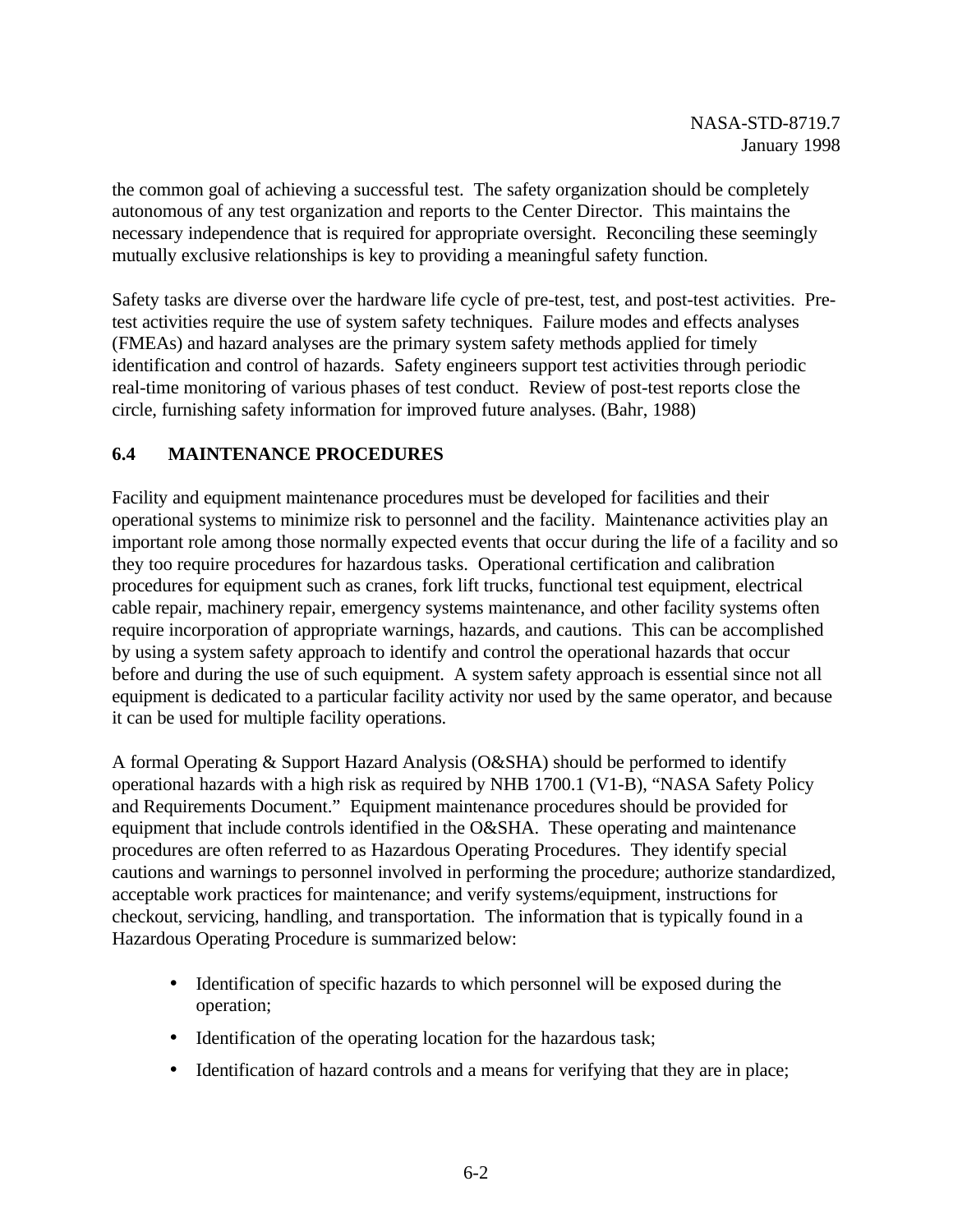- Identification of safety precautions where specific guidelines must be observed or actions must be taken to prevent or limit the hazard;
- Identification of organizational elements and facilities required to support the operation;
- Identification of tools, equipment, and personal protective clothing;
- A list of referenced documents that contain instructions that support the operation;
- Unique safety rules and regulations that must be followed throughout the operation;
- A list of essential personnel required to support the operation;
- Identification of control areas to minimize risk to others;
- Identification of personnel required to be certified or licensed to perform the operation; and
- Identify emergency instructions.

# **6.5 FACILITY ACCEPTANCE PLANS**

Facility acceptance is generally the responsibility of the Facility Project Manager, the assigned inspector, the contractor, and safety personnel. The objective of this inspection from the safety perspective is to verify resolution of identified hazards, to identify safety related defects and deficiencies, to schedule the necessary corrective action, and to update the Hazard Analysis Tracking Index (HATI). When conducting the inspection, safety personnel should verify that the specified safety features are provided in accordance with recommendations presented in the Facility Hazard Analysis, facility drawings, and specifications. The inspection should also include identification of safety deficiencies that could delay the installation of critical facility or mission equipment. It should also include the identification of instances where safety deficiencies would impose undue additional expense. The facility manager normally develops a schedule for work to be corrected and provides a schedule of the deficiencies to be corrected. When the facility manager and safety personnel are satisfied that the deficiencies have been corrected, the final inspection is scheduled. The final inspection date is generally established by the Facility Project Manager. The final inspection generally includes a tour of the entire facility project; verification of the corrected deficiencies previously identified in the HATI and FHA; and inspection of hardware, equipment, and operations (including installed equipment) for safety compliance. Safety related controls should be checked to assure they are in proper working order. If not, the final inspection report should include provisions for identifying those systems where the safety inspection will be made at a future date. Safety deficiencies not previously identified should also be included in the final report and entered in the HATI.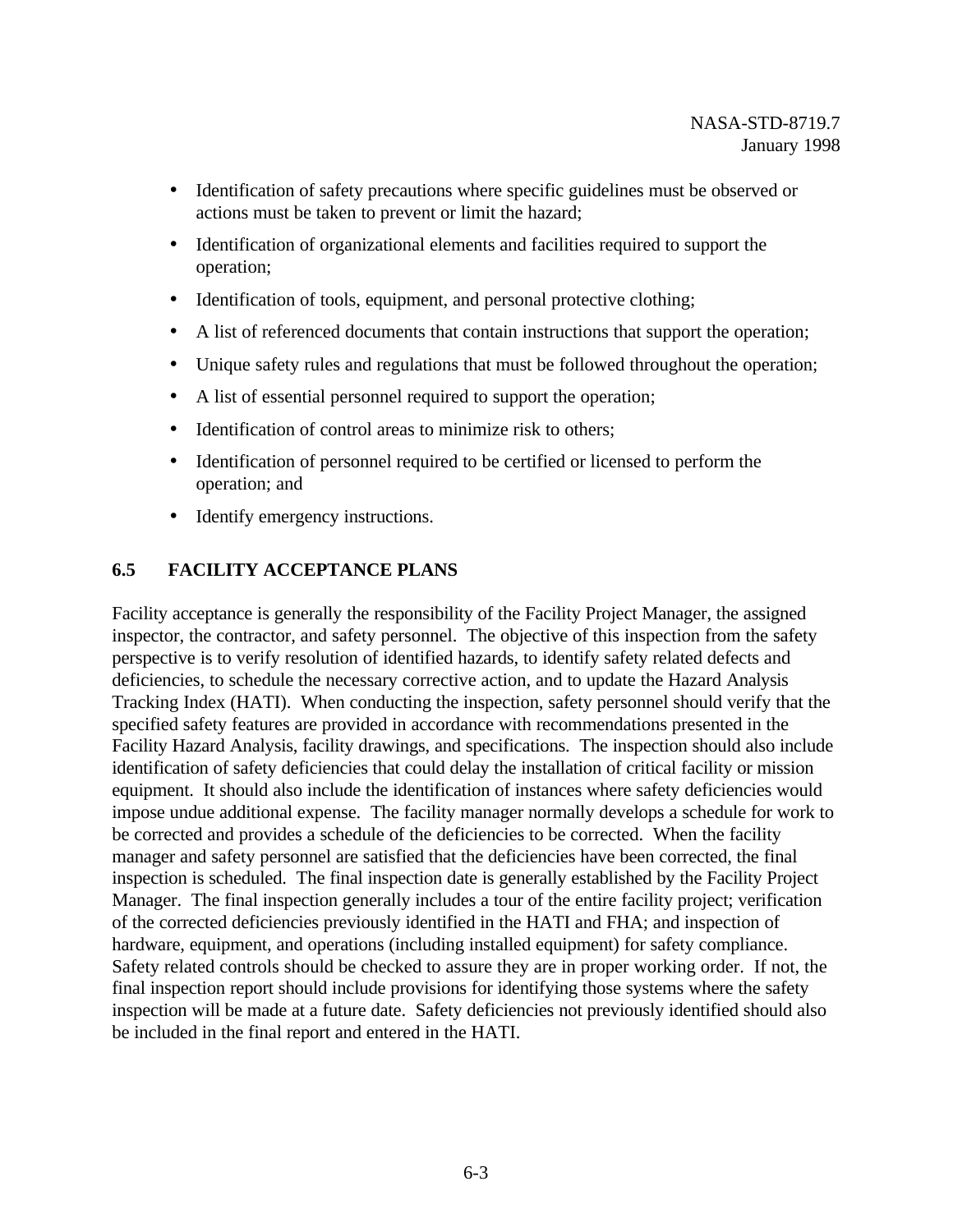## **6.6 TRAINING PLANS**

A well planned training program establishes requirements and minimum certification levels for personnel involved in potentially hazardous operations. Training procedures should place necessary emphasis on the safety aspects for all facility operations to help eliminate one of the most frequent causes of accidents - lack of knowledge or skill. If employees are expected to do their work safely, procedures must be developed to identify how the work is accomplished and to ensure that they have the knowledge and skill to perform the job in exactly that manner. Therefore, it is the responsibility of safety professionals and facility management to develop training procedures that encompass the safety needs of each person in the work place.

6.6.1. Operational Training. OSHA 1910.26, Section 21(b)(2), states "the employer shall instruct each employee in the recognition and avoidance of unsafe conditions and the regulations applicable to his/her work environment to control or eliminate any hazards or other exposure to illness or injury." Training procedures are required to ensure personnel are educated in the recognition and avoidance of hazards and should be developed throughout the life cycle of the facility. Early in the planning and design phases many hazards are identified, through analysis, in the FHA. These hazards may occur during facility construction, activation, maintenance, or disposal operations. The control measures identified through analysis are then developed to eliminate or prevent the occurrence or likelihood of accidents/failures. Not only do controls include design, operational, or personnel requirements, but they also include training of personnel to ensure they understand the facility systems and operations that they are going to operate. For example, a facility manager should ensure that training procedures are developed for every operation within his/her facility. This may include handling and storage of hazardous materials, operation of a laser laboratory, pressurizing flight test articles, operating motorized equipment, and operating electrically energized equipment.

6.6.2 Emergency Training. Training procedures are required for emergency situations that may occur within the facility. Such events are unexpected and personnel involved in the emergency response operations need to be able to respond immediately. They must also have the knowledge and skill required to react competently. Training procedures provide facility personnel who can respond to the emergency with the required information to perform as the situation dictates.

Emergency training procedures should be organized so the various steps or actions performed do not themselves create a hazardous situations. Also, these training events must maintain a logical framework for demonstrating sound safety practices. The FHA and the O&SHA are two types of analyses that may be used to identify what types of emergency procedures are necessary for the facility and also identify the logical framework for creating emergency procedures. System safety analyses ensure that all aspects of facility emergencies are recognized and assist in maintaining a safe and healthy work environment.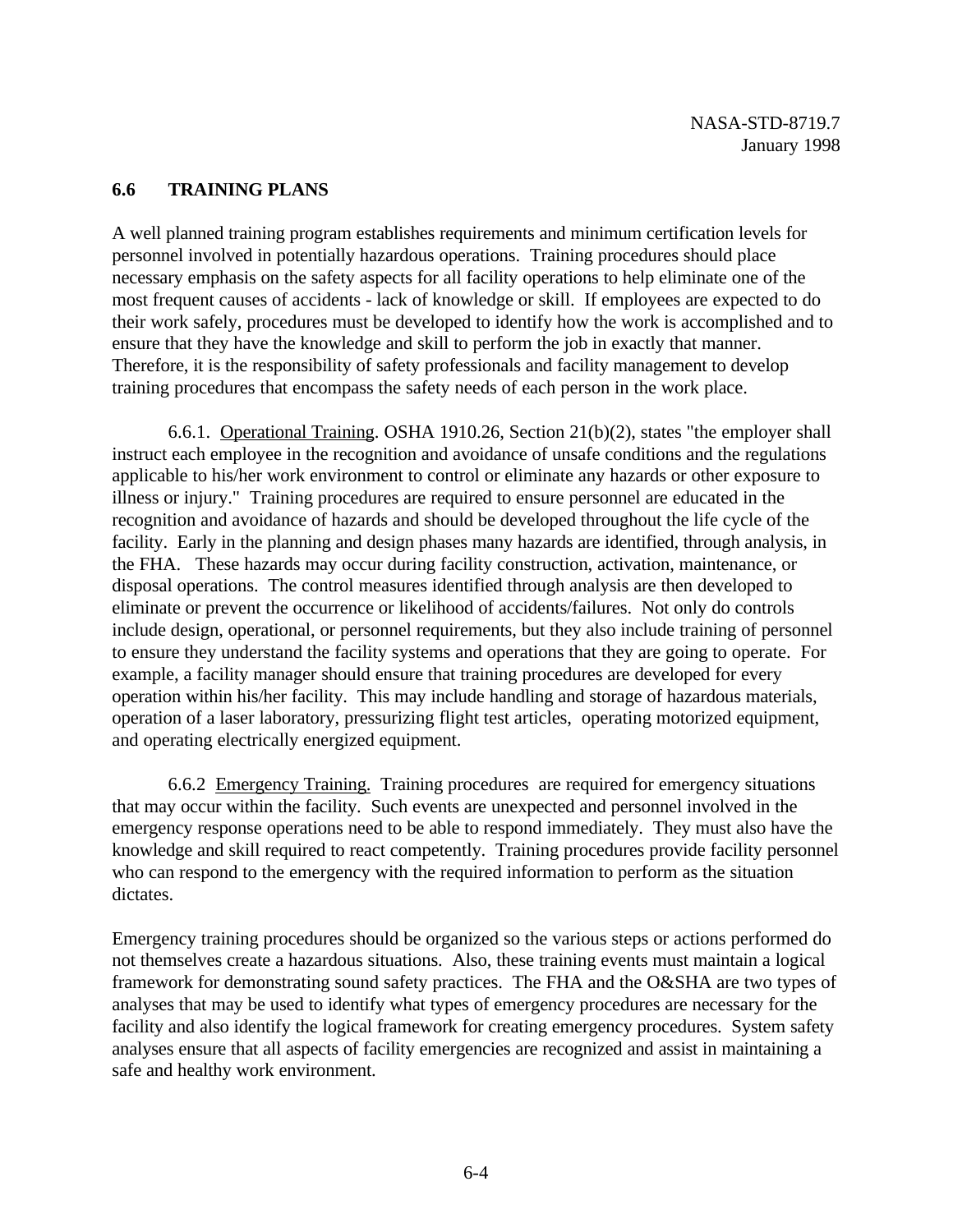## **6.7 CONFIGURATION MANAGEMENT PLANS**

The key provision of the Facility System Safety Program Plan should stipulate that an initial system safety analysis should be conducted for each facility, that a baseline for controlled documents be established, and that these analyses and documents be kept current by an active Configuration Management (CM) program. These analyses and the continuous update provided by the CM program provide procedural and risk information to operating personnel while recording and maintaining the current status of supporting documentation, equipment, and services within those facilities. CM implies control and continuous updating of documents and includes continuous systems safety analysis to assess the impact of change. It is important that any change to facility hardware, software, or procedures be processed through the CM program. Basic to any CM program is the notification of the change to the affected parties, verification that no protective measures have been degraded or defeated, and that no new hazards have been introduced.

Modifications to facilities are generally initiated by one of four methods. The method selected depends on the complexity and magnitude of the anticipated change. These four methods are:

- Administrative Change Facility modifications that are administrative and do not affect safety. An example of this type of change is the replacement of a mechanical or electrical component with a like device (valve, meter, etc.)
- Center Facility Engineer Review Change Facility changes resulting from a problem or failure that does not affect the facility baseline documents. These should be reported and reviewed by safety personnel
- Minor Change not Requiring Design Review Facility modifications affecting the facility baseline documents and not requiring the Design Review Process
- Change Controlled by Design Review Process Facility change requiring major modification during the Design Review Process

Risk review is another aspect of the CM program and all configuration changes submitted are subject to a system safety engineering analysis. During this process, standard operating procedures, checklists, and engineering drawings are analyzed to assess the impact of the change.

## **6.8 EMERGENCY MANAGEMENT PLANS**

Emergency Management Plans are required in accordance with NPD 8710.1, "NASA Emergency Preparedness Program Policy."

Work on Emergency Management Plans for new facilities generally starts as early in the acquisition process as practical. The facility design should consider aspects of the proposed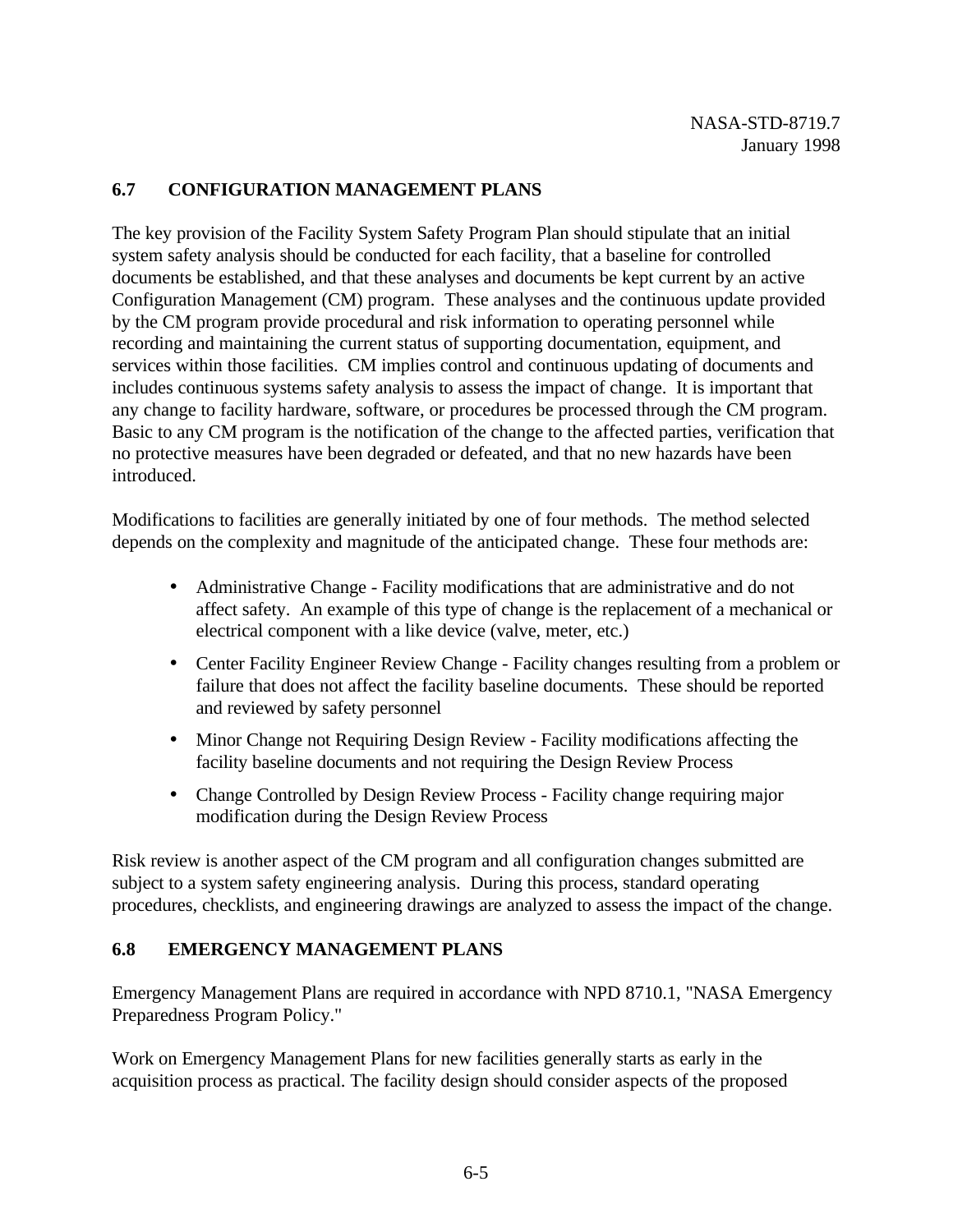facility that can have impact on the level of emergency response capability required, the parameters of possible emergencies, the coordination required with other organizations, and emergency response procedures.

Efforts to ensure adequate preparation for emergency situations should begin during the planning phase for new facilities, modifications to existing facilities, or facility/system rehabilitation. Preliminary Hazard Lists, Facility Hazard Analyses, and other hazard analysis techniques can identify hazards that can impact emergency response. Frequently recurring hazards include access/egress problems, ventilation and smoke control problems, communication system deficiencies, and fire detection/suppression system deficiencies. Guidelines presented to, and guidance presented by, the emergency preparedness planners are intended to help ensure the facilities and equipment needed to cope effectively with emergency situations are available and adequate.

Typical hazards that have applicability to emergency preparedness include:

- Fire protection equipment is selected/designed considering the emergency response requirements for the facility.
- Fire and smoke detection devices are located considering the layout and design of the facilities and the location of fixed hazardous equipment.
- Manual alarm devices that are of a type to discourage inadvertent activation.
- Facility layouts that do not allow accidental flammable liquid or vapor intrusion into an area where there is a potential for a serious fire or explosion. Specifications to minimize emergency conditions which could result from such hazardous liquid or vapor intrusion must be considered.
- Adequate water pressure is available for fire hydrants and standpipes. Additionally, hydrant locations related to the facility should be reviewed to assure that long hose runs are not required to reach the most hazardous areas of the facility.
- Roadways to the facility assure adequate access for emergency vehicles.

During the conduct of all Facility Hazard Analyses, the intended use of the facility should be reviewed with the emergency response organization on the NASA Center, and with local emergency response organizations who may provide assistance or back-up in the event of an emergency.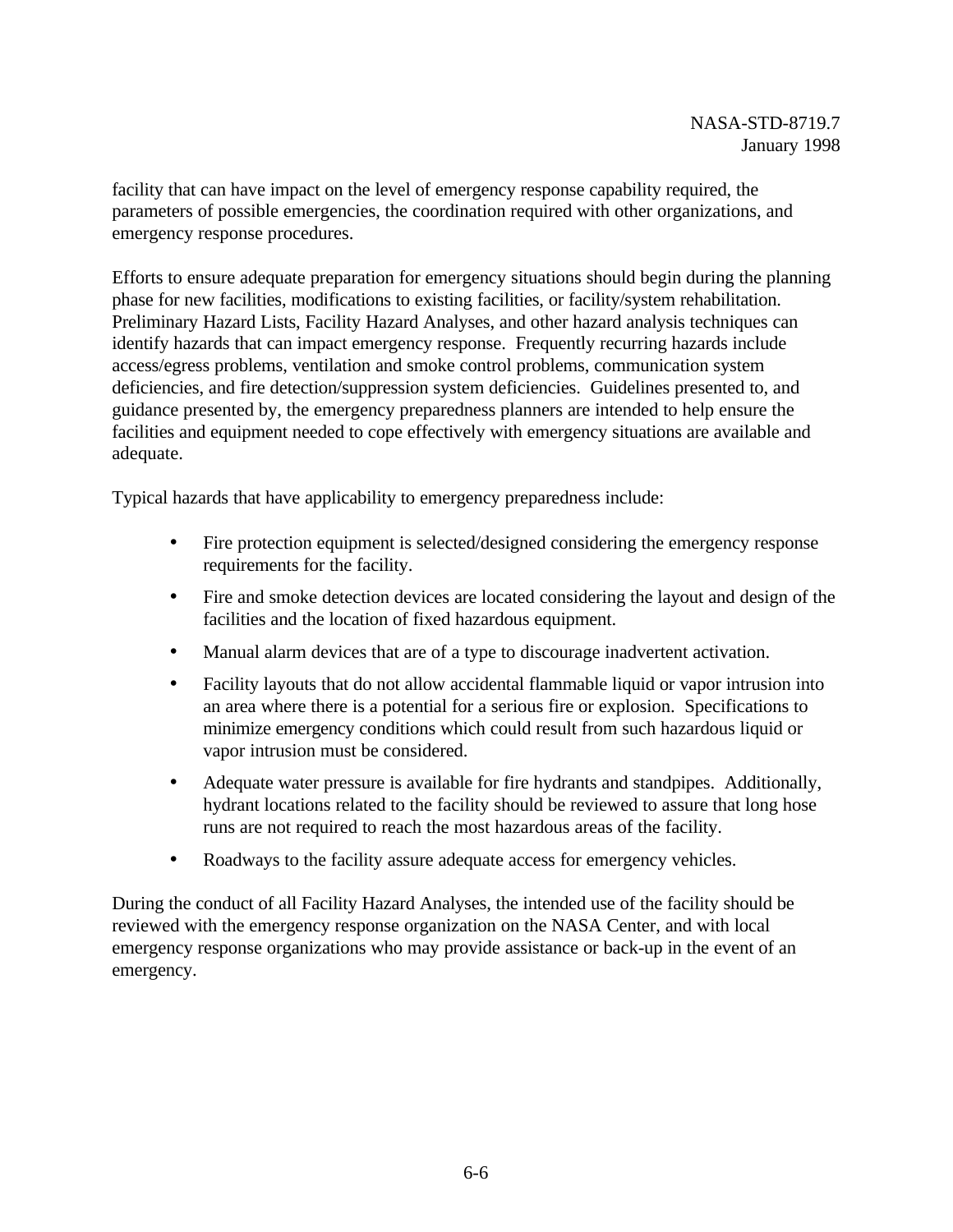## **CHAPTER 7 OTHER HAZARD ANALYSIS METHODOLOGIES**

# **7.1 INTRODUCTION**

Once initial system safety efforts are in progress, it may become necessary to do more in-depth analysis for the purpose of accurately assessing risk and controlling hazards. Eight of the more common in-depth risk analysis methodologies are described in the following paragraphs; any or all may be useful, depending on the facility and system life cycle phase, application, and operating environments.

# **7.2 ENERGY TRACE BARRIER ANALYSIS**

7.2.1. Description. An Energy Trace Barrier Analysis (ETBA) is a qualitative analysis methodology used to develop more detailed knowledge of hazards. This technique shown in Figure 7-1 approaches the discovery of hazards by tracing the flows of energy into, through, and back out of a facility, system or operation. It is based upon the premises that:

- Mishaps arise from the risks within an operation.
- Mishaps interrupt or degrade the operation.
- Mishaps are an unwanted transfer of energy.
- The unwanted transfer of energy that produces injury to persons or property is due to a lack of barriers or controls over the energy.



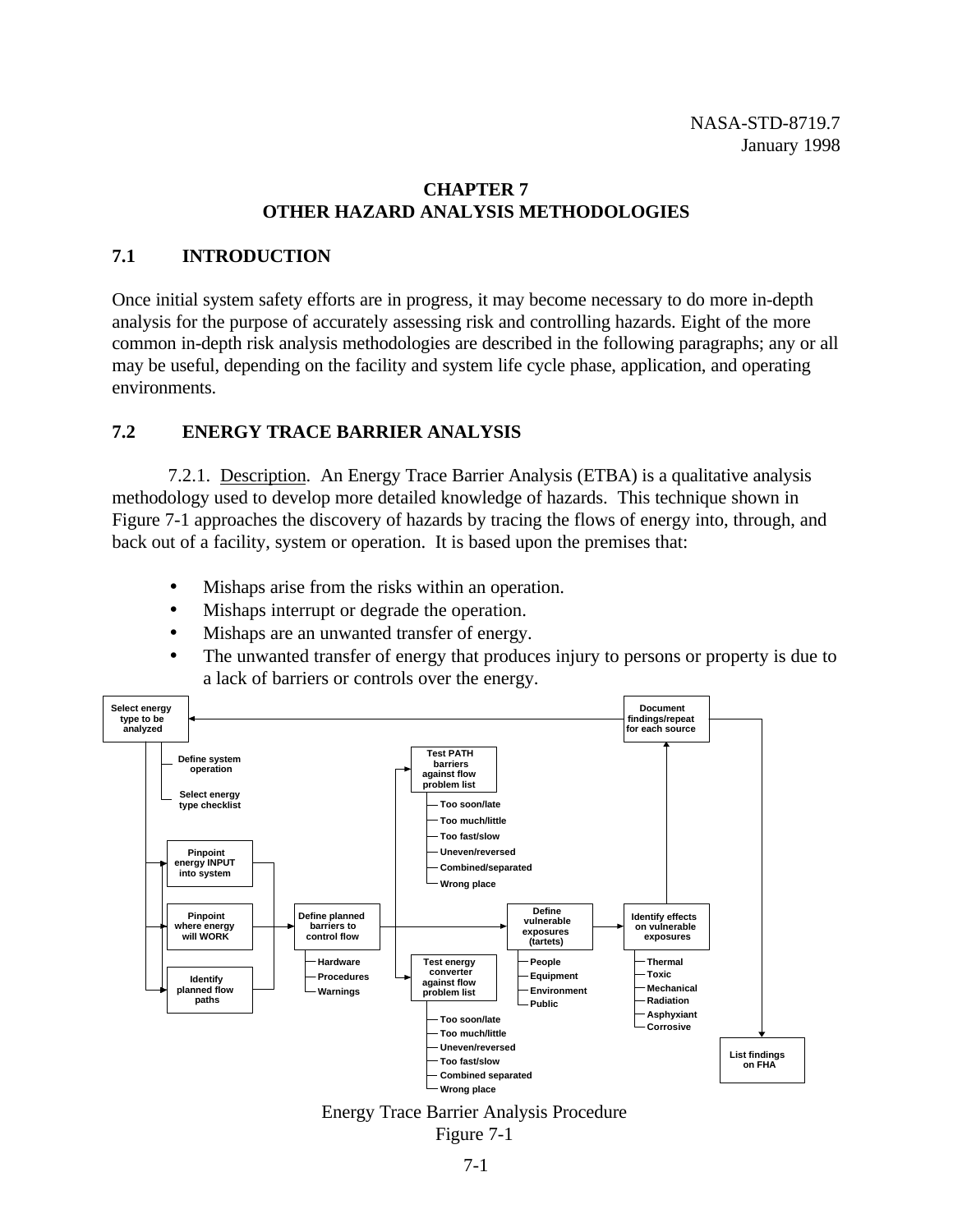The ETBA process is particularly desirable and useful since it can be applied at any stage of the project to facilitate detailed analysis of those hazards discovered late in the project as well as those found at the beginning. The objective of ETBA is to find unsuspected hazards through methodical tracing of energy flows in the planned operation and across subsystem interfaces to locate potentially harmful diversions.

Each type of energy source, summarized in Table 7-1, should be considered individually from the perspective of the operations components and whatever subsystem energy control strategy may exist. The operation needs to be analyzed at the input/use/output level for each energy type to determine if the operation's plan or design addresses realistic potential control problems and satisfactorily controls them.

ETBA is used when concern over possible unacceptable loss indicates a need for better understanding of the operation. This is particularly true when lethal or significantly destructive energy flows characterize the operation and experience with the change or operation does not exist, or there has been a high loss rate, or behavior of certain energy interfaces is not known. ETBA is feasible because it is easy to identify the energy sources in almost any circumstance; the drawback is that performing an ETBA requires detailed familiarity with the operation or system. ETBA requires the services of someone who intimately understands the operation and can trace energies and barriers/controls thoroughly.

The ETBA is performed by tracing the sequence and logic of energy flow through the operation. For each energy type, the flow must be tracked to each transfer or use point, and each physical or procedural barrier to the energy must be considered to determine what harmful outcomes are likely to occur when:

- Too much or too little energy flows;
- The energy flows too soon, too late, or not at all;
- The energy flow is blocked or impeded in its pathway;
- The energy flow conflicts with another energy flow at a transfer or use point; and
- A barrier degrades, is disturbed, or does not function at all.

For a mishap to occur there must be an energy source with a release flow of energy to a target in the absence of adequate barriers. The flow or transfer of energy is the path between the energy source and the target or component of the operation being protected.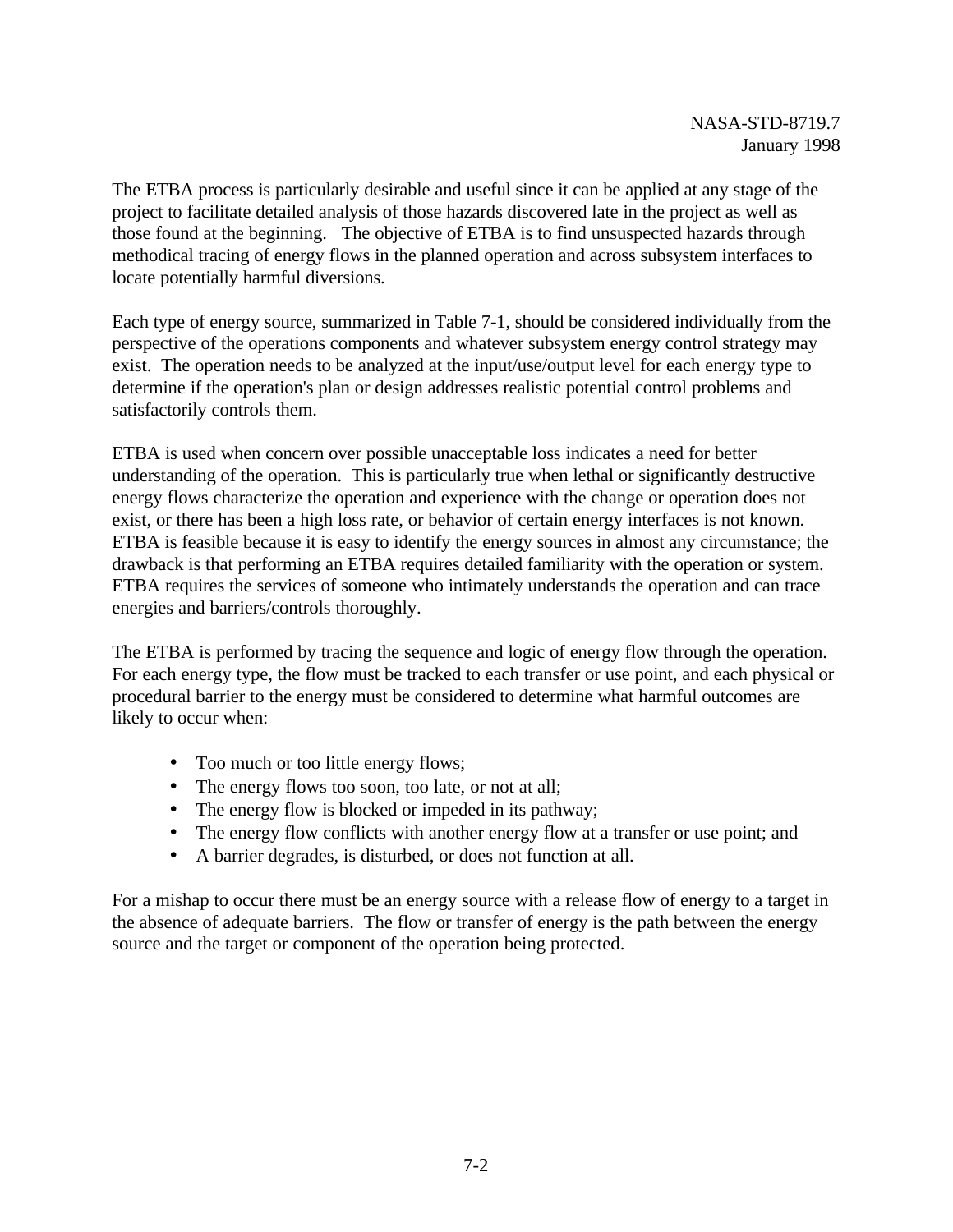## NASA-STD-8719.7 January 1998

Table 7-1 Energy Types and Examples for Energy Traces Caused by Internal Events:

- 1. Electrical
	- ac/dc flows stored electric energy electromagnetic radiation static charges/flows
- 2. Mass/Gravity/Height falls and drops falling objects falling hazardous materials
- 3. Rotational Kinetic machinery fans
- 4. Pressure/Volume & Kinetic Displacement container ruptures and explosions vacuum creation liquids spill/flood vapor expansion
- 5. Linear Kinetic
	- projectiles rams, moving parts shear press vehicular movements, prints, pre-stressed members
- 6. Chemical Reactions

corrosion, oxidation, combustion, or interactions among deposited materials, polymerization, decomposition, toxic asphyxiant, anesthetic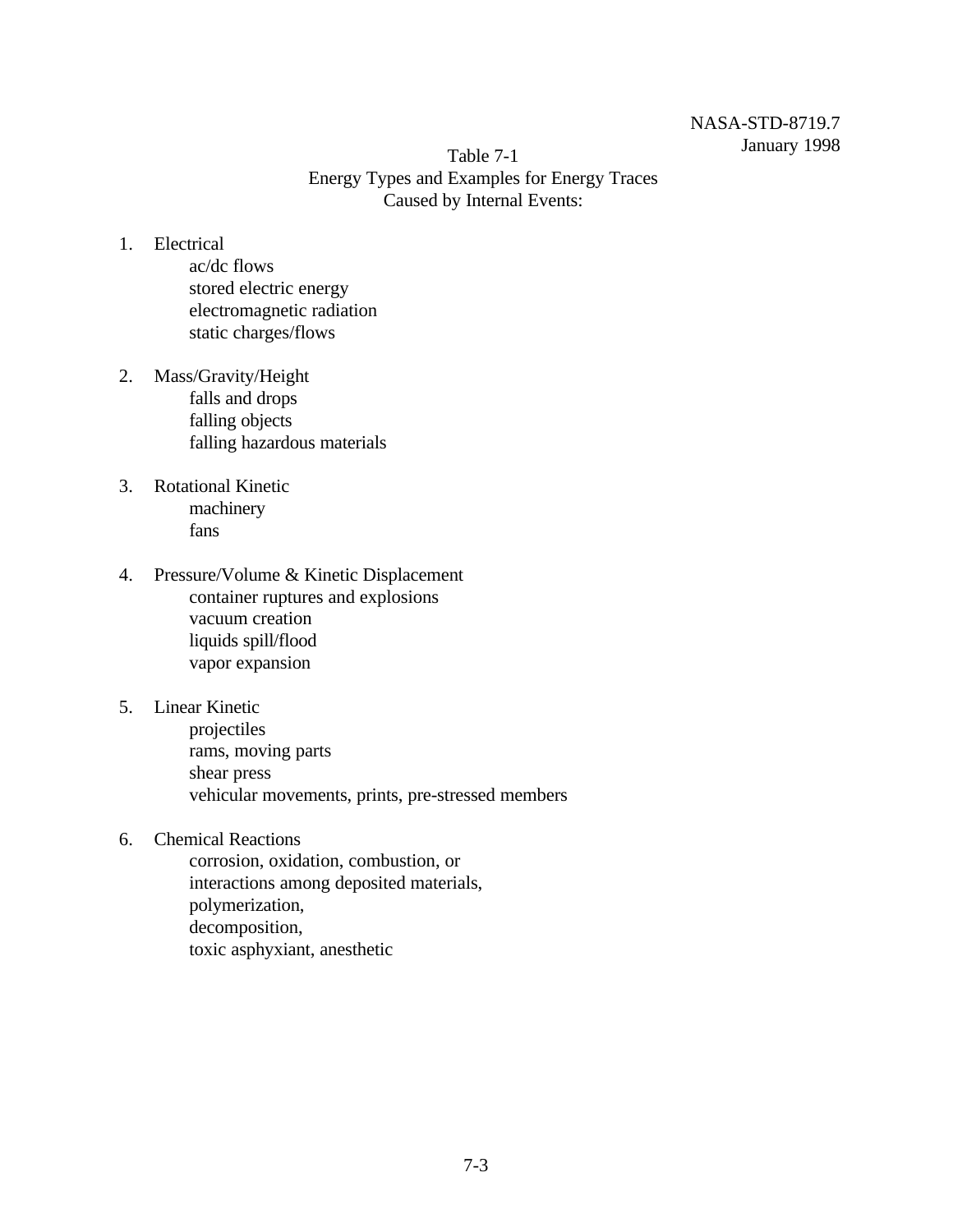## NASA-STD-8719.7 January 1998

Table 7-1 (cont.) Energy Types and Examples for Energy Traces

### 7. Thermal

heat, cold alternate heat/cold radiation/conduction/ convection, sublimation

8. Etiologic

viral, bacterial, fungal

- 9. Ionizing radiation gamma, alpha, beta
- 10. Noise and Vibration
- 11. Human Interactions

### Caused By External Environmental Events:

1. Terrestrial earthquake, flood, landslide subsidence, compaction, cave-ins, water table

Caused By External Events

- 1. Radiation, explosions, projectiles, noise, vibration, fire
- 2. Atmospheric wind, rain, snow, lightning, hail, and acid rain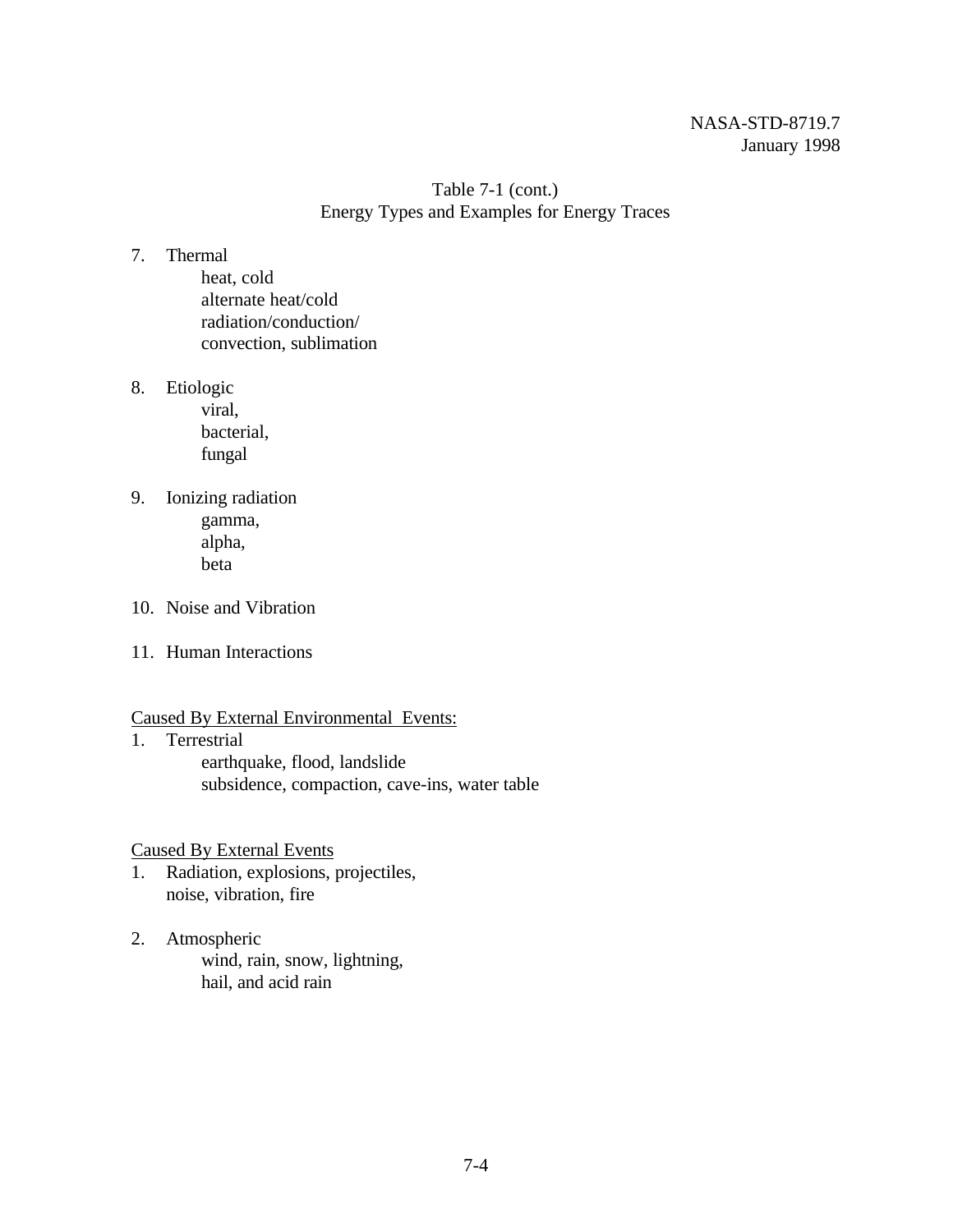7.2.2. Results. In performing ETBA, an engineer develops and maintains a listing of energy sources and the hazards associated with each energy form source. Identified hazards are included in the Facility Hazard Analysis (FHA), or the Hazard Analysis Tracking Index (HATI) if the FHA is complete.

# **7.3 HAZARD AND OPERABILITY STUDY**

7.3.1. Description. The Hazard and Operability (HAZOP) Study is a qualitative method of analysis used in identifying risk related to highly hazardous substances. The method provides a means of identifying a multitude of process hazards. It is used to identify potential hazards and operability problems early in the acquisition cycle at the time of design development of a process. Since the method can be applied early, the potential cost needed to eliminate or correct the hazard is minimized. The HAZOP is performed by an interdisciplinary team of experts who systematically examine each part of a process. This team identifies how deviations from the design intent can occur and whether the collective or individual deviations can create hazards.

The HAZOP is a structured group analysis technique for stimulating one's imagination in order to identify and assess the significance of all the ways a process unit can malfunction or be improperly operated. Its purpose is to identify potential process hazards due to system interactions or exceptional operating conditions.

The analysis objectives are to identify deviations from the design intent of the system. Then the analyst determines the safety concerns associated with the identified deviations. Finally, recommendations are proposed for resolving safety concerns or accepting risk. The HAZOP process is shown in Figure 7-2 below.

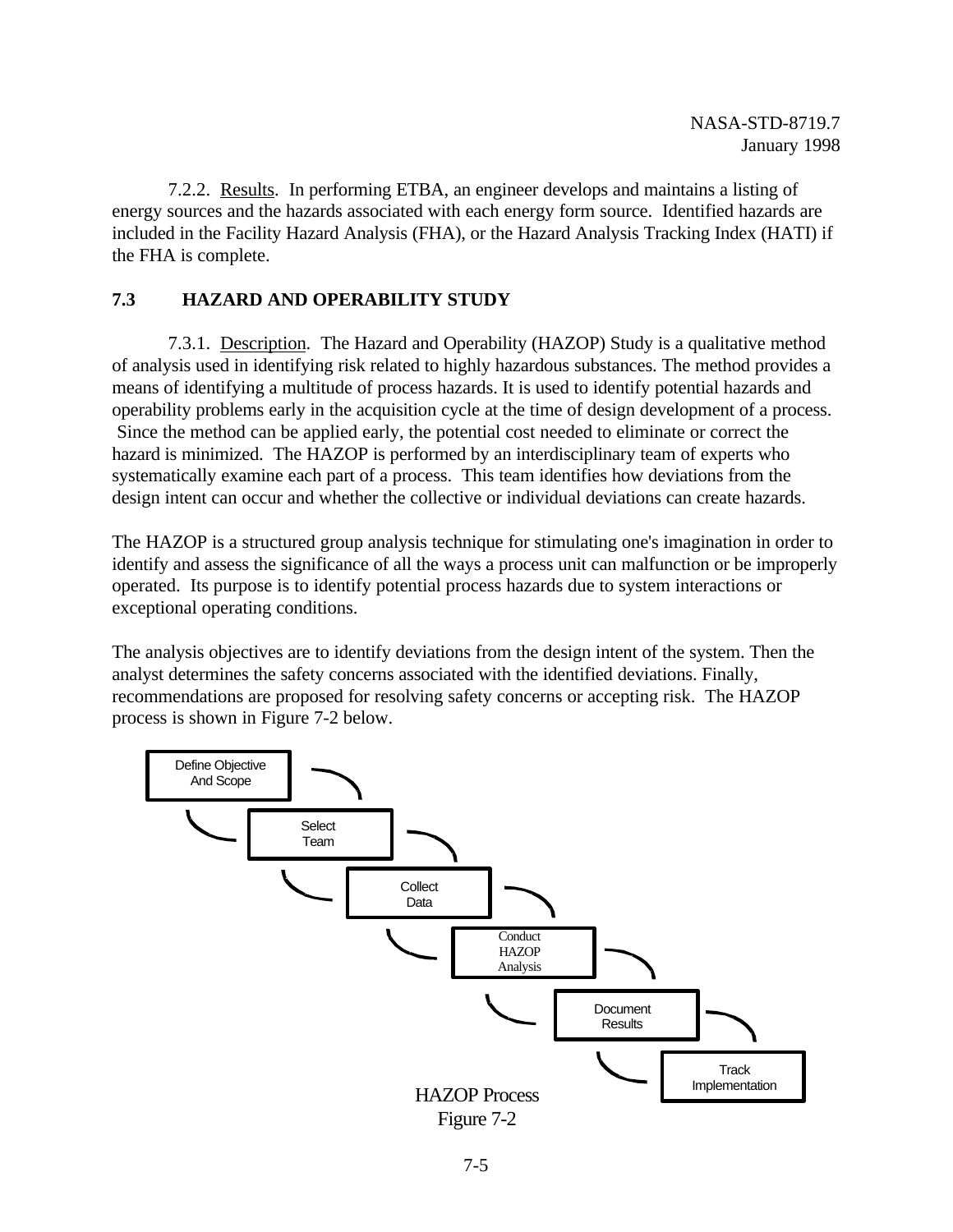An optimum team should range in size from four to eight members and include designers, operators, and users.

The first step in a HAZOP is to identify the "node" to be analyzed. Some of the key items used in selecting nodes are:

- The next design change placed on the system,
- When a significant change of state occurs,
- Separate equipment items, and
- Different processes

Once a node has been selected, it is analyzed with respect to guide words with the process conditions. Guide words (no, more, less, reverse, etc.) are coupled with process conditions (flow, pressure, temperature, etc.). Table 7-2 offers a simplified application.

## Table 7-2 - Guide/Process Condition

| <b>PROCESS CONDITION</b>                      |  |  |  |  |  |  |  |
|-----------------------------------------------|--|--|--|--|--|--|--|
|                                               |  |  |  |  |  |  |  |
| Flow                                          |  |  |  |  |  |  |  |
| Pressure                                      |  |  |  |  |  |  |  |
| Temperature                                   |  |  |  |  |  |  |  |
| Level                                         |  |  |  |  |  |  |  |
| Time                                          |  |  |  |  |  |  |  |
| Composition                                   |  |  |  |  |  |  |  |
| pH                                            |  |  |  |  |  |  |  |
|                                               |  |  |  |  |  |  |  |
|                                               |  |  |  |  |  |  |  |
| Guide Word plus Process Condition = Deviation |  |  |  |  |  |  |  |
|                                               |  |  |  |  |  |  |  |

When organizing a HAZOP team one should consider the members' experience and background. Once a guide word is combined with each process condition the team brainstorms the possible deviations leading to bad consequences. One example is high pressure leads to:

- Death, personnel injury.
- Property damage.
- Environmental damage.
- Operational damage.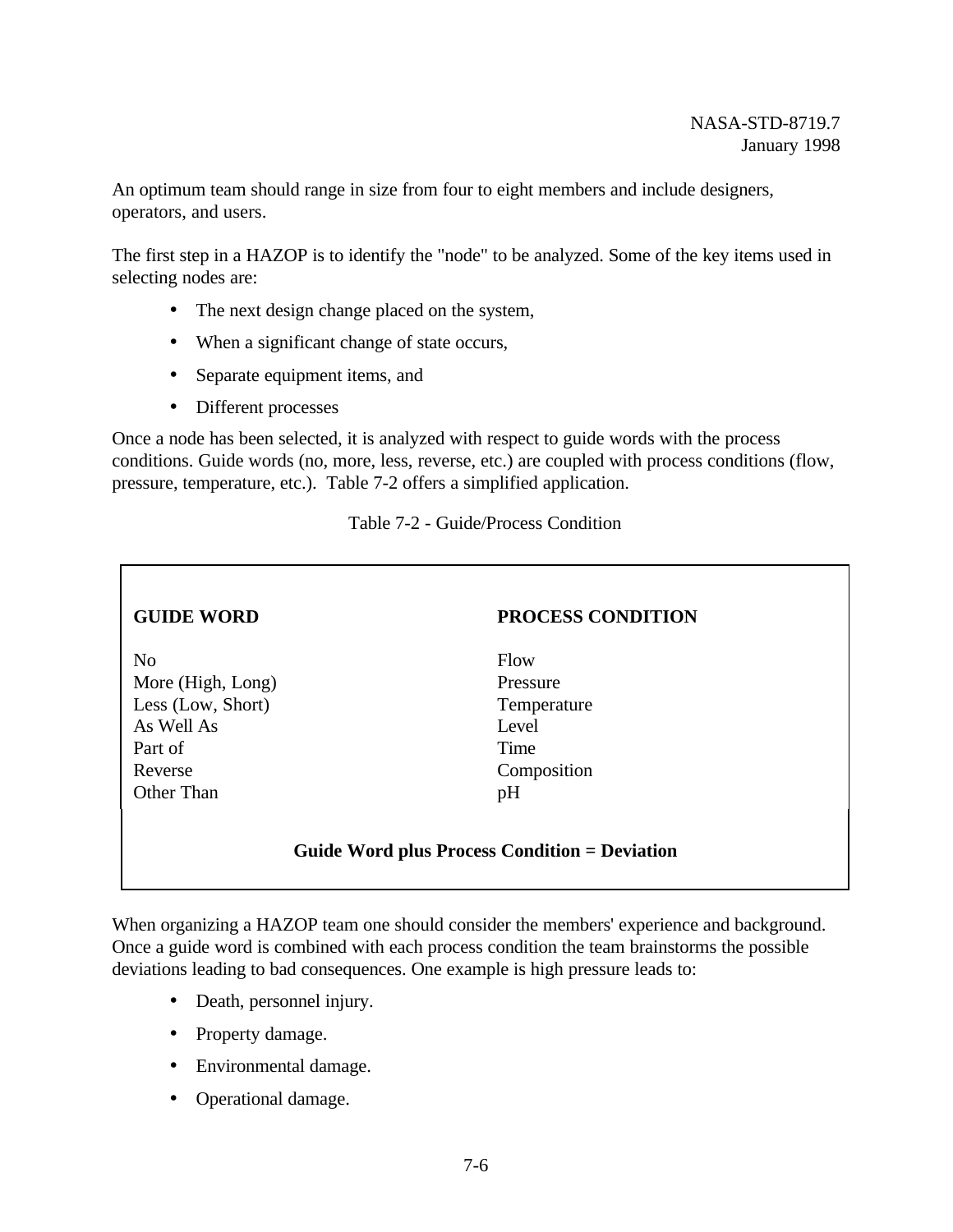This determines the worst case credible effect on the node, taking into consideration single failure and ignoring safeguards already in place. This helps the analyst assess existing safeguards or propose additional safeguards if required.

7.3.2. Results. When the analysis phase is completed and all outstanding issues are resolved, the conclusions are prepared and a tabulation of recommended actions are prepared and submitted. Figure 7-3 shows a typical HAZOP worksheet. Sources of information typically include piping and hardware drawings, facility drawings, procedures, safety hazard analysis reports, and accident & investigation reports. The advantages of a HAZOP are that it is a very comprehensive hardware review, it is good for complex systems, and it provides very detailed results. The disadvantages of a HAZOP are that it is very time consuming, expensive, and may not pick up on multiple failures.

| Guideword    | Cause          |  | Effect<br>Type         |                | Safeguards     | Recommen-<br>dations   | Actions |
|--------------|----------------|--|------------------------|----------------|----------------|------------------------|---------|
| $\mathbf{1}$ | $\overline{2}$ |  |                        |                | $5_{\bullet}$  | $6\blacktriangleright$ |         |
|              |                |  | $7\blacktriangleright$ | 8 <sub>1</sub> | 9 <sub>1</sub> | 10 <sub>1</sub>        |         |
|              |                |  |                        |                |                |                        |         |
|              |                |  |                        |                |                |                        |         |



The HAZOP is not a quantitative assessment and consequence probabilities are not normally part of the analysis unless other quantitative techniques such as fault trees are integrated into the overall effort; however, the results of the analysis are directly proportional to the extent that the HAZOP team understands the process and has defined all of the process elements. As stated earlier, HAZOP is only one method of hazard evaluation. Other methods may be more suited to a facility assessment depending on the needs of the project.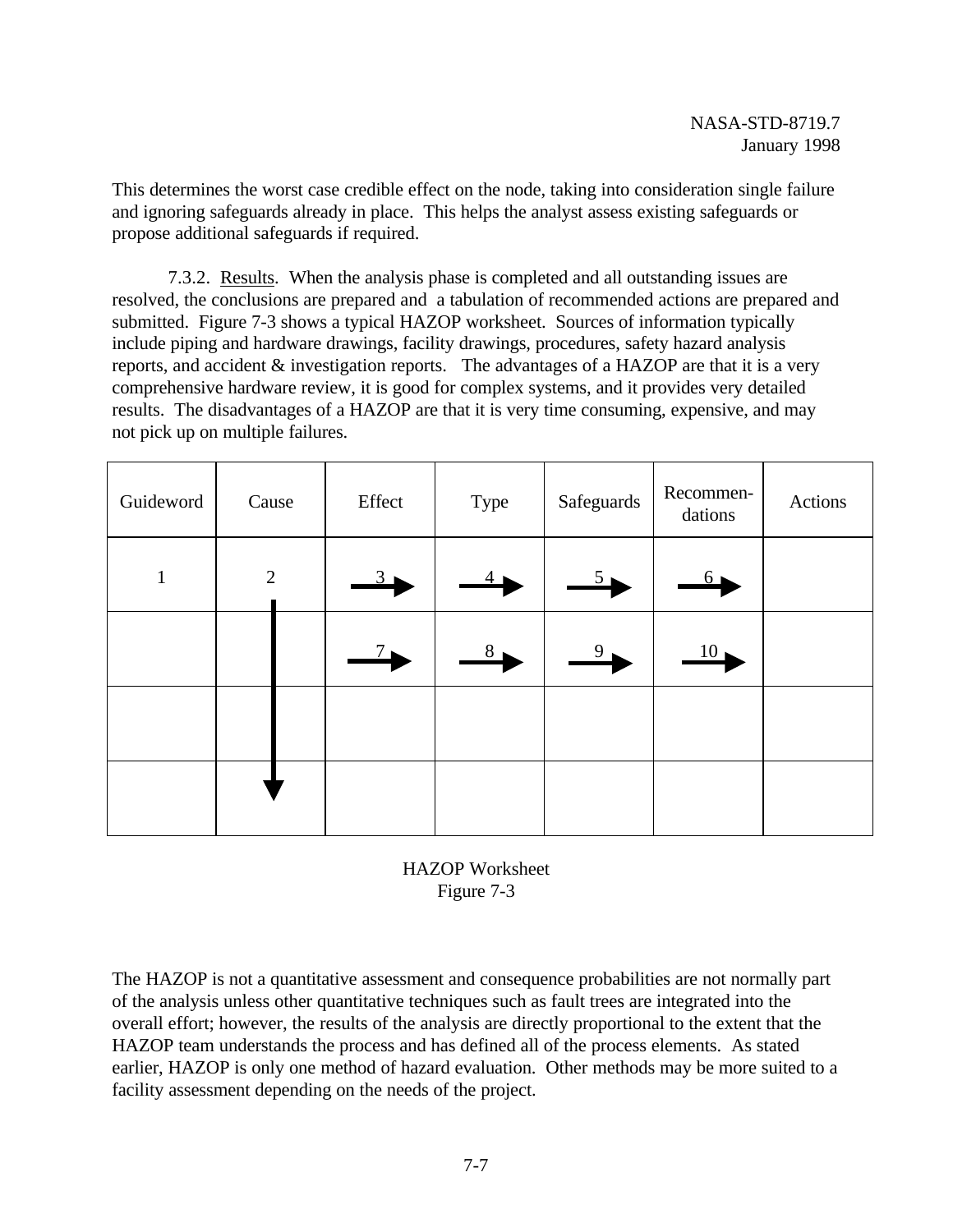## **7.4 SUBSYSTEM HAZARD ANALYSIS**

7.4.1. Description. The Subsystem Hazard Analysis (SSHA) is performed to identify design hazards in subsystems. For a facility, subsystems could include an industrial laser, a computer controlled fire detection and suppression system, a vacuum chamber or special purpose test equipment. The requirement for a SSHA is usually identified in the concept phase of a system or facility. Due to the complexity of the analysis, the analysis is usually specified in a procurement specification then completed by the equipment/subsystem manufacturer.

The analysis should find functional failures of subsystems that could result in accidental loss. Component and equipment failures or faults, and human errors that establish a hazard due to the functioning of the subsystem are analyzed. The analysis is completed by reviewing design drawings, engineering schematics, and specifications.

The SSHA should be completed no later than the beginning of system definition phase of the system life cycle. As the system and related subsystems are further defined during system definition and development, the analysis should be revised. A sample sheet from a SSHA completed for a signal system is provided as Figure 7-4 (Roland and Moriarty, 1990).

|                      | ANALYSIS TYPE:: SUBSYSTEM HAZARD ANALYSIS                      |                                                                                                         |                                                                                                                                                                                         |                               |                               |                                                                                                                                       |                        |  |  |  |
|----------------------|----------------------------------------------------------------|---------------------------------------------------------------------------------------------------------|-----------------------------------------------------------------------------------------------------------------------------------------------------------------------------------------|-------------------------------|-------------------------------|---------------------------------------------------------------------------------------------------------------------------------------|------------------------|--|--|--|
| SYSTEM SIGNAL SYSTEM |                                                                |                                                                                                         |                                                                                                                                                                                         |                               |                               |                                                                                                                                       |                        |  |  |  |
|                      |                                                                |                                                                                                         |                                                                                                                                                                                         |                               |                               |                                                                                                                                       |                        |  |  |  |
| <b>ITEM</b><br>NO.   | COM-<br><b>PONENT</b>                                          | <b>FUNCTION</b>                                                                                         | HAZARD<br><b>DESCRIPTION</b>                                                                                                                                                            | HAZARD<br><b>EFFECTS</b>      | HAZARD<br>CATEGORY<br>& PROB. | <b>RECOMMENDED</b><br>CONTROL                                                                                                         | RESOLU-<br><b>TION</b> |  |  |  |
| $\mathbf{1}$         | AUTO-<br><b>MATIC</b><br>TRANS-<br><b>FER</b><br><b>SWITCH</b> | <b>AUTOMATICALLY</b><br><b>PROVIDES</b><br>POWER FROM<br>EITHER NORMAL<br>OR EMERGENCY<br><b>SOURCE</b> | <b>AUTOMATIC</b><br><b>TRANSFER</b><br><b>SWITCH WILL</b><br><b>NOT SHIFT FROM</b><br>POWER SOURCE<br><b>TO EMERGENCY</b><br><b>POWER WHEN</b><br><b>POWER SOURCE</b><br><b>IS LOST</b> | <b>SIGNAL</b><br><b>FAILS</b> | 1D                            | PROVIDE "VITAL"<br>SIGNALS TO<br><b>SHIFT ALL</b><br>SIGNALS TO<br>RED (STOP)<br><b>CONDITION</b><br>WHEN NO<br>POWER IS<br>AVAILABLE |                        |  |  |  |
| 2                    | AUTO-<br><b>MATIC</b><br>TRANS-<br><b>FER</b><br><b>SWITCH</b> | <b>AUTOMATICALLY</b><br><b>PROVIDES</b><br>POWER FROM<br>EITHER NORMAL<br>OR EMERGENCY<br><b>SOURCE</b> | NO POWER IS<br><b>AVAILABLE FROM</b><br><b>EITHER NORMAL</b><br>OR EMERGENCY<br><b>POWER SOURCE</b>                                                                                     | <b>SIGNAL</b><br><b>FAILS</b> | 1E                            | PROVIDE BACK<br><b>UP BATTERY</b><br><b>POWER</b>                                                                                     |                        |  |  |  |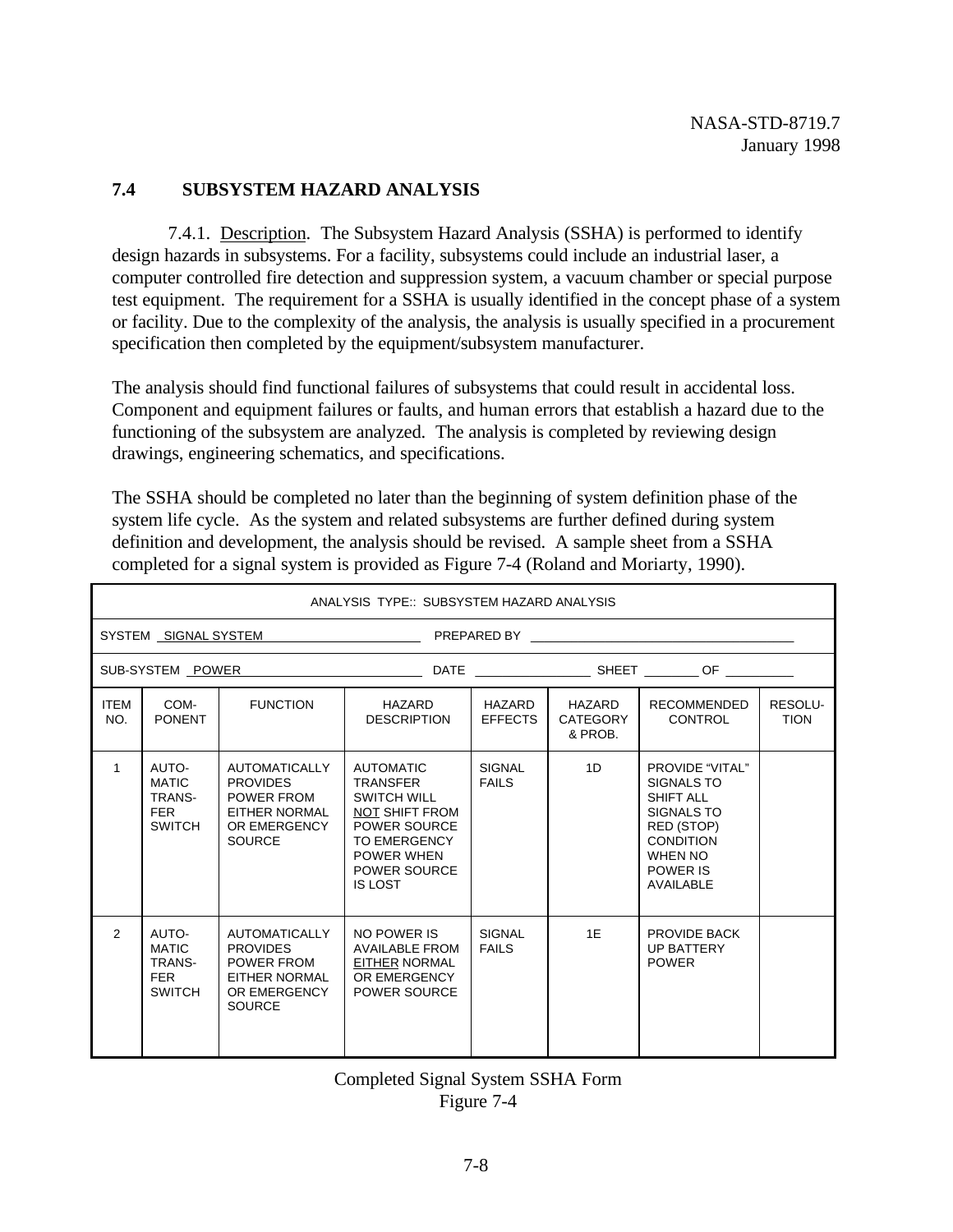7.4.2. Results. The SSHA identifies hazards to personnel, equipment, facilities, and program resources caused by loss of function, energy sources, hardware failures, personnel actions or inactions, software deficiencies, interaction of components, inherent design characteristics, incompatible materials, and environmental conditions (within the subsystem).

Results of an SSHA are referred to the managing activity for inclusion in the hazard analysis documentation. Unresolved hazards are listed in the HATI.

# **7.5 SYSTEM HAZARD ANALYSIS**

7.5.1 Description. The System Hazard Analysis (SHA) examines the interfaces between subsystems. In so doing, it must integrate the outputs of the SSHA. It should identify safety problem areas of the total system design including safety critical human errors, and assess total system risk. Emphasis is placed on examining the interactions of the subsystems. The SHA should examine subsystem relationships for:

- Compliance with safety criteria specified in subsystem requirements documents.
- Sets of hazardous events, independent or dependent to include failures of safety devices and common cause conditions or events that can result in system or facility hazards.
- Degradation of safety of the overall system or facility from normal operation of a subsystem.
- Software control functions that may adversely affect system risk due to software faults.
- Human control functions that may affect risk through human faults.
- The SHA begins during the early design phases. The SHA is updated when interfaces are defined and continues on through to the beginning of system operation.

7.5.2 Results. Results of the SHA are presented in tabular form. Identified hazards which are not resolved are included in the HATI. Figure 7-5 shows the results of a SHA for a tunnel pumping system.

## **7.6 OPERATING AND SUPPORT HAZARD ANALYSIS**

7.6.1. Description. Most safety analyses are directed towards uncovering design problems associated with hardware. This is not the intent of an Operating and Support Hazard Analysis (O&SHA). The purpose of the O&SHA is to identify and evaluate the hazards associated with the environment, personnel, procedures, and equipment involved throughout the operation of a system/element. The O&SHA identifies, documents, and evaluates hazards resulting from the implementation of operations or tasks performed by persons and considers:

- The planned system configuration at each phase of activity,
- The facility interfaces,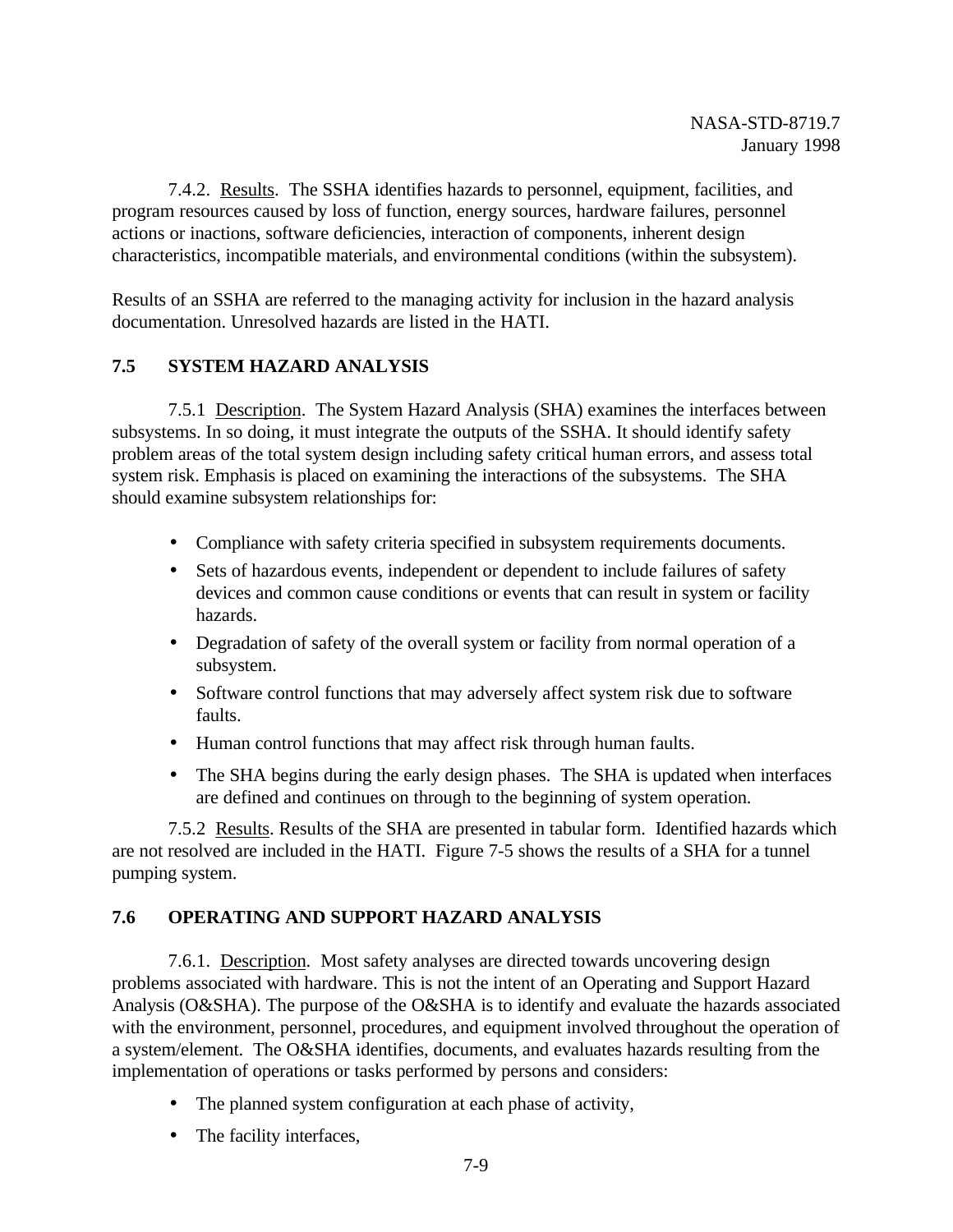## NASA-STD-8719.7 January 1998

|                                               | ANALYSIS TYPE:: SYSTEM HAZARD ANALYSIS |                                                                                                     |                                                                                    |                                                                                   |                                      |                                                   |                        |  |  |
|-----------------------------------------------|----------------------------------------|-----------------------------------------------------------------------------------------------------|------------------------------------------------------------------------------------|-----------------------------------------------------------------------------------|--------------------------------------|---------------------------------------------------|------------------------|--|--|
| SYSTEM PUMPING SYSTEM PREPARED BY PREPARED BY |                                        |                                                                                                     |                                                                                    |                                                                                   |                                      |                                                   |                        |  |  |
|                                               |                                        | SUB-SYSTEM PUMP, CONTROLLER POWER ____ DATE _________________ SHEET _______________ OF ____________ |                                                                                    |                                                                                   |                                      |                                                   |                        |  |  |
| <b>ITEM</b><br>NO.                            | COM-<br><b>PONENT</b>                  | <b>FUNCTION</b>                                                                                     | HAZARD<br><b>DESCRIPTION</b>                                                       | HAZARD<br><b>EFFECTS</b>                                                          | HAZARD<br><b>CATEGORY</b><br>& PROB. | <b>RECOMMENDED</b><br>CONTROL                     | RESOLU-<br><b>TION</b> |  |  |
| 1                                             | <b>POWER</b><br><b>CABLE</b>           | <b>TRANSFERS</b><br><b>POWER</b><br><b>BETWEEN</b><br><b>SOURCE</b><br>AND PUMP                     | <b>PUMP</b><br><b>CONTROLLER</b><br>POWER CABLE<br><b>FAILS - LACK</b><br>OF POWER | LOSS OF<br><b>PUMPING</b><br>CAPABILITY -<br><b>WATER FLOODS</b><br><b>TUNNEL</b> | 1D                                   | <b>PROVIDE</b><br><b>REDUNDANT</b><br>POWER CABLE |                        |  |  |
| $\mathcal{P}$                                 | <b>PUMP</b><br>CON-<br><b>TROLLER</b>  | <b>PROVIDES</b><br>CONTROL OF<br><b>PUMP</b><br><b>OPERATION</b>                                    | <b>PUMP REMAINS</b><br>ON.<br><b>CONTINUOUSL</b><br>Y - PUMP<br><b>BURNS OUT</b>   | <b>WATER FLOODS</b><br><b>TUNNEL</b>                                              | 1B                                   | PROVIDE LOW<br><b>WATER CUT-</b><br>OFF FOR PUMP  |                        |  |  |

## Completed Tunnel Pumping System SHA Form Figure 7-5

- The planned environments, the support tools, or other equipment specified for use,
- Operation or task sequence,
- Concurrent task effects and limitations,
- Biotechnological factors,
- Regulatory or contractually specified personnel safety and health requirements, and
- The potential for unplanned events including hazards introduced by human error.

The O&SHA identifies the safety requirements (or alternatives) needed to eliminate identified hazards, or to reduce the associated risk to a level which is acceptable.

To perform an O&SHA, pertinent data such as procedures, sequence diagrams, operation and functional analyses, equipment layout diagrams, systems and subsystem design specifications, equipment and interface drawings, operations and maintenance instructions, and human factors engineering data should be obtained if available. A worksheet is commonly used to develop the hazards. It is similar to the FHA but with an operational event as the primary categorizing function. Operational events are sets of sequenced actions for operating, assembling, maintaining, repairing, calibrating, testing, transporting, handling, installing, or removing an assembly, component, or system. These events are generally documented in procedures. An analysis of the procedures is completed to ensure that: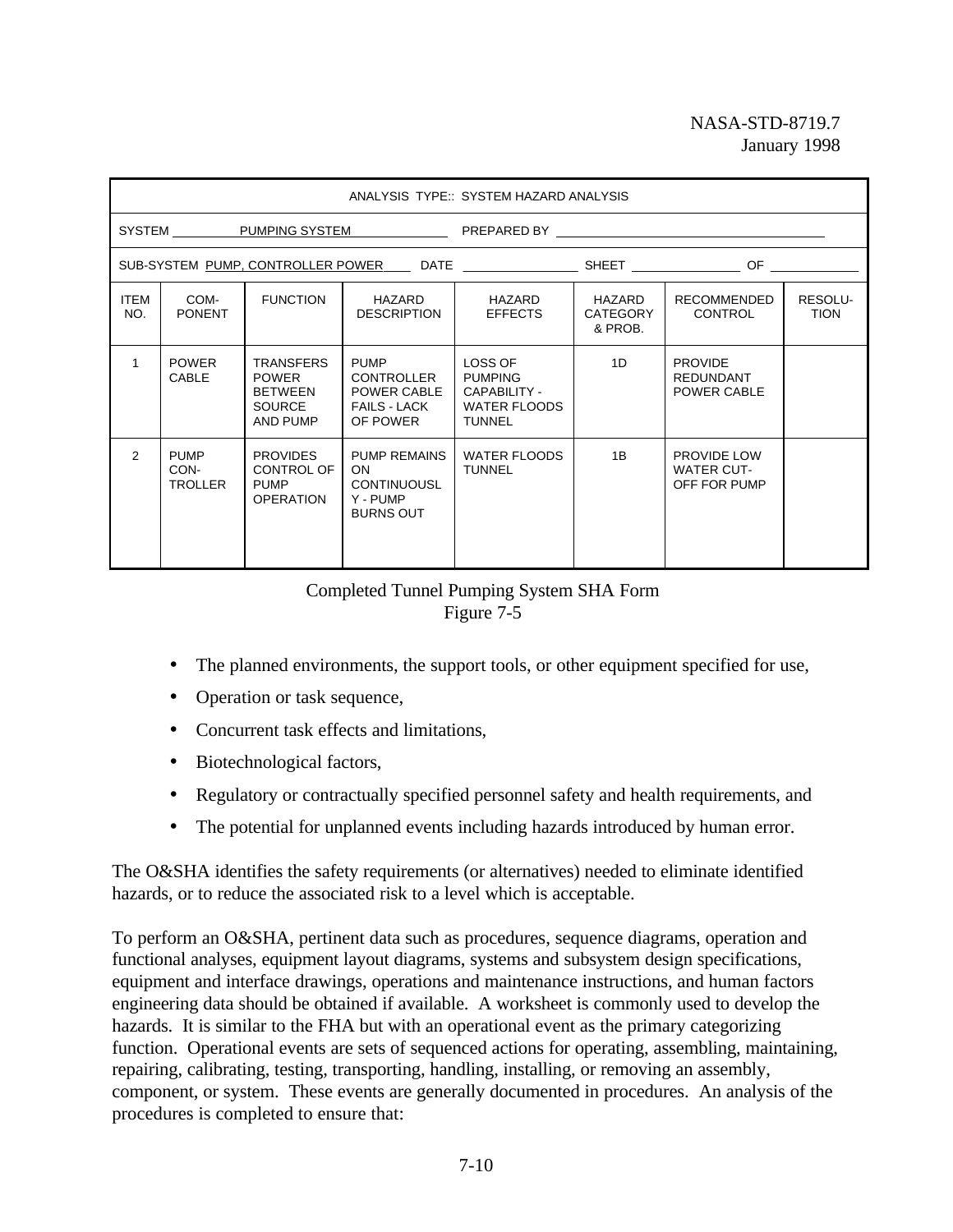- Required tasks, human-machine-environment and interpersonal relationships, and the sequences of operational steps will not lead to a mishap.
- Completing the procedure does not expose personnel to any hazards.
- Instructions are clear and effective and do not induce errors that could lead to mishaps.
- Alternative actions a person could take which could result in mishaps are precluded, or the effects of such actions are minimized.
- Safety-critical steps are highlighted with warnings and cautions.
- No extraordinary mental or physical demands are made for programmed operations.
- Times for accomplishment of safety-critical tasks are realistic.

The following should also be accomplished to ensure the procedures are safe:

- Examine the procedure and each step within the procedure for effect, necessity, and clarity. Personnel tend to take shortcuts in order to avoid arduous, lengthy, uncomfortable, or ambiguous procedures. The shortcuts can sometimes lead to errors and mishaps.
- Examine each procedure and each step, no matter how simple it appears, for possibilities of error, alternative actions, and adverse results.
- Determine whether or not special training, knowledge, or capability is required which the prospective operator might not have.
- Review the causes of error and attempt to eliminate or minimize the possibilities of as many of them as possible.
- Verify the proposed procedures by examining, demonstrating, and testing.

After the operating procedures are analyzed, the procedures should be verified. This verification should be done by persons not involved in writing or analyzing the procedures. A checklist should be used to assist in verifying the procedures. In addition, the analyst should try to perform the procedures as prescribed by the author of the procedures and then try to anticipate any alternative actions the user might take. The person performing the procedures should verify that safeguards will work as intended, that emergency stop systems can be reached and will stop an operation when they are supposed to, that detection and warning devices operate, that personnel protective equipment can be reached and donned within planned lengths of time, and that emergency routes and exits are practical.

7.6.2. Results. An O&SHA is very useful and can give valuable information, such as:

• Corrective or preventive measures that should be taken in order to minimize the possibilities of an error resulting in a mishap.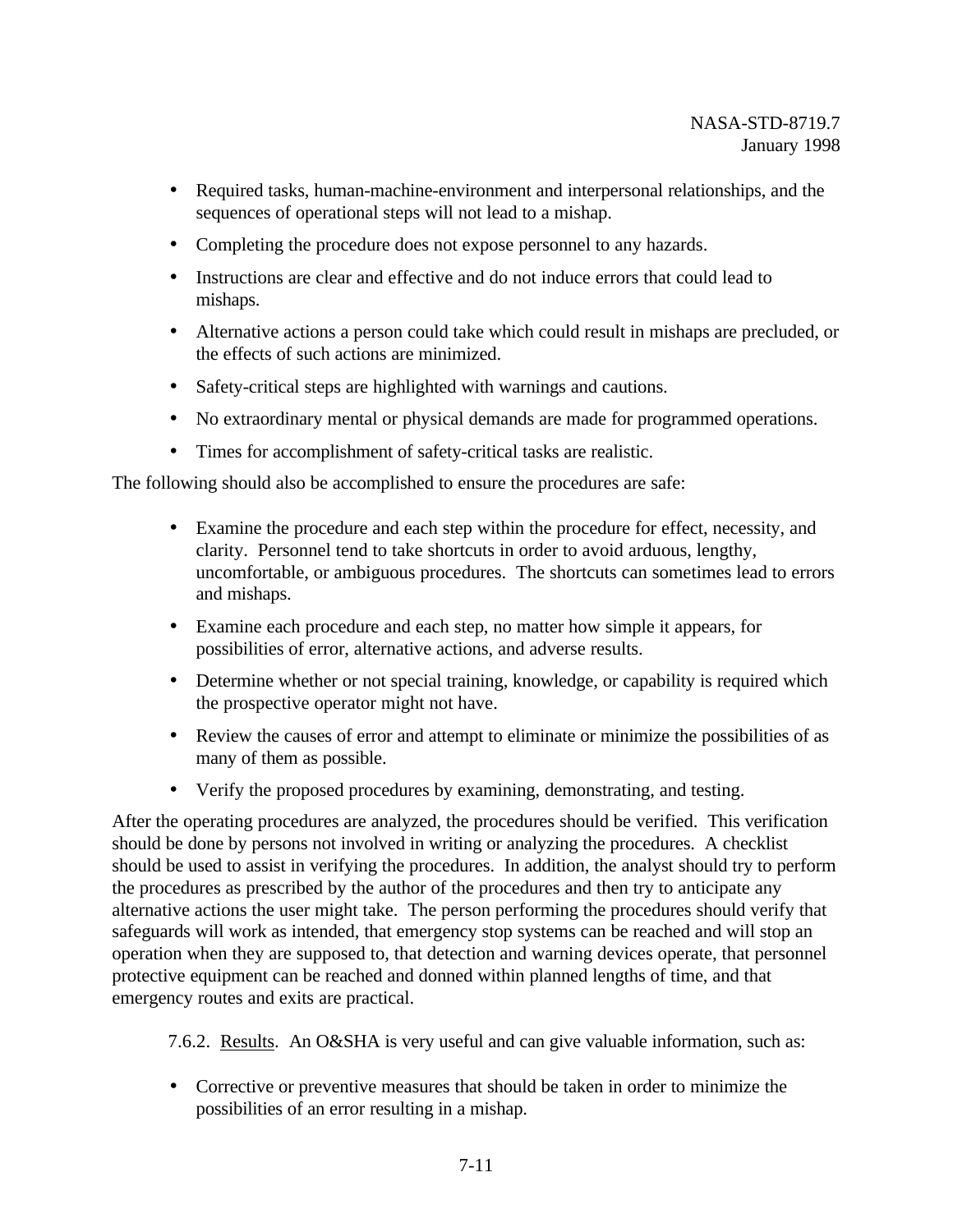- Recommendations for changes or improvements in hardware or procedures in order to improve efficiency and safety.
- Development of warning and caution notes to be included in the most effective places in the procedures.
- Requirements for special information or training of personnel who will carry out the procedures.
- Recommendations for special equipment, such as personnel protective clothing or devices, which would be required for the operations to be undertaken.

Figure 7-6 shows the results of an O&SHA worksheet.

|                                                                                                                                                                              | <b>OPERATING &amp; SUPPORT HAZARD ANALYSIS</b><br>BATTERY BOX                                |                                                |                                                     |                                                    |                |                    |                                                                                                                                                                                                                                                           |  |  |
|------------------------------------------------------------------------------------------------------------------------------------------------------------------------------|----------------------------------------------------------------------------------------------|------------------------------------------------|-----------------------------------------------------|----------------------------------------------------|----------------|--------------------|-----------------------------------------------------------------------------------------------------------------------------------------------------------------------------------------------------------------------------------------------------------|--|--|
|                                                                                                                                                                              | DATE:<br>STATION: Technician<br>OPERATIONAL MODE: Run<br>SHEET NO: OF                        |                                                |                                                     |                                                    |                |                    |                                                                                                                                                                                                                                                           |  |  |
| <b>Effect</b><br>ID<br>Process/Task<br><b>Hazardous</b><br>Hazard<br>Cause<br>Hazard<br>Status/<br>#<br>Condition<br><b>Recommendation</b><br><b>Probability</b><br>Category |                                                                                              |                                                |                                                     |                                                    |                |                    |                                                                                                                                                                                                                                                           |  |  |
| 1.                                                                                                                                                                           | Connecting/discon<br>necting emergency<br>lights to sealed<br>connections on<br>battery box. | Water enters<br>into<br>connector              | Connectors<br>cracked or<br>seal is<br>defective.   | Electrical<br>shock to<br>personnel.               | 1-Catastrophic | <b>B- Possible</b> | Daily inspection of connectors;<br>Replace when deficiencies are<br>detected.                                                                                                                                                                             |  |  |
| 2.                                                                                                                                                                           | Removal and<br>replacement of<br>battery box.                                                | Fall on<br>personnel.<br>Fall on<br>equipment. | Lifting lugs<br>fail.<br>Nylon<br>webbing<br>fails. | Injury to<br>personnel.<br>Damage to<br>equipment. | 1-Catastrophic | <b>B-</b> Possible | A. Assure integrity of weld lugs.<br>B. Perform regular inspections of<br>webbing; Replace when frayed or<br>worn.<br>C. Train personnel in safe<br>raising/lowering box.<br>D. Train personnel to stand clear<br>when box is being raised or<br>lowered. |  |  |

Example O&SHA Worksheet Figure 7-6

### **7.7 FAULT TREE ANALYSIS**

7.7.1. Description. A fault tree analysis (FTA) can be simply described as an analytical technique, whereby an undesired state of the system is specified (usually a state that is critical from a safety standpoint), and the system is then analyzed in the context of its environment and operation to find all credible ways in which the undesired event can occur. The fault tree itself is a graphic model of the various parallel and sequential combinations of faults that will result in the occurrence of the predefined undesired event. The faults can be events that are associated with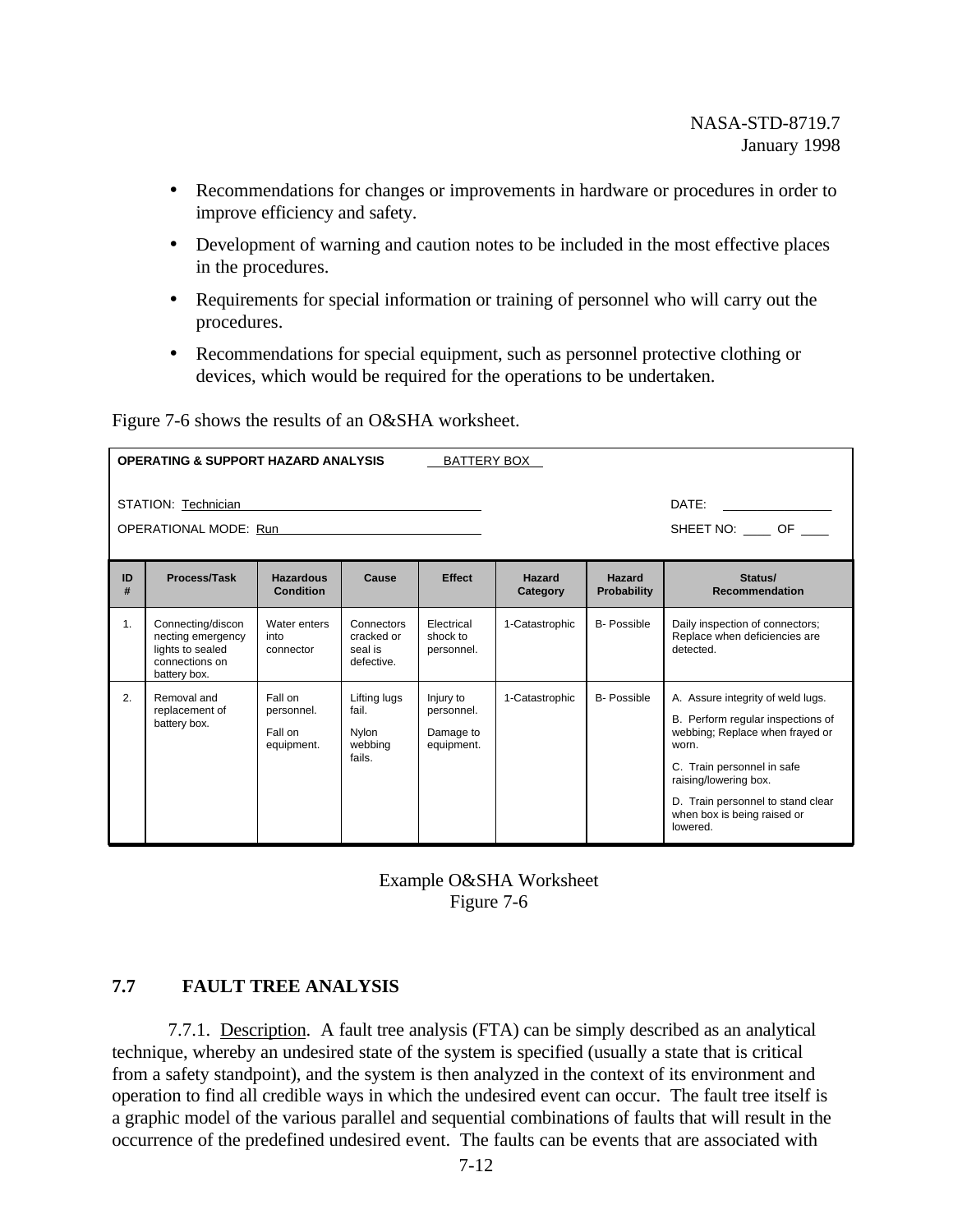component hardware failures, human errors, or any other pertinent events which can lead to the undesired event. A fault tree thus depicts the logical interrelationships of basic events that lead to the undesired event which is the top event of the fault tree.

It is important to understand that a fault tree is not a model of all possible system failures or all possible causes of system failure. A fault tree is tailored to its top event which corresponds to some particular system failure mode, and the fault tree thus includes only those faults that contribute to this top event. Moreover, these faults are not exhaustive, they cover only the most credible faults assessed by the analyst.

It is also important to point out that a fault tree is not in itself a quantitative model. It is a qualitative model that can be evaluated quantitatively and often is. This qualitative aspect, of course, is true of virtually all varieties of system models. The fact that a fault tree is a particularly convenient model to quantify does not change the qualitative nature of the model itself.

A fault tree is a complex of entities known as "gates" which serve to permit or inhibit the passage of fault logic up the tree. The gates show the relationship of events needed for the occurrence of a "higher" event which is the "output" of the gate; the "lower" events are the "inputs" to the gate. The gate symbol denotes the type of relationship of the input events required for the output event. Thus, gates are somewhat analogous to switches in an electrical circuit or two valves in a piping layout. Figure 7-7 shows an example fault tree.



7-13 Example Fault Tree Figure 7-7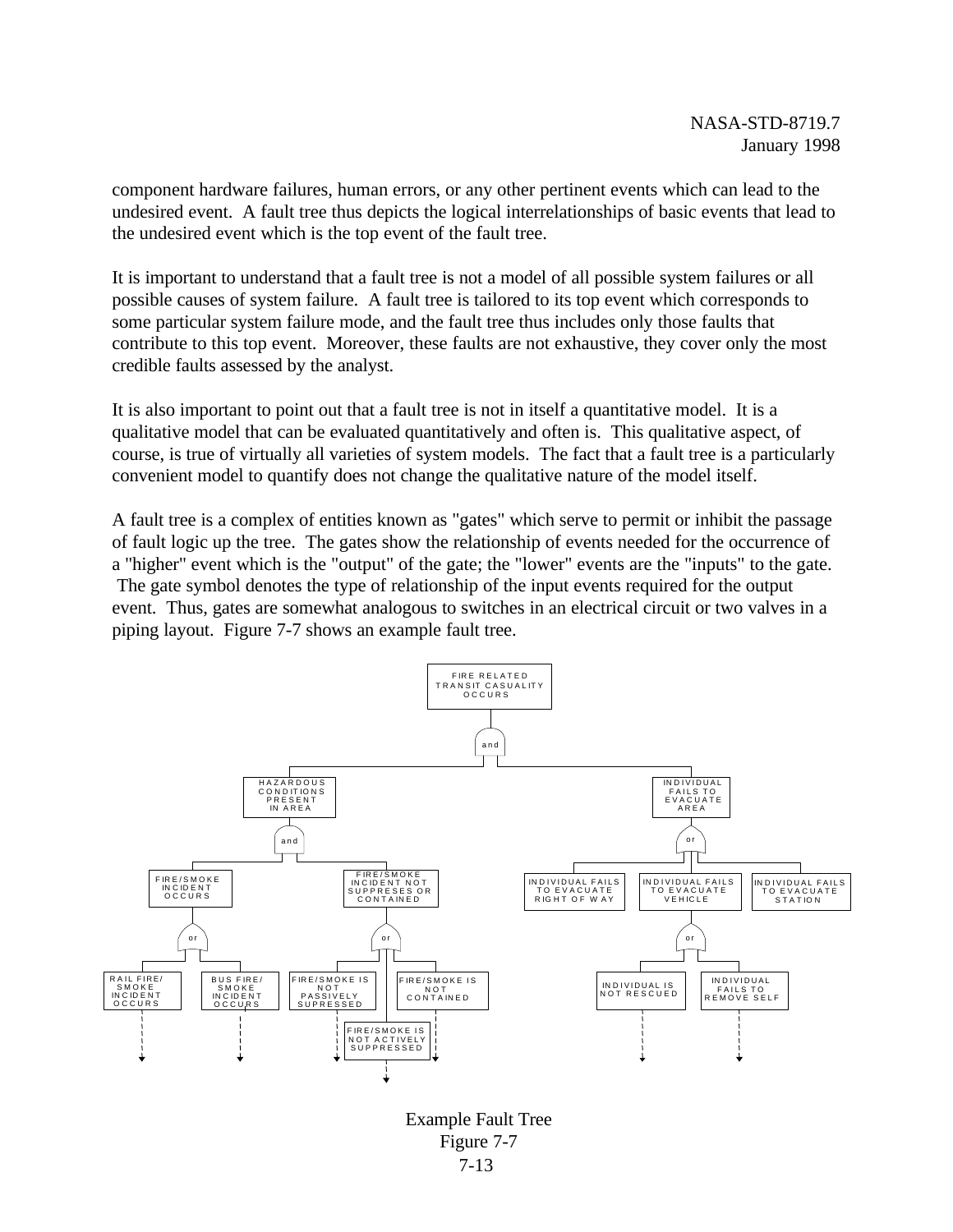7.7.2. Results The output of a FTA is a graphic functional failure representative of the system or facility. Though the FTA itself is qualitative, quantitative data can be annotated to the tree in the form of event or component failure probabilities, thus quantifying the FTA.

# **7.8 FAILURE MODE AND EFFECTS ANALYSIS**

7.8.1. Description. The Failure Mode and Effects Analysis (FMEA) is a reliability analysis. The focus of the analysis is on single events or component failures that will cause a state of unreliability in the system (Roland and Moriarty, 1990). The objective of the FMEA is to view each identifiable component in the system in the context of two questions:

- How can the component fail?
- What will be the results of this failure downstream in the system or subsystem?

This effort can improve knowledge of potential component, subsystem, or system failures that were found by the FHA. The FMEA is used to methodically track each component's major failure effects into other subsystems and to develop an understanding of the hazardous impact on one component's failure on the rest of the system. As with the SSHA, this analysis methodology requires in-depth knowledge of the system, and is generally specified in a procurement specification and then completed by the system or equipment manufacturer.

FMEA analysis is conducted by asking each of the two above cited questions in relation to components and then projecting the likely physical and functional effects of the failures on other parts of the system. Effects of failure are stated in terms of associated damage or malfunction accompanied by qualitative assessments of frequency and severity suitable for Hazard Risk Indicator (HRI) ranking.

7.8.2. Results. The FMEA output is a columnar worksheet shown such as the one in Figure 7-8. An HRI code for each item may be substituted for the "Probability of Failure". One of the strengths of FMEA is that it promotes identification of problems associated with the interface of subsystems and/or components. Using the specified output format, detected hazards will be described for characteristics and recommended control action(s). Though the FMEA is qualitative, failure probabilities can be included for decision making purpose.

## **7.9 SOFTWARE HAZARD ANALYSIS**

7.9.1. Description. The traditional approach to the hazard analysis of complex electromechanical systems is to treat electronic devices that process or originate system control signal as black boxes. This approach precludes analysis of the internal functioning of the box. Output reliability of the box is established relative to input and this value inserted into the system model as a quantitative representation of a pseudo-mechanical component of the system. When we replace the box with a small computer, processing instructions that have been permanently installed in the memory, we have quite another situation. If the software containing the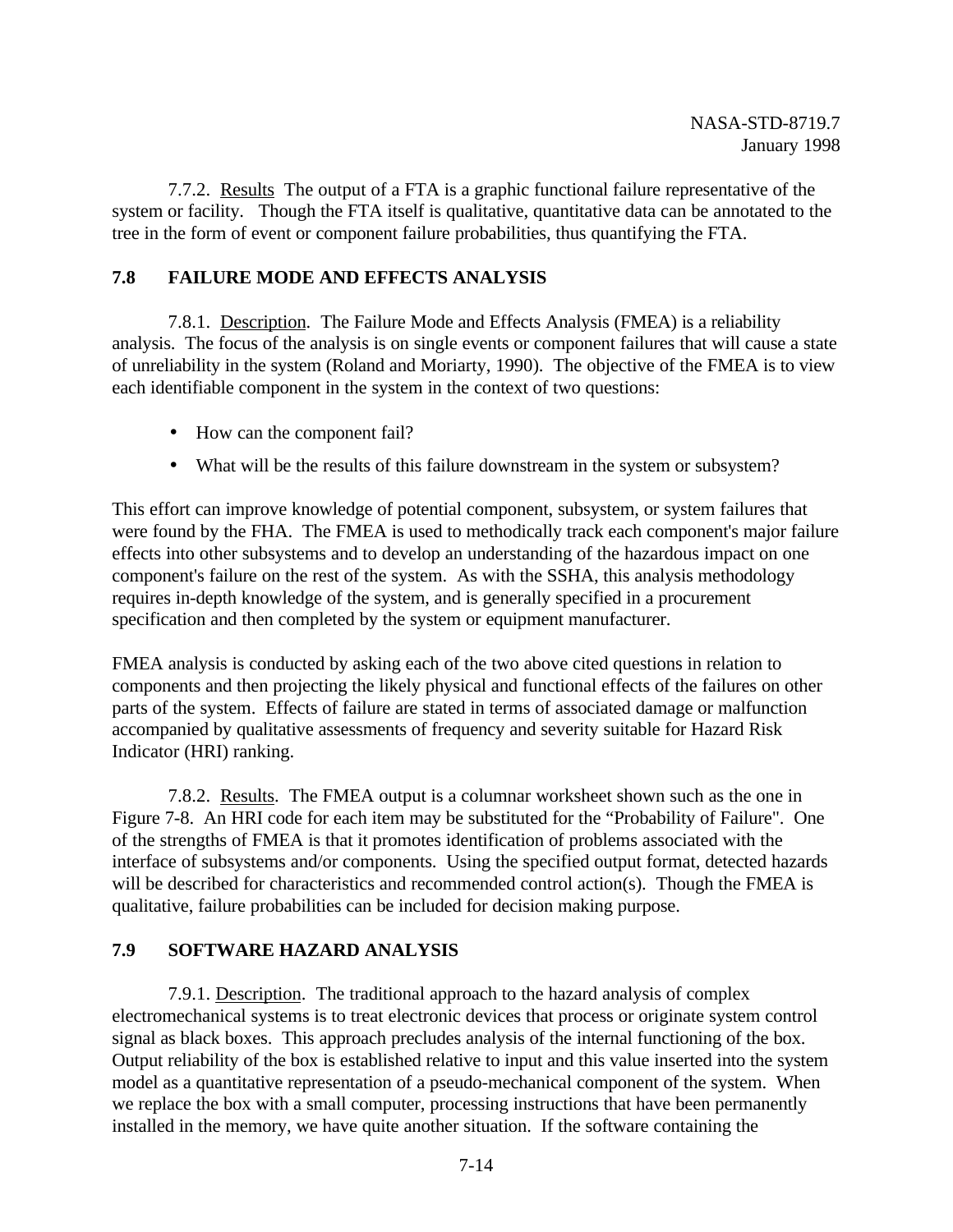# NASA-STD-8719.7 January 1998

|                                                      |                                                                                                                                           |                                                                                                                                                                           | <b>FAILURE EFFECT ON</b>                                                   |                                                                        |                                                          |                                                                    |
|------------------------------------------------------|-------------------------------------------------------------------------------------------------------------------------------------------|---------------------------------------------------------------------------------------------------------------------------------------------------------------------------|----------------------------------------------------------------------------|------------------------------------------------------------------------|----------------------------------------------------------|--------------------------------------------------------------------|
| <b>COMPONENT</b><br><b>NAME AND</b><br><b>NUMBER</b> | <b>FUNCTION</b>                                                                                                                           | <b>FAILURE MODE AND</b><br>CAUSE                                                                                                                                          | <b>NEXT HIGHER</b><br><b>ASSEMBLY</b>                                      | <b>END ITEM</b><br><b>PRODUCT</b>                                      | <b>PROBABILITY</b><br>OF FAILURE<br>$(\Sigma X 10^{-6})$ | <b>CORRECTIVE</b><br><b>ACTION AVAILABLE</b><br>OR RECOMMENDED     |
| Cover<br>Cap                                         | Keeps coffee from<br>being thrown<br>about: keep user<br>from getting<br>fingers into cap<br>where they could<br>be cut by rotor.         | Plastic fractures and<br>parts separate.<br>Brittle plastic dropped<br>on hard surfaces.<br>stepped on, or<br>subjected to<br>excessive force when<br>being put in place. | None                                                                       | None                                                                   | 1                                                        | Select plastic which<br>is not brittle.                            |
| Switch<br>Activating<br>arm<br>(1)                   | User depresses<br>and holds down<br>free end in access<br>hole to switch<br>which operates<br>mill.                                       | Breaks off cap due to<br>rough handling by<br>user,. being stepped<br>on, or dropped.                                                                                     | May cause<br>cap to<br>weaken and<br>break if arm<br>breaks off in<br>cap. | May make<br>product<br>unusable.                                       | 100                                                      | Redesign. Put<br>switch under cap,<br>thereby eliminating<br>area. |
| Case<br>Case.<br>plastic<br>(1)                      | Major structural<br>part which holds<br>other assemblies<br>together: protects<br>against contact<br>with moving and<br>electrical parts. | Could be broken by<br>impact or crushing.                                                                                                                                 |                                                                            | Resultant<br>sharp<br>edges and<br>points; may<br>make it<br>unusable. | 0.5                                                      | Use impact resistant<br>plastic.                                   |
| Vibration<br>dampers<br>(2)                          | Brittle pads in<br>case. Reduction<br>of vibration and<br>noise by<br>separating metal<br>motor frame from<br>plastic case.               | Deterioration of<br>rubber. Could be lost<br>since they are not<br>glued in place.                                                                                        | Fatigue to<br>brittle plastic.                                             | Excessive<br>vibration<br>and noise.                                   | 0.01                                                     | Glue in place.                                                     |

# Example Failure Modes and Effects Analysis Figure 7-8

instructions is error or fault free, then this component cannot fail and the statistical concept of measuring stochastic wearouts has no meaning. However, the software instructions may contain faults. This possibility will require an analysis of the computer program code that has become instructions to the hardware system (Roland and Moriarty, 1990).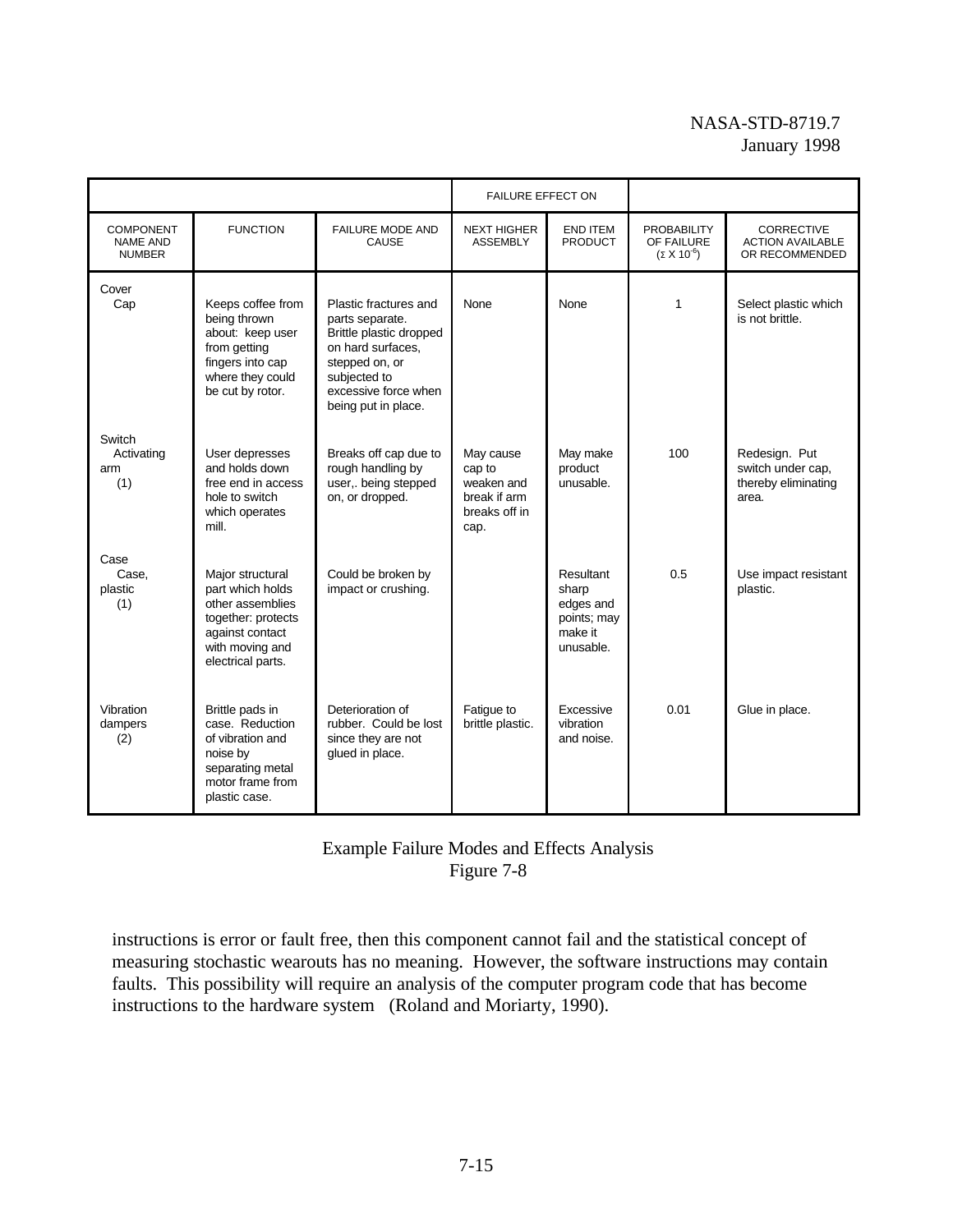Control systems and control computers are usually in a high state of flux. Both hardware and software need to be analyzed for all faults and failures, including using probabilistic risk assessment techniques. Because of potentially frequent changes, which are relatively easy to make compared to hardware changes, control systems and software need to be under strict change control, as per the Center configuration management plan. Software is coded by programmers working to a specification set forth by system designers. Software faults may take three forms.

- The so-called honest errors made by the programmer in coding the software specification. These are simple mistakes in the coding process that result in the software behaving in a manner other than that which the programmer intended.
- Faults due to incorrect software specifications or the programmer's interpretation of these specifications. These errors may result from system designer's lack of full understanding of system function or from the programmer's failure to fully comprehend the manner in which the software will be implemented or the instructions executed. In this type of fault the software statements are written as intended by the programmer.
- Faults due to hardware failure. Hardware failures may change software coding. Thus such software faults are secondary in that they originate outside the software.

A software hazard may be one of the following four types:

- An undesired signal causes an unwanted event in the system functional process.
- An undesired signal causes an out-of-sequence event.
- An undesired signal prevents the occurrence of a needed event.
- An undesired signal causes an event that in magnitude or direction is out of tolerance.

7.9.2. Results. The results of the software analysis are as varied as the analyses themselves. Usually the data results are presented in tabular form. Graphs can also be used to depict causal relationships.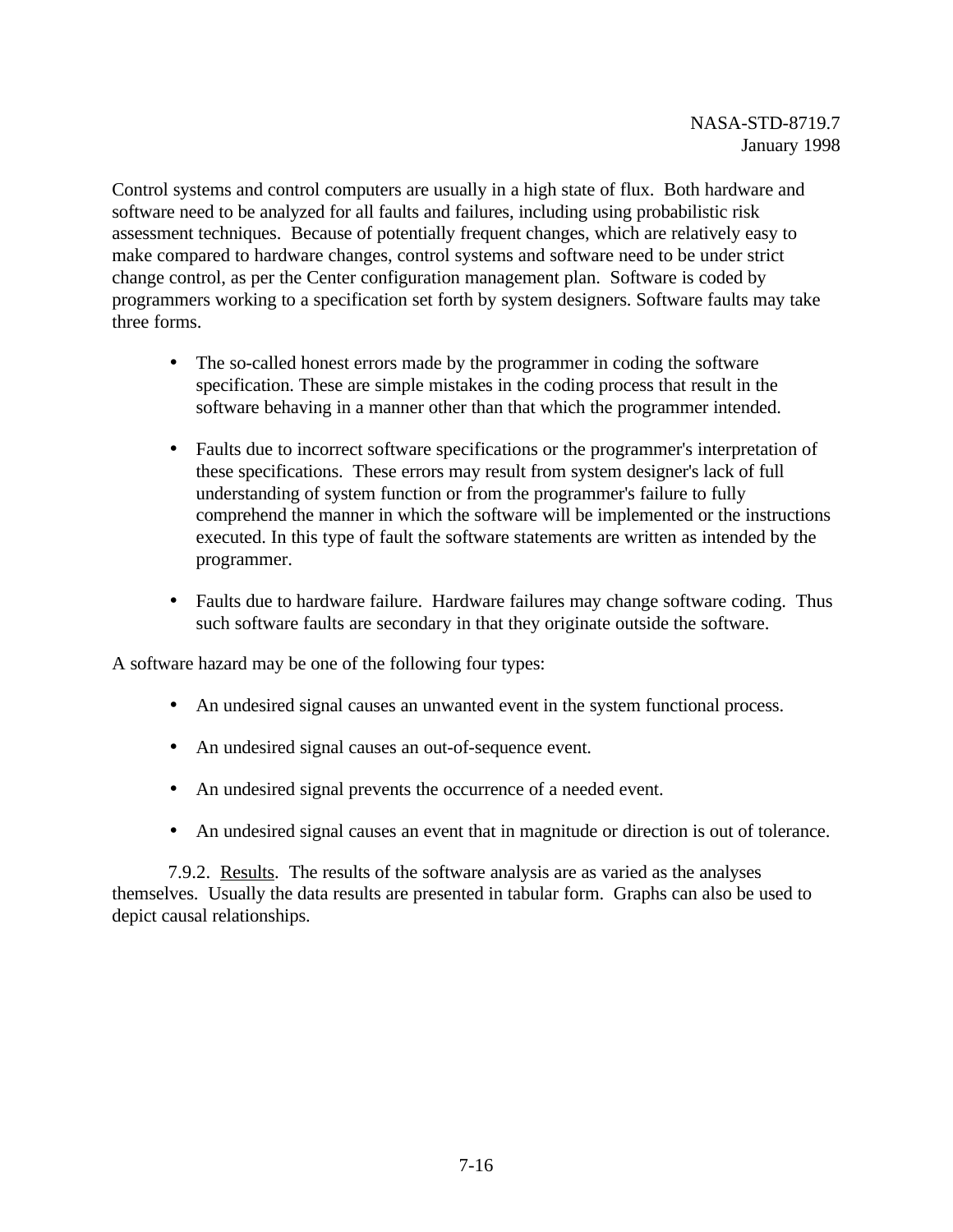# **7.10 HAZARD ANALYSIS SCHEDULES**

Figure 7-9 indicates the most appropriate time that the various hazard analyses can be performed throughout the facility life cycle. Obviously, many of them overlap during the facility life cycle.

| <b>ACTIVITY</b>                                                | <b>REQUIREMENTS</b> | <b>PLANNING</b>       | <b>DESIGN</b>                   | <b>CONSTRUCTION</b> | <b>ACTIVATION</b> | <b>OPERATION</b> | <b>DISPOSAL</b> |
|----------------------------------------------------------------|---------------------|-----------------------|---------------------------------|---------------------|-------------------|------------------|-----------------|
| <b>FACILITY RISK INDICATOR (FRI)</b>                           |                     |                       |                                 |                     |                   |                  |                 |
| FACILITY SAFETY MANAGEMENT PLAN (SMP)                          |                     |                       |                                 |                     |                   |                  |                 |
| PRELIMINARY HAZARD LIST (PHL)                                  |                     |                       |                                 |                     |                   |                  |                 |
| FACILITY HAZARD ANALYSIS (FHA)                                 |                     |                       |                                 |                     |                   |                  |                 |
| HAZARD ANALYSIS TRACKING INDEX (HATI)                          |                     |                       |                                 |                     |                   |                  |                 |
| <b>HAZARD RESOLUTION VERIFICATION</b>                          |                     |                       |                                 |                     |                   |                  |                 |
| <b>ENERGY TRACE BARRIER ANALYSIS (ETBA)</b>                    |                     |                       |                                 |                     |                   |                  |                 |
| HAZARD and OPERABILITY (HAZOP) STUDY                           |                     |                       |                                 |                     |                   |                  |                 |
| SUBSYSTEM HAZARD ANALYSIS (SSHA)                               |                     |                       |                                 |                     |                   |                  |                 |
| SYSTEM HAZARD ANALYSIS (SHA)                                   |                     |                       |                                 |                     |                   |                  |                 |
| OPERATING and SUPPORT HAZARD<br>ANALYSIS (O&SHA)               |                     |                       |                                 |                     |                   |                  |                 |
| FAULT TREE ANALYSIS (FTA)                                      |                     |                       |                                 |                     |                   |                  |                 |
| FAILURE MODE and EFFECTS ANALYSIS<br>(FMEA)                    |                     |                       |                                 |                     |                   |                  |                 |
| SOFTWARE HAZARD ANALYSIS                                       |                     |                       |                                 |                     |                   |                  |                 |
| REQUIRED SAFETY ACTIVITY<br>REQUIRED FOLLOW-ON SAFETY ACTIVITY |                     | OTHER HAZARD ANALYSIS | OTHER HAZARD ANALYSIS FOLLOW-ON |                     | <b>UPDATE</b>     |                  |                 |

Facility System Safety Milestone Activities Figure 7-9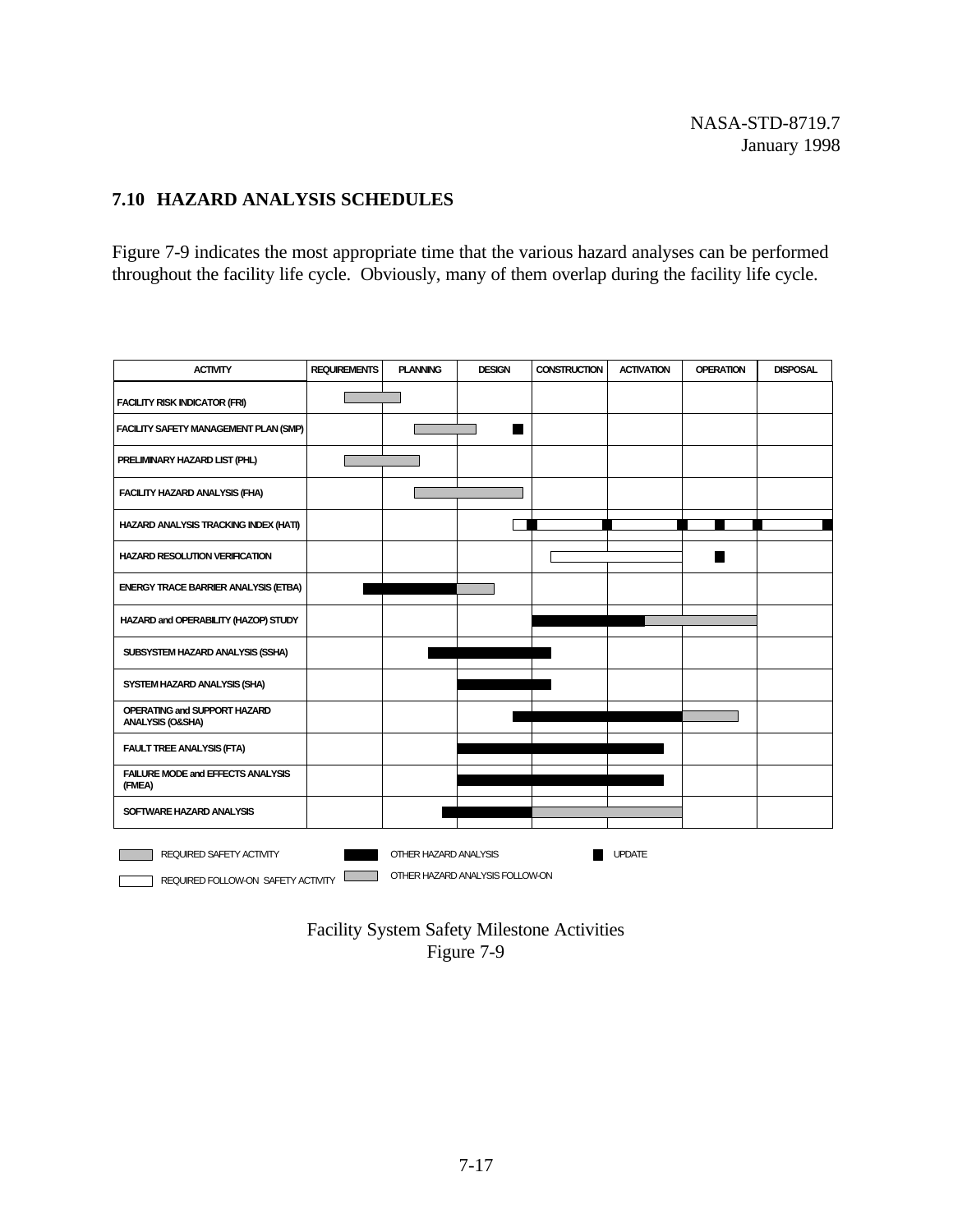### **APPENDIX A TYPICAL ENERGY SOURCES CHECKLIST**

A. Acoustical Radiation

Equipment Noise Ultrasonic Cleaners **Compressors** 

B. Corrosive

Acids **Caustics** Natural Chemicals (Soil, Air, Water) Decontamination Solutions

- C. Electrical
	- Battery Banks Diesel Units High Lines Transformers Wiring **Switchgear** Underground Wiring Cable Runs Service Outlets and Fittings Pumps **Motors Heaters** High Voltage Sources Electrostatic Sources (low humidity)

# D. Electromagnetic and Particulate Radiation

Radioactive Sources Waste and Scrap Contamination Irradiated Experimental and Reactor Equipment Electric Furnace Blacklight (e.g., Magniflux)

- Laser Medical X-ray Radiography Equipment & Sources Welding Electric Arc - Other (High Current Circuits) Electron Beam Radar Alternating Current (AC) Motors
- E. Explosive Pyrophoric
	- Caps Primer Cord Dynamite Power Metallurgy Dusts Hydrogen (Inc. Battery Banks and Water Electrolysis) Gases-Other **Nitrates** Electric Squibs Peroxides-Superoxides Propellant
- F. Thermal (Except Radiant)

**Convection** Heavy Metal Weld Preheat Exposed Steam Pipes Electric Heaters Fire Boxes Lead Melting Pot Electrical Wiring & Equipment **Furnaces**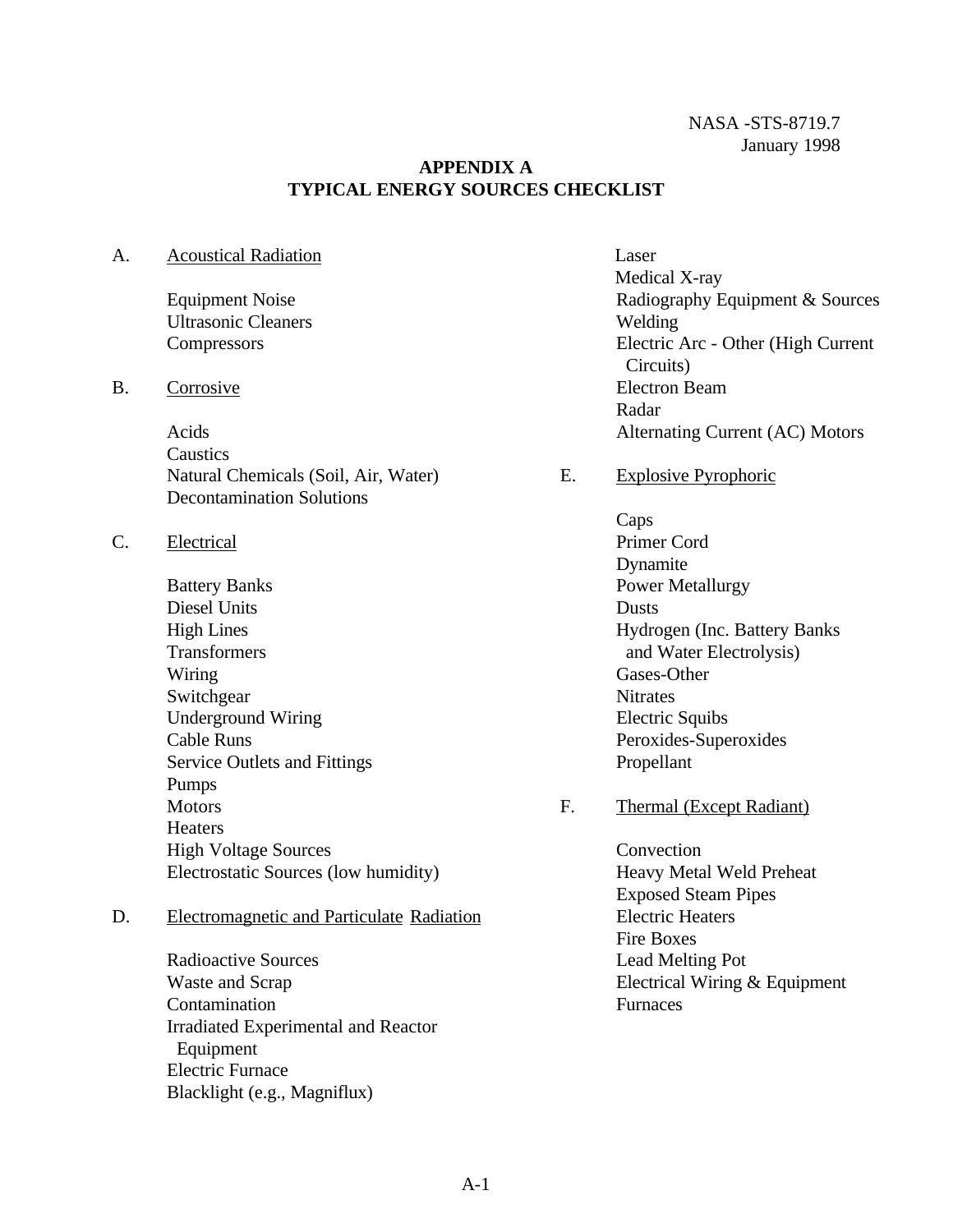#### G. Flammable Materials

Packing Materials Rags Gasoline (Storage & in Vehicles) Lubrication Oil Coolant Oil Paint Solvent Diesel Fuel Buildings and Contents Trailers and Contents Grease Hydrogen (Including Battery Banks) Gases - Other Spray Paint Solvent Vats

#### H. Kinetic-Linear

Cars **Trucks Buses** Fork Lifts **Carts** Dollies Trains Surfaces **Obstructions Shears** Presses Crane Loads in Motion Pressure Vessel Blowdown Power Assisted Driving Tools Monorails

### I. Mass, Gravity, Height

Human Efforts **Stairs** Lifts. Cranes Buckets and Ladders Trucks Slings **Hoists** Elevators **Jacks** Scaffolds and Ladders Crane Cabs **Pits** Excavated Doors Elevated Doors Canals Vessels

## J. Kinetic-Rotational

**Centrifuges** Motors Pumps Cooling Tower Fans Cafeteria Equipment Laundry Equipment **Gears** Shop Equipment (Grinders, Saws, Brushes, etc.) Floor Polishers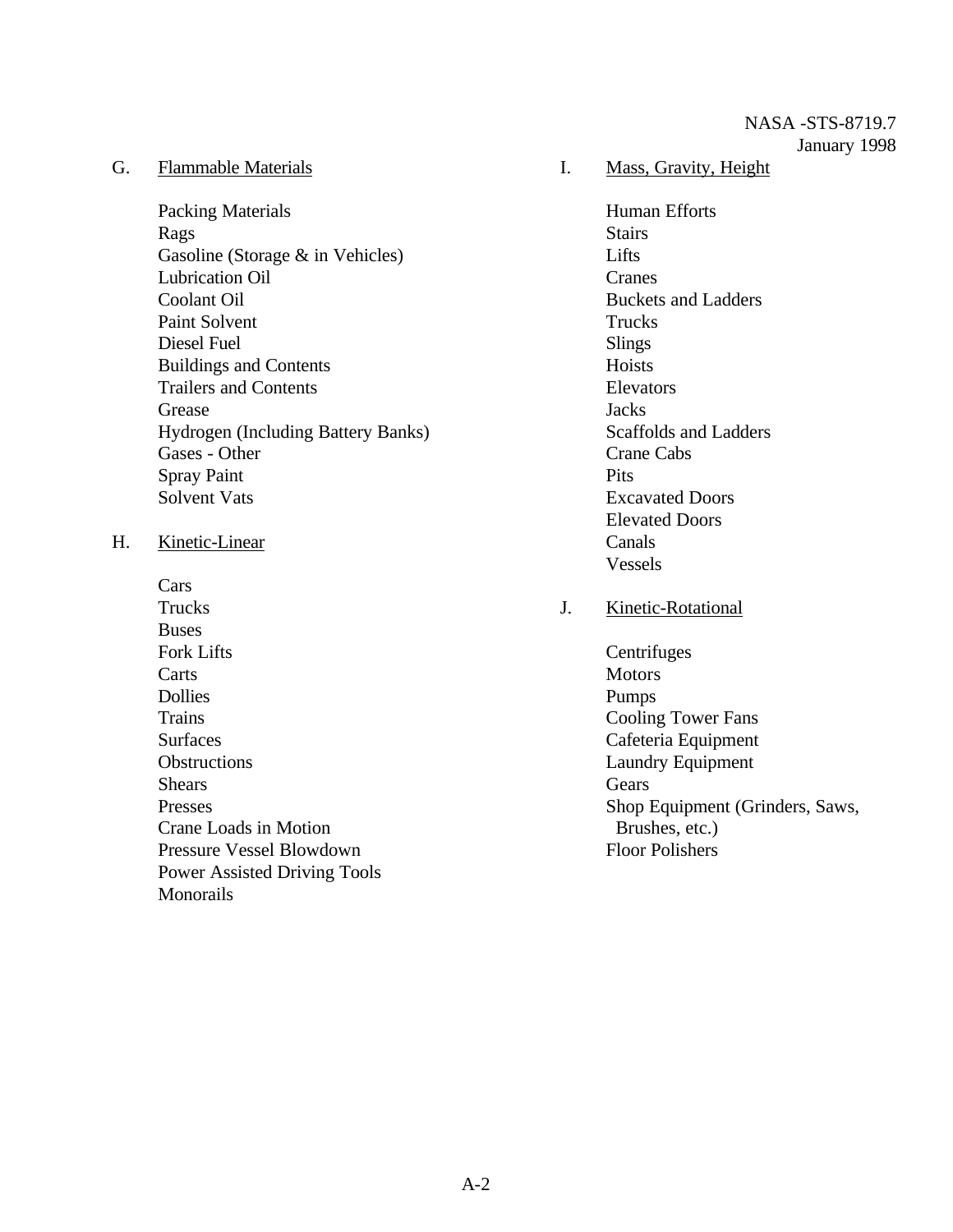## K. Pressure-Volume/K-Constant-**Distance**

Test Loops and Facilities Gas Bottles Pressure Vessels Coiled Springs Stressed Members Gas Receivers

#### L. Thermal Radiation

Furnaces Boilers Steam Lines Laboratory and Pilot Plant Equipment Solar Boilers Heated Surge Tanks Autoclaves

#### M. Toxic Pathogenic

Acetone Fluorides Carbon Monoxide Lead Ammonia and Compounds Asbestos Trichlorethylene Dusts and Particulate Pesticides-Herbicides-Insecticides Bacteria Beryllium and Compounds Chlorine and Compounds Decontamination Solutions Sandblasting Operations Metal Plating Asphyxiation-Drowning

### N. Nuclear

Vaults Temporary Storage Areas Receiving Areas Shipping Areas **Casks** Burial Ground Storage Racks Canals in-Tank Storage Areas Dollies Trucks Hand Carry Cranes **Lifts Commercial** Shops Hot Cells Assembly Areas Inspection Areas Test Rigs Reactors Critical Facilities Subcritical Facilities Laboratories Pilot Plants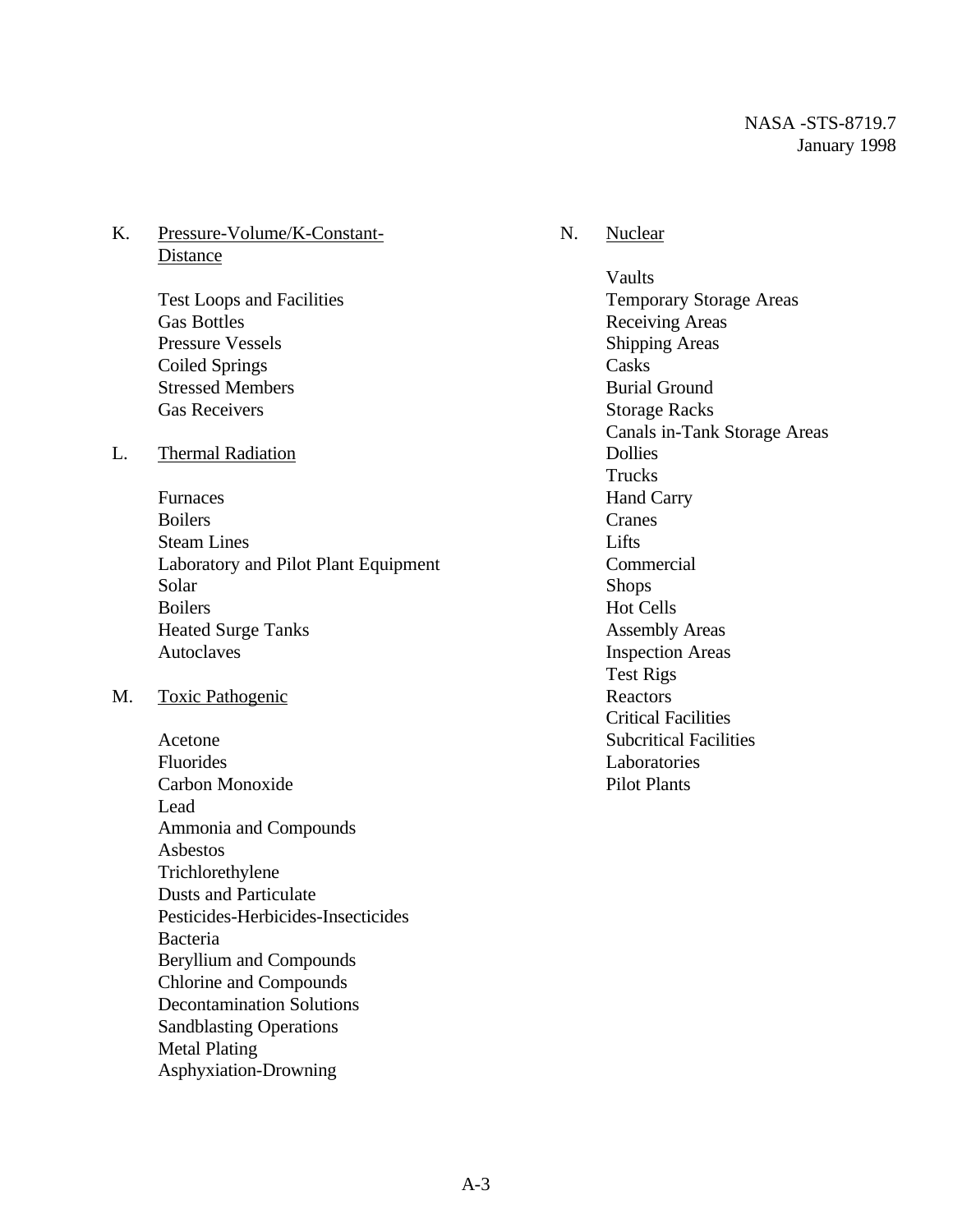## NASA -STS-8719.7 January 1998

## **APPENDIX B PRELIMINARY HAZARD LIST EXAMPLE GENERAL LABORATORY FACILITY**

## **AREAS OF CONCERN/SAFETY CONSIDERATIONS**

- (1) Building Materials
	- · Compatibility
	- · Flammability
	- · Structural integrity
- (2) Access/Egress
	- · Emergency evacuation, fire fighting, rescue
	- · Panic hardware
	- · Restricted security, clean rooms
	- · Handicapped/disabled
	- · Operations and maintenance
	- · Inspection
	- · Life safety code requirements
- (3) Utilities
	- · Location
	- · Controls/shutoffs
	- · Electrical power supply
	- · Water supply
	- · Sanitary/sewer
	- · Natural gas
	- · Special systems bulk gas

#### (4) Ventilation

- · Heating
- · Air conditioning
- · Clean room environment
- · Filters/dust control
- · Humidity control
- · General exhaust
- · Emergency
- · Recirculation/migration/reentrainment
- (5) Electrical
	- · Emergency power
	- · Electrostatic discharge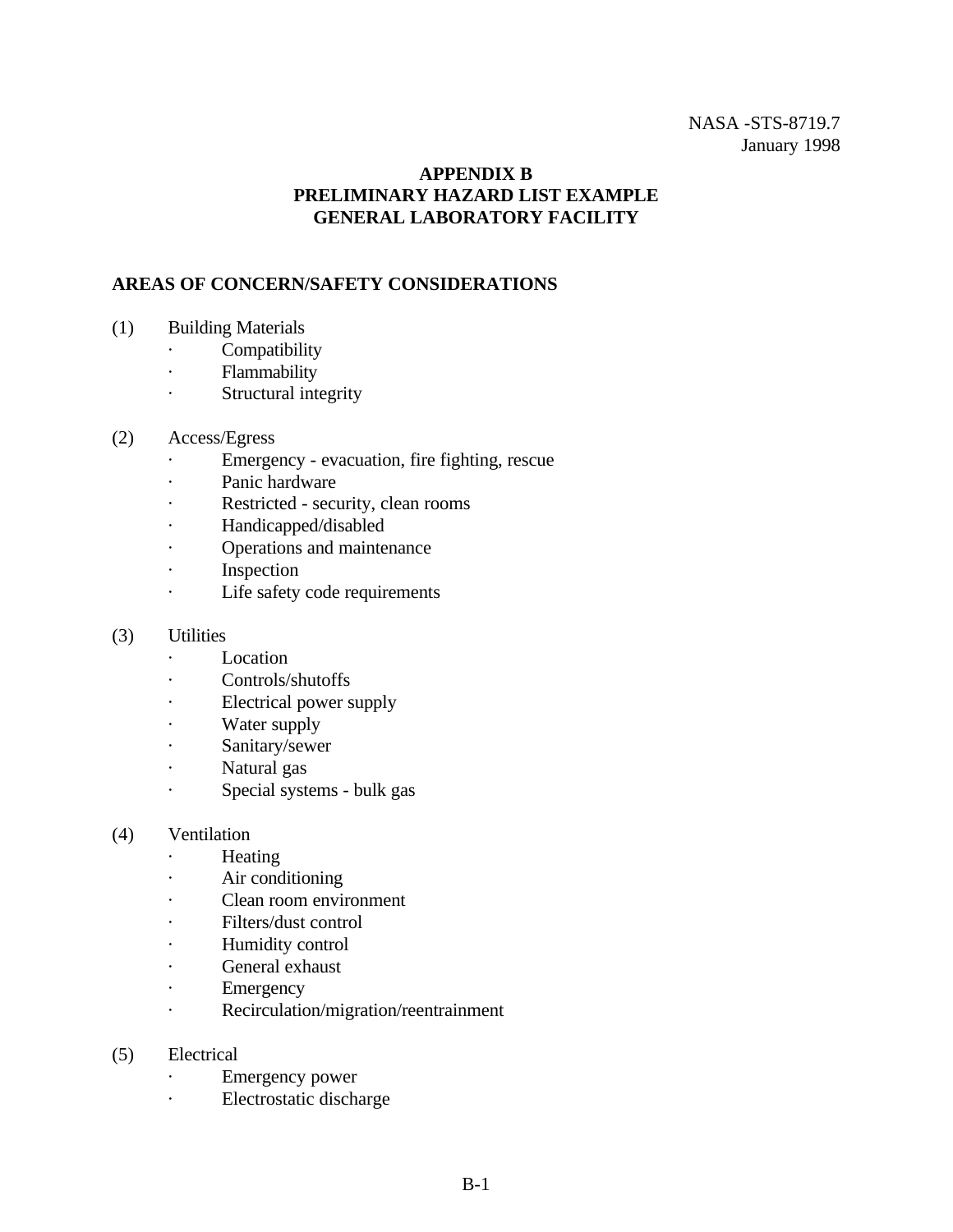- (5) Electrical (Continued)
	- · Shock
	- · Wiring
	- · Switchgear
	- · Shutoffs/breakers
	- · Wires/cables under raised floor
	- · Intra- and inter-room cable management/computer networks
	- · Grounding/bonding
	- · Insulation
	- · Cathodic protection
	- · Lasers high energy power supply, capacitors, interlocks
	- · Lock-out / tag-out

### (6) Lighting

- · Ambient
- · Emergency
- · Exit
- · Security

### (7) Fire Protection

- · Fire/smoke detection
- · Pull stations
- · Alarms/annunciation
- Automatic fire suppression
- · Extinguisher selection/location
- · Standpipe hose connections
- · Siamese connections
- · Hydrants
- · Smoke management
- · Fire resistive construction
- · Fire barrier design/construction
- · Compartmentalization / isolation from different occupancies
- · Fire department access
- (8) Monitoring
	- · System/utility pressure, temperature, flow, voltage, grounds
	- · Environmental air quality, temperature, humidity
	- · Security
	- · Fire/smoke detection
	- · Hazardous gas/vapor detection
	- · Leak detection
	- · Alarms/annunciation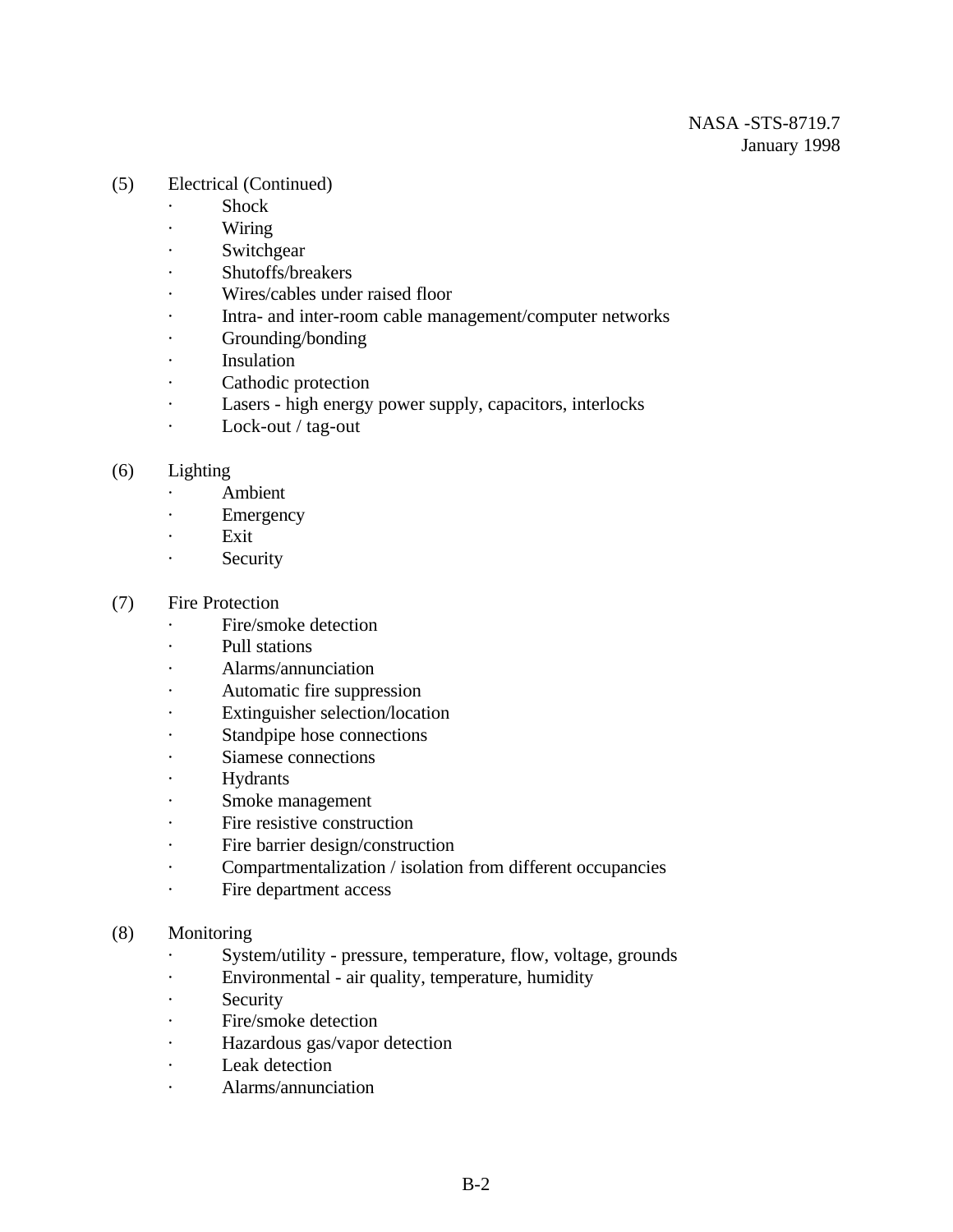- (9) Communications
	- · Public address
	- · Emergency fire department, police, medical services
	- · Alarms/central station

#### (10) General

- · Stairs/railings
- · Traffic
- · Sidewalks
- · Loading/unloading
- · Trailer pads
- · Height rooftop observation dome, roof mounted antennae
- (11) Natural Phenomena
	- · High wind
	- · Snow
	- · Extreme temperatures
	- · Floods
	- · Lightning
	- · Earthquake
- (12) Kinetic/Mechanical
	- · Sparks/friction
	- · Overhead cranes
	- · Machine guards
	- · Power tools
	- · Elevators
	- · Overhead doors
	- · Staging

#### (13) Pressure

- · Hydraulics
- · Compressed gases bottles, tanks
- · Air/pneumatic systems
- · Relief valves
- · Steam
- · Pumps
- (14) Confined Space
	- · Vacuum chambers
	- · Raised floors
	- · Utility tunnel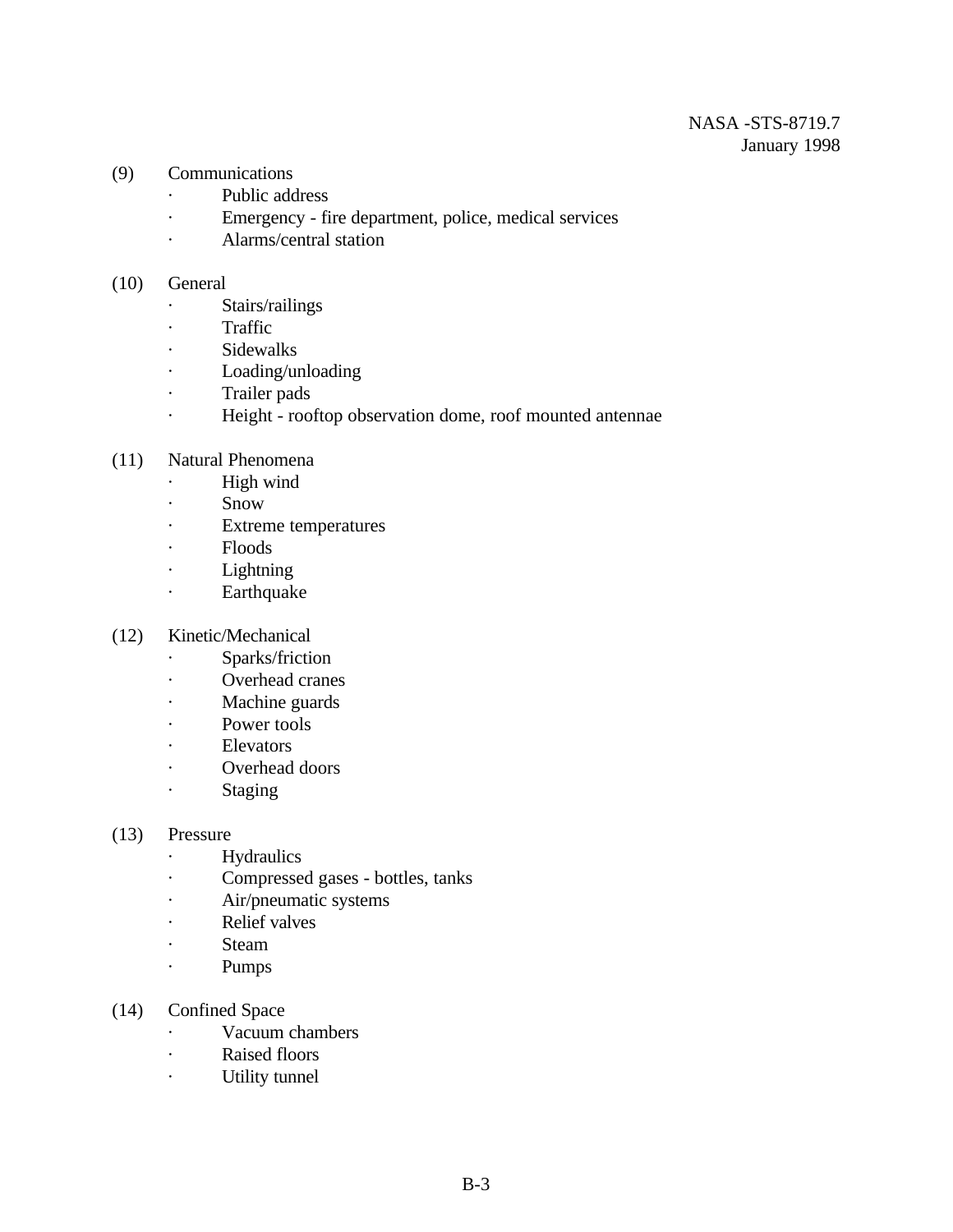- (15) Laboratory Design
	- · Benches/work surfaces
	- · Storage
	- · Drainage
	- · Exhaust/ventilation
	- Clean room environment
	- · Utilities
	- · Space utilization/placement
	- · Cross connection/backflow prevention
- (16) Radiation
	- · Ionizing alpha particles, beta particles, neutrons, x-rays, gamma rays
	- · Electromagnetic lasers, radar, ultraviolet (UV) and infrared (IR) light, microwaves, radio frequency (RF) waves, high frequency signals from computer equipment
	- · Acoustical laboratory and ventilation equipment noise
	- · Thermal
- (17) Hazardous Materials
	- · Flammables/combustibles
	- · Explosives/pyrophorics
	- · Toxic substances/poisons
	- **Corrosives**
	- · Oxidizers
	- · Water reactive/unstable substances
	- · Irritants
	- · Asphyxiants
	- Radioactive materials
	- · Carcinogens/pathogens
- (18) Material Handling
	- . Storage quantity, location, isolation/fire control areas, compatibility, inventory control
	- · Transfer/delivery
	- · Use
	- · Disposal
	- · Spill control
	- · Containment
	- Exhaust/ventilation
- (19) Environmental
	- · Resource Conservation and Recovery Act (RCRA) considerations
	- · Hazardous waste
	- · Hazardous spill/release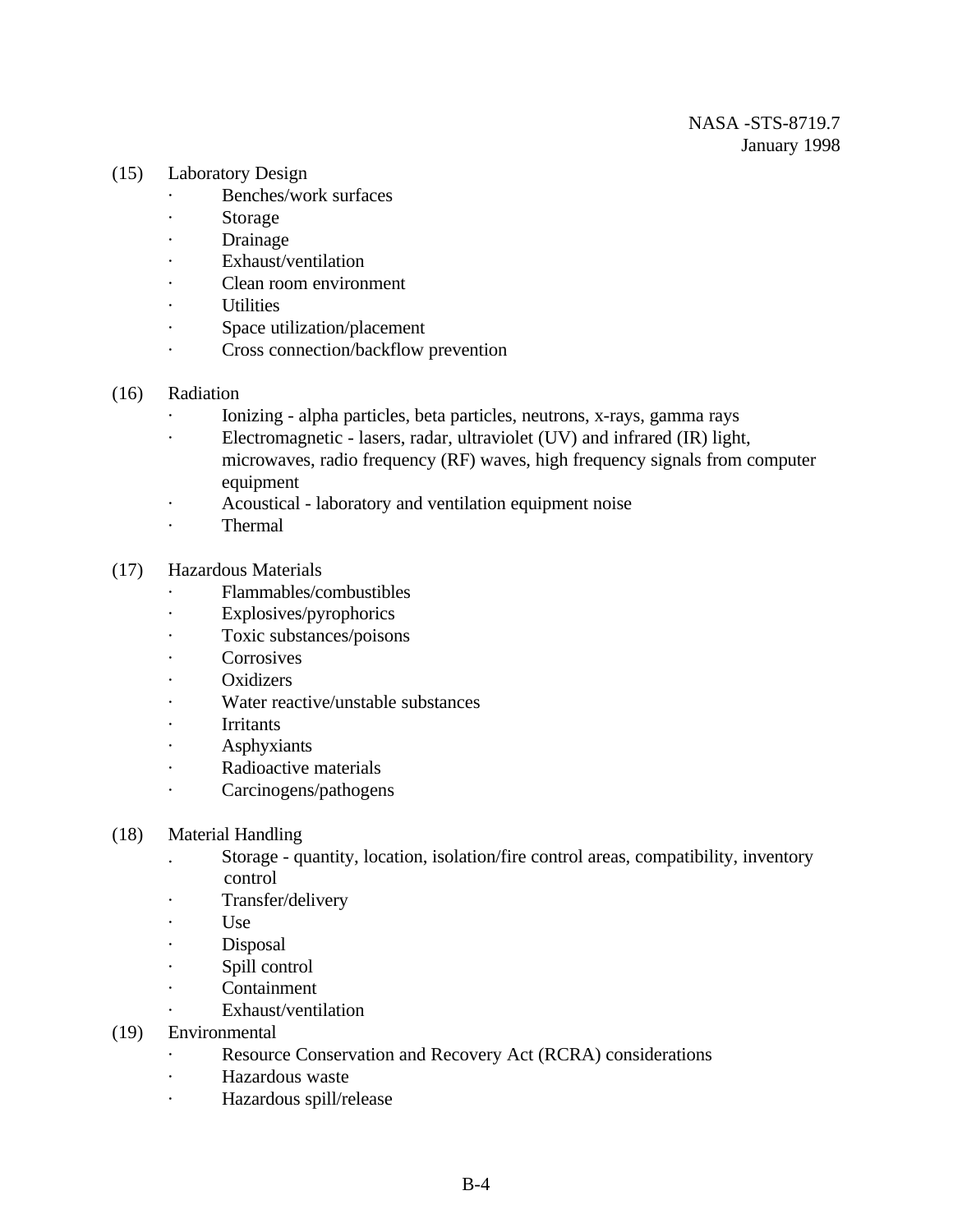- · Exposure to environment
- · Exposure from environment

#### (20) Exhaust

- · General
- · Local
- · Fume hoods
- · Emergency
- · Scrubber/filtration
- · Recirculation/migration/reentrainment
- (21) Personnel Safety
	- · Personal protective equipment gloves, gowns, eye and ear protection, respirators
	- · Eyewashes/showers
	- · Graphics
	- · Thermal contact burns (hot and cold)
	- · Exposure control
	- · First aid
	- · Pre-action alarms for carbon dioxide/nitrogen extinguishing systems
- (22) Documentation
	- · Material Safety Data Sheets (MSDS)
	- · Training
	- · Emergency action plan
	- · System safety plan
	- · Operating procedures
	- · Maintenance procedures
	- · Test procedures
	- Chemical hygiene plan
	- · Configuration control plan

#### (23) Operations

- · Electronic/mechanical testing and analysis
- · Cooking/kitchen equipment
- · Spectroscopy/optics
- · Chromatography
- · Magnetic analysis
- · Cryogenics
- · Fabrication/machine shop
- · Lasers
- · Supercomputer operations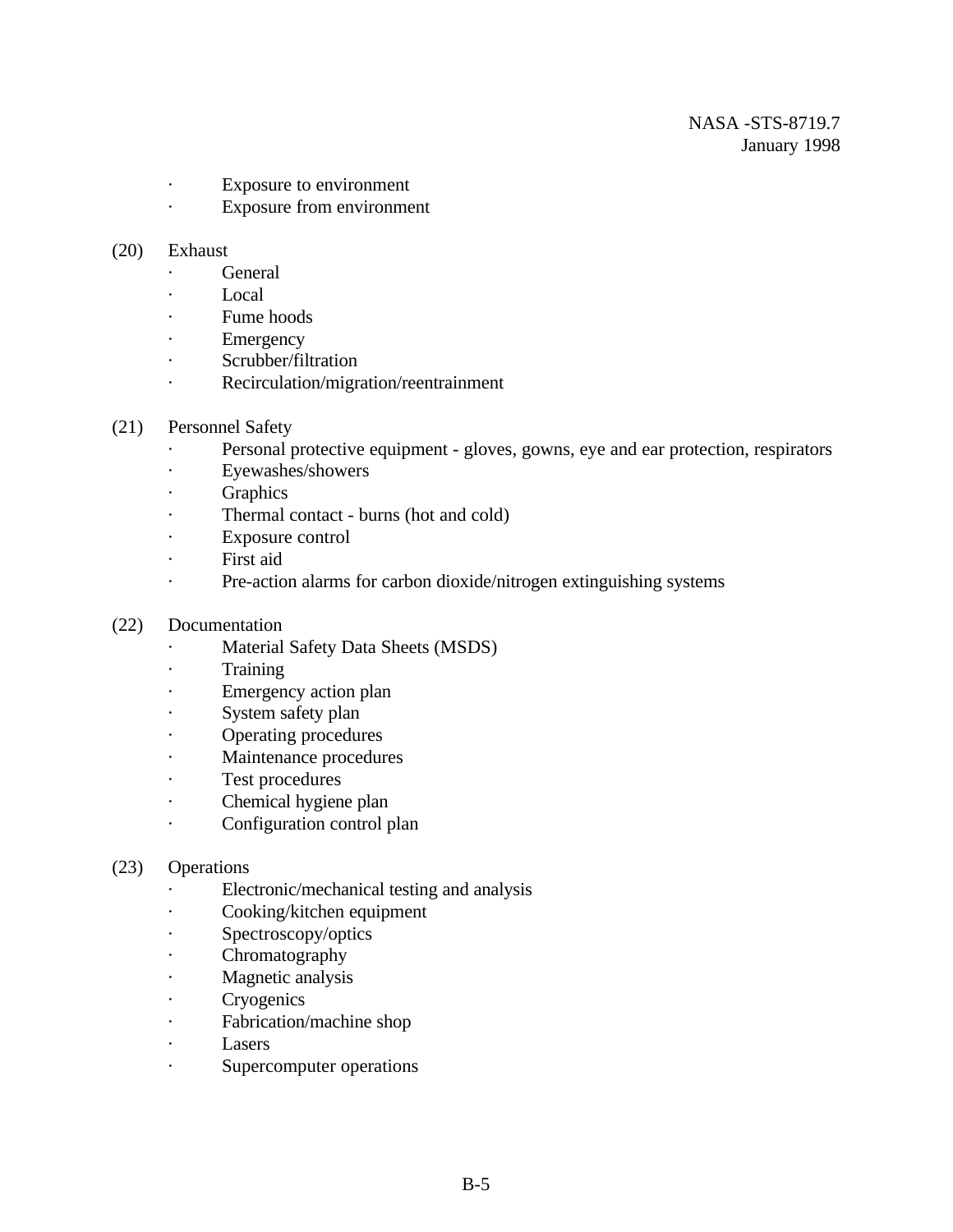#### **APPENDIX C**

### **EXAMPLE FACILITY SAFETY MANAGEMENT PLAN GENERAL LABORATORY FACILITY**

#### **TABLE OF CONTENTS**

| 1. |                                                                | Page<br>$1-1$ |
|----|----------------------------------------------------------------|---------------|
|    | <b>SCOPE</b><br>General                                        | $1-1$         |
|    | Purpose                                                        | $1-1$         |
|    | Organization of Plan                                           | $1 - 1$       |
|    | List of Acronyms                                               | $1-1$         |
|    | <b>Facility Description</b>                                    | $1 - 2$       |
|    |                                                                |               |
| 2. | REFERENCED DOCUMENTS                                           | $2 - 1$       |
|    | Government Documents, Specifications, Standards, and Handbooks | $2 - 1$       |
|    | <b>Commercial Publications</b>                                 | $2 - 2$       |
|    | <b>Order of Precedence</b>                                     | $2 - 3$       |
| 3. | <b>DEFINITIONS</b>                                             | $3-1$         |
| 4. | SYSTEM SAFETY ORGANIZATION                                     | $4 - 1$       |
|    | <b>Center Health and Safety Committee</b>                      | $4 - 1$       |
|    | <b>Facility Acquisition Responsibilities</b>                   | $4 - 4$       |
| 5. | SYSTEM SAFETY METHODOLOGY                                      | $5 - 1$       |
|    | <b>Hazard Resolution Process</b>                               | $5 - 1$       |
|    | <b>Hazard Severity Categories</b>                              | $5 - 1$       |
|    | <b>Hazard Probability Categories</b>                           | $5 - 1$       |
|    | <b>Hazard Risk Index</b>                                       | $5 - 1$       |
|    | <b>Hazard Reduction Precedence</b>                             | $5-6$         |
| 6. | HAZARD ANALYSIS TASKS                                          | $6 - 1$       |
|    | <b>Facility Life Cycle Safety Activities</b>                   | $6-1$         |
|    | Hazard Analysis Tracking Index                                 | $6 - 1$       |
|    | Sub-System Hazard Analysis                                     | $6 - 4$       |
|    | <b>Interface Hazard Analysis</b>                               | $6 - 5$       |
|    | <b>Operating and Support Hazard Analysis</b>                   | $6-6$         |
|    | <b>Emergency Preparedness Plan</b>                             | $6 - 7$       |
|    | <b>Software Hazard Analysis</b>                                | $6 - 7$       |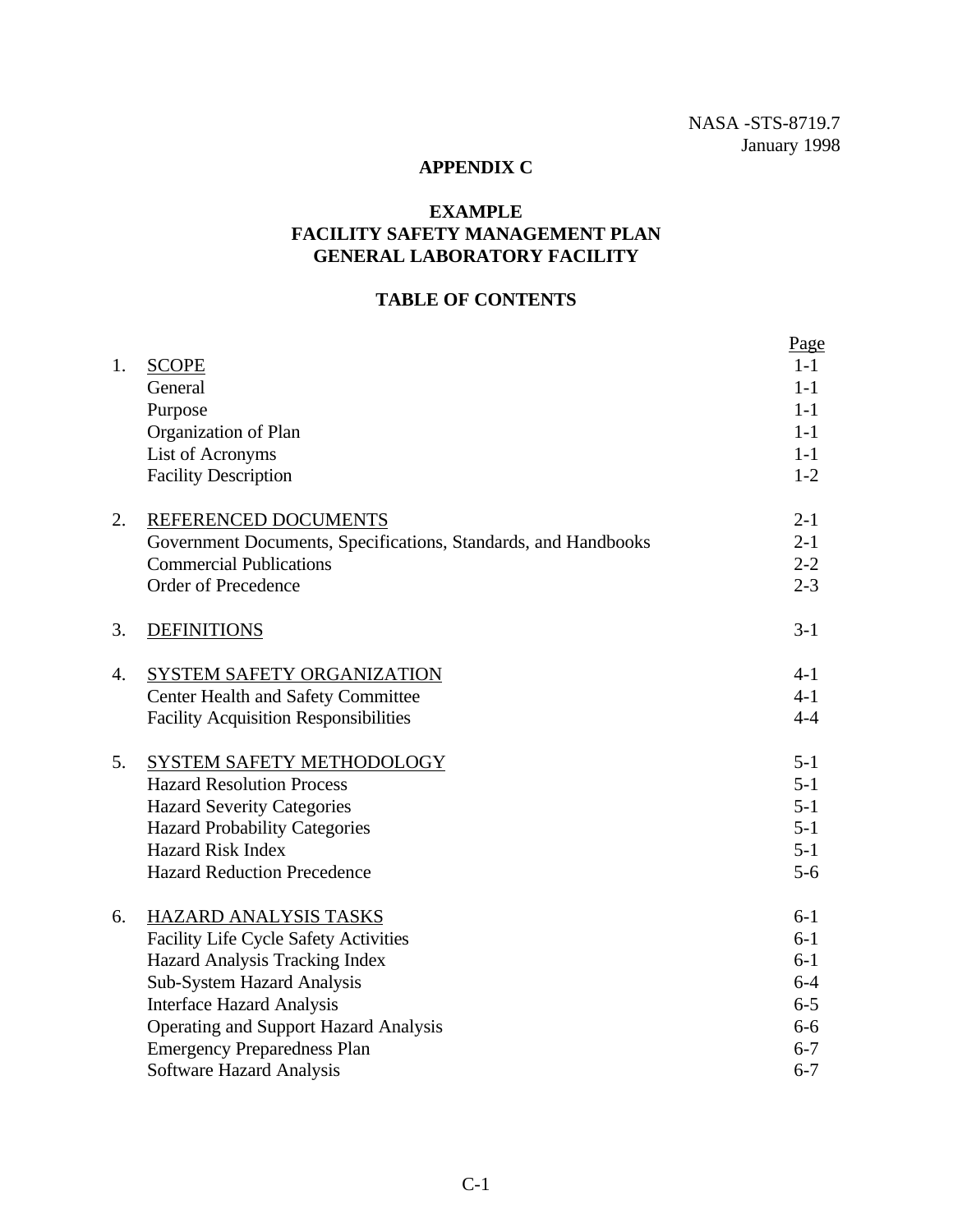#### **EXAMPLE FACILITY SAFETY MANAGEMENT PLAN GENERAL LABORATORY FACILITY**

### **TABLE OF CONTENTS (CONTINUED)**

| 7.  | SAFETY VERIFICATION TASKS                                | $7-1$   |
|-----|----------------------------------------------------------|---------|
|     | <b>System Safety Design Review</b>                       | $7-1$   |
|     | <b>Change Order Review</b>                               | $7-1$   |
|     | Inputs to Specifications                                 | $7-1$   |
|     | <b>Acquisition Tests</b>                                 | $7-2$   |
|     | <b>Operational Tests</b>                                 | $7-2$   |
| 8.  | SYSTEM SAFETY PROGRAM OVERVIEW                           | $8 - 1$ |
| 9.  | <b>SYSTEM SAFETY MILESTONES</b>                          | $9-1$   |
|     | Facility/Laboratory Acquisition                          | $9-1$   |
|     | Facility/Laboratory System Safety Activities             | $9-1$   |
| 10. | <b>STAFFING</b>                                          | $10-1$  |
|     | <b>APPENDIX A</b><br><b>Facility Reference Documents</b> | $A-1$   |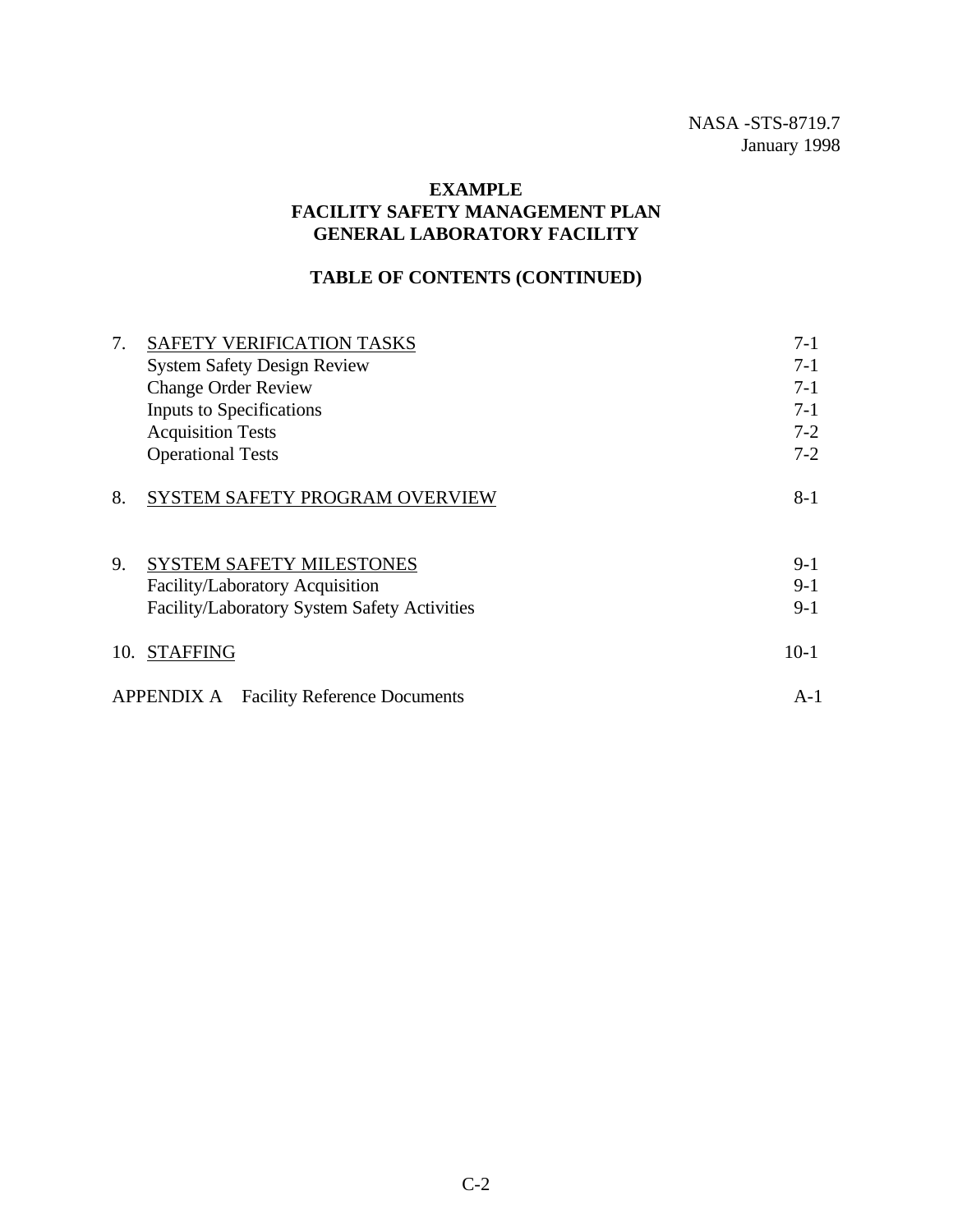#### **APPENDIX D**

### **EXAMPLE FACILITY HAZARD ANALYSIS**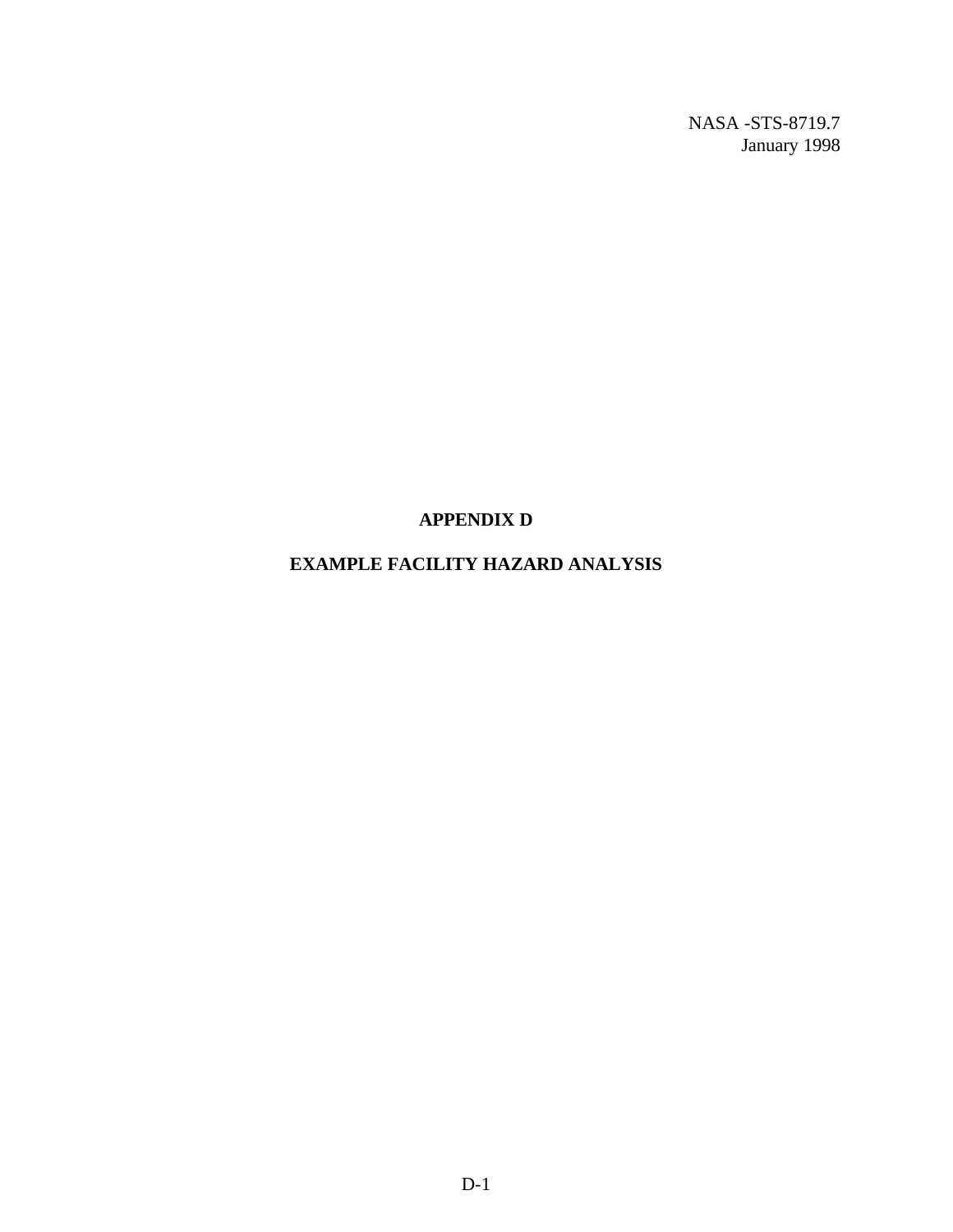# **Facility Hazard Analysis**

 Project: Earth Systems Science Building System: Fire Protection Subsystem: Building Design and Construction

Date: July 11, 1997 Page: 1 Prepared by: Wal Syphrum

| <b>Control</b><br><b>Number</b> | Hazard<br><b>Description</b>                                                                                                                                                   | <b>Causes</b>                                                                                                                                                   | <b>Effects</b>                                                                                      | SP-<br>1        | <b>Recommendations</b>                                                                                                                                                                                                                                                          | SP-<br>$\mathbf{2}$ | <b>HRI</b><br>1 | <b>HRI</b><br>2 | <b>References</b>                    | <b>Status</b> |
|---------------------------------|--------------------------------------------------------------------------------------------------------------------------------------------------------------------------------|-----------------------------------------------------------------------------------------------------------------------------------------------------------------|-----------------------------------------------------------------------------------------------------|-----------------|---------------------------------------------------------------------------------------------------------------------------------------------------------------------------------------------------------------------------------------------------------------------------------|---------------------|-----------------|-----------------|--------------------------------------|---------------|
| 1.1.01                          | Fire spreading<br>through buildings<br>or structures.                                                                                                                          | Materials selected<br>during design or<br>construction are<br>not fire-rated or<br>are combustible.                                                             | Contribute to fire<br>spreading possibly<br>causing injury and<br>equipment and<br>facility damage. | IC              | Select construction materials in<br>accordance with industry<br>standards for fire prevention.<br>Shall not use combustible<br>materials in building<br>construction for a non-<br>combustible building. Follow<br>requirements for a UBC type I<br>fire-resistive building.    | IE                  | 3               |                 | UBC Ch. 18; UBC Ch.<br>17; UBC Ch. 5 | Closed        |
| 1.1.02                          | Excess storage of<br>hazardous<br>materials.<br>Quantities of<br>hazardous<br>materials for a<br>control area<br>exceeds those<br>listed in UBC<br>Tables No. 9-a or<br>$9-b.$ | Design does not<br>consider the<br>quantities nor<br>types of hazardous materials.<br>materials during<br>laboratory layout<br>and control area<br>definitions. | Personnel injury<br>or illness from<br>hazardous                                                    | $_{\text{IIB}}$ | Review overall, control area,<br>and individual laboratory unit<br>quantities and types of<br>hazardous materials, liquids<br>and chemicals presenting a<br>physical or health hazard.<br>Ensure maximum quantities<br>per control area do not exceed<br>UBC tables 9-a or 9-b. | IIE                 | 3               | 1               | UBC 702(c)3.; UBC Ch.9 Closed        |               |
| 1.1.03                          | Excess storage of<br>hazardous<br>materials.<br>Quantities of<br>hazardous<br>materials for a<br>control area<br>exceeds those<br>listed in UBC<br>Tables No. 9-a or<br>$9-b.$ | Increased<br>quantities of<br>hazardous<br>materials during<br>continued<br>operations may<br>change the hazard<br>level of the<br>facility.                    | Personnel injury<br>or illness from<br>hazardous<br>materials.                                      | $_{\rm IIB}$    | Periodically the quantities of<br>chemicals that are used and<br>stored in the entire facility and<br>per control area, especially if<br>operations change. Ensure that<br>adequate safety precautions are<br>taken if occupancy<br>classification changes.                     | <b>IIE</b>          | 3               |                 | UBC 702(c)3.; UBC Ch.9 Open          |               |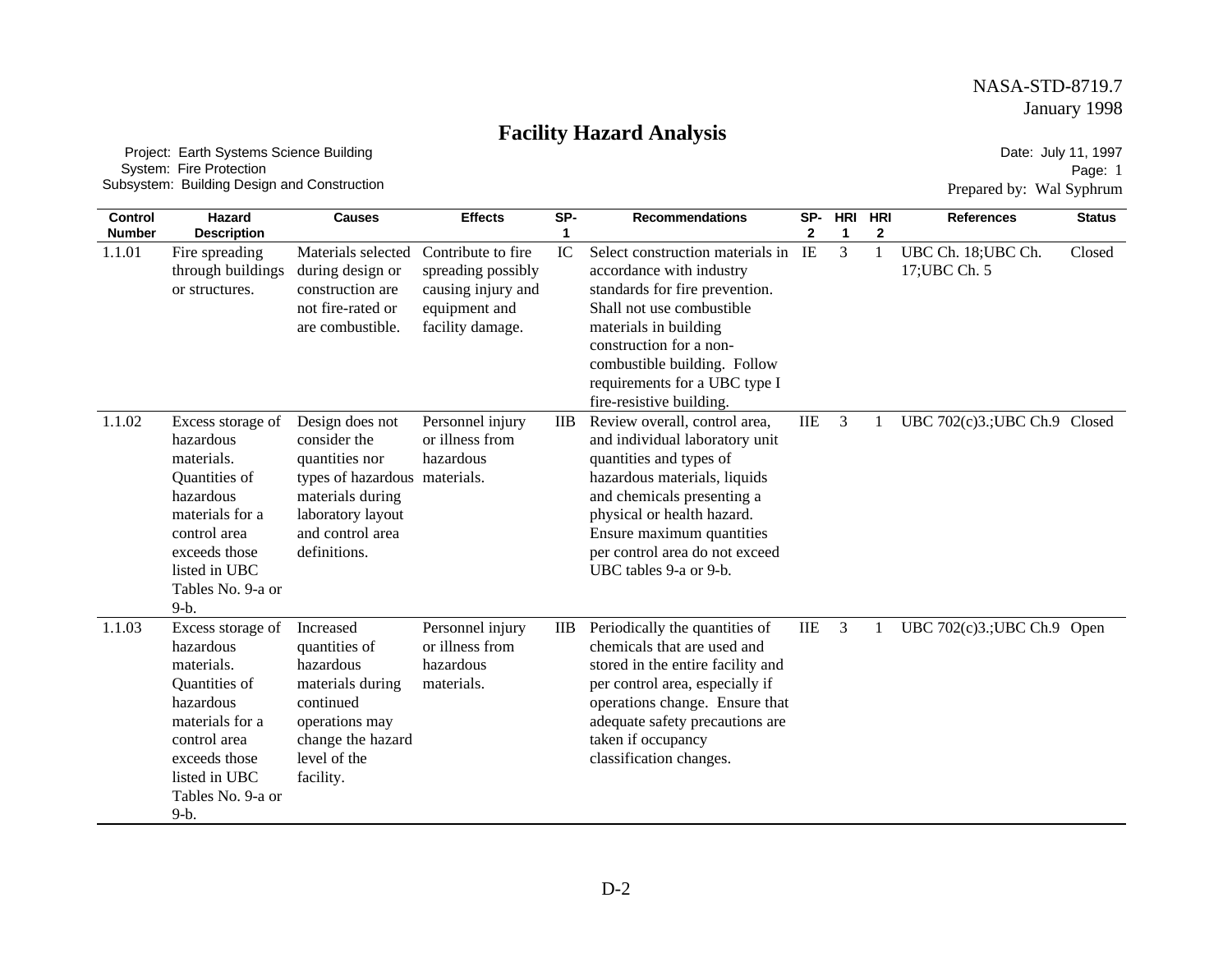# **Facility Hazard Analysis**

 Project: Earth Systems Science Building System: Fire Protection Subsystem: Fire Suppression

Date: July 11, 1997 Page: 8 Prepared by: Wal Syphrum

| <b>Control</b><br><b>Number</b> | Hazard<br><b>Description</b>                                                                                         | <b>Causes</b>                                                                                                                      | <b>Effects</b>                                                                                                                             | SP- | <b>Recommendations</b>                                                                                                                                                                                                                                                                             | SP-<br>2 | <b>HRI</b><br>1 | HRI<br>2 | <b>References</b>                                                            | <b>Status</b> |
|---------------------------------|----------------------------------------------------------------------------------------------------------------------|------------------------------------------------------------------------------------------------------------------------------------|--------------------------------------------------------------------------------------------------------------------------------------------|-----|----------------------------------------------------------------------------------------------------------------------------------------------------------------------------------------------------------------------------------------------------------------------------------------------------|----------|-----------------|----------|------------------------------------------------------------------------------|---------------|
| 1.2.01                          | Failure to<br>automatically<br>suppress fire.                                                                        | Automatic fire<br>suppression<br>system not<br>present.                                                                            | Fire/explosion.<br>Unchecked fire<br>growth causes<br>increased property<br>damage and risk<br>to personnel,<br>including<br>firefighters. | IC  | NSS 1740.11 Ch. 502(a)<br>States, "Automatic prinkler<br>protection shall be provided for<br>all COF Funded<br>building/facility construction."<br>The spinkler system should be<br>a wet pipe system. Design in<br>accordance with applicabel<br>codes.                                           | IE       | 3               |          | NSS 1740.11 Ch.<br>502(a);NFPA 13, NFPA<br>25; OSHA 1910.159                 | Closed        |
| 1.2.02                          | Automatic<br>sprinkler system<br>malfunctioning.<br>Failure to<br>automatically<br>suppress fire.                    | The automatic fire<br>suppression<br>system did not<br>have a system<br>acceptance prior<br>to facility<br>operations.             | Fire. Unchecked<br>fire growth causes<br>increased property<br>damage and risk<br>to personnel,<br>including<br>firefighters.              | IC  | The installing sprinkler<br>contractor shall: (a) notify the<br>authority having jurisdiction<br>and owner's representative of<br>the time and date testing will<br>be performed. (b) perform all<br>required acceptance tests of<br>NFPA 13 ch. 8.;(c) complete<br>and sign the inspection forms. | IE       | 3               |          | NFPA 13 Ch. 8; OSHA<br>1910.159(c)(3)                                        | Open          |
| 1.2.03                          | Water-based fire<br>protection system<br>is not operating<br>properly. Failure<br>to automatically<br>suppress fire. | Automatic fire<br>suppression<br>system not<br>inspected, tested,<br>and maintained<br>properly (after<br>facility<br>acceptance). | Fire/explosion.<br>Unchecked fire<br>growth causes<br>increased property<br>damage and risk<br>to personnel,<br>including<br>firefighters. | IC  | The water-based fire protection<br>system shall be properly<br>inspected, tested, and<br>maintained in accordance with<br>NFPA 25 to met the original<br>design specifications. Gsfc<br>shall be responsible for<br>maintaining the system and<br>keeping the system in good<br>operating          | IE       | 3               |          | NSS 1740.11 Ch.<br>502(i); NFPA 25, NFPA<br>13 Ch. 9; OSHA<br>1910.159(c)(2) | Open          |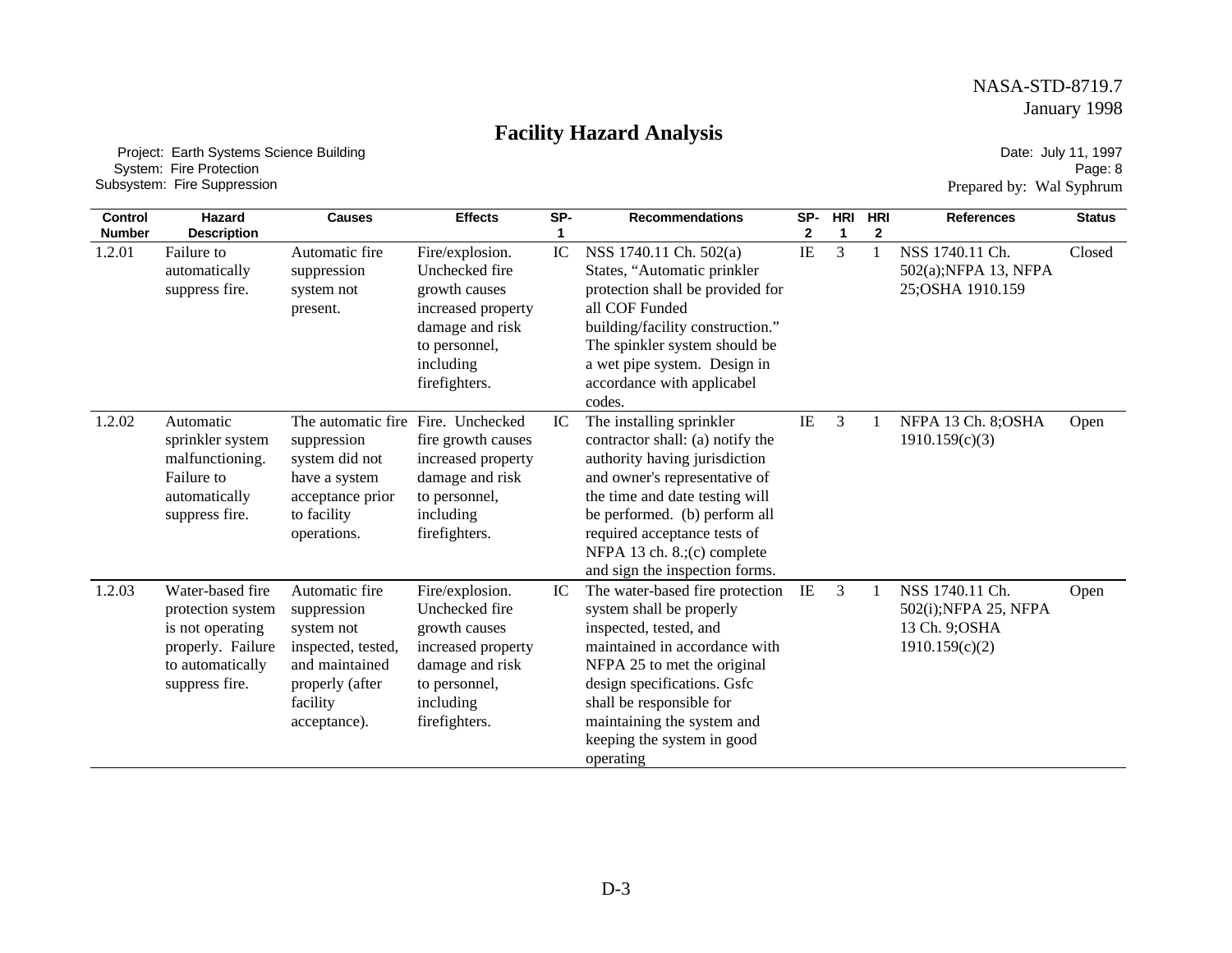# **Facility Hazard Analysis**

 Project: Earth Systems Science Building System: Fire Protection Subsystem: Fire Department Operations

Date: July 11, 1997 Page: 14 Prepared by: Wal Syphrum

| <b>Control</b><br><b>Number</b> | Hazard<br><b>Description</b>                   | <b>Causes</b>                                                                                                                               | <b>Effects</b>                                                                                                                                                                        | SP- | <b>Recommendations</b>                                                                                                                                                                                                                                                                      | SP-      | <b>HRI</b> | <b>HRI</b><br>2 | <b>References</b>                                                                    | <b>Status</b> |
|---------------------------------|------------------------------------------------|---------------------------------------------------------------------------------------------------------------------------------------------|---------------------------------------------------------------------------------------------------------------------------------------------------------------------------------------|-----|---------------------------------------------------------------------------------------------------------------------------------------------------------------------------------------------------------------------------------------------------------------------------------------------|----------|------------|-----------------|--------------------------------------------------------------------------------------|---------------|
| 1.3.01                          | Fire/explosion<br>(fire service)<br>problems). | Lack of adequate<br>access (by fire<br>department and<br>emergency<br>responders) to<br>facility hinders<br>fire suppression<br>activities. | Creates fire<br>damage and<br>injuries. Also<br>subject fire service<br>personnel to<br>unnecessarily<br>hazardous<br>working<br>conditions.                                          | IB  | Provide adequate fire service<br>access (by fire department and<br>emergency responders) to<br>facility in order to allow for<br>rapid response to fire and to<br>ease individual threats of<br>injury. Provide well marked<br>fire lanes.                                                  | $\rm IE$ | 3          |                 | UFC Article 10 Div. II<br>and Div. III; Prince<br>George's County Fire<br>Department | Closed        |
| 1.3.02                          | Fire spreading.                                | Design does not<br>consider the<br>adequate number<br>and placement of<br>working standpipe equipment or<br>connections.                    | Catastrophic<br>personnel injury<br>or possible death,<br>or loss of<br>system, due to loss<br>of control of fire<br>due to inadequate<br>or unavailable<br>standpipe<br>connections. | IC  | Provide adequate number of<br>well placed standpipe<br>connections for fire department<br>connection during a fire. A<br>standpipe shall be located 1) at<br>every floor of every required<br>exit stairway, 2) at the highest<br>landing of stairways with<br>stairway access to the roof. | IE       | 3          |                 | NFPA 14 specifically Ch.<br>5-3.2; UBC 3805; UFC<br>10.510                           | Closed        |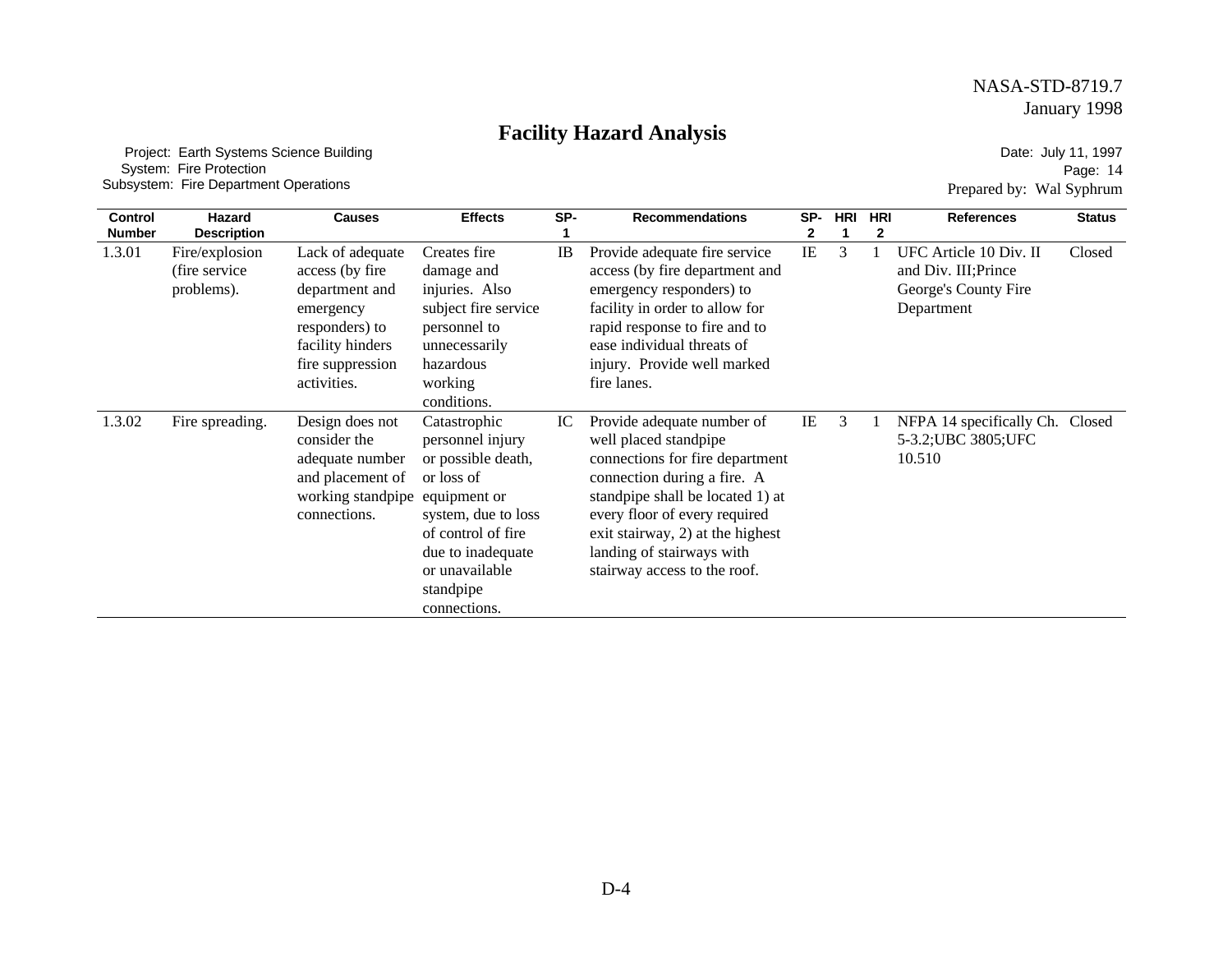# **Facility Hazard Analysis**

 Project: Earth Systems Science Building System: Fire Protection Subsystem: Detection, Alarm, Monitoring, and Communications

Date: July 11, 1997 Page: 18 Prepared by: Wal Syphrum

| <b>Control</b> | <b>Hazard</b>                                                                                                       | <b>Causes</b>                                                                                                                                               | <b>Effects</b>                                                                             | SP- | <b>Recommendations</b>                                                                                                                                                                                                                                                  | SP- | <b>HRI</b> | <b>HRI</b> | <b>References</b>                                                                                                         | <b>Status</b> |
|----------------|---------------------------------------------------------------------------------------------------------------------|-------------------------------------------------------------------------------------------------------------------------------------------------------------|--------------------------------------------------------------------------------------------|-----|-------------------------------------------------------------------------------------------------------------------------------------------------------------------------------------------------------------------------------------------------------------------------|-----|------------|------------|---------------------------------------------------------------------------------------------------------------------------|---------------|
| <b>Number</b>  | <b>Description</b>                                                                                                  |                                                                                                                                                             |                                                                                            |     |                                                                                                                                                                                                                                                                         | 2   |            | 2          |                                                                                                                           |               |
| 1.4.01         | Undetected fire.<br>Personnel,<br>emergency<br>responders, and<br>fire department<br>unaware of fire/<br>emergency. | of fire detection<br>alarm/system.                                                                                                                          | Inadequate or lack Unchecked spread<br>of fire. Personnel<br>injury and<br>equipment loss. | IC  | Ensure adequate fire detection,<br>alarm, and communications<br>systems are designed /<br>incorporated into fire<br>protection system.                                                                                                                                  | IE  | 3          |            | NSS 1740.11 Par. 603-<br>604; NFPA 72; NFPA 101<br>Ch. 7-6; NFPA 101 Ch.<br>26-3.4; OSHA 1910.164-<br>165; UFC Article 14 | Closed        |
| 1.4.02         | Personnel not<br>adequately alerted<br>of fire/<br>emergency.                                                       | Inadequate or lack Personnel not<br>of fire alarms for<br>occupant<br>notification.                                                                         | escaping from<br>area/building.<br>Personnel injury.                                       | IC  | Occupant notification shall<br>provide signal notification to<br>alert occupants of fire or other<br>emergency. Alarms should be<br>both audible and visible, and<br>adequately located.                                                                                | IE  | 3          |            | NFPA 101 Ch. 7-<br>6.3; NFPA 101 Ch. 26-<br>3.4.3; NFPA 72 Ch.<br>6; OSHA 1910.165; UFC<br>14                             | Closed        |
| 1.4.03         | Personnel not<br>adequately alerted<br>of emergency<br>situation.                                                   | Warnings and<br>alarms, such as<br>fire alarm<br>bells/buzzers, not<br>loud or noticeable<br>enough for all<br>personnel in all<br>operating<br>conditions. | Personnel injury<br>or death,<br>equipment<br>damage or loss.                              | IC  | Ensure that all operating<br>scenarios, including personnel<br>location and ambient noise<br>levels, are considered in<br>designing layout/location,<br>loudness, etc. Of alarm<br>systems, including fire alarms.<br>Ensure audible alarm can be<br>effectively heard. | IE  | 3          |            | NFPA 72 Ch. 6-3;NSS<br>1740.11 Par.<br>603(k)(2); NSS 1740.11<br>Par. $603(f)$                                            | Closed        |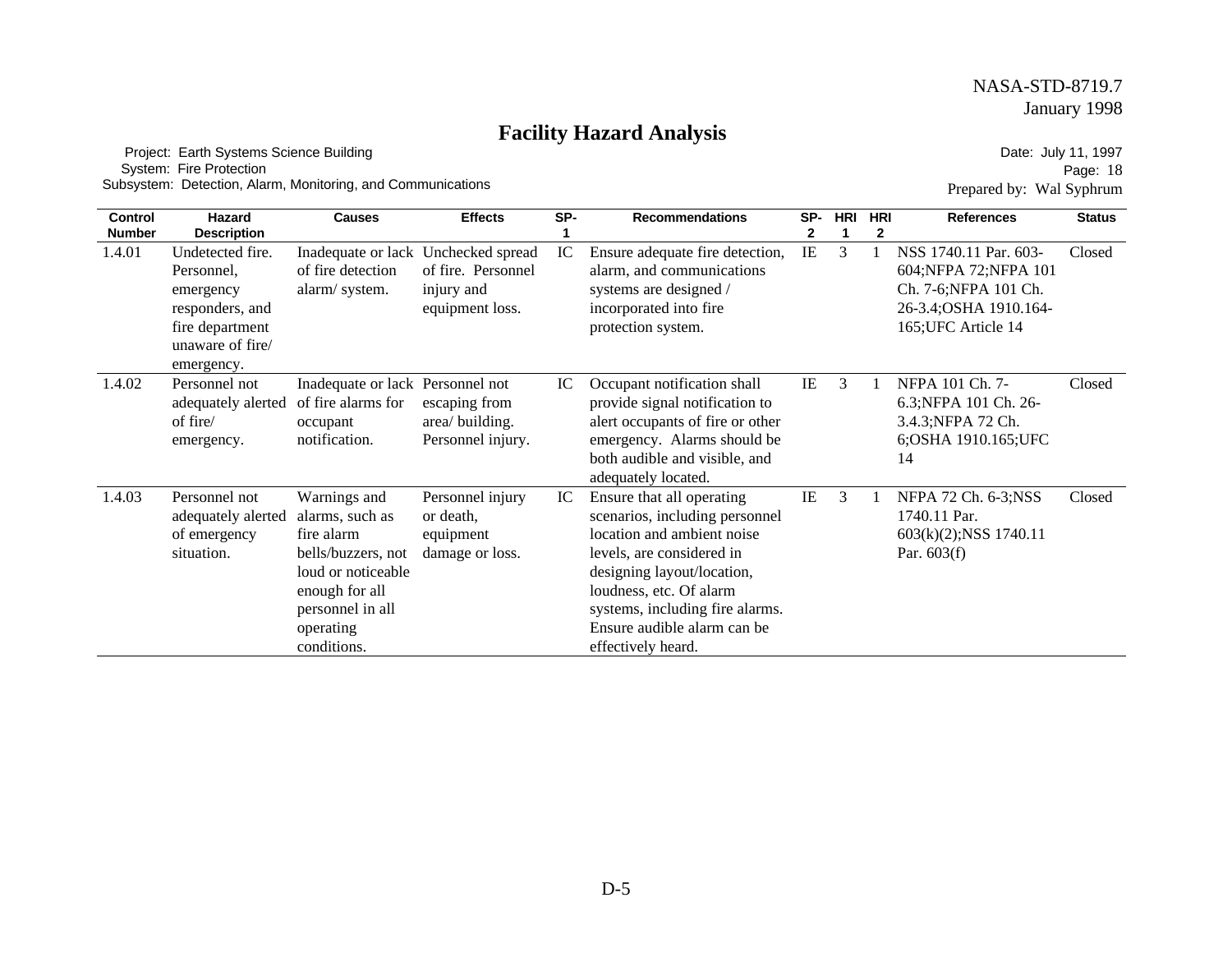# **Facility Hazard Analysis**

 Project: Earth Systems Science Building System: Exposure Control Subsystem: Ventilation

Date: July 11, 1997 Page: 22 Prepared by: Wal Syphrum

| Control       | Hazard                                                                             | <b>Causes</b>                                                                    | <b>Effects</b>                                                                                                                                                           | SP-          | <b>Recommendations</b>                                                                                                                                                                                                                      | SP-        | <b>HRI</b>     | <b>HRI</b>     | <b>References</b>                                                                                                                                                                       | <b>Status</b> |
|---------------|------------------------------------------------------------------------------------|----------------------------------------------------------------------------------|--------------------------------------------------------------------------------------------------------------------------------------------------------------------------|--------------|---------------------------------------------------------------------------------------------------------------------------------------------------------------------------------------------------------------------------------------------|------------|----------------|----------------|-----------------------------------------------------------------------------------------------------------------------------------------------------------------------------------------|---------------|
| <b>Number</b> | <b>Description</b>                                                                 |                                                                                  |                                                                                                                                                                          |              |                                                                                                                                                                                                                                             | 2          | -1             | $\mathbf{2}$   |                                                                                                                                                                                         |               |
| 2.1.01        | Entrainment of<br>contaminated<br>exhaust air by<br>facility fresh air<br>intakes. | Improper location<br>of outside fresh<br>air intakes.                            | Unpleasant odors,<br>potentially acute<br>and systemic toxic<br>health effects to<br>building<br>occupants.                                                              | $_{\rm IIB}$ | Locate outside fresh air intakes<br>to avoid drawing in hazardous<br>chemicals, combustion<br>material, or flammable vapors,<br>and to minimize hazard from<br>fires coming from either the<br>building itself or from other<br>structures. | <b>IIE</b> | 3              |                | NFPA 90A Sec. 2-<br>2.1; NFPA 45 Ch. 6-<br>4.1;ASHRAE<br>HANDBOOK-1989-<br>Fundamentals Ch. 14<br>"Airflow Around<br>Buildings", ACGIH<br>Industrial Ventilation.<br>21st edition Ch. 5 | Closed        |
| 2.1.02        | Accumulation of<br>indoor air<br>contaminants.                                     | Inadequate supply<br>of fresh outdoor<br>air.                                    | Feeling of<br>"stuffiness",<br>unpleasant odors,<br>potentially acute<br>and systemic toxic<br>health effects for<br>personnel,<br>affecting morale<br>and productivity. | <b>IIIC</b>  | Design system to provide<br>outdoor air to meet minimum<br>requirements of ansi/ashrae<br>standard 62-1989.                                                                                                                                 | IIIE       | $\overline{3}$ | $\overline{2}$ | <b>ASHRAE Standard 62-</b><br>1989                                                                                                                                                      | Closed        |
| 2.1.03        | Fire spreading<br>rapidly through<br><b>HVAC</b> ducts<br>within building.         | Unsafe fire<br>protection in<br>construction<br>materials for<br>HVAC duct work. | Contribute to fire.<br>spreading possibly<br>causing injury or<br>death and<br>equipment and<br>facility damage.                                                         | IC           | Hvac ducts and plenums should<br>be constructed entirely of<br>noncombustible, nonporous<br>materials (ul standard 181).<br>Their construction should<br>comply with NFPA and other<br>industry standards.                                  | IE         | 3              |                | NFPA 90A; UL Standard<br>181                                                                                                                                                            | Closed        |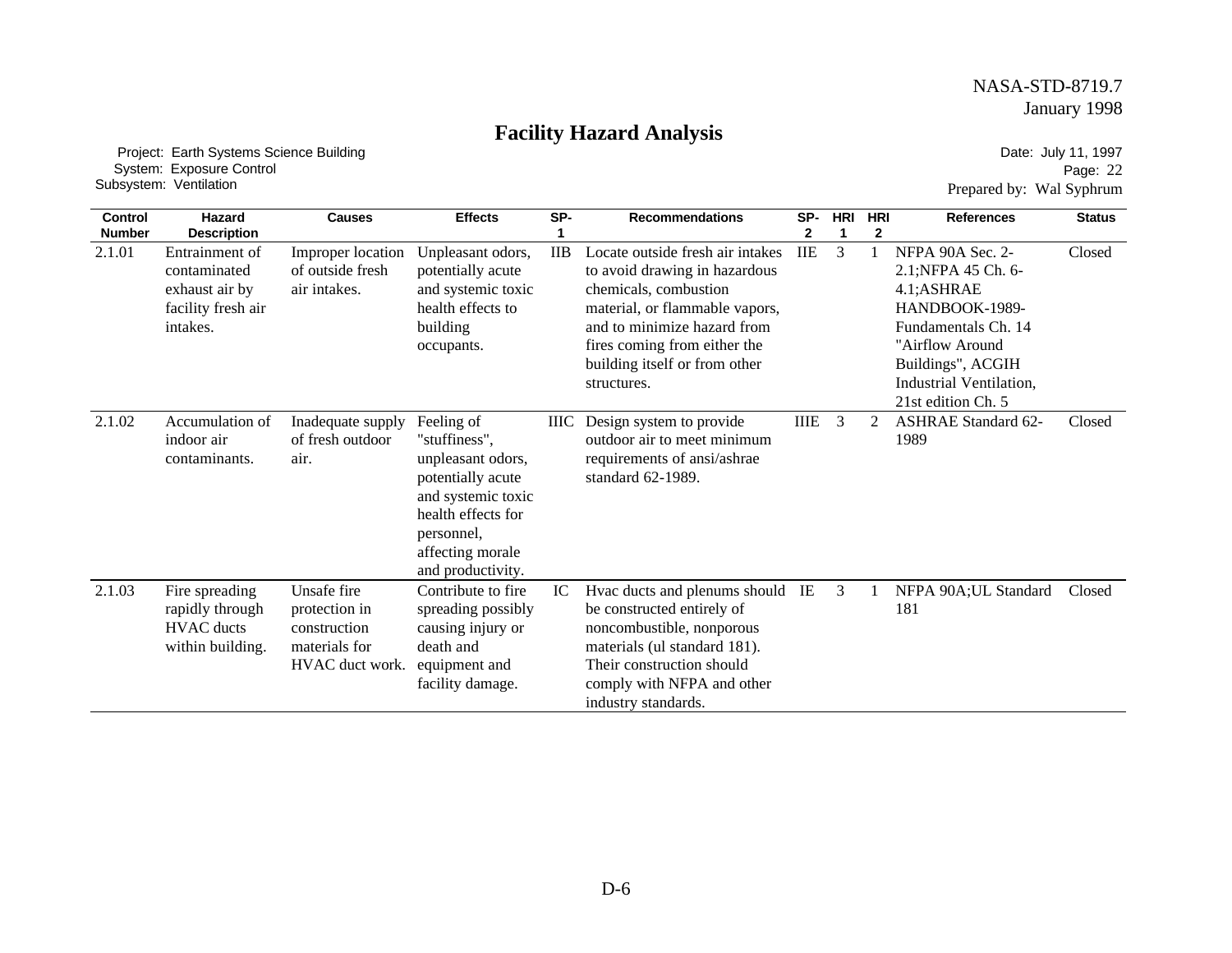# **Facility Hazard Analysis**

 Project: Earth Systems Science Building System: Exposure Control Subsystem: Exhaust

Date: July 11, 1997 Page: 26 Prepared by: Wal Syphrum

| Control       | Hazard                                                                                                         | <b>Causes</b>                                                                       | <b>Effects</b>                                                                                                   | SP-             | <b>Recommendations</b>                                                                                                                                                                                                                                                             | SP-          | <b>HRI</b> | <b>HRI</b> | <b>References</b>                                                                                                                                                                                                                                                     | <b>Status</b> |
|---------------|----------------------------------------------------------------------------------------------------------------|-------------------------------------------------------------------------------------|------------------------------------------------------------------------------------------------------------------|-----------------|------------------------------------------------------------------------------------------------------------------------------------------------------------------------------------------------------------------------------------------------------------------------------------|--------------|------------|------------|-----------------------------------------------------------------------------------------------------------------------------------------------------------------------------------------------------------------------------------------------------------------------|---------------|
| <b>Number</b> | <b>Description</b>                                                                                             |                                                                                     |                                                                                                                  |                 |                                                                                                                                                                                                                                                                                    | $\mathbf{2}$ | 1          | 2          |                                                                                                                                                                                                                                                                       |               |
| 2.2.01        | Entrainment or<br>reentry of<br>contaminated<br>exhaust air or<br>hazardous<br>chemicals into the<br>building. | Improper design<br>of discharge<br>stacks and exhaust<br>system.                    | Unpleasant odors,<br>potentially acute<br>and systemic toxic<br>health effects to<br>building<br>occupants.      | <b>IIB</b>      | Exhaust air shall be discharged<br>above the roof at a location,<br>height, and velocity sufficient<br>to prevent reentry of hazardous<br>chemicals. Design stacks to<br>extend above the eddy zone.<br>Mushroom exhaust fans are not<br>permissible for local exhaust<br>systems. | IIE          | 3          |            | NFPA 45 Sections 6-4.1<br>& 6-8.7; NFPA 91 Sec. 2-<br>11;ASHRAE Handbook-<br>1989-FundamentalS Ch.<br>14 "Airflow Around<br>Buildings", ASHRAE<br>Handbook-1991-HVAC<br>Applications Ch. 14<br>"Laboratories"; ACGIH<br>Industrial Ventilation,<br>21st Edition Ch. 5 | Closed        |
| 2.2.02        | Contamination of<br>air immediately<br>outside facility                                                        | Exhaust of toxic<br>gases/fumes at too<br>low level near<br>facility                | Environmental<br>contamination,<br>personnel injury<br>or illness to<br>persons on roof or<br>near the facility. | <b>IIB</b>      | Ensure that exhaust stacks<br>from facility are at sufficient<br>heights to avoid contamination<br>of atmosphere around facility<br>in regards to personnel.                                                                                                                       | IIE          | 3          |            | <b>ASHRAE Handbook-</b><br>1989-Fundamentals, Ch.<br>14; NFPA 45 A. 6-<br>8.7; ACGIH Industrial<br>Ventilation, 21st Edition                                                                                                                                          | Closed        |
| 2.2.03        | Contamination of<br>air immediately<br>outside facility.                                                       | Exhaust of toxic<br>gases/fumes at<br>low level on roof<br>or near the<br>facility. | Environmental<br>contamination,<br>personnel injury<br>or illness to<br>persons on roof or<br>near the facility. | $_{\text{IIB}}$ | Periodically test the roof and<br>area surrounding the facility<br>for possible air contamination,<br>and to ensure that exhaust<br>stacks are at sufficient heights.<br>Perform tests when utilizing<br>new hazardous materials.                                                  | IIE          | 3          |            | <b>ASHRAE Handbook-</b><br>1989-Fundamentals, Ch.<br>14                                                                                                                                                                                                               | Open          |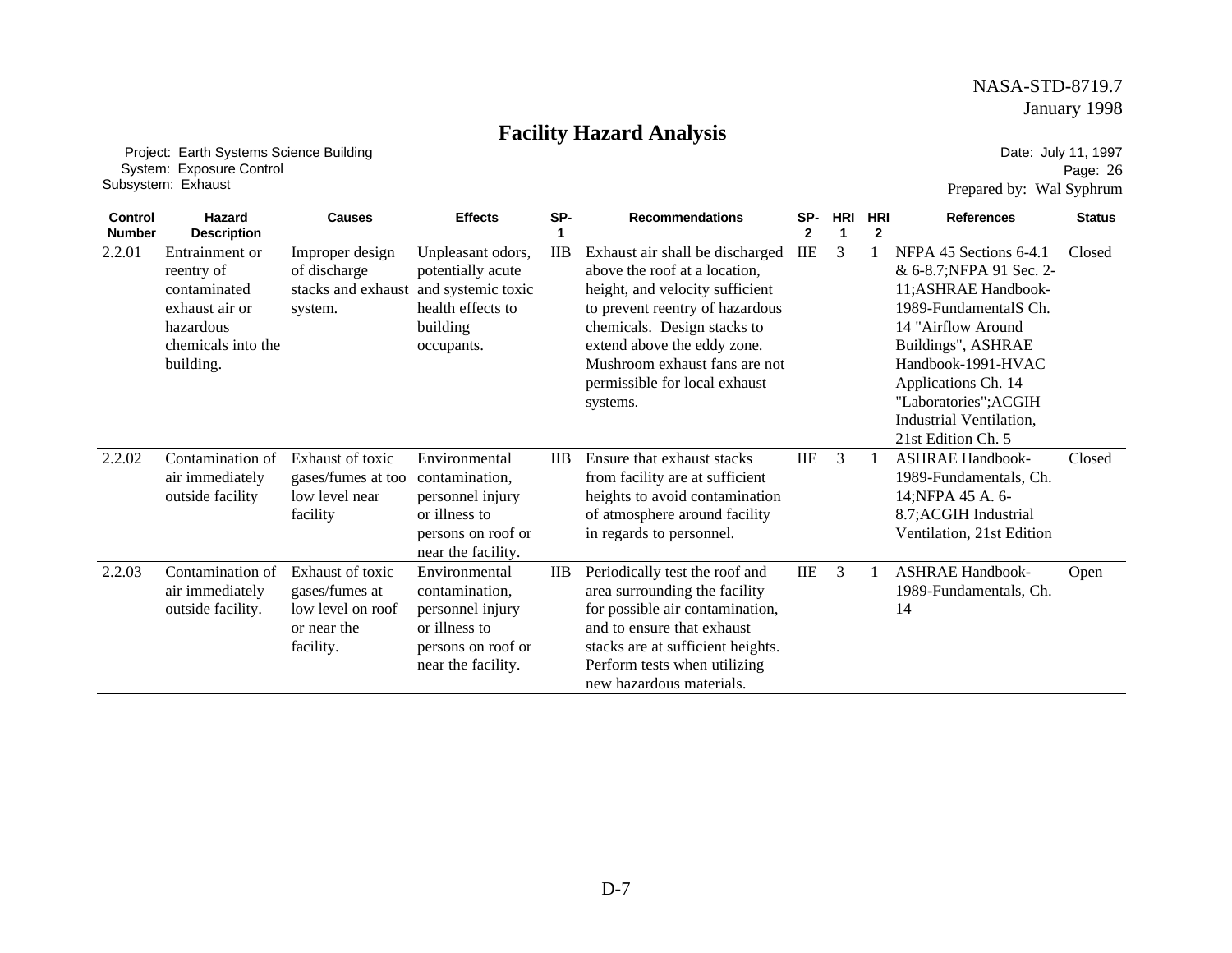# **Facility Hazard Analysis**

 Project: Earth Systems Science Building System: Exposure Control Subsystem: Personnel Safety

Date: July 11, 1997 Page: 32 Prepared by: Wal Syphrum

| <b>Control</b><br><b>Number</b> | <b>Hazard</b><br><b>Description</b>                                                 | <b>Causes</b>                                                                                                                                                                                                                                       | <b>Effects</b>                                                                                                 | SP-<br>1        | <b>Recommendations</b>                                                                                                                                                                                                        | SP-<br>2   | <b>HRI</b><br>1 | <b>HRI</b><br>2 | <b>References</b>                                                  | <b>Status</b> |
|---------------------------------|-------------------------------------------------------------------------------------|-----------------------------------------------------------------------------------------------------------------------------------------------------------------------------------------------------------------------------------------------------|----------------------------------------------------------------------------------------------------------------|-----------------|-------------------------------------------------------------------------------------------------------------------------------------------------------------------------------------------------------------------------------|------------|-----------------|-----------------|--------------------------------------------------------------------|---------------|
| 2.3.01                          | Prolonged effect<br>of chemical burns,<br>eye damage,<br>contaminated<br>personnel. | Failure to provide<br>equipment needed<br>to decontaminate<br>personnel<br>handling<br>hazardous<br>materials/waste<br>that may have<br>come in contact<br>with eyes,<br>clothing or skin.<br>Lack of or no<br>eyewashes /<br>emergency<br>showers. | Personnel injury<br>including loss of<br>eye sight and<br>burns from<br>exposure to strong<br>acids and bases. | $_{\text{IIB}}$ | Provide eyewash and overhead<br>deluge emergency stations<br>(showers) within 25 feet or 15<br>seconds travel time from the<br>hazard or work station. Units<br>should be easy to locate and in<br>the path of normal egress. | <b>IIE</b> | 3               |                 | ANSI Z358.1;OSHA<br>1910.151(c); NSC DATA<br><b>SHEET 1-686-80</b> | Open          |
| 2.3.02                          | Prolonged effect<br>of chemical burns,<br>gas fumes in eyes.                        | Inadequate types,<br>water supply, and<br>controls of<br>eyewashes and<br>emergency<br>showers.                                                                                                                                                     | Personnel injury.                                                                                              | IIC             | Provide adequate types, water<br>supply, and controls of<br>eyewashes and emergency<br>showers.                                                                                                                               | <b>IIE</b> | 3               | 2               | NSC DATA SHEET 1-<br>686-80                                        | Closed        |
| 2.3.03                          | Prolonged effect<br>of chemical burns, trained to operate<br>gas fumes in eyes.     | Personnel are not<br>eyewashes and<br>emergency<br>showers. System<br>not functioning<br>properly.                                                                                                                                                  | Personnel injury.                                                                                              | IIC             | Provide adequate training for<br>eyewashes and emergency<br>showers. Periodically test<br>eyewashes and emergency<br>showers for their correct<br>operations.                                                                 | IIE        | 3               | 2               | NSC DATA SHEET 1-<br>686-80                                        | Open          |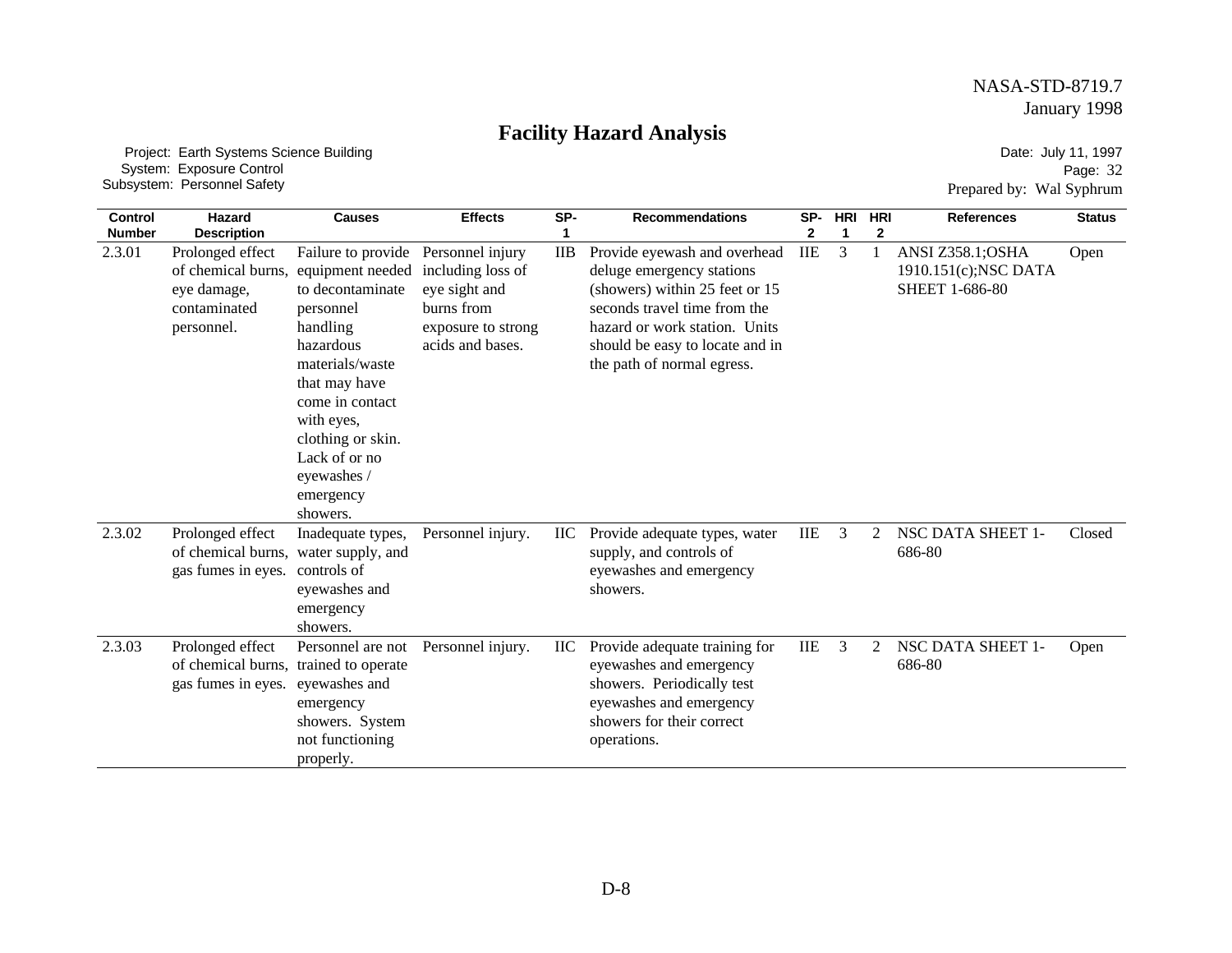# **Facility Hazard Analysis**

 Project: Earth Systems Science Building System: Exposure Control Subsystem: Hazardous Materials

Date: July 11, 1997 Page: 39 Prepared by: Wal Syphrum

| Control       | Hazard                                                                             | <b>Causes</b>                                                                                                      | <b>Effects</b>                                    | SP-       | <b>Recommendations</b>                                                                                                                                                                                                                                                                | SP-        | <b>HRI</b> | <b>HRI</b>     | <b>References</b>                     | <b>Status</b> |
|---------------|------------------------------------------------------------------------------------|--------------------------------------------------------------------------------------------------------------------|---------------------------------------------------|-----------|---------------------------------------------------------------------------------------------------------------------------------------------------------------------------------------------------------------------------------------------------------------------------------------|------------|------------|----------------|---------------------------------------|---------------|
| <b>Number</b> | <b>Description</b>                                                                 |                                                                                                                    |                                                   |           |                                                                                                                                                                                                                                                                                       | 2          |            | 2              |                                       |               |
| 2.4.01        | High hydrogen<br>concentration<br>leads to a fire or<br>personnel<br>asphyxiation. | Lack of hydrogen<br>gas detection<br>devices in facility.                                                          | Personnel death,<br>fire, or explosion.           | ID        | Provide hydrogen gas detectors<br>in laboratory areas which store<br>and use hydrogen gas. Provide<br>emergency power to the gas<br>detection system. The alarm<br>should sound both locally and<br>in the emergency console in<br>building 24.                                       | IE         | 3          | $\overline{2}$ |                                       | Closed        |
| 2.4.02        | Release of toxic or Lack of means to<br>highly toxic<br>gases.                     | detect toxic and<br>highly toxic gases<br>in facility.                                                             | Personnel death or<br>illness.                    | ΠА        | Provide a continuous gas<br>detections system to detect the<br>presence of gas at or below the<br>permissible exposure limit or<br>ceiling limit in laboratory areas<br>which store and use toxic and<br>highly toxic gases. See<br>appendix a for listing of gases<br>and locations. | <b>IIE</b> | 3          |                | UFC 80.303(a)(9); UFC<br>80.303(a)(7) | Open          |
| 2.4.03        | Undetected build-<br>up of hydrogen<br>gas and/or toxic<br>gases.                  | Gas detection<br>system inoperable<br>due to failure to<br>accurately<br>calibrate gas<br>detectors and<br>system. | Fire/explosion.<br>Personnel death or<br>illness. | <b>IB</b> | Provide accurate calibration of<br>all gas detectors and system.                                                                                                                                                                                                                      | IE         | 3          |                |                                       | Open          |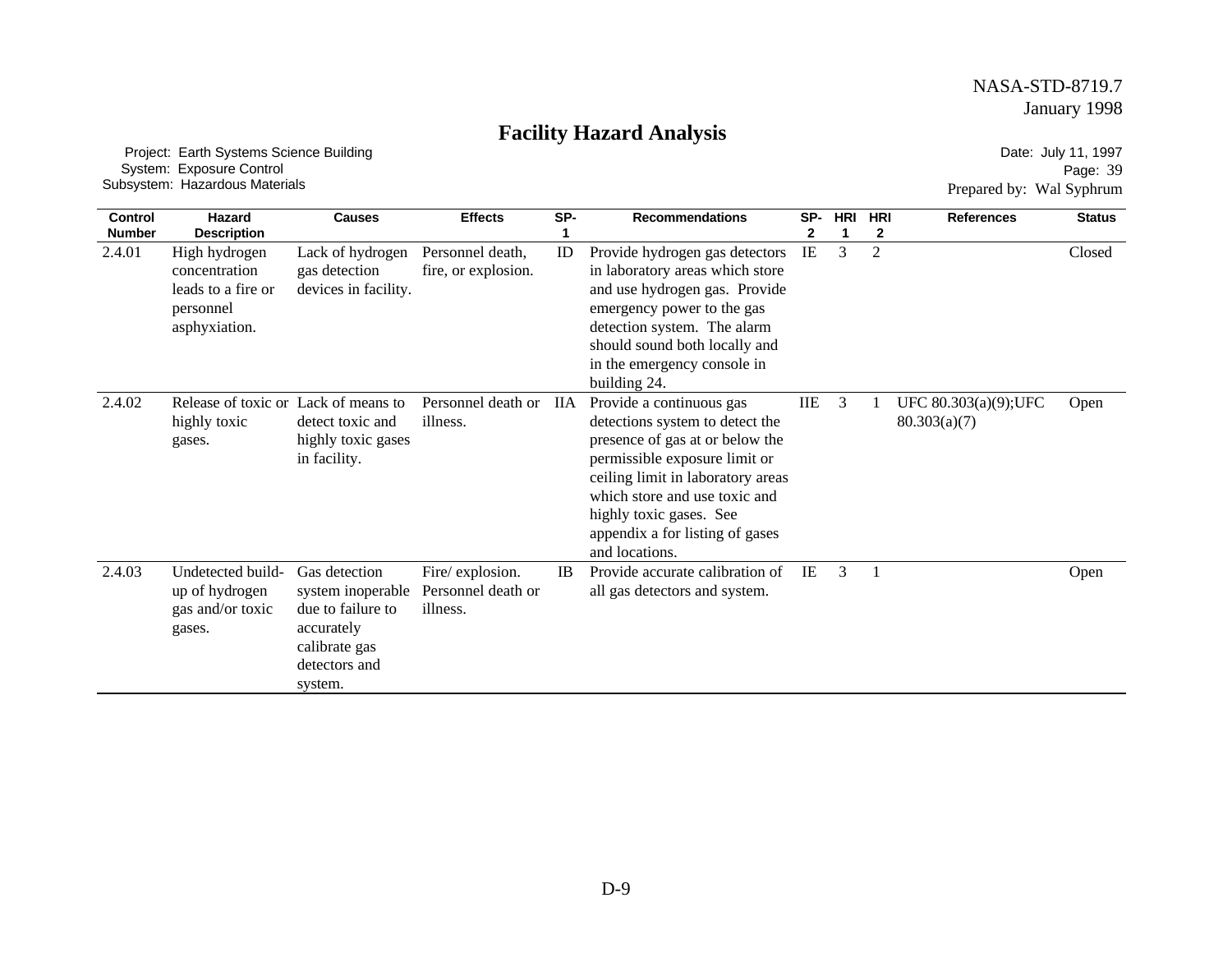# **Facility Hazard Analysis**

 Project: Earth Systems Science Building System: Exposure Control Subsystem: Radiation

Date: July 11, 1997 Page: 41 Prepared by: Wal Syphrum

| <b>Control</b><br><b>Number</b> | Hazard<br><b>Description</b>                                                                           | <b>Causes</b>                                                                                                         | <b>Effects</b>                                                                                                                                         | SP-             | <b>Recommendations</b>                                                                                                                                                                                                                                                | SP-                     | <b>HRI</b> | <b>HRI</b><br>2 | <b>References</b>                                                                                    | <b>Status</b> |
|---------------------------------|--------------------------------------------------------------------------------------------------------|-----------------------------------------------------------------------------------------------------------------------|--------------------------------------------------------------------------------------------------------------------------------------------------------|-----------------|-----------------------------------------------------------------------------------------------------------------------------------------------------------------------------------------------------------------------------------------------------------------------|-------------------------|------------|-----------------|------------------------------------------------------------------------------------------------------|---------------|
| 2.5.01                          | Non-ionizing<br>radiation.                                                                             | Radio frequency,<br>infrared.<br>ultraviolet<br>radiation<br>associated with<br>processing<br>equipment<br>operation. | Health effects to<br>personnel<br>performing<br>maintenance or<br>operations.                                                                          | $_{\text{IIB}}$ | Design equipment installation<br>protocols to verify equipment<br>radiation systems integrity.<br>Establish safety protocols for<br>maintenance and operation of<br>equipment and systems.                                                                            | $\rm IIE$               | 3          |                 | <b>OSHA 1910.97</b>                                                                                  | Open          |
| 2.5.02                          | RF(radio-<br>frequency), emr<br>(electromagnetic)<br>radiation) or other<br>non-ionizing<br>radiation. | Equipment in<br>laboratories<br>emitting non-<br>ionizing<br>radiation.                                               | Personnel injury<br>due to non-<br>ionizing radiation<br>effects.                                                                                      | <b>IIIB</b>     | Ensure that all equipment in<br>laboratories which emit non-<br>ionizing radiation are shielded<br>to prevent harmful emissions.<br>Personnel must use necessary<br>protection. Ensure that<br>equipment and laboratories are<br>properly labeled for all<br>hazards. | $\mathop{\rm III}$<br>D | 3          | 2               | <b>OSHA 1910.97</b>                                                                                  | Open          |
| 2.5.03                          | High noise level<br>in work areas.                                                                     | Excessive<br>equipment noise.                                                                                         | Personnel may<br>receive wrong<br>instructions<br>causing increased<br>chance of<br>accident.<br>Communication<br>during emergency<br>may be hampered. | ПC              | Keep the lowest possible noise<br>emission level in all work areas<br>and in accordance with nasa<br>and osha recommendations.                                                                                                                                        | IIE                     | 3          | 2               | NHS 1845.4; OSHA<br>1910.95; OSHA 3048 -<br>"Noise Control, A Guide<br>For Workers And<br>Employers" | Open          |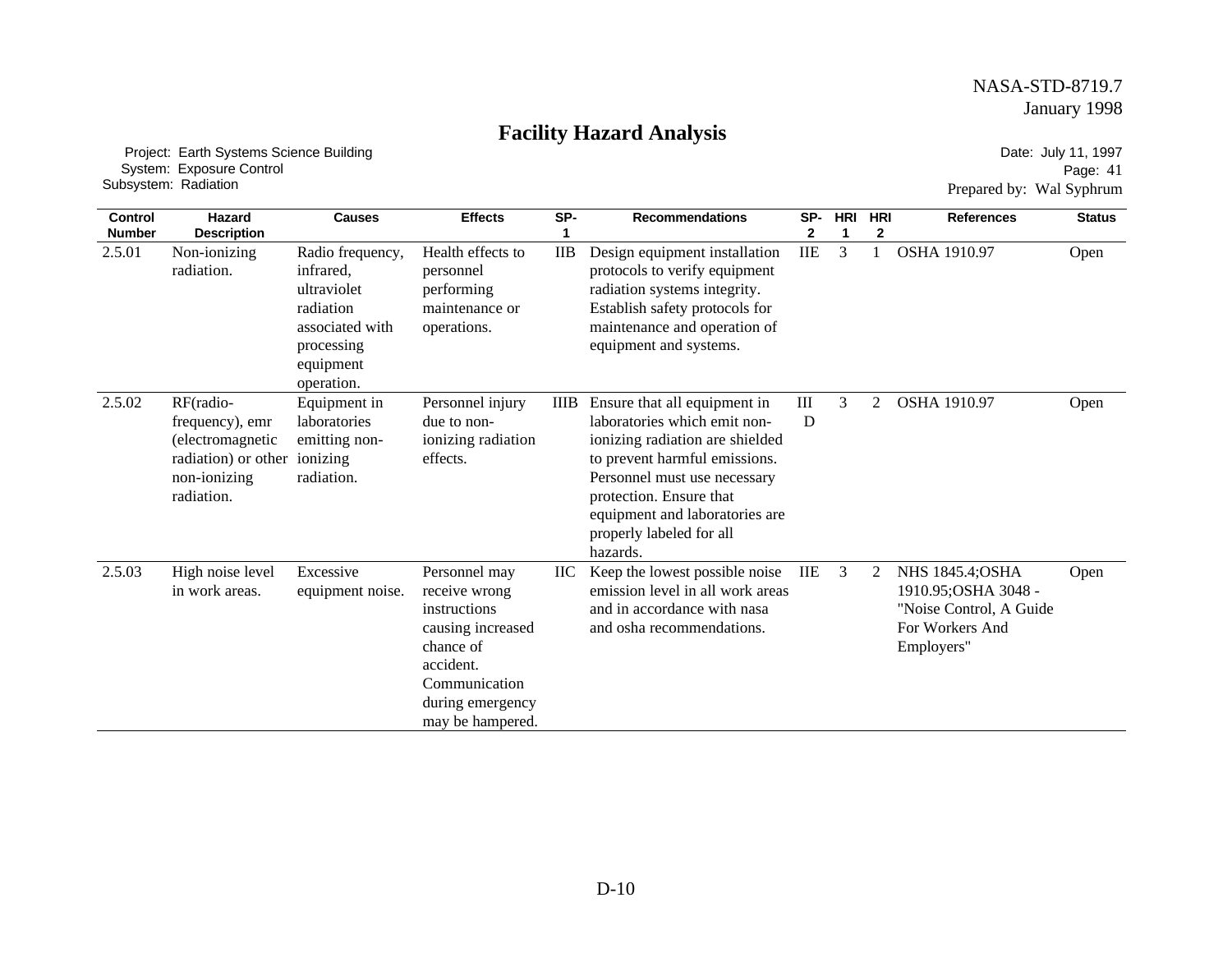# **Facility Hazard Analysis**

 Project: Earth Systems Science Building System: Material Handling Subsystem: Storage

Date: July 11, 1997 Page: 43 Prepared by: Wal Syphrum

| <b>Control</b> | <b>Hazard</b>                                                                        | <b>Causes</b>                                                                                                                                                                                                                                                      | <b>Effects</b>                               | SP- | <b>Recommendations</b>                                                                                                                                                                                                                                                                                                                                                        | SP-          | <b>HRI</b>   | <b>HRI</b>   | <b>References</b>                                                 | <b>Status</b> |
|----------------|--------------------------------------------------------------------------------------|--------------------------------------------------------------------------------------------------------------------------------------------------------------------------------------------------------------------------------------------------------------------|----------------------------------------------|-----|-------------------------------------------------------------------------------------------------------------------------------------------------------------------------------------------------------------------------------------------------------------------------------------------------------------------------------------------------------------------------------|--------------|--------------|--------------|-------------------------------------------------------------------|---------------|
| <b>Number</b>  | <b>Description</b>                                                                   |                                                                                                                                                                                                                                                                    |                                              |     |                                                                                                                                                                                                                                                                                                                                                                               | $\mathbf{2}$ | $\mathbf{1}$ | $\mathbf{2}$ |                                                                   |               |
| 3.1.01         | Increased risk of<br>fire, explosion,<br>and/or generation<br>of toxic gases.        | Accidental mixing Personnel injury<br>of reactive<br>materials with<br>incompatible<br>substances such as<br>water, corrosive,<br>toxic, or<br>flammable<br>materials, or other<br>reactive<br>substances, due to<br>improper storage<br>of reactive<br>chemicals. | or death, and<br>property loss may<br>occur. | IC  | Provide physically separate<br>storage areas (rooms) for<br>incompatible materials.<br>Numerous storage areas may be<br>required depending on the<br>number and types of reactive<br>chemicals stored. The hazards<br>of each reactive material must<br>be carefully reviewed for<br>proper storage conditions.                                                               | $\rm IE$     | 3            | $\mathbf{1}$ | UBC Ch. 9;NFPA 30,<br>NFPA 45;OSHA<br>1910.106; UFC 79; UFC<br>80 | Closed        |
| 3.1.02         | Increased risk of<br>fire, from the<br>improper storage<br>of reactive<br>materials. | Accidental mixing Personnel injury<br>of reactive<br>materials, such as: property loss may<br>toxics or<br>corrosives.<br>flammables, etc.)<br>With incompatible<br>chemicals.                                                                                     | or death and<br>occur.                       | IC  | Provide separate chemical<br>storage cabinets for<br>incompatible materials.<br>Numerous cabinets may be<br>required depending on the<br>number and types of reactive<br>chemicals stored. Provide<br>cabinets for flammable<br>materials and other cabinets for<br>other hazardous materials.<br>Provide raised sills or spill<br>trays in cabinets for spill<br>protection. | IE           | 3            |              | NFPA 30, NFPA 45; UFC Open<br>79, UFC 80; OSHA<br>1910.106        |               |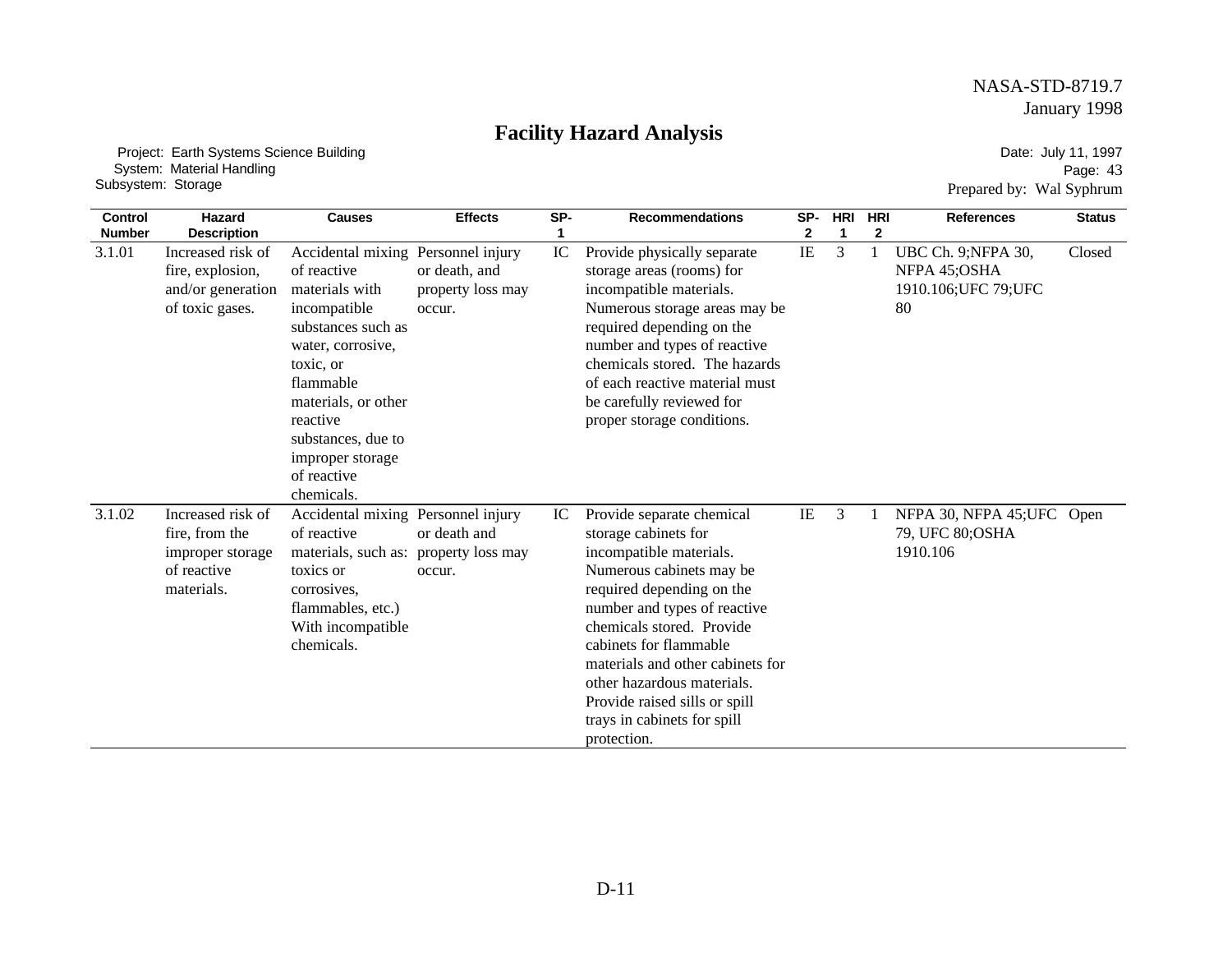### **Facility Hazard Analysis**

 Project: Earth Systems Science Building System: Material Handling Subsystem: Transfer, Delivery, and Movement

Date: July 11, 1997 Page: 47 Prepared by: Wal Syphrum

| <b>Control</b>          | Hazard                                                              | <b>Causes</b>                                                                                                                          | <b>Effects</b>                                                                             | SP- | <b>Recommendations</b>                                                                                                                                                              | SP- | HRI | <b>HRI</b> | <b>References</b>                      | <b>Status</b> |
|-------------------------|---------------------------------------------------------------------|----------------------------------------------------------------------------------------------------------------------------------------|--------------------------------------------------------------------------------------------|-----|-------------------------------------------------------------------------------------------------------------------------------------------------------------------------------------|-----|-----|------------|----------------------------------------|---------------|
| <b>Number</b><br>3.2.01 | <b>Description</b><br>Build-up of static<br>electricity.            | Measures for<br>prevention of<br>static charge<br>build-up are<br>inadequate or<br>nonexistent for<br>chemical transfer<br>operations. | Explosion/fire.<br>Personnel<br>injury/death.<br>Equipment and<br>facility<br>damage/loss. | IB  | Dissipation of charge is<br>accomplished by grounding<br>container through a closed<br>connection (contact is made<br>before flow starts and is broken<br>after flow is completed). | IE  | 3   | 2          | NFPA 77 CH. 4-4                        | Open          |
| 3.2.02                  | Open container<br>knocked over,<br>causes liquid<br>chemical spill. | Improper<br>container storage.                                                                                                         | Fire/explosion,<br>property damage,<br>personnel injury,<br>death.                         | IB  | Provide proper transfer<br>equipment that supports<br>containers. Prevent<br>unsupported open containers.                                                                           | ID  | 2   |            | OSHA 1910.106;OSHA<br>1910.176;NFPA 45 | Open          |
| 3.2.03                  | Fire/explosion.                                                     | Vapors created<br>during transfer<br>operations. Leak<br>in transfer<br>piping/equipment.                                              | Property damage,<br>personnel injury,<br>death.                                            | IB  | Provide proper equipment and<br>training for proper transfer<br>operations. Provide<br>maintenance program for all<br>transfer equipment. Follow<br>manufacturers' specifications.  | ID  | 2   |            | OSHA 1910.106;NFPA<br>30               | Open          |
| 3.2.04                  | Overflow of<br>chemical during<br>transfer.                         | Improper transfer<br>procedures and/or<br>equipment.<br>Untrained<br>personnel<br>performing<br>transfer<br>operations.                | Fire/explosion,<br>property damage,<br>personnel injury,<br>death.                         | IB  | Use only approved transfer<br>equipment with safety features.<br>Establish appropriate<br>procedures and training.<br>Provide vent line for liquid<br>nitrogen (ln2) transfer.      | ID  | 2   |            | OSHA 1910.106;NFPA<br>30; UFC          | Open          |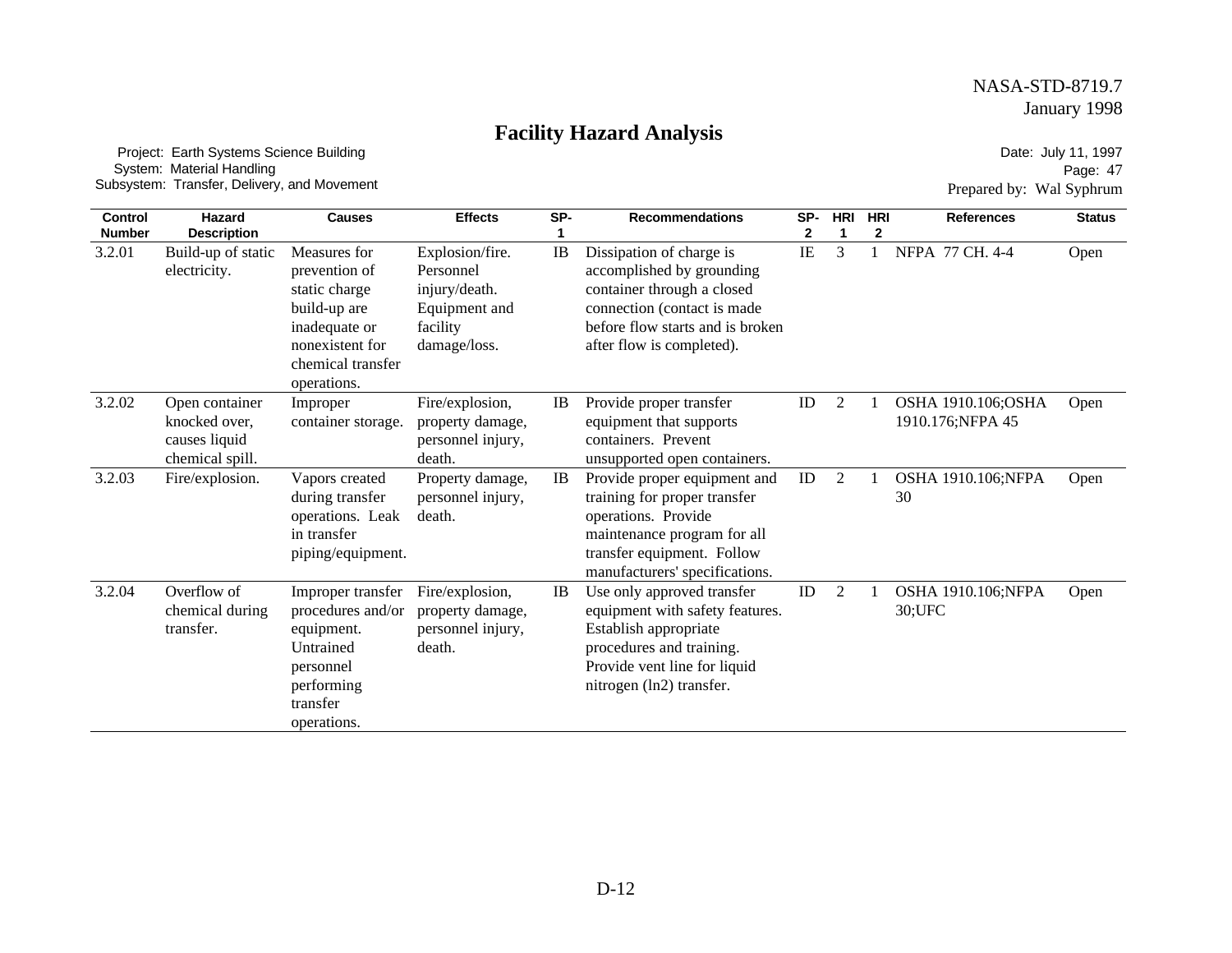### **Facility Hazard Analysis**

 Project: Earth Systems Science Building System: Material Handling Subsystem: Spills and Leaks

Date: July 11, 1997 Page: 50 Prepared by: Wal Syphrum

| <b>Control</b><br><b>Number</b> | Hazard<br><b>Description</b>                               | <b>Causes</b>                                                                                                               | <b>Effects</b>                                                                                                  | SP- | <b>Recommendations</b>                                                                                                                                                                                                                                                           | SP-        | <b>HRI</b> | <b>HRI</b><br>2 | <b>References</b>                                                                    | <b>Status</b> |
|---------------------------------|------------------------------------------------------------|-----------------------------------------------------------------------------------------------------------------------------|-----------------------------------------------------------------------------------------------------------------|-----|----------------------------------------------------------------------------------------------------------------------------------------------------------------------------------------------------------------------------------------------------------------------------------|------------|------------|-----------------|--------------------------------------------------------------------------------------|---------------|
| 3.3.01                          | Wet floor creates<br>dangerous<br>operating<br>conditions. | Water/fluid<br>releases from<br>equipment.<br>Improper drainage<br>design for spills.                                       | Personnel injury<br>due to shocks (if<br>electrical<br>equipment<br>present) or slips<br>and falls.             | IIА | Ensure that equipment design<br>has own spill containment.<br>Ensure proper drainage design<br>to facilitate clean-up of<br>water/fluid spills.                                                                                                                                  | <b>IIE</b> | 3          |                 |                                                                                      | Open          |
| 3.3.02                          | Slippery floors on<br>walkways or in<br>working areas.     | Smooth, slick<br>floors. Spilling of<br>fluids including<br>cleaning solutions<br>onto walkways<br>and working<br>surfaces. | Personnel injury<br>due to slips and<br>falls or electrical<br>shocks if electrical<br>equipment is<br>present. | ШA  | Ensure that procedures<br>facilitate clean-up of all spills<br>as soon as possible after<br>discovery. Place signs in<br>slippery floor areas to warn<br>occupants of slippery floors.<br>Ensure that operating<br>procedures preclude operating<br>equipment when floor is wet. | Ш<br>D     | 3          |                 | OSHA 1910.22(a)                                                                      | Open          |
| 3.3.03                          | Failure to clean<br>any spill.                             | Improper<br>procedures.                                                                                                     | Fire/explosion,<br>property damage,<br>personnel injury,<br>death.                                              | IC  | Train personnel in proper spill<br>handling actions. Provide<br>necessary equipment and<br>materials.                                                                                                                                                                            | IE         | 3          |                 | OSHA 1910.106;OSHA<br>1910.120;NFPA 1;Site<br><b>CHEMICAL HYGIENE</b><br><b>PLAN</b> | Open          |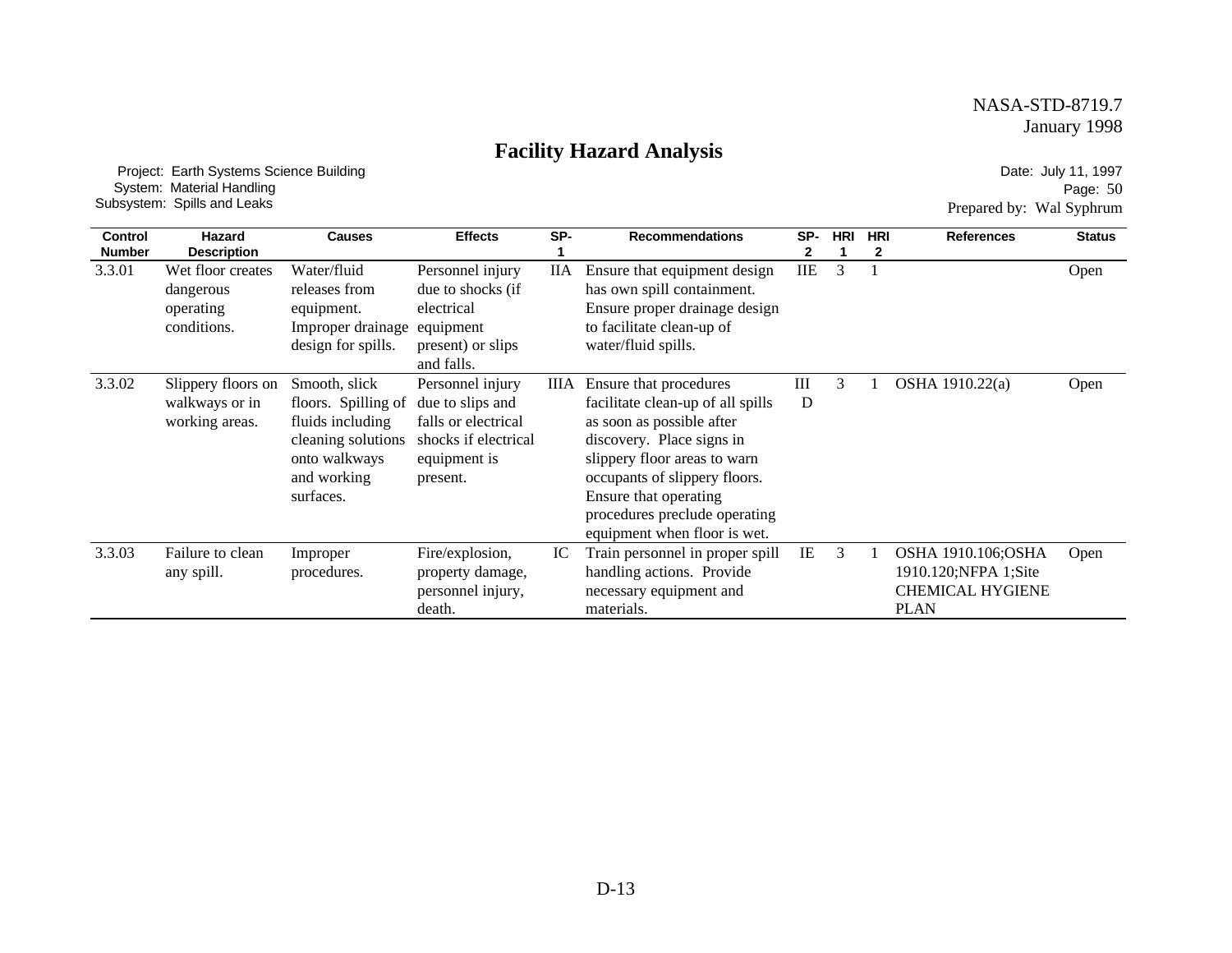### **Facility Hazard Analysis**

 Project: Earth Systems Science Building System: Material Handling Subsystem: Disposal/Waste

Date: July 11, 1997 Page: 51 Prepared by: Wal Syphrum

| <b>Control</b> | Hazard                                                                                   | <b>Causes</b>                                                                                  | <b>Effects</b>                                                                                                                                  | SP-             | <b>Recommendations</b>                                                                                                                                                                                                                                                                        | SP-          | <b>HRI</b>     | <b>HRI</b> | <b>References</b>                                                                                 | <b>Status</b> |
|----------------|------------------------------------------------------------------------------------------|------------------------------------------------------------------------------------------------|-------------------------------------------------------------------------------------------------------------------------------------------------|-----------------|-----------------------------------------------------------------------------------------------------------------------------------------------------------------------------------------------------------------------------------------------------------------------------------------------|--------------|----------------|------------|---------------------------------------------------------------------------------------------------|---------------|
| <b>Number</b>  | <b>Description</b>                                                                       |                                                                                                |                                                                                                                                                 |                 |                                                                                                                                                                                                                                                                                               | $\mathbf{2}$ |                | 2          |                                                                                                   |               |
| 3.4.01         | Explosive and/or<br>toxic environment<br>developing.                                     | Improper<br>handling or<br>storage of<br>hazardous waste<br>materials inside<br>the facility.  | Personnel injury.                                                                                                                               | $_{\text{IIB}}$ | Ensure that all material<br>retained following a spill inside<br>the facility is treated as<br>hazardous waste. Store the<br>waste in approved labeled<br>containers. Take necessary<br>precautions during storage or<br>have the hazardous waste<br>professionally removed from<br>the site. | ID           | $\overline{c}$ |            | OSHA 1910.38;OSHA<br>1910.120;OSHA<br>1910.1450;EPA<br>Regulations; Site<br>Chemical Hygiene Plan | Open          |
| 3.4.02         | Release of toxic,<br>flammable or<br>explosive fumes<br>or liquids.                      | Failure to provide<br>adequate waste<br>containers in<br>laboratory areas<br>and storage area. | Possible exposure<br>to toxic fumes and<br>fire which may<br>result in personnel<br>injury or death<br>and equipment<br>and facility<br>damage. | IC              | Provide suitable disposal<br>containers that are labeled<br>"hazardous waste" and indicate<br>permissible contents. Ensure<br>sufficient quantity of containers<br>are available to allow<br>segregation of solvents,<br>flammables, etc.                                                     | IE           | 3              |            | OSHA 1910.106;;Site<br>Chemical Hygiene Plan                                                      | Open          |
| 3.4.03         | Exposure of<br>environment or<br>unprotected<br>personnel to toxic<br>material deposits. | No checking or<br>control of ducts or<br>hoods.                                                | Environmental<br>contamination,<br>unsafe operating<br>areas.                                                                                   | $_{\text{IIB}}$ | Ensure that all ducts or hoods,<br>are checked for toxic<br>deposits/build-ups. Dispose<br>toxic deposits appropriately.<br>Develop special procedures for<br>this work.                                                                                                                      | <b>IIE</b>   | 3              |            |                                                                                                   | Open          |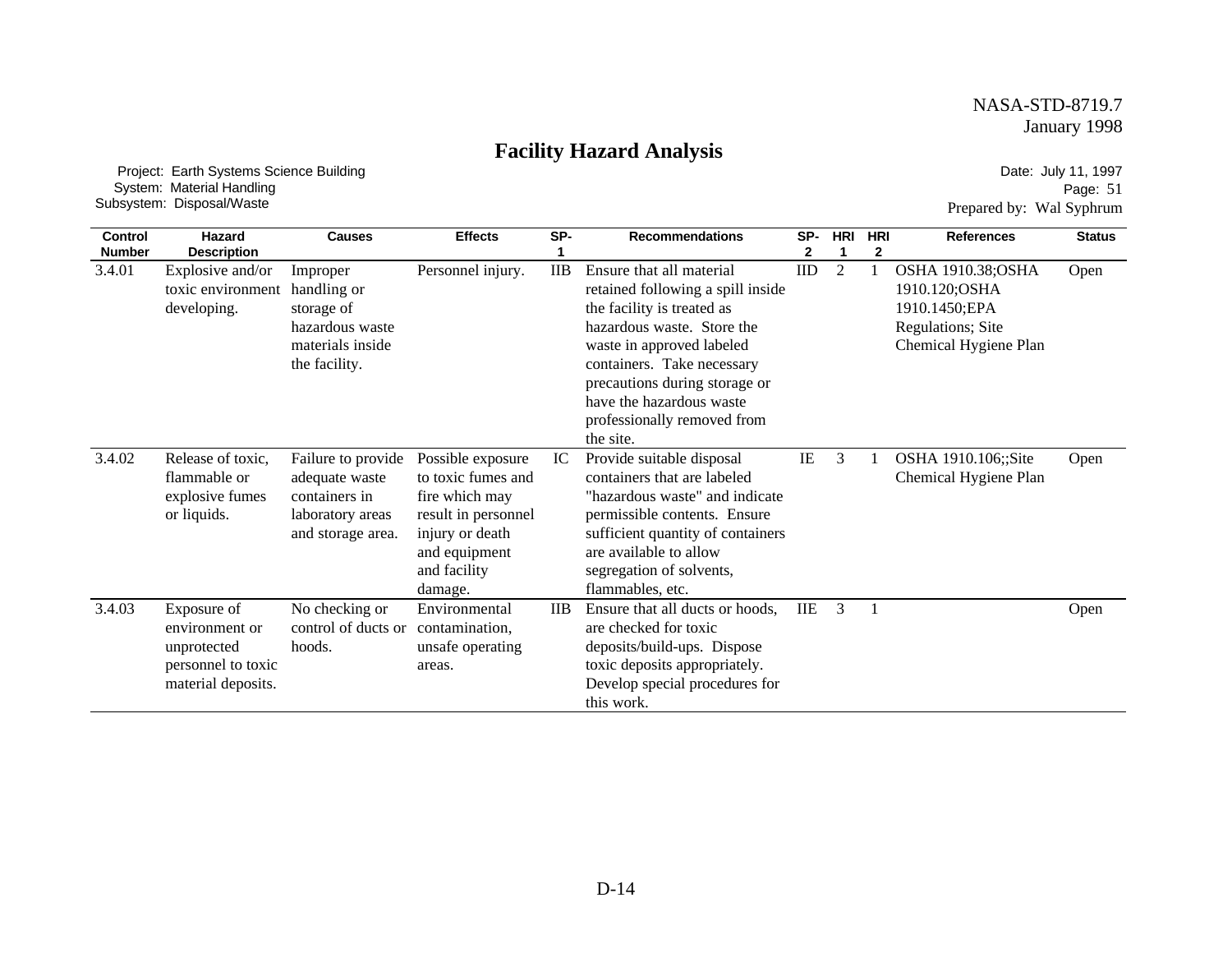# **Facility Hazard Analysis**

 Project: Earth Systems Science Building System: Material Handling Subsystem: Handling/Use

Date: July 11, 1997 Page: 52 Prepared by: Wal Syphrum

| Control       | Hazard                                                      | <b>Causes</b>                                                                                                                                                 | <b>Effects</b>                                          | SP-             | <b>Recommendations</b>                                                                                                                                                                                                                                  | SP-       | <b>HRI</b> | <b>HRI</b> | <b>References</b>                             | <b>Status</b> |
|---------------|-------------------------------------------------------------|---------------------------------------------------------------------------------------------------------------------------------------------------------------|---------------------------------------------------------|-----------------|---------------------------------------------------------------------------------------------------------------------------------------------------------------------------------------------------------------------------------------------------------|-----------|------------|------------|-----------------------------------------------|---------------|
| <b>Number</b> | <b>Description</b>                                          |                                                                                                                                                               |                                                         |                 |                                                                                                                                                                                                                                                         | 2         | 1          | 2          |                                               |               |
| 3.5.01        | Personnel<br>exposure to<br>various hazardous<br>materials. | Unsafe handling<br>of acids, bases,<br>and solvents.<br>including possible<br>incompatible<br>storage<br>combinations.                                        | Personnel injury<br>or illness.                         | <b>IIA</b>      | Ensure that all appropriate<br>safety measures are undertaken<br>during material handling.<br>Ensure that compatibilities are<br>considered during planning of<br>handling and storage<br>operations.                                                   | $\rm IIE$ | 3          |            | OSHA 1910.1450;;Site<br>Chemical Hygiene Plan | Open          |
| 3.5.02        | Exposure of<br>hazards to<br>unprotected<br>personnel.      | Handling<br>hazardous<br>chemicals and<br>materials in<br>unprotected or<br>unsafe areas (such<br>as office<br>corridors) can<br>expose others to<br>hazards. | Injury to<br>unprotected<br>personnel.                  | $_{\text{IIB}}$ | Ensure that hazardous<br>materials and chemicals are<br>handled only in areas properly<br>designated and protected.<br>Provide separate facility<br>entrances and corridors if<br>required. Provide carts and<br>buckets for transport of<br>chemicals. | IID       | 2          |            | UFC 80;;Site Chemical<br>Hygiene Plan         | Open          |
| 3.5.03        | Fire and/or<br>explosion                                    | Improper<br>operating<br>procedures.<br>Incompatible<br>materials being<br>transferred/<br>handled/used<br>react with each<br>other.                          | Personnel injury<br>and/or equipment<br>damage or loss. | ID              | Ensure proper operating<br>procedures. Provide personnel<br>training in safety features. Post<br>signs addressing the use of<br>incompatible materials. Keep<br>incompatible materials<br>separated from each other at all<br>times.                    | IE        | 3          | 2          | NFPA 45, NFPA<br>318; NFPA 49, NFPA<br>491M   | Open          |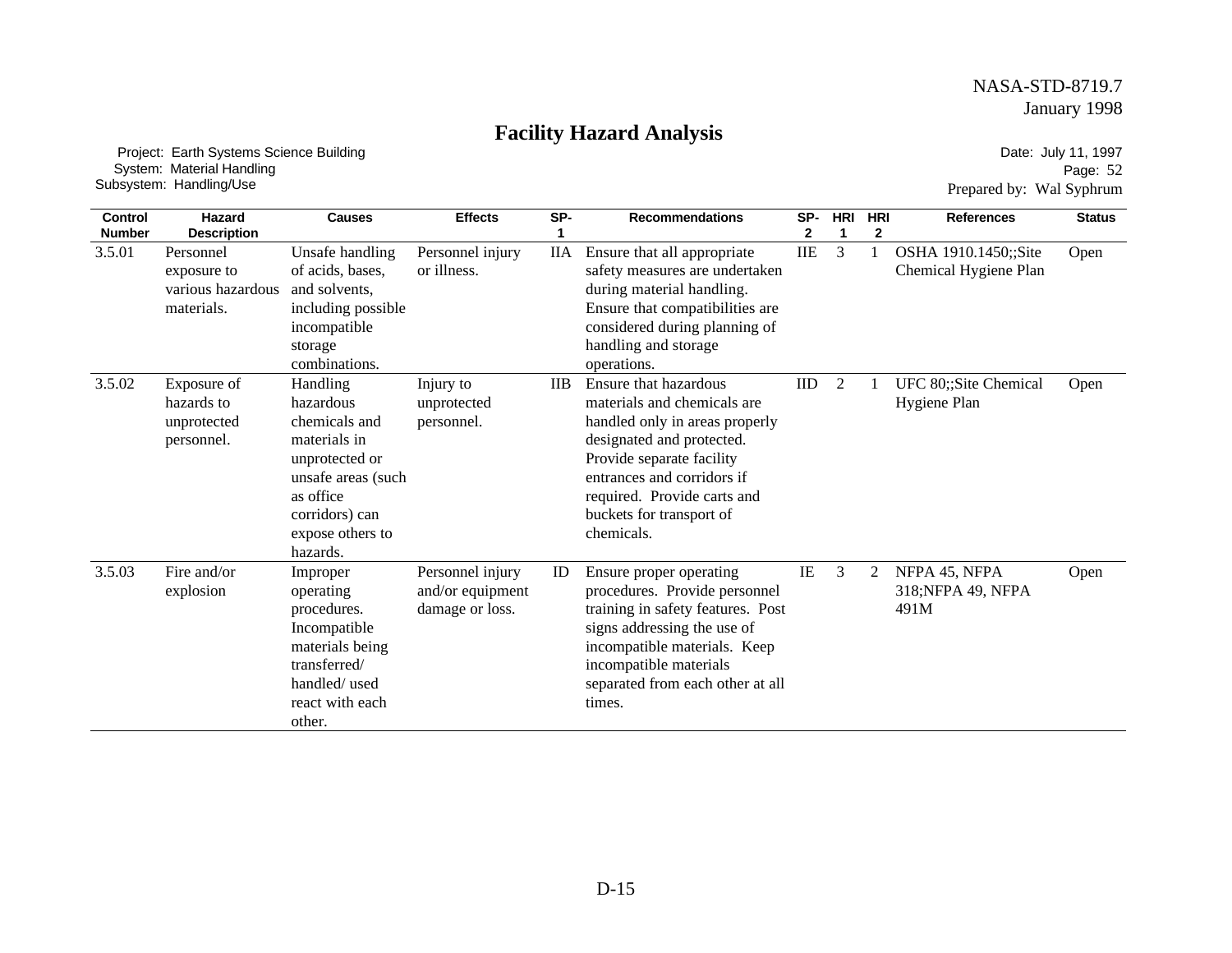# **Facility Hazard Analysis**

 Project: Earth Systems Science Building System: Material Handling Subsystem: Bulk Systems

Date: July 11, 1997 Page: 55 Prepared by: Wal Syphrum

| <b>Control</b><br><b>Number</b> | <b>Hazard</b><br><b>Description</b>                               | <b>Causes</b>                                                                                             | <b>Effects</b>                                                                                        | SP-<br>1        | <b>Recommendations</b>                                                                                                                                                                                                                  | SP-<br>2       | <b>HRI</b><br>1 | <b>HRI</b><br>$\mathbf{2}$ | <b>References</b>                                                         | <b>Status</b> |
|---------------------------------|-------------------------------------------------------------------|-----------------------------------------------------------------------------------------------------------|-------------------------------------------------------------------------------------------------------|-----------------|-----------------------------------------------------------------------------------------------------------------------------------------------------------------------------------------------------------------------------------------|----------------|-----------------|----------------------------|---------------------------------------------------------------------------|---------------|
| 3.6.01                          | Loss of liquid<br>nitrogen storage<br>tank integrity.             | Premature storage<br>tank corrosion.                                                                      | Potentially<br>extensive and<br>environmentally<br>harmful ground or<br>groundwater<br>contamination. | <b>IIB</b>      | Provide proper material<br>thickness/type and/or<br>protective coatings for liquid<br>nitrogen storage tank.<br>Consider all applicable<br>standards and<br>recommendations provided in<br>the selection or design of<br>storage tanks. | <b>IID</b>     | $\overline{2}$  |                            | <b>NHB 1700.6; ASME</b><br>Pressure Vessel; and<br>Boiler Code, Sec. VIII | Open          |
| 3.6.02                          | Chemical/process<br>gas leaks from<br>fittings or<br>connections. | Improper design<br>or installation of<br>process gas piping<br>system.                                    | Personnel injury.<br>Impaired vision.<br>Obstruction of<br>passageways.                               | IIC             | Design and install liquid<br>nitrogen process gas piping<br>systems in accordance with<br>industry standards and<br>regulations. Perform quality<br>leak testing.                                                                       | <b>IIE</b>     | 3               | 2                          | <b>CGA</b> Standards                                                      | Open          |
| 3.6.03                          | Loss of storage<br>tank integrity.                                | Premature storage<br>tank corrosion.                                                                      | Potentially<br>extensive and<br>environmentally<br>harmful ground or<br>groundwater<br>contamination. | $_{\text{IID}}$ | Place storage tanks on re-<br>certification program to ensure<br>storage tank integrity. Provide<br>periodic inspection.                                                                                                                | <b>IIE</b>     | 3               | 2                          | NHB 1700.6                                                                | Open          |
| 3.6.04                          | Personnel contact<br>w/liquid<br>nitrogen.                        | <b>Improper Dewars</b><br>fill station set-up<br>or faulty<br>containers.                                 | Personnel injury.                                                                                     | <b>IIIC</b>     | Provide properly designed fill<br>station and containers.                                                                                                                                                                               | $\rm III$<br>E | $\overline{3}$  | $\overline{2}$             |                                                                           | Open          |
| 3.6.05                          | Personnel contact<br>w/liquid<br>nitrogen.                        | Faulty containers<br>or improper<br>filling procedures<br>at liquid nitrogen<br>dewar filling<br>station. | Personnel injury.                                                                                     | <b>IIIC</b>     | Provide proper containers, and<br>procedures for filling<br>containers at liquid nitrogen<br>dewar filling station.                                                                                                                     | III<br>E       | 3               | $\overline{2}$             |                                                                           | Open          |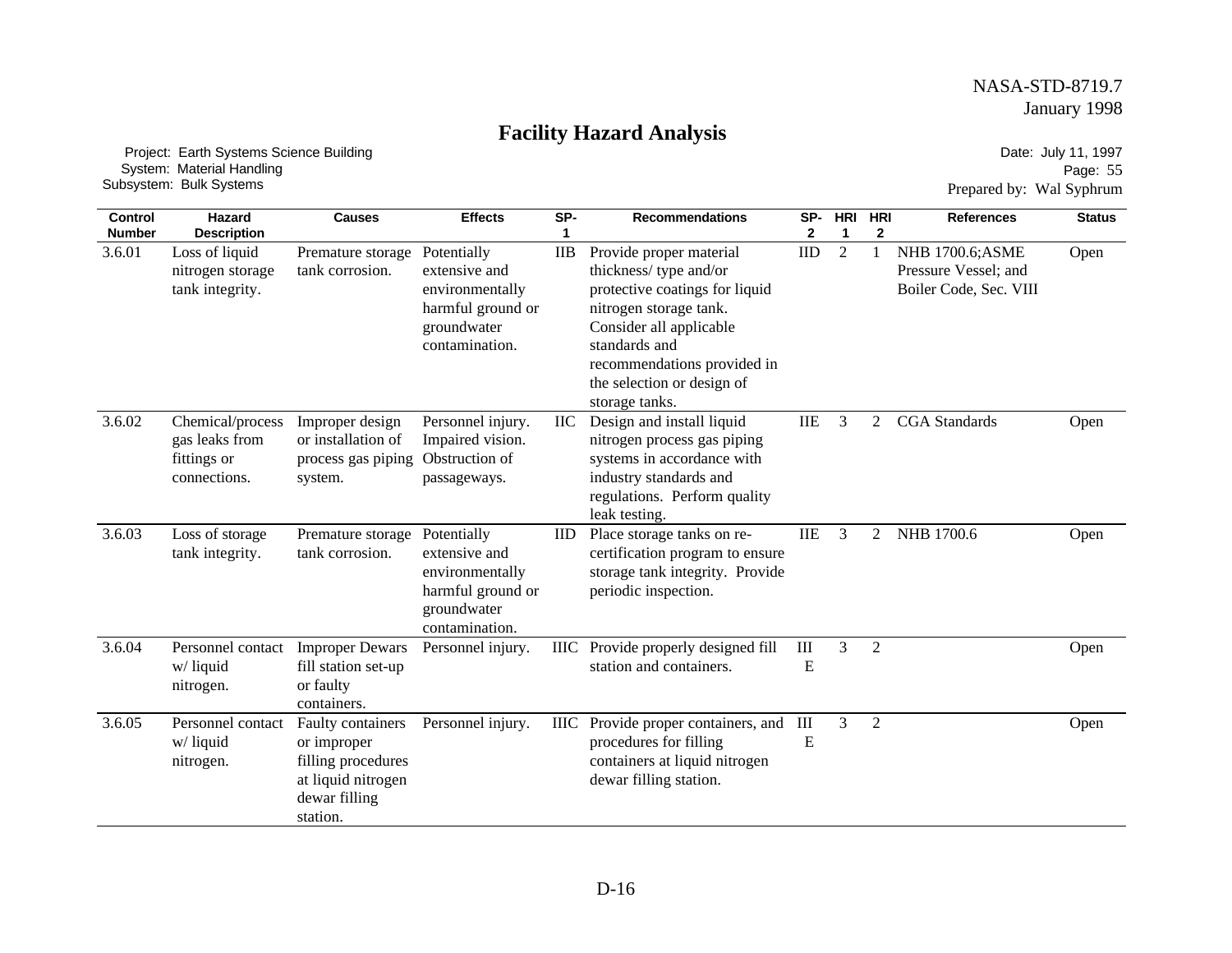# **Facility Hazard Analysis**

 Project: Earth Systems Science Building System: General Facility Subsystem: Access/Egress

Date: July 11, 1997 Page: 56 Prepared by: Wal Syphrum

| <b>Control</b><br><b>Number</b> | Hazard<br><b>Description</b>                                                        | <b>Causes</b>                                                                                                                   | <b>Effects</b>                                                                                                                     | SP-             | <b>Recommendations</b>                                                                                                                                                                                                            | SP-<br>$\mathbf{2}$ | <b>HRI</b><br>1 | <b>HRI</b><br>2 | <b>References</b>                                                             | <b>Status</b> |
|---------------------------------|-------------------------------------------------------------------------------------|---------------------------------------------------------------------------------------------------------------------------------|------------------------------------------------------------------------------------------------------------------------------------|-----------------|-----------------------------------------------------------------------------------------------------------------------------------------------------------------------------------------------------------------------------------|---------------------|-----------------|-----------------|-------------------------------------------------------------------------------|---------------|
| 4.1.01                          | Failure to provide<br>adequate number<br>and arrangement<br>of emergency<br>egress. | Insufficient means<br>of egress. Not<br>enough exits.<br>Poor arrangement<br>of exit locations.                                 | Injury or death to<br>occupants due to<br>improper location<br>or lack of adequate<br>evacuation routes<br>during an<br>emergency. | <b>IIB</b>      | Provide adequate number of<br>separate means of egress. Exits<br>shall be located and exit access<br>shall be arranged so that exits<br>are readily accessible at all<br>times.                                                   | <b>IIE</b>          | 3               | 1               | NFPA 101 Sec. 5-<br>4;NFPA 101 Sec. 5-<br>5;OSHA 1910 Subpart<br>E;UBC Ch. 33 | Closed        |
| 4.1.02                          | Insufficient<br>capacity of egress.                                                 | Every component<br>of means of egress<br>does not provide<br>the minimum<br>required width.                                     | Inability for<br>occupants to leave<br>building in a<br>timely manner.<br>Personnel injury.                                        | $_{\text{IIB}}$ | Ensure halls, doorways, and<br>other parts of the exit meet the<br>proper occupant loading in<br>order to provide proper<br>capacity of egress.                                                                                   | IIE                 | 3               |                 | NFPA 101 Sec. 5-3                                                             | Closed        |
| 4.1.03                          | Occupants failure<br>to exit building<br>during fire.                               | Excessive travel<br>distance to nearest<br>exit.                                                                                | Injury or death to<br>occupants due to<br>excessive travel<br>distances and<br>spreading fire.                                     | $_{\text{IIB}}$ | The maximum travel distance,<br>for this mixed assembly/<br>business occupancy, shall not<br>exceed 200 ft. to at least one<br>exit.                                                                                              | <b>IIE</b>          | 3               |                 | NFPA 101 Sec. 5-6; UBC Closed<br>Ch. 33                                       |               |
| 4.1.04                          | Confused<br>occupants<br>prevented from<br>exiting building.                        | Excessive dead-<br>end corridors.                                                                                               | Personal injury.                                                                                                                   | $_{\rm IIB}$    | Dead-end corridors shall<br>exceed 20 feet.                                                                                                                                                                                       | <b>IIE</b>          | 3               |                 | NFPA 101 Ch. 26-2.5.2                                                         | Open          |
| 4.1.05                          | Occupants failure<br>to reach a public<br>way during a fire.                        | Failure to provide<br>suitable travel<br>surfaces. The<br>means of egress<br>ends at the point<br>of exit from the<br>building. | Injury to<br>occupants.                                                                                                            | $_{\text{IIB}}$ | All exits shall terminate at a<br>public way. The public way for<br>ESSB is the road in front of the<br>building. Provide a paved<br>walkway from the exits at the<br>back of the building and office<br>wings to the public way. | <b>IIE</b>          | 3               |                 | NFPA 101 Sec. 5-7;<br>NFPA 101 Sec. 31-1.2.2                                  | Closed        |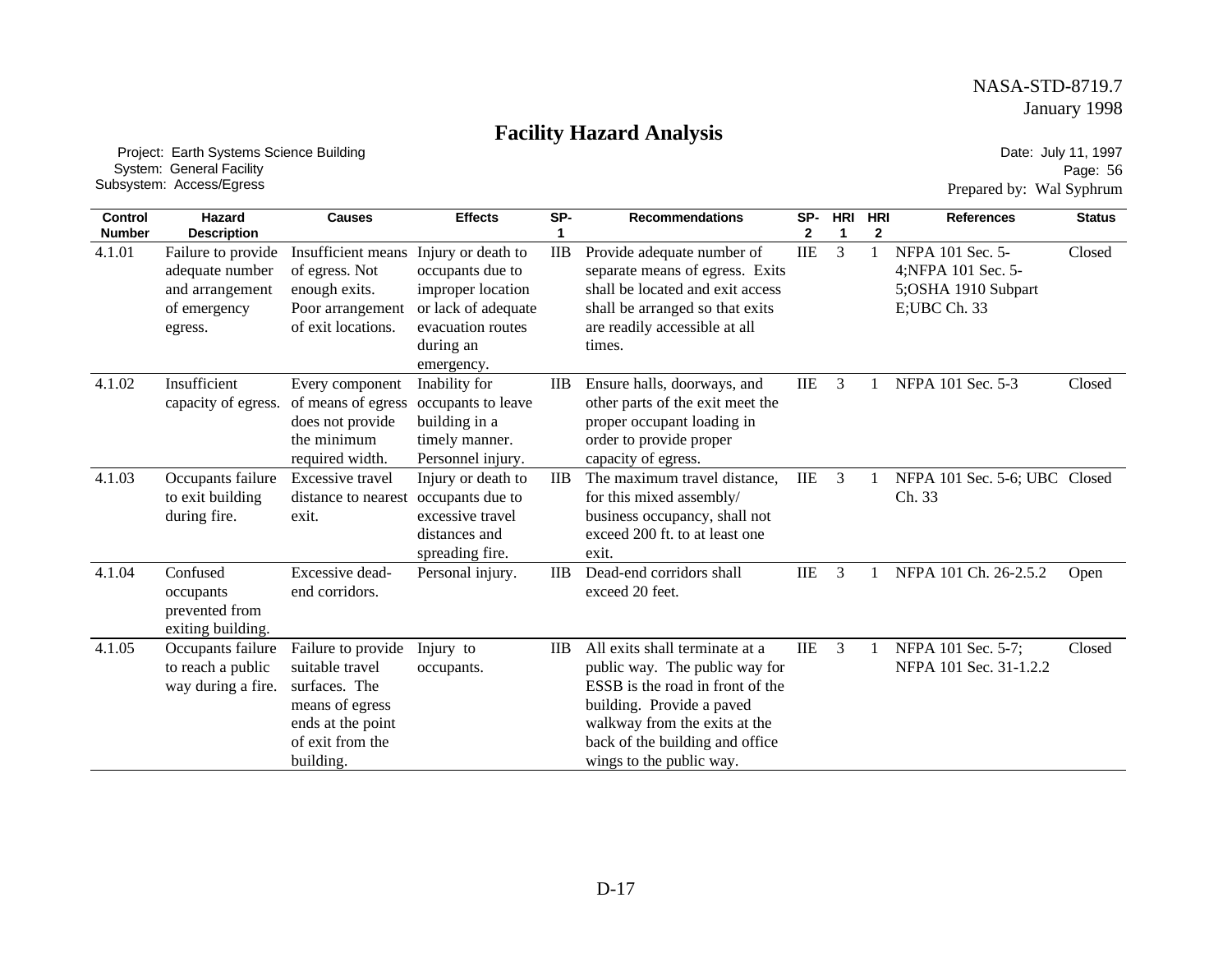# **Facility Hazard Analysis**

 Project: Earth Systems Science Building System: Generagl Facility Subsystem: Electrical

Date: July 11, 1997 Page: 61 Prepared by: Wal Syphrum

| <b>Control</b><br><b>Number</b> | Hazard<br><b>Description</b>                                                      | <b>Causes</b>                                                                     | <b>Effects</b>                                                                                                               | SP- | <b>Recommendations</b>                                                                                                                                                                                                                                                             | SP-<br>$\mathbf{2}$ | <b>HRI</b><br>1 | <b>HRI</b><br>$\mathbf{2}$ | <b>References</b>                                                                                                            | <b>Status</b> |
|---------------------------------|-----------------------------------------------------------------------------------|-----------------------------------------------------------------------------------|------------------------------------------------------------------------------------------------------------------------------|-----|------------------------------------------------------------------------------------------------------------------------------------------------------------------------------------------------------------------------------------------------------------------------------------|---------------------|-----------------|----------------------------|------------------------------------------------------------------------------------------------------------------------------|---------------|
| 4.2.01                          | Increased danger<br>due to failure of<br>critical and/or<br>emergency<br>systems. | Improper design<br>or installation of<br>emergency power<br>systems.              | Increased danger<br>of personnel<br>injury/death or<br>property damage.                                                      | IB  | Design emergency power<br>source & distribution systems<br>in accordance with required<br>regulations and standards.                                                                                                                                                               | ID                  | $\overline{2}$  |                            | <b>OSHA</b><br>1910.308(b);NFPA 70,<br>NFPA 110;;UBC 1716(g)<br>& UBC 1807(i) FOR<br><b>ATRIUM SMOKE-</b><br>CONTROL SYSTEM. | Open          |
| 4.2.02                          | Continued<br>operation of<br>equipment under<br>dangerous<br>conditions.          | Inability to shut<br>off power to<br>equipment in the<br>event of an<br>accident. | Possible death or<br>severe injury to<br>personnel.<br>Equipment<br>damage.                                                  | IC  | Provide readily accessible<br>power shut-off switches near<br>all equipment and doors to<br>work areas.                                                                                                                                                                            | IE                  | 3               |                            | OSHA 1910.305;NFPA<br>70; NFPA 70E Ch. 3                                                                                     | Closed        |
| 4.2.03                          | Continued<br>operation of<br>equipment under<br>dangerous<br>conditions.          | Inability to shut<br>off equipment in<br>the event of an<br>accident.             | Possible death or<br>severe injury to<br>personnel.<br>Equipment<br>damage.                                                  | IC  | Provide readily accessible<br>power shut-off switches on all<br>equipment that do not have<br>hard wired breakers near the<br>equipment. Ensure that all<br>hazardous equipment are<br>provided with appropriate<br>emergency shutdown<br>provisions. Unused pigtails<br>should be | $\rm IE$            | 3               |                            | OSHA 1910.305;NFPA<br>70; NFPA 70E Ch. 3                                                                                     | Open          |
| 4.2.04                          | Combustion<br>sparks or other<br>ignition sources.                                | Motors and<br>equipment<br>operating in<br>explosive<br>environment.              | Ignition of vapors<br>and/or flammable<br>and combustible<br>liquids, possible<br>explosion,<br>possible injury or<br>death. | IC  | All electrical equipment in an<br>explosive environment must be<br>explosion proof. Use spark<br>proof motors in explosive<br>environment.                                                                                                                                         | IE                  | 3               |                            | OSHA 1910.106;NFPA<br>30 (Specifically Ch. 4-<br>7.2), NFPA 70; UFC                                                          | Closed        |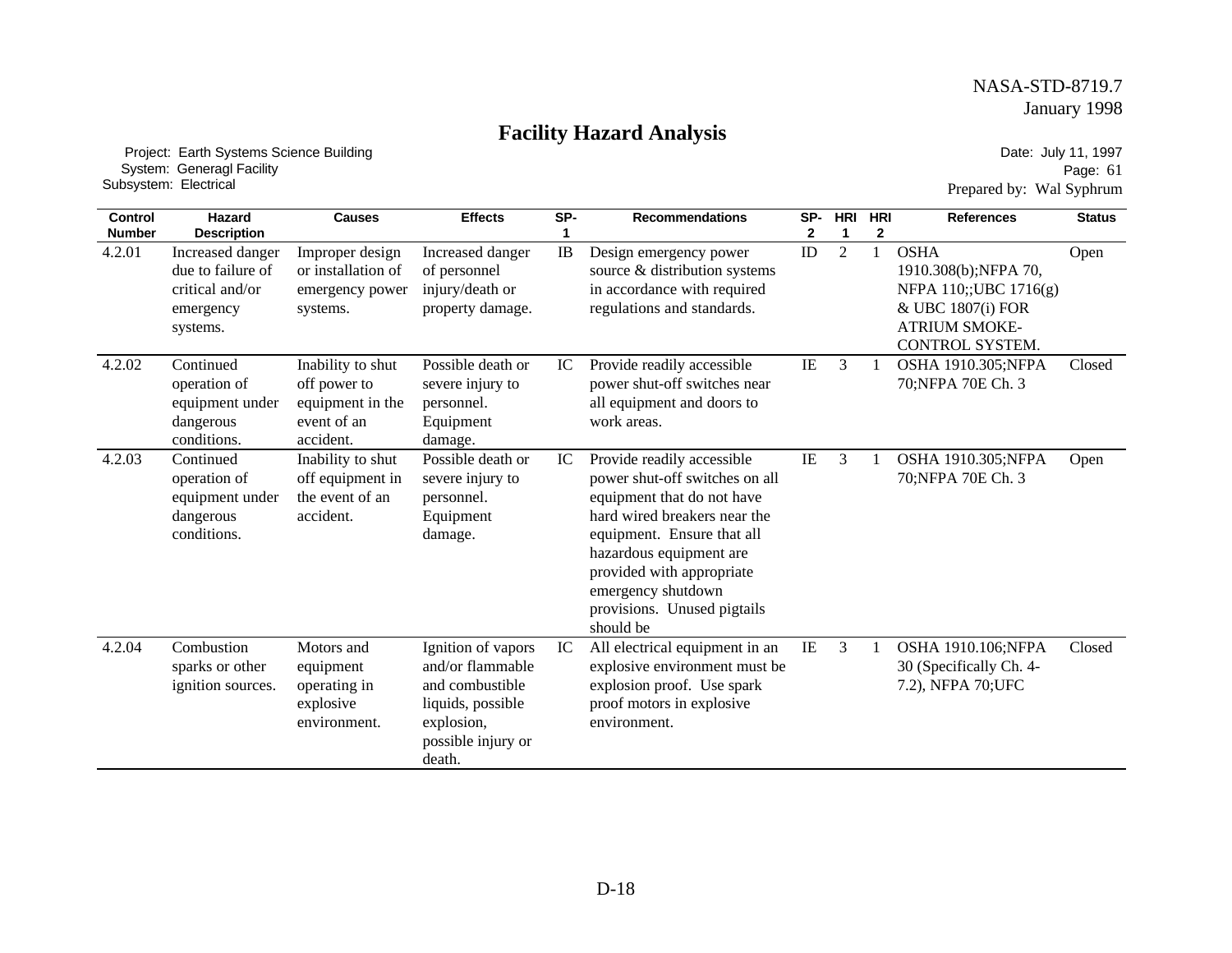# **Facility Hazard Analysis**

 Project: Earth Systems Science Building System: General Facility Subsystem: Electrical

Date: July 11, 1997 Page: 65 Prepared by: Wal Syphrum

| <b>Control</b> | Hazard                                                      | <b>Causes</b>                                                                                             | <b>Effects</b>          | SP-          | <b>Recommendations</b>                                                                                                                                                                                                                                                          | SP-        | <b>HRI</b> | <b>HRI</b>     | <b>References</b>                                       | <b>Status</b> |
|----------------|-------------------------------------------------------------|-----------------------------------------------------------------------------------------------------------|-------------------------|--------------|---------------------------------------------------------------------------------------------------------------------------------------------------------------------------------------------------------------------------------------------------------------------------------|------------|------------|----------------|---------------------------------------------------------|---------------|
| <b>Number</b>  | <b>Description</b>                                          |                                                                                                           |                         |              |                                                                                                                                                                                                                                                                                 | 2          | 1          | $\mathbf{2}$   |                                                         |               |
| 4.3.01         | Poor illumination<br>of exits and other<br>means of egress. | Improper design,<br>location, or<br>installation of<br>emergency<br>lighting.                             | Personnel injury.       | IIC          | Provide adequate illumination<br>of means of egress. The floors<br>within an exit and within the<br>portions of the exit access and<br>exit discharge (inside the<br>building) shall be illuminated<br>to values of not less than 1<br>footcandle measured at the<br>floor.     | $\rm IIE$  | 3          | $\overline{2}$ | NFPA 101 Sec. 5-8; UBC<br>Sec. 3313; UFC Sec.<br>12.110 | Closed        |
| 4.3.02         | Occupants cannot<br>find their way to<br>an exit.           | No lighting for<br>emergency egress<br>following a power<br>outage in the<br>facility.                    | Personnel injury.       | $\rm{HC}$    | Provide emergency lighting<br>systems for the means of<br>egress. Where illumination<br>depends on changing energy<br>sources, there shall be no<br>appreciable interruption of<br>illumination. Emergency<br>illumination shall be provide<br>for $11/2$ hours in the event of | IIE        | 3          | 2              | NFPA 101 Sec. 5-9; UBC<br>Sec. 3313; UFC Sec.<br>12.110 | Open          |
| 4.3.03         | Failure of<br>a public way<br>during a fire.                | The discharge<br>occupants to reach from exit does not<br>have adequate<br>lighting to the<br>public way. | Injury to<br>personnel. | $_{\rm IIB}$ | The concrete walkway leading<br>from the exits at the back of the<br>building and office wings to the<br>public way should be<br>illuminated and marked to<br>make clear the direction of<br>egress to the public way.                                                          | <b>IIE</b> | 3          |                | NFPA 101 Sec. 5-<br>7; NFPA 101 Sec. 5-8                | Open          |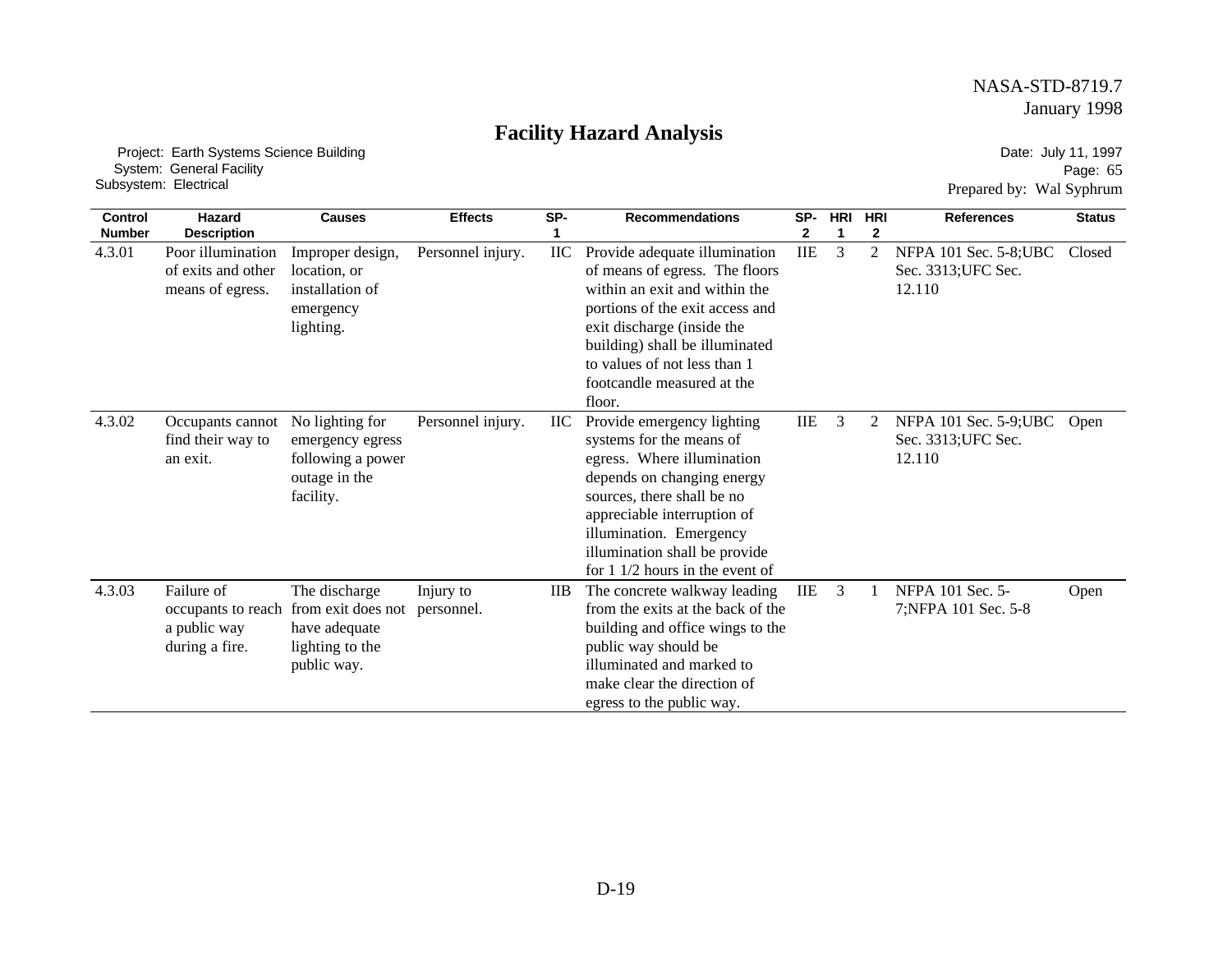# **Facility Hazard Analysis**

 Project: Earth Systems Science Building System: General Facility Subsystem: Structural

Date: July 11, 1997 Page: 67 Prepared by: Wal Syphrum

| <b>Control</b> | Hazard                                        | <b>Causes</b>                                                          | <b>Effects</b>                                                                               | SP- | <b>Recommendations</b>                                                                                                                                         | SP- | <b>HRI</b> | <b>HRI</b> | <b>References</b>                                        | <b>Status</b> |
|----------------|-----------------------------------------------|------------------------------------------------------------------------|----------------------------------------------------------------------------------------------|-----|----------------------------------------------------------------------------------------------------------------------------------------------------------------|-----|------------|------------|----------------------------------------------------------|---------------|
| <b>Number</b>  | <b>Description</b>                            |                                                                        |                                                                                              |     |                                                                                                                                                                | 2   |            | 2          |                                                          |               |
| 4.4.01         | Laboratory floor<br>collapse.                 | Inadequate floor<br>load design.                                       | Personnel injury<br>and/or death or<br>equipment damage<br>or loss due to floor<br>collapse. | IC  | Consider all possible objects,<br>weights of equipment, stored<br>inventory and personnel when<br>designing for floor loads.                                   | IE  | 3          |            | NHB 7320.1B Ch.<br>6; UBC; OSHA<br>1910.12; OSHA 1910.22 | Closed        |
| 4.4.02         | Floor collapse<br>(other than<br>laboratory). | Inadequate floor<br>load design.                                       | Personnel injury<br>and/or death or<br>equipment damage<br>or loss due to floor<br>collapse. | IC  | Consider all possible objects,<br>weights of equipment, stored<br>inventory and personnel when<br>designing for floor loads.                                   | IE  | 3          |            | NHB 7320.1B Ch.<br>6;UBC;OSHA<br>1910.12; OSHA 1910.22   | Closed        |
| 4.4.03         | Roof collapse.                                | Inadequate<br>loading<br>requirements used<br>in structural<br>design. | Personnel injury<br>or death.<br>Equipment or<br>property damage<br>and/or loss.             | IC  | Consider all types of<br>anticipated loading when<br>designing roof structures.<br>Consider roof operations and<br>mechanical/electrical<br>equipment on roof. | IE  | 3          |            | NHB 7320.1B Ch.<br>6; OSHA 1910.12; OSHA<br>1910.22      | Open          |
| 4.4.04         | Wall collapse.                                | Inadequate<br>loading<br>requirements used<br>in structural<br>design. | Personnel injury<br>or death.<br>Equipment or<br>property damage<br>and/or loss.             | IC  | Consider all types of<br>anticipated loading when<br>designing walls. Include<br>design of heavily loaded wall<br>cabinets.                                    | IE  | 3          |            | NHB 7320.1B Ch. 6                                        | Open          |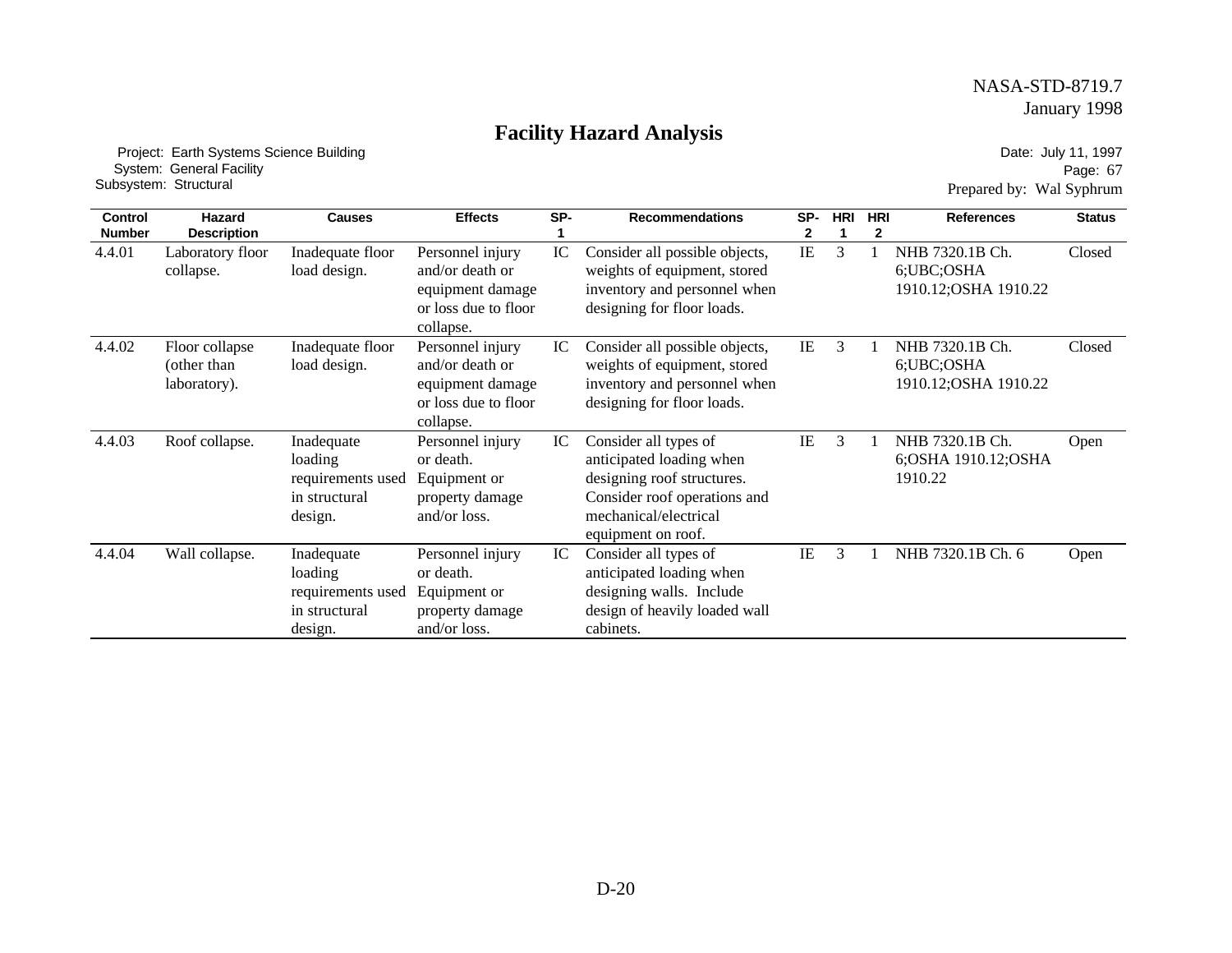# **Facility Hazard Analysis**

 Project: Earth Systems Science Building System: General Facility Subsystem: Elevators

Date: July 11, 1997 Page: 69 Prepared by: Wal Syphrum

| <b>Control</b>          | Hazard                                                            | <b>Causes</b>                                                                                                 | <b>Effects</b>                                          | SP-             | <b>Recommendations</b>                                                                                                                                                                                                                                                            | SP-             | <b>HRI</b> | <b>HRI</b>                     | <b>References</b>                                              | <b>Status</b> |
|-------------------------|-------------------------------------------------------------------|---------------------------------------------------------------------------------------------------------------|---------------------------------------------------------|-----------------|-----------------------------------------------------------------------------------------------------------------------------------------------------------------------------------------------------------------------------------------------------------------------------------|-----------------|------------|--------------------------------|----------------------------------------------------------------|---------------|
| <b>Number</b><br>4.5.01 | <b>Description</b><br>Failure of elevator<br>system.              | Elevator system<br>not designed to<br>meet loads of<br>required usage.                                        | Personnel injury<br>and/or equipment<br>damage or loss. | $\mathbf{IID}$  | Ensure proper design of<br>elevators. Design of passenger<br>elevators should include<br>regular work in addition to<br>conference and cafeteria traffic<br>from people not normally using<br>the facility. Freight elevator<br>should include loads from<br>heavy equipment (lab | 2<br><b>IIE</b> | 1<br>3     | $\mathbf{2}$<br>$\overline{2}$ | ASME/ANSI Sec. A17.1- Open<br>A17.3                            |               |
| 4.5.02                  | Failure of elevator Improper<br>system.                           | operating<br>procedures<br>(exceeding weight<br>limits).<br>Accidental release<br>of safety latch.            | Personnel injury<br>and/or equipment<br>damage or loss. | $_{\text{IID}}$ | Ensure proper elevator<br>operating procedures. Provide<br>personnel training in safety<br>features and load limits.<br>Ensure heavy equipment is<br>moved only in the freight<br>elevator. Post signs regarding<br>weight limits.                                                | <b>IIE</b>      | 3          | 2                              | ASME/ANSI Sec. A17.1- Open<br>A17.3                            |               |
| 4.5.03                  | Failure of electric<br>lifts or other<br>failure in<br>elevators. | Lack of proper,<br>preventive<br>maintenance<br>program.                                                      | Personnel injury<br>and/or equipment<br>damage or loss. |                 | Establish effective preventive<br>maintenance for elevators.                                                                                                                                                                                                                      | $\rm IE$        | 3          | 2                              | ASME/ANSI Sec. A17.1- Open<br>A17.3                            |               |
| 4.5.04                  | Failure of elevator<br>system.                                    | Hoist fails or<br>faulty electrical<br>design/work.                                                           | Personnel injury<br>and/or equipment<br>damage or loss. | $_{\text{IID}}$ | Provide safety measures for<br>runaway car, and for electrical<br>work (grounding, etc.)                                                                                                                                                                                          | <b>IIE</b>      | 3          | $\overline{2}$                 | NFPA 70 Article 620                                            | Open          |
| 4.5.05                  | Fire spreading to<br>elevator.                                    | Elevator shaft is<br>not separated<br>from the<br>remainder of the<br>building by a fire-<br>rated enclosure. | Personnel injury<br>or major property<br>damage.        | IC              | Contain fire by providing a<br>two-hour fire rated elevator<br>assembly/shaft. Elevator car<br>doors shall have a 1 1/2 hour<br>fire rating.                                                                                                                                      | IE              | 3          |                                | <b>UBC 5102, UBC</b><br>1706; ASME/ANSI<br>A17.1;NFPA 80 Ch. 8 | Open          |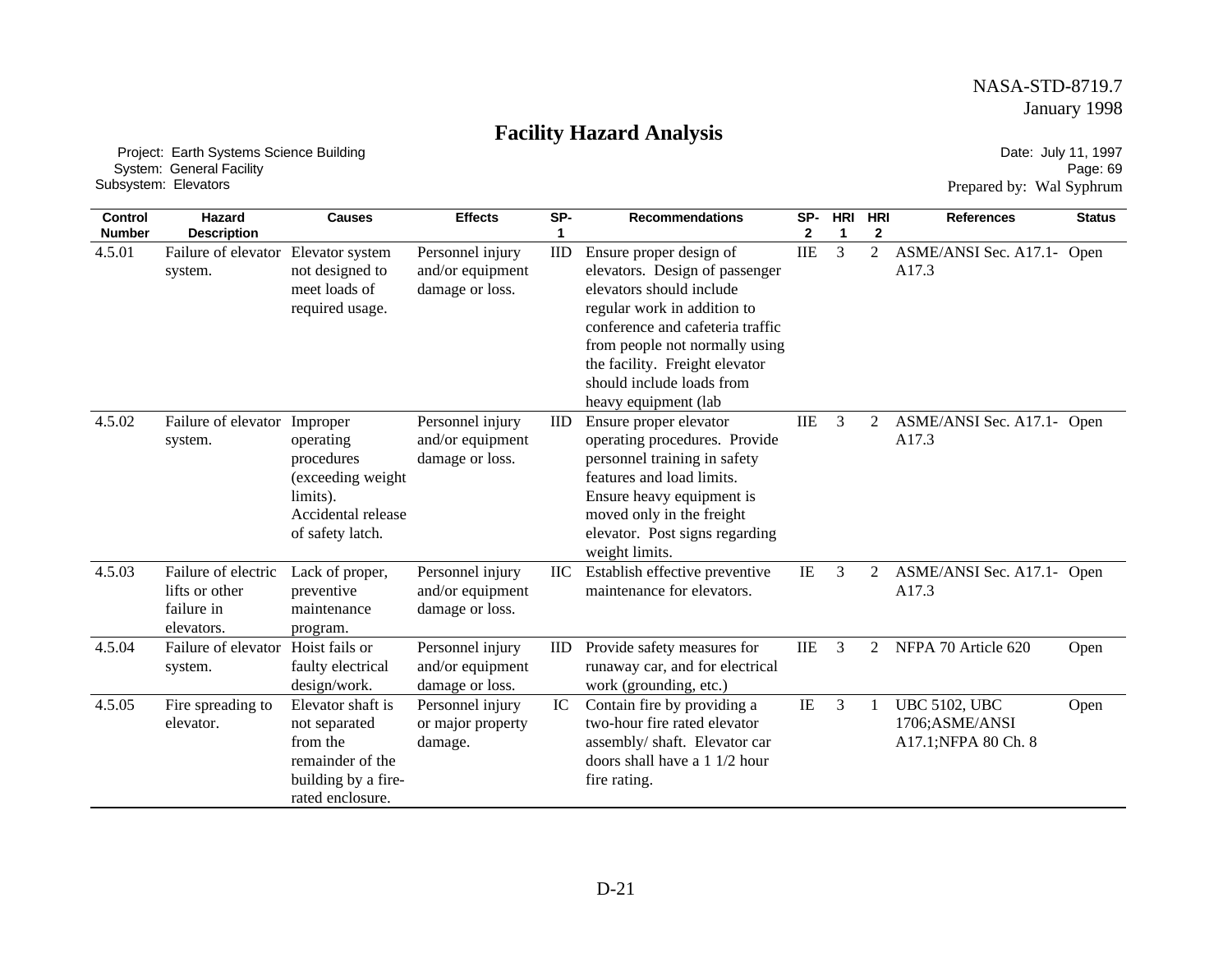# **Facility Hazard Analysis**

 Project: Earth Systems Science Building System: General Facilities Subsystem: General

Date: July 11, 1997 Page: 71 Prepared by: Wal Syphrum

| <b>Control</b> | Hazard                                            | <b>Causes</b>                                                                          | <b>Effects</b>                                                                               | SP- | <b>Recommendations</b>                                                                                                                                                                               | SP-    | <b>HRI</b> | <b>HRI</b> | <b>References</b>        | <b>Status</b> |
|----------------|---------------------------------------------------|----------------------------------------------------------------------------------------|----------------------------------------------------------------------------------------------|-----|------------------------------------------------------------------------------------------------------------------------------------------------------------------------------------------------------|--------|------------|------------|--------------------------|---------------|
| <b>Number</b>  | <b>Description</b>                                |                                                                                        |                                                                                              |     |                                                                                                                                                                                                      | 2      |            |            |                          |               |
| 4.6.01         | Lightning.                                        | Natural<br>phenomena.<br>Inadequate<br>grounding of<br>lightning<br>protection system. | Electrocution<br>resulting in injury<br>or death. Fire<br>resulting from<br>lighting strike. | IC  | Provide adequate grounding of<br>lightning protection system.                                                                                                                                        | IE     | 3          |            | <b>NFPA 780; NFPA 70</b> | Closed        |
| 4.6.02         | Inadvertent<br>release of high<br>pressure steam. | Poor design or<br>workmanship of<br>steam system<br>components, or<br>poor operation.  | Possible injury or<br>system failure.                                                        |     | IIIC Review system design to<br>ensure it meets code and<br>standard requirements.<br>Develop safe operating<br>procedures for steam system in<br>accordance with applicable<br>codes and standards. | Ш<br>Ε | 3          |            | UMC Ch. 21               | Open          |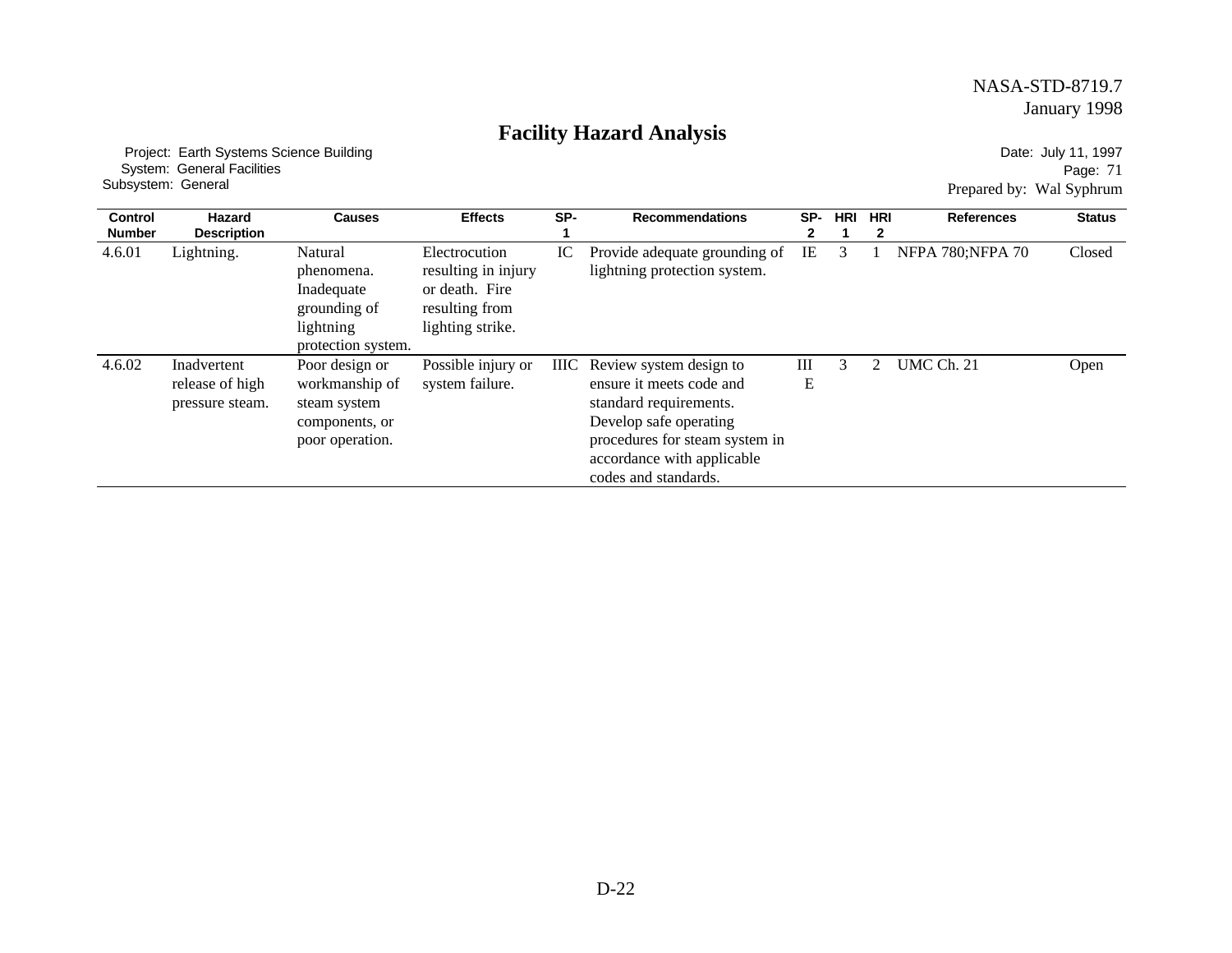# **Facility Hazard Analysis**

 Project: Earth Systems Science Building System: Documentation Subsystem: Emergency Preparedness

Date: July 11, 1997 Page: 72 Prepared by: Wal Syphrum

| <b>Control</b><br><b>Number</b> | Hazard<br><b>Description</b>                                                                                                                                                   | <b>Causes</b>                                                                                                                                            | <b>Effects</b>                                                                     | SP-       | <b>Recommendations</b>                                                                                                                                                                                                                                                             | SP-<br>$\mathbf{2}$ | HRI<br>1 | HRI<br>$\mathbf{2}$ | <b>References</b>                                                                                      | <b>Status</b> |
|---------------------------------|--------------------------------------------------------------------------------------------------------------------------------------------------------------------------------|----------------------------------------------------------------------------------------------------------------------------------------------------------|------------------------------------------------------------------------------------|-----------|------------------------------------------------------------------------------------------------------------------------------------------------------------------------------------------------------------------------------------------------------------------------------------|---------------------|----------|---------------------|--------------------------------------------------------------------------------------------------------|---------------|
| 5.1.01                          | Continued flow of<br>utilities (electrical<br>power, gases,<br>water, etc.) Under<br>unsafe conditions<br>or in emergency<br>situation.                                        | Inability to<br>deactivate utilities<br>in the event of an<br>accident. Lack of<br>emergency shut-<br>off switches.                                      | Possible severe<br>injury or death to<br>personnel.<br>Property damage<br>or loss. | IB        | Ensure all utilities have easily<br>accessible and well labeled<br>emergency shut-off switches.<br>Provide access to electrical<br>vault.                                                                                                                                          | $\rm I\!E$          | 3        |                     | NFPA 70 Article 230-<br>70; NFPA 70 Article 230<br>Part F;NFPA 70 Article<br>670-4                     | Open          |
| 5.1.02                          | Continued<br>operation of safety<br>critical equipment equipment and/or<br>or flow of utilities<br>to equipment<br>under unsafe<br>conditions or in<br>emergency<br>situation. | Inability to<br>deactivate<br>utilities to<br>equipment in the<br>event of an<br>accident. Lack of<br>emergency shut-<br>off switches                    | Possible severe<br>injury or death to<br>personnel.<br>Property damage<br>or loss. | <b>IB</b> | Ensure all sources of energy<br>(equipment power sources and<br>utilities to equipment) have<br>easily accessible and well<br>labeled emergency shut-off<br>switches, valves, etc.                                                                                                 | IE                  | 3        |                     | NFPA 70 Article 230-<br>70; NFPA 70 Article 230<br>Part F;NFPA 70 Article<br>670-4                     | Open          |
| 5.1.03                          | Continued and/or<br>discontinued<br>operation of<br>equipment<br>connected to the<br>motor control<br>centers (mcc), and<br>emergency motor<br>control centers<br>(emcc)       | Inability to<br>quickly assess an<br>emergency<br>situation.<br>Possibility of<br>activating and/or<br>de-activating the<br>wrong piece of<br>equipment. | May cause severe<br>injury to persons<br>unaware of<br>situation.                  | ID        | Provide labels to describe the<br>motor control centers, and<br>emergency motor control<br>centers (emcc) panels in detail.<br>For example describe (number)<br>an exhaust fan, its location,<br>and any hazardous materials<br>emitted from it. Provide extra<br>fuses for emccs. | $\rm IIE$           | 3        | 2                   |                                                                                                        | Open          |
| 5.1.04                          | Inadequate<br>knowledge of fire<br>procedures.                                                                                                                                 | Failure to conduct Increased danger<br>fire drills on a<br>regular basis.                                                                                | of personnel injury<br>or death.                                                   | IC        | Conduct fire exit drills<br>regularly with coordination<br>from local authorities.                                                                                                                                                                                                 | IE                  | 3        |                     | NHB 1700.1(V1-B) Ch.<br>4;NFPA 101 Ch. 31-<br>1.5; NSS 1740.11 Par.<br>604(d); NSS 1740.11 Par.<br>803 | Open          |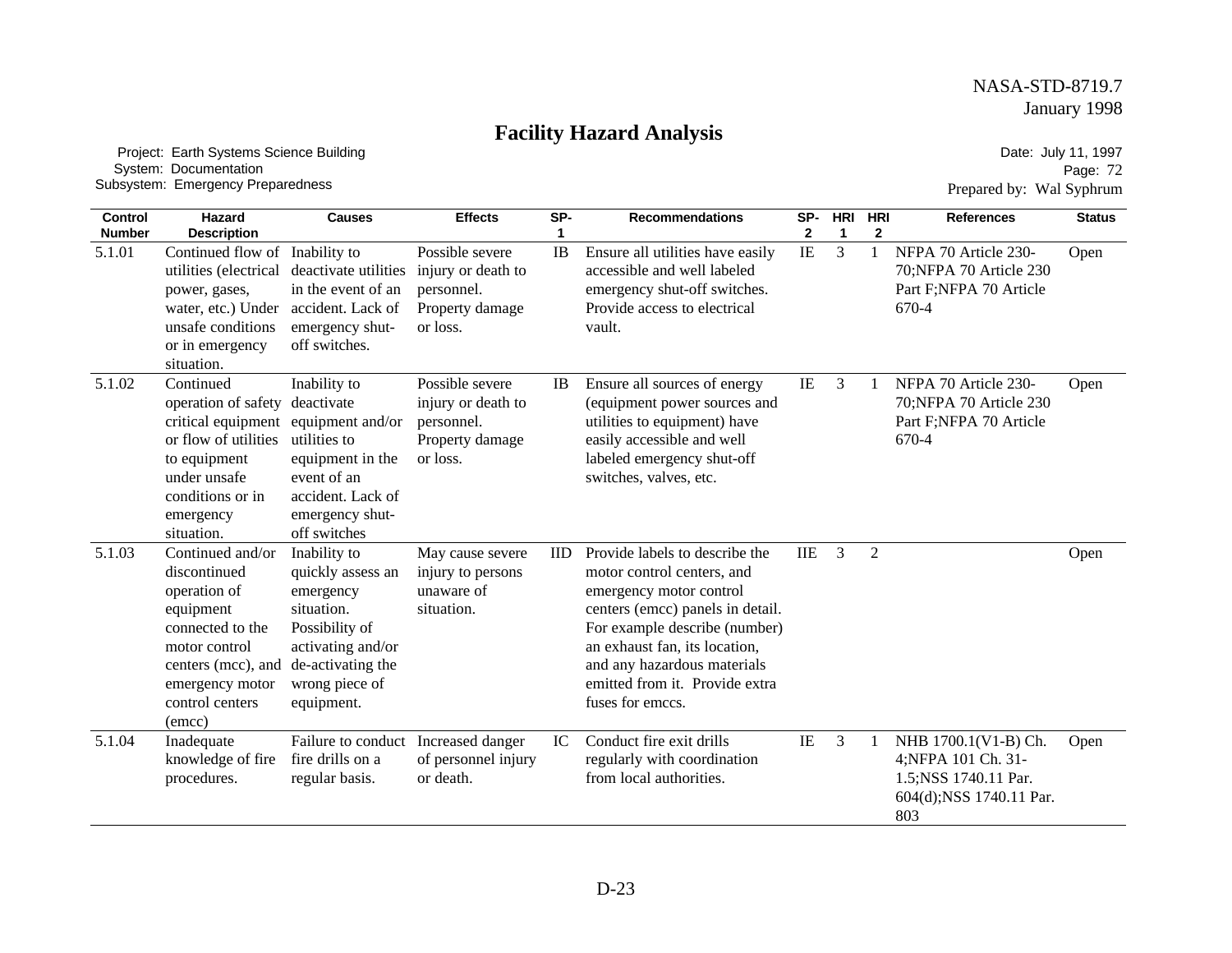# **Facility Hazard Analysis**

 Project: Earth Systems Science Building System: Documentation Subsystem: Test Procedures

Date: July 11, 1997 Page: 74 Prepared by: Wal Syphrum

| <b>Control</b> | Hazard                                                                                                                                  | <b>Causes</b>                                                                                                                                       | <b>Effects</b>                                                                                                                         | SP-        | <b>Recommendations</b>                                                                                                                                                                     | SP-        | <b>HRI</b>     | <b>HRI</b> | <b>References</b>                                          | <b>Status</b> |
|----------------|-----------------------------------------------------------------------------------------------------------------------------------------|-----------------------------------------------------------------------------------------------------------------------------------------------------|----------------------------------------------------------------------------------------------------------------------------------------|------------|--------------------------------------------------------------------------------------------------------------------------------------------------------------------------------------------|------------|----------------|------------|------------------------------------------------------------|---------------|
| <b>Number</b>  | <b>Description</b>                                                                                                                      |                                                                                                                                                     |                                                                                                                                        |            |                                                                                                                                                                                            | 2          |                | 2          |                                                            |               |
| 5.2.01         | Out-of-spec and<br>unsafe equipment.<br>Unsafe operation<br>of relocated, used<br>equipment.                                            | Moving existing<br>machinery to new<br>location could<br>effect its operation<br>or safety, due to<br>damage during<br>moving, new set-<br>up, etc. | Personnel injury<br>or death and<br>property damage<br>or loss due to<br>accidents resulting<br>from operation of<br>unsafe equipment. | IA         | Properly test & certify all<br>relocated equipment to meet<br>operating specifications after<br>being moved to new location<br>and prior to starting normal<br>operations.                 | ID         | $\overline{2}$ |            | OSHA 1910.212                                              | Open          |
| 5.2.02         | Damage to<br>equipment caused<br>by poor equipment<br>design or<br>improper<br>installation.                                            | Inadequate testing<br>to assure proper<br>equipment<br>operation prior to<br>use.                                                                   | Malfunctioning or<br>failed equipment<br>causing personnel<br>injury.                                                                  | <b>IIB</b> | Conduct pre-operation/<br>acceptance tests of all<br>equipment installed during<br>construction phase.                                                                                     | <b>IIE</b> | 3              |            | NFPA 70, NFPA 70E                                          | Open          |
| 5.2.03         | Damage to<br>equipment caused<br>by poor equipment<br>design or<br>improper<br>installation during<br>laboratory<br>installation phase. | Inadequate testing<br>to assure proper<br>equipment<br>operation prior to<br>use.                                                                   | Malfunctioning or<br>failed equipment<br>causing personnel<br>injury.                                                                  | <b>IIB</b> | Conduct pre-operation/<br>acceptance tests of all<br>equipment installed during lab<br>installation phase.                                                                                 | <b>IIE</b> | 3              |            | NFPA 70, NFPA 70E                                          | Open          |
| 5.2.04         | Dangerous<br>operating<br>conditions caused<br>by concurrent<br>construction and<br>testing.                                            | Testing required<br>to continue during<br>construction<br>project.                                                                                  | Possible personnel<br>injury, death, or<br>system damage or<br>loss.                                                                   | IA         | Avoid unnecessary testing<br>during construction, and<br>establish adequate controls and<br>procedures to minimize danger<br>if testing must be conducted<br>concurrent with construction. | IE         | 3              |            | <b>USER</b><br><b>CONFIGURATION</b><br><b>CONTROL PLAN</b> | Open          |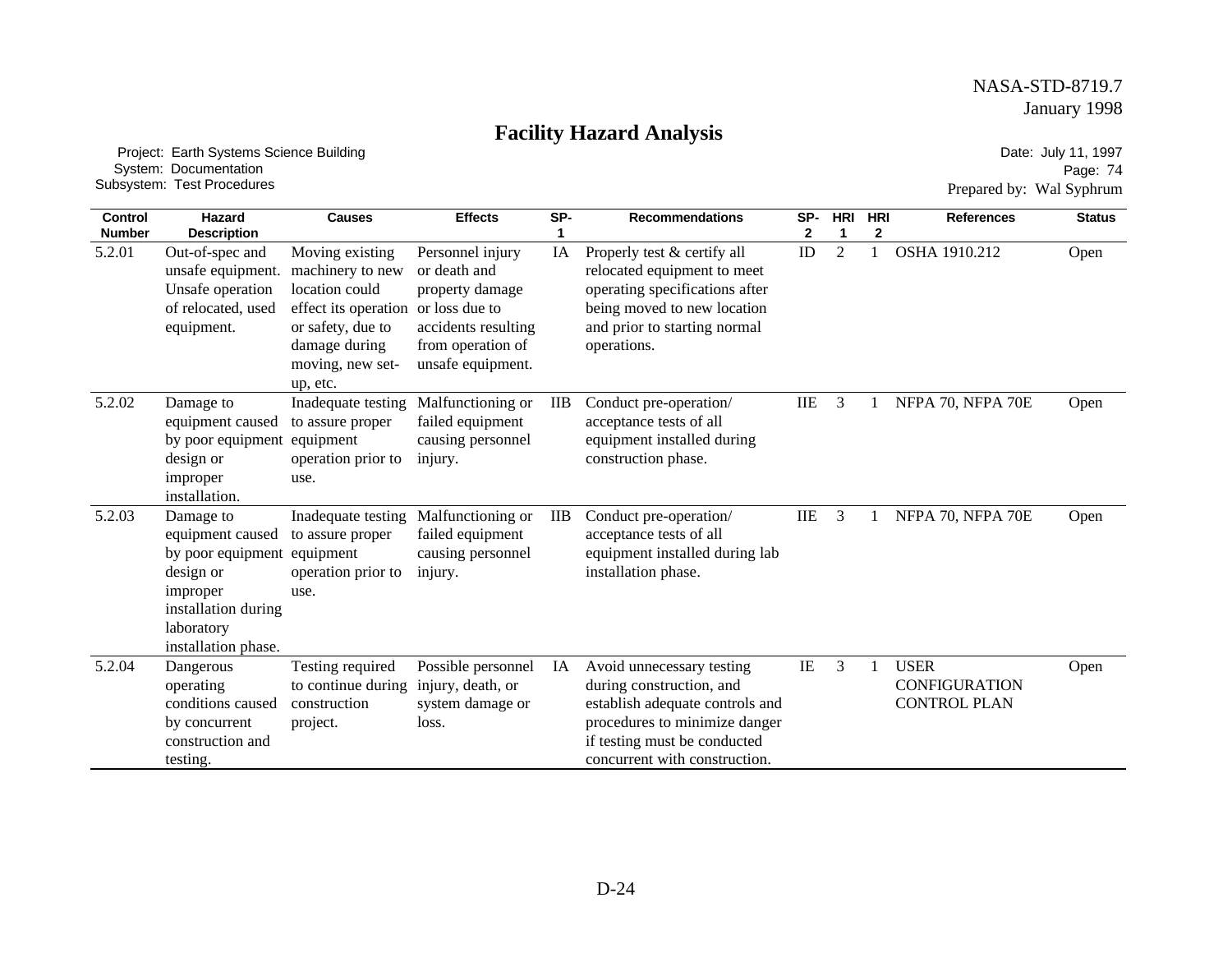### **Facility Hazard Analysis**

 Project: Earth Systems Science Building System: Documentation Subsystem: Operational Procedures

Date: July 11, 1997 Page: 76 Prepared by: Wal Syphrum

| <b>Control</b><br><b>Number</b> | <b>Hazard</b><br><b>Description</b>                                                   | <b>Causes</b>                                                                                                                                                                                          | <b>Effects</b>                                                                                                                    | SP-<br>1     | <b>Recommendations</b>                                                                                                                                                                                                                                      | SP-<br>2   | <b>HRI</b><br>$\mathbf 1$ | <b>HRI</b><br>$\mathbf{2}$ | <b>References</b>                                                                                | <b>Status</b> |
|---------------------------------|---------------------------------------------------------------------------------------|--------------------------------------------------------------------------------------------------------------------------------------------------------------------------------------------------------|-----------------------------------------------------------------------------------------------------------------------------------|--------------|-------------------------------------------------------------------------------------------------------------------------------------------------------------------------------------------------------------------------------------------------------------|------------|---------------------------|----------------------------|--------------------------------------------------------------------------------------------------|---------------|
| 5.3.01                          | Unsafe and<br>unauthorized<br>operating<br>procedures.                                | Lack of proper<br>documentation for or equipment<br>approved<br>operating<br>procedures,<br>leading to unsafe<br>practices during<br>operations.                                                       | Personnel injury<br>damage.                                                                                                       | IIC          | Provide comprehensive<br>operations manual to<br>incorporate all operational,<br>material handling, repair, and<br>maintenance procedures.<br>Should include system<br>operation, interfaces, and<br>appropriate hazards associated<br>with each operation. | <b>IIE</b> | 3                         | $\mathfrak{2}$             | <b>User Configuration</b><br>Control Plan; User<br>Operation and<br>Maintenance (O&M)<br>Manuals | Open          |
| 5.3.02                          | Unsafe operations Lack of or<br>during operational<br>phases.                         | inadequate control<br>measures<br>established and<br>followed during<br>equipment<br>installation and<br>operation.                                                                                    | Personnel injury,<br>equipment<br>damage.                                                                                         | <b>IIB</b>   | Ensure that management<br>establishes control measures to<br>minimize unsafe or<br>uncontrolled operations.                                                                                                                                                 | <b>IIE</b> | 3                         |                            | <b>User Configuration</b><br>Control Plan                                                        | Open          |
| 5.3.03                          | Chemical burns.<br>eye damage,<br>contaminated<br>personnel and fire<br>or explosion. | Failure to develop<br>standard<br>analytical<br>procedures and<br>determine<br>potential hazards<br>regarding<br>procedures.<br>Failure to provide<br>safety training for<br>analytical<br>procedures. | Personnel injury.<br>Possible skin<br>disorders.<br>Increased risk of<br>equipment loss<br>and facility<br>damage due to<br>fire. | $_{\rm IIB}$ | Develop standard analytical<br>procedures for lab use.<br>Perform a hazards analysis of<br>procedures. Train personnel<br>on analytical procedures.                                                                                                         | IID        | 2                         |                            | NSC - Fundamentals Of<br><b>Industrial Hygiene</b>                                               | Open          |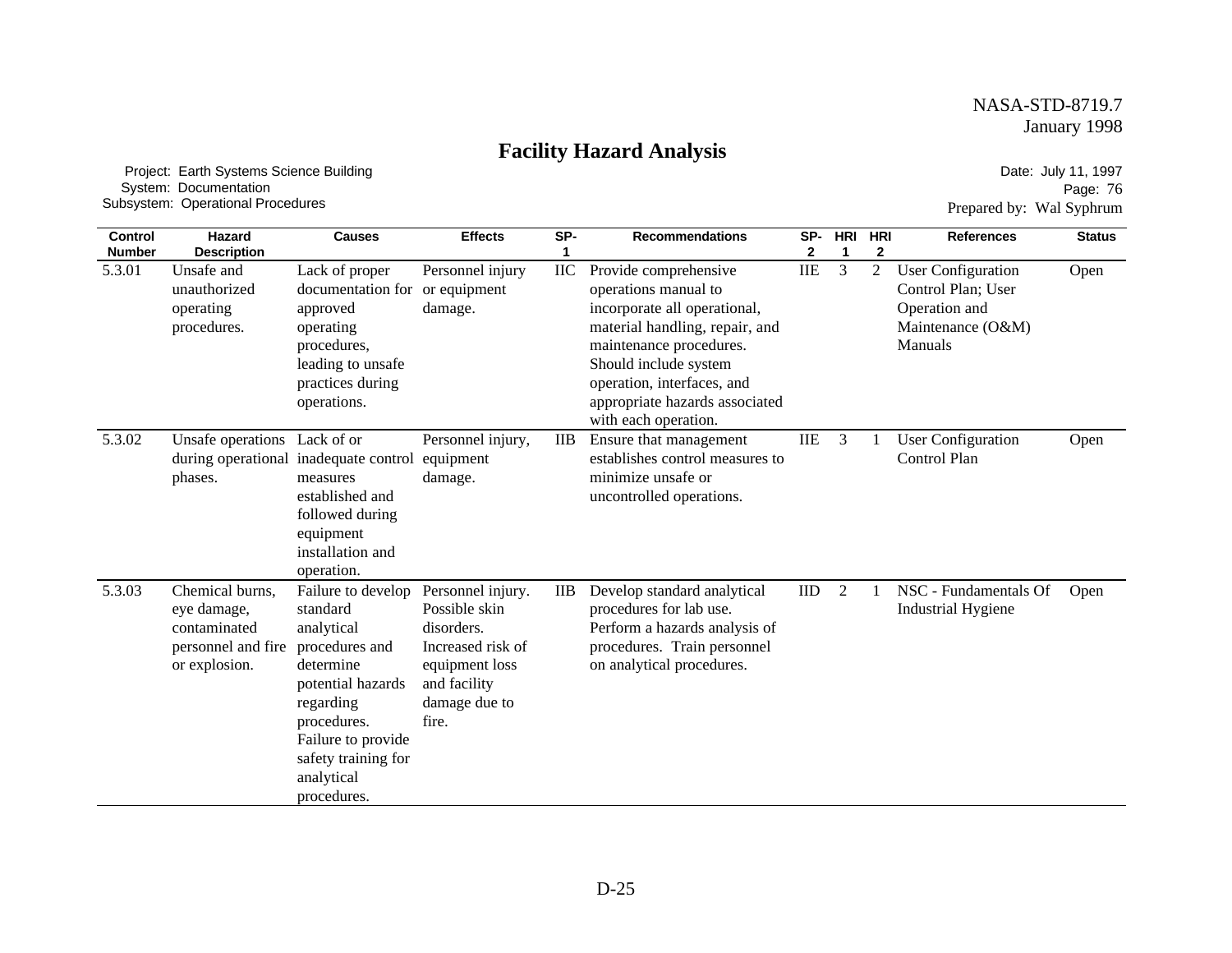### **Facility Hazard Analysis**

 Project: Earth Systems Science Building System: Documentation Subsystem: Maintenance Procedures

Date: July 11, 1997 Page: 80 Prepared by: Wal Syphrum

| Control<br><b>Number</b> | Hazard<br><b>Description</b>                                                                              | <b>Causes</b>                                                                     | <b>Effects</b>                                                                                                                                        | SP-      | <b>Recommendations</b>                                                                                                                                                                                                                                        | SP-<br>$\mathbf 2$ | <b>HRI</b><br>1 | <b>HRI</b><br>$\mathbf{2}$ | <b>References</b>                                                                                                                    | <b>Status</b> |
|--------------------------|-----------------------------------------------------------------------------------------------------------|-----------------------------------------------------------------------------------|-------------------------------------------------------------------------------------------------------------------------------------------------------|----------|---------------------------------------------------------------------------------------------------------------------------------------------------------------------------------------------------------------------------------------------------------------|--------------------|-----------------|----------------------------|--------------------------------------------------------------------------------------------------------------------------------------|---------------|
| 5.4.01                   | Inadequate<br>protection offered<br>by personal<br>protective<br>equipment.                               | Unchecked<br>deterioration due<br>to inadequate<br>inspection and<br>maintenance. | Personnel injury<br>and/or death due<br>to exposure to<br>hazardous<br>materials or fire.<br>Equipment and<br>facility damage or<br>loss due to fire. | $\rm IB$ | Establish comprehensive<br>preventative maintenance,<br>testing and inspection program<br>for personal protective<br>equipment. Test and certify all<br>respirators, masks, filters, etc.                                                                     | IE                 | 3               | $\mathbf{1}$               | OSHA 1910 Subpart I;<br>OSHA 1910.34; Site<br>Chemical Hygiene Plan                                                                  | Open          |
| 5.4.02                   | Damage to<br>equipment or<br>system failure /<br>degradation.                                             | Inadequate /<br>improper<br>preventative<br>maintenance<br>procedures.            | System and<br>equipment<br>damage, possible<br>personnel injury.                                                                                      | IB       | Provide recommended (as<br>appropriate or by<br>manufacturer) checks of critical<br>equipment to ensure safe<br>operational conditions.<br>Institute a preventative<br>maintenance program to keep<br>up effectiveness and safety of<br>system and equipment. | IE                 | 3               |                            | NFPA 70, NFPA 70E;<br><b>USER OPERATION And</b><br><b>MAINTENANCE</b><br>(O&M) Manuals; User<br><b>Configuration Control</b><br>Plan | Open          |
| 5.4.03                   | Possible explosion Unsafe<br>or ignition of<br>fumes in work<br>area during<br>maintenance<br>procedures. | maintenance<br>procedures.                                                        | Injury or death of<br>personnel from<br>lack of safety<br>considerations<br>during<br>maintenance<br>procedures.                                      | IB       | Do not begin any maintenance<br>work until all explosive or<br>flammable vapors have been<br>removed from area. All metal<br>objects should be grounded,<br>and only spark resistant tools<br>should be used.                                                 | IE                 | 3               |                            | OSHA 1910.106;NFPA<br>30, NFPA 91; GMI<br>1700.4 "Hot Work<br>Permit"                                                                | Open          |
| 5.4.04                   | Stationary/fixed<br>chemical tank/<br>cylinder explosion cylinder<br>and fire.                            | Lack of and/or<br>improper tank/<br>maintenance and<br>inspection<br>procedures.  | Personnel injury<br>or death. Property<br>damage or loss.<br>Personnel<br>asphyxiation.                                                               | ID       | Provide for safe and<br>appropriate stationary/fixed<br>chemical tank/cylinder<br>maintenance. Insure personnel<br>are properly equipped.                                                                                                                     | IE                 | 3               | 2                          | NFPA 45; NHB 1700.6                                                                                                                  | Open          |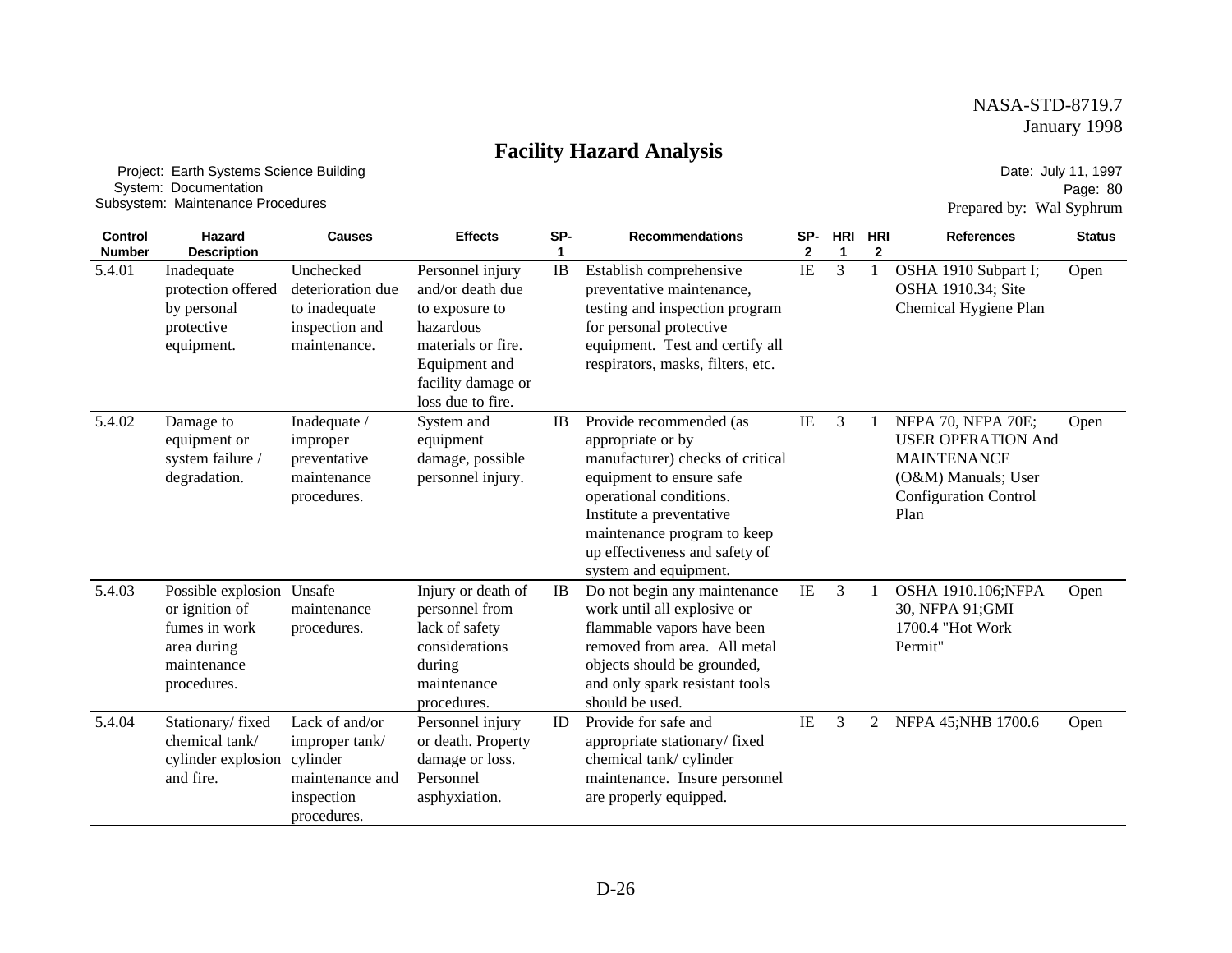### **Facility Hazard Analysis**

 Project: Earth Systems Science Building System: Documentation Subsystem: Training

Date: July 11, 1997 Page: 83 Prepared by: Wal Syphrum

| <b>Control</b> | <b>Hazard</b>                                                                                                                                                                                            | <b>Causes</b>                                                                                                                     | <b>Effects</b>                                                                                                                                                                                                                                                                        | SP-       | <b>Recommendations</b>                                                                                                                                         | SP-      | <b>HRI</b> | <b>HRI</b>   | <b>References</b>                                                                       | <b>Status</b> |
|----------------|----------------------------------------------------------------------------------------------------------------------------------------------------------------------------------------------------------|-----------------------------------------------------------------------------------------------------------------------------------|---------------------------------------------------------------------------------------------------------------------------------------------------------------------------------------------------------------------------------------------------------------------------------------|-----------|----------------------------------------------------------------------------------------------------------------------------------------------------------------|----------|------------|--------------|-----------------------------------------------------------------------------------------|---------------|
| <b>Number</b>  | <b>Description</b>                                                                                                                                                                                       |                                                                                                                                   |                                                                                                                                                                                                                                                                                       |           |                                                                                                                                                                | 2        | 1          | $\mathbf{2}$ |                                                                                         |               |
| 5.5.01         | Release of toxic,<br>flammable or<br>explosive fumes<br>or liquids inside<br>the facility or to<br>the environment<br>with increased<br>risk of fire,<br>explosion or<br>exposure to toxic<br>materials. | Failure to provide<br>adequate training<br>for identification,<br>collection,<br>packaging and<br>storage of<br>hazardous wastes. | Environmental<br>contamination<br>may result.<br>Possible personnel<br>injury or death<br>may occur.<br>Equipment,<br>personal property<br>or facility damage<br>may also occur.                                                                                                      | IB        | Provide training on procedures<br>for identification, collection,<br>packaging, storage, and<br>response to hazardous<br>materials incidents.                  | $\rm IE$ | 3          |              | OSHA 1910.106;NFPA<br>30;;Site Chemical<br>Hygiene Plan                                 | Open          |
| 5.5.02         | Excessive<br>exposure to toxic<br>and hazardous<br>materials.                                                                                                                                            | Inadequate<br>training.                                                                                                           | Fire resulting in<br>personnel injury<br>and/or death and<br>equipment and<br>facility damage or<br>loss. Personnel<br>exposure to toxic<br>chemicals<br>resulting in<br>personnel injury<br>and/or death.<br>Environmental<br>damage due to<br>release of<br>hazardous<br>materials. | <b>IB</b> | Provide regular, comprehensive IE<br>training for laboratory<br>personnel. Training should<br>meet the minimum<br>requirements of the indicated<br>references. |          | 3          |              | <b>OSHA 1910.134;OSHA</b><br>1910.1200;OSHA<br>1910.1450;;Site Chemical<br>Hygiene Plan | Open          |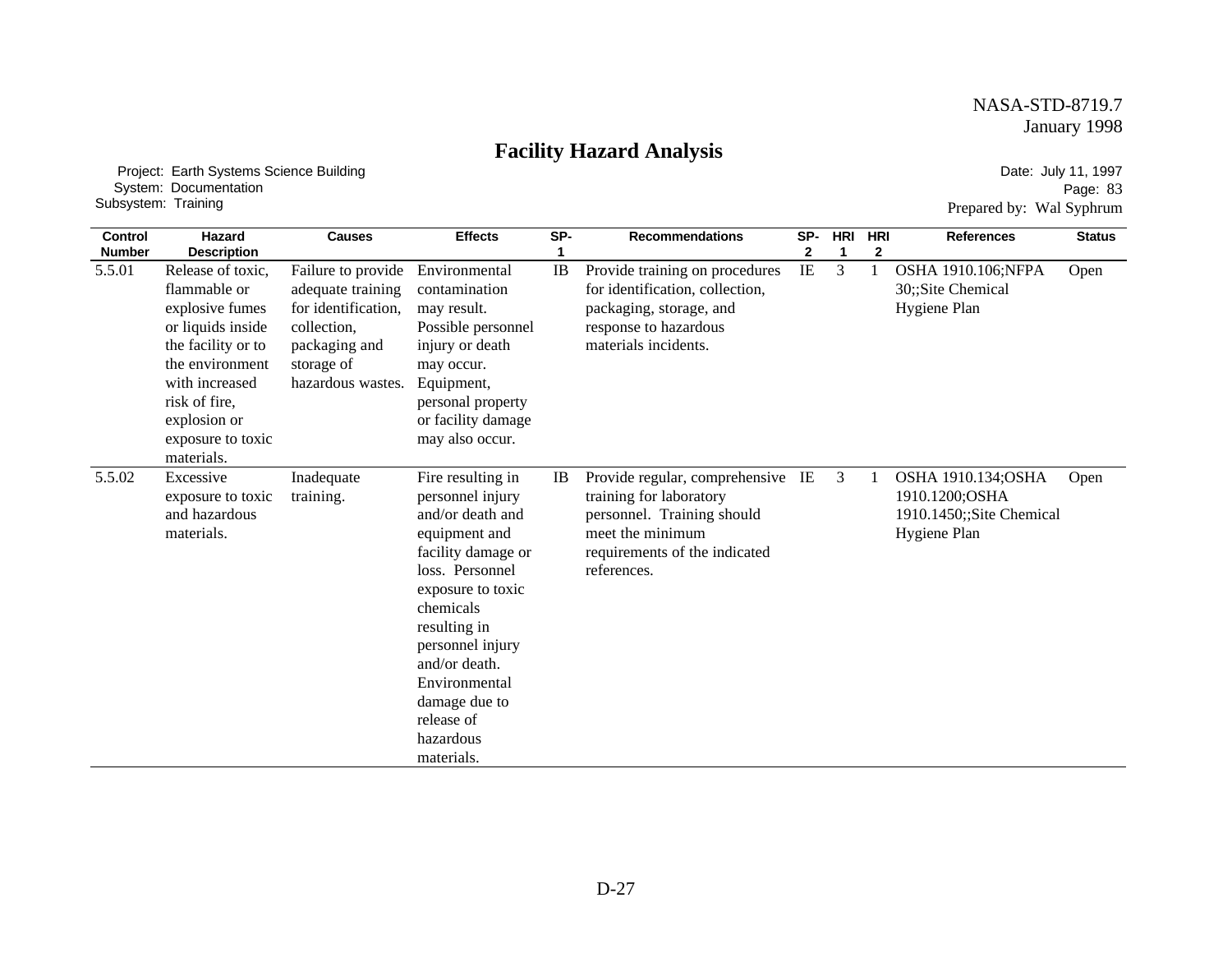### **Facility Hazard Analysis**

 Project: Earth Systems Science Building System: Facility Operation Subsystem: Laboratory Design

Date: July 11, 1997 Page: 85 Prepared by: Wal Syphrum

| <b>Control</b> | <b>Hazard</b>                                                                                                                     | <b>Causes</b>                                                                                                                                                                                                              | <b>Effects</b>                                                                                                                | SP- | <b>Recommendations</b>                                                                                                                                                                       | SP-      | <b>HRI</b> | <b>HRI</b> | <b>References</b>                                       | <b>Status</b> |
|----------------|-----------------------------------------------------------------------------------------------------------------------------------|----------------------------------------------------------------------------------------------------------------------------------------------------------------------------------------------------------------------------|-------------------------------------------------------------------------------------------------------------------------------|-----|----------------------------------------------------------------------------------------------------------------------------------------------------------------------------------------------|----------|------------|------------|---------------------------------------------------------|---------------|
| <b>Number</b>  | <b>Description</b>                                                                                                                |                                                                                                                                                                                                                            |                                                                                                                               |     |                                                                                                                                                                                              | 2        | 1          | 2          |                                                         |               |
| 6.1.01         | Spread of fire<br>within laboratory<br>hoods.                                                                                     | Improper or<br>combustible (such<br>as polypropylene)<br>materials used for<br>hood construction.<br>Significant<br>increase in<br>combustible<br>loading.                                                                 | Contribute to<br>rapid spread of<br>fire resulting in<br>personnel injury,<br>death, and<br>equipment and<br>facility damage. | IB  | Laboratory hoods should be<br>constructed of materials having<br>a flame spread index of 25 or<br>less, and an acceptable smoke<br>spread rating when tested in<br>accordance with NFPA 255. | $\rm IE$ | 3          |            | NFPA 45 Ch. 6-9;NFPA<br>255                             | Open          |
| 6.1.02         | Propagation of<br>fire in hoods, or<br>other areas not<br>covered by<br>general sprinkler<br>system.                              | Inadequate fire<br>protection, such as or death,<br>non-sprinkler<br>protected hoods in<br>areas where build- loss.<br>ups of flammable<br>or explosive<br>fumes occur, or in<br>hoods made of<br>combustible<br>material. | Personnel injury<br>equipment or<br>facility damage or                                                                        | IB  | Install sprinklers in fume hoods IE<br>where flammable or explosive<br>fumes could migrate or<br>accumulate, and in hoods made<br>of combustible material.                                   |          | 3          |            | NFPA 45 Ch. 6                                           | Closed        |
| 6.1.03         | Propagation of<br>fire in gas<br>cabinets or other<br>vented enclosures<br>(areas not covered<br>by general<br>sprinkler system). | Toxic or highly<br>toxic gases<br>leaking from<br>cylinder. Fire gas<br>storage cabinet.                                                                                                                                   | Personnel injury<br>or death,<br>equipment or<br>facility damage or<br>loss.                                                  | IB  | Gas cabinets or exhausted<br>enclosures for the storage or<br>use of toxic or highly toxic gas<br>cylinders shall be internally<br>sprinkler protected.                                      | IE       | 3          |            | <b>UFC</b><br>$80.303(a)(3)(B);$ UFC<br>80.402(b)(2)(D) | Open          |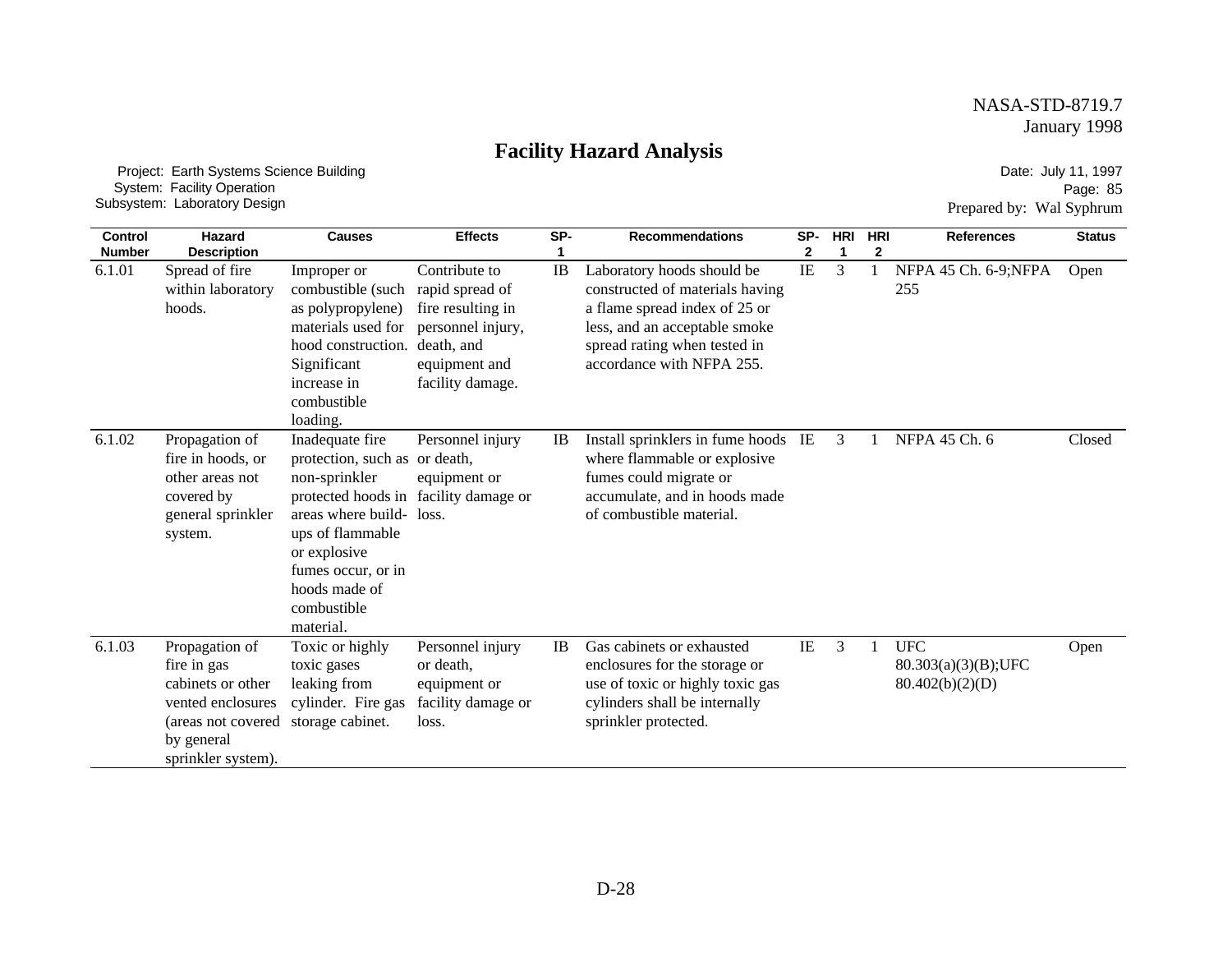# **Facility Hazard Analysis**

 Project: Earth Systems Science Building System: Facility Operations Subsystem: Computer Rooms

Date: July 11, 1997 Page: 89 Prepared by: Wal Syphrum

| <b>Control</b>          | <b>Hazard</b>                                                                                  | <b>Causes</b>                                                                                                                   | <b>Effects</b>                                                                             | SP-             | <b>Recommendations</b>                                                                                                                                                                                                                                                             | SP-        | <b>HRI</b> | <b>HRI</b> | <b>References</b>                             | <b>Status</b> |
|-------------------------|------------------------------------------------------------------------------------------------|---------------------------------------------------------------------------------------------------------------------------------|--------------------------------------------------------------------------------------------|-----------------|------------------------------------------------------------------------------------------------------------------------------------------------------------------------------------------------------------------------------------------------------------------------------------|------------|------------|------------|-----------------------------------------------|---------------|
| <b>Number</b><br>6.2.01 | <b>Description</b><br>Fire in tape<br>storage area. Fire<br>spreading to tape<br>storage area. | Record (tape<br>storage) not<br>separated from the<br>remainder of the<br>facility by 2-hour<br>fire-resistive<br>construction. | Toxic fumes<br>developing from<br>burning plastics.<br>Essential data on<br>tapes is lost. | IC              | Separate the record storage<br>areas from the remainder of the<br>facility by 2-hour fire-resistive<br>construction per nss 1740.11.                                                                                                                                               | 2<br>IE    | 1<br>3     | 2          | NSS 1740.11 Ch.<br>703(f);NFPA 75 Sec. 7-2    | Open          |
| 6.2.02                  | Fire spreading to<br>computer rooms.                                                           | Lack of fire<br>resistive<br>occupancy<br>separation.                                                                           | Major computer<br>and data loss.                                                           | $_{\text{IIB}}$ | The computer area shall be<br>separated from other<br>occupancies within the<br>building by fire-resistant rated<br>construction of not less than<br>one-hour.                                                                                                                     | <b>IIE</b> | 3          |            | NFPA 75 Sec. 3-1.3;NSS<br>1740.11 Par. 703(f) | Closed        |
| 6.2.03                  | Fire spreading to<br>computer rooms.                                                           | Lack of fire<br>resistive<br>occupancy<br>separation.                                                                           | Major computer<br>and data loss.                                                           | $_{\text{IIB}}$ | The computer room shall be<br>separated from other<br>occupancies in the computer<br>area by fire-resistant rated<br>construction of not less than<br>one-hour.                                                                                                                    | IIE        | 3          |            | NFPA 75 Sec. 3-1.3; UBC Open<br>Table 17-A    |               |
| 6.2.04                  | Fire spreading to<br>computer rooms.                                                           | Poor location of<br>computer rooms<br>in building.                                                                              | Major computer<br>and data loss.                                                           | $_{\rm IIB}$    | Steam, water, or horizontal<br>drain piping should not be in<br>the space above the suspended<br>ceiling and over computer<br>equipment other than for<br>sprinkler system use.<br>Basement areas should not be<br>considered for the location of a<br>computer area. If computers | <b>IIE</b> | 3          |            | NFPA 75 Sec. 3-<br>2.1; NFPA 75 Sec. 3-3.2    | Open          |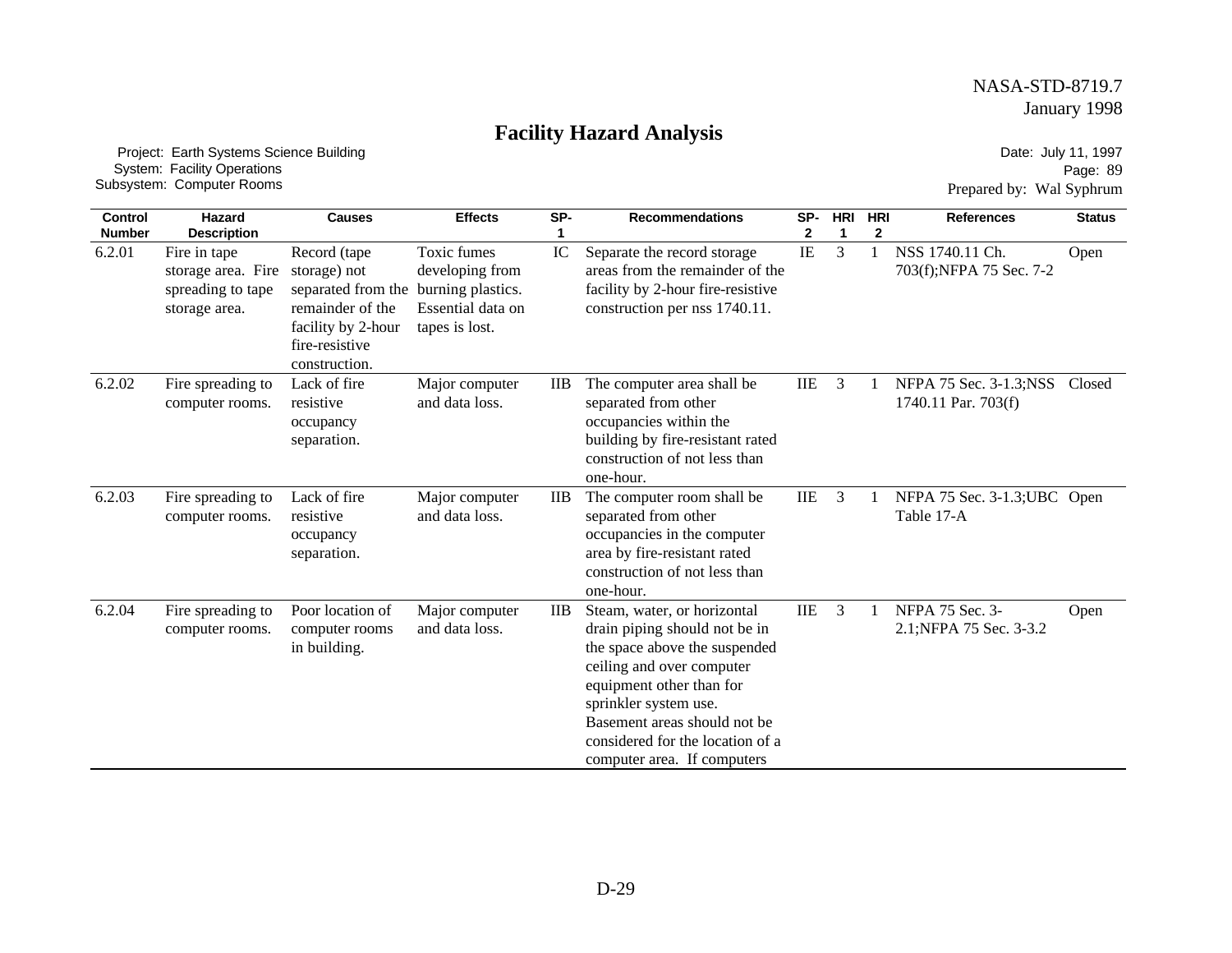# **Facility Hazard Analysis**

 Project: Earth Systems Science Building System: Facility Operations Subsystem: Lasers

Date: July 11, 1997 Page: 93 Prepared by: Wal Syphrum

| <b>Control</b><br><b>Number</b> | Hazard<br><b>Description</b>                                 | <b>Causes</b>                                                             | <b>Effects</b>           | SP-        | <b>Recommendations</b>                                                                                                                                                                 | SP-<br>2   | <b>HRI</b><br>-1 | <b>HRI</b><br>2 | <b>References</b>                                        | <b>Status</b> |
|---------------------------------|--------------------------------------------------------------|---------------------------------------------------------------------------|--------------------------|------------|----------------------------------------------------------------------------------------------------------------------------------------------------------------------------------------|------------|------------------|-----------------|----------------------------------------------------------|---------------|
| 6.3.01                          | High energy<br>release, shocks.                              | <b>Ungrounded laser</b><br>power supply.                                  | Fire, injury, death.     | IB         | Provide fuses, circuit breakers,<br>insulation, grounding,<br>interlocks, etc., As necessary to<br>prevent shocks and accidental<br>high energy releases from laser<br>power supplies. | ID         | $\overline{2}$   |                 | ANSI Z136.1; NSC Fund.<br>of Indust. Hyg., Chapter<br>11 | Open          |
| 6.3.02                          | High energy<br>release.                                      | Unprotected<br>capacitors (laser<br>power supply).                        | Fire, injury, death.     | IB         | Isolate laser power supply<br>capacitors with screens,<br>shields, barriers, or<br>uninhabited rooms. Doors and<br>covers shall be interlocked.                                        | IE         | 3                |                 | ANSI Z136.1, Sec. 4.6.3,<br>4.6.4                        | Closed        |
| 6.3.03                          | Accumulated<br>combustibles in<br>hazardous areas.           | Poor<br>housekeeping.                                                     | Fire.                    | ПC         | Maintain the laser target areas<br>clean and clear of combustibles<br>or flammable liquids.                                                                                            | IIE        | 3                | 2               | <b>ANSI Z136.1</b>                                       | Open          |
| 6.3.04                          | Accumulation of<br>hazardous by-<br>products from<br>lasers. | Poor<br>housekeeping,<br>inadequate control<br>of hazardous<br>materials. | Fire, injury.            | IIC        | Provide proper containment<br>and disposal of hazardous by-<br>products from laser operations.                                                                                         | <b>IIE</b> | 3                | 2               | ANSI Z136.1, Sec. 7.3                                    | Open          |
| 6.3.05                          | Unauthorized<br>personnel in laser<br>operation area.        | No warning<br>devices.                                                    | Personnel injury.        | IIС        | Provide necessary warning<br>signs and devices to alert<br>personnel of hazardous laser<br>operations.                                                                                 | $\rm IIE$  | 3                | 2               | ANSI Z136.1, Sec. 4.3.9,<br>4.3.15, 4.7                  | Closed        |
| 6.3.06                          | Exposure of eyes<br>to laser beam.                           | Improper laser<br>position.                                               | Personnel eye<br>injury. | <b>IIC</b> | Laser beam elevation should be<br>maintained at a level other than<br>the normal position of the eyes<br>of personnel in the standing or<br>seated position.                           | IIE        | 3                | 2               | ANSI Z136.1, Sec. 4.1                                    | Open          |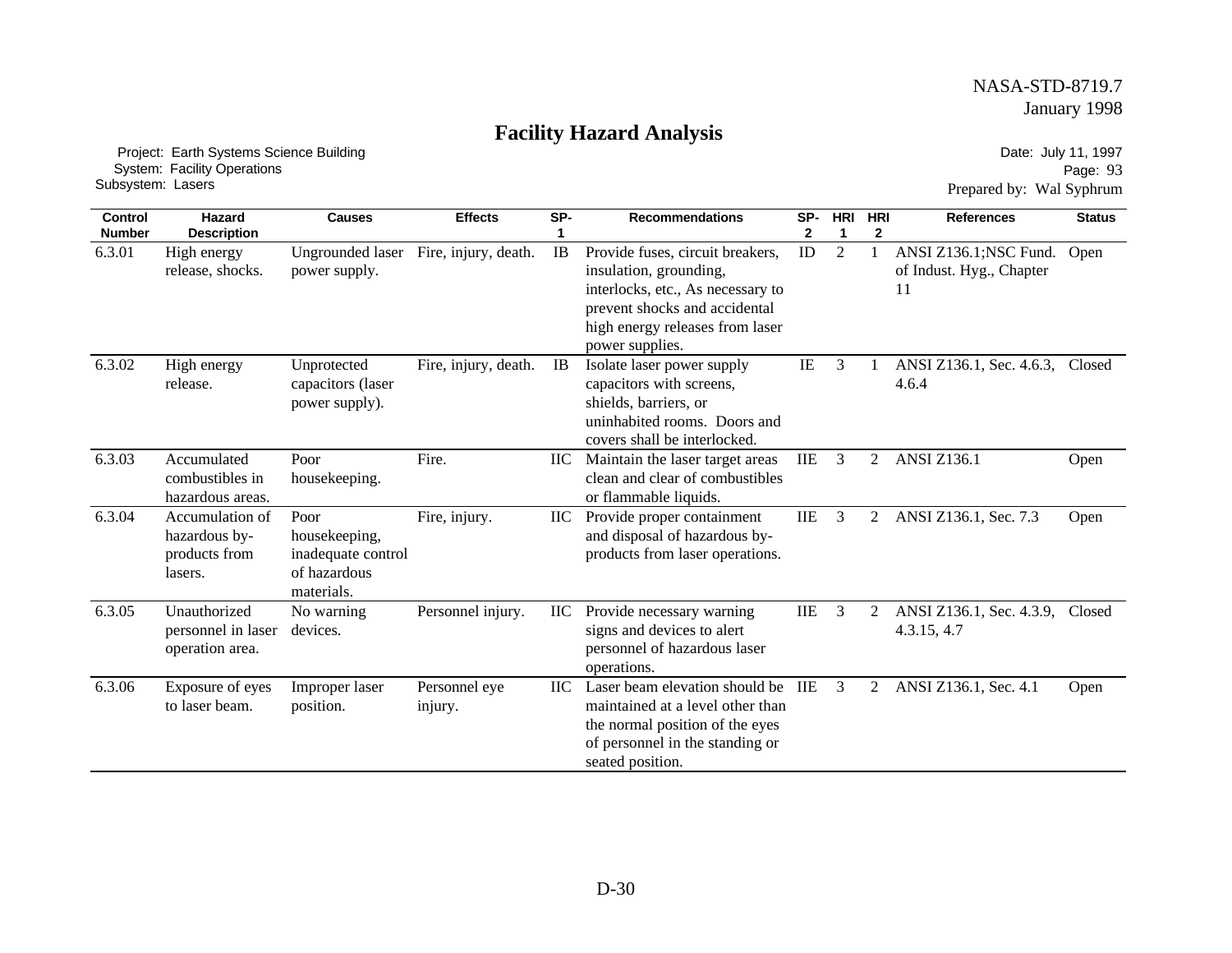# **Facility Hazard Analysis**

 Project: Earth Systems Science Building System: Facility Operations Subsystem: Clean Rooms

Date: July 11, 1997 Page: 96 Prepared by: Wal Syphrum

| <b>Control</b><br><b>Number</b> | Hazard<br><b>Description</b>                                                               | <b>Causes</b>                                                                                                     | <b>Effects</b>                                    | SP-        | <b>Recommendations</b>                                                                                                                                                                                       | SP-<br>2. | <b>HRI</b> | <b>HRI</b> | <b>References</b> | <b>Status</b> |
|---------------------------------|--------------------------------------------------------------------------------------------|-------------------------------------------------------------------------------------------------------------------|---------------------------------------------------|------------|--------------------------------------------------------------------------------------------------------------------------------------------------------------------------------------------------------------|-----------|------------|------------|-------------------|---------------|
| 6.4.01                          | Recirculation of<br>hazardous or<br>flammable fumes<br>from spill or leak<br>in cleanroom. | of air circulation<br>system allows<br>recirculation of air<br>from areas with<br>possible fume<br>accumulations. | Cleanroom design Personnel sickness<br>or injury. | <b>IIA</b> | Ensure that cleanroom air<br>cannot be recirculated in any<br>areas where hazardous or<br>flammable materials/ gases<br>may be spilled. Provide<br>maximum practical fresh air.<br>Minimize dead air spaces. | ID        |            |            |                   | Open          |
| 6.4.02                          | Chemicals<br>migrating to other<br>parts of building<br>during emergency<br>in cleanrooms. | Chemical spill<br>and/or equipment<br>failure.                                                                    | Personnel injury.                                 | IIC -      | During emergencies cleanroom IIE<br>air shall have negative pressure<br>relative to outside air, so no air<br>(containing flammable/toxic<br>fumes) will flow out of the<br>cleanrooms.                      |           | 3          | 2          |                   | Open          |